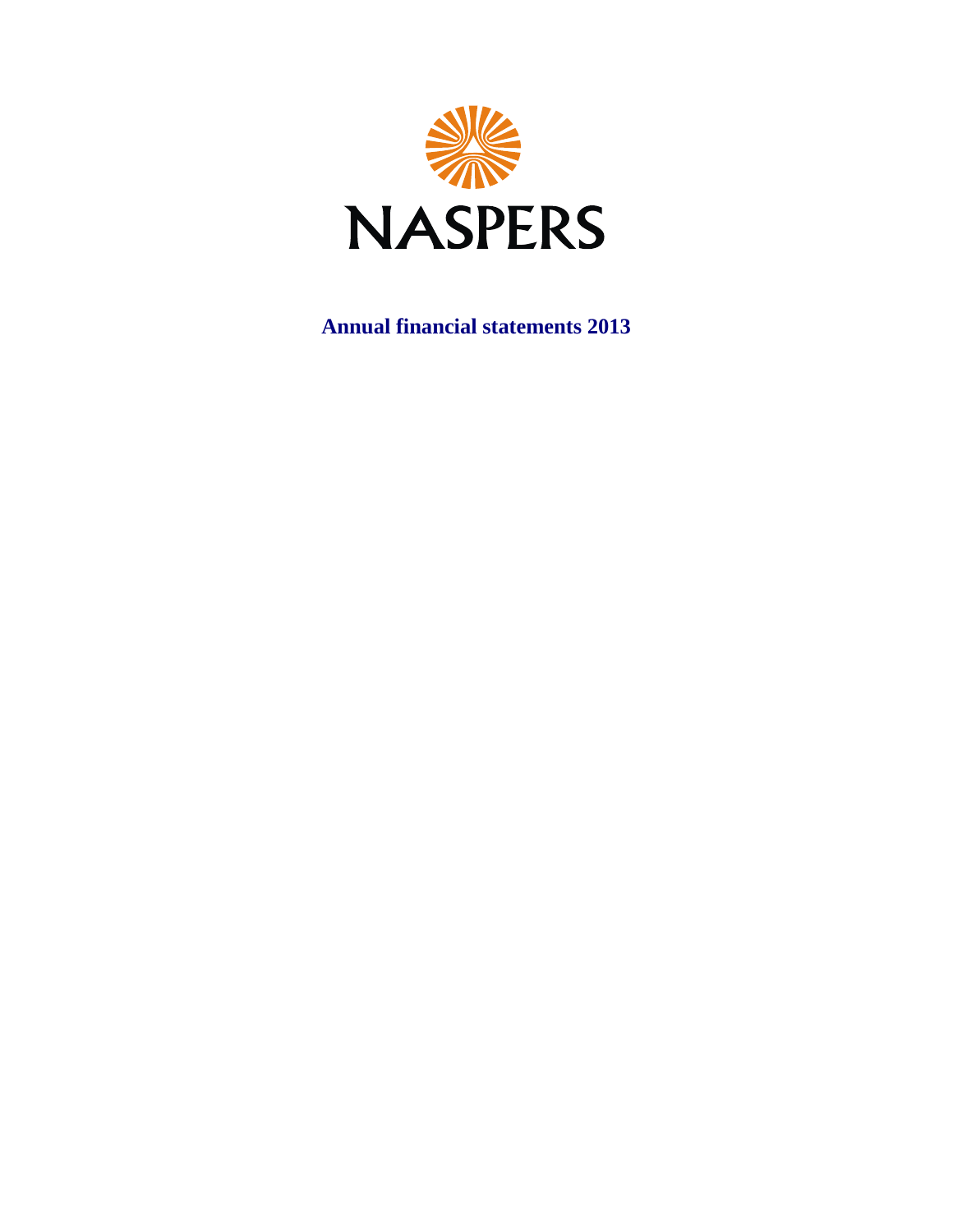# **CONSOLIDATED AND COMPANY ANNUAL FINANCIAL STATEMENTS**

## **INDEX**

### **STATUTORY REPORTS**

| Statement of responsibility by the board of directors |  |
|-------------------------------------------------------|--|
| Certificate by the company secretary                  |  |
| Report of the audit committee                         |  |
| Directors' report to shareholders                     |  |
| Independent auditor's report                          |  |

### **CONSOLIDATED ANNUAL FINANCIAL STATEMENTS**

| Consolidated statement of financial position          |    |
|-------------------------------------------------------|----|
| Consolidated income statement                         | 10 |
| Consolidated statement of comprehensive income        | 11 |
| Consolidated statement of changes in equity           | 12 |
| Consolidated statement of cash flows                  | 13 |
| Notes to the consolidated annual financial statements | 14 |

### **COMPANY ANNUAL FINANCIAL STATEMENTS**

| Company statement of financial position          |     |
|--------------------------------------------------|-----|
| Company statement of comprehensive income        | 98  |
| Company statement of changes in equity           | 98  |
| Company statement of cash flows                  | 99  |
| Notes to the company annual financial statements | 100 |

### **CORPORATE INFORMATION**

| Administration and corporate information         | 108 |
|--------------------------------------------------|-----|
| Analysis of shareholders and shareholders' diary | 109 |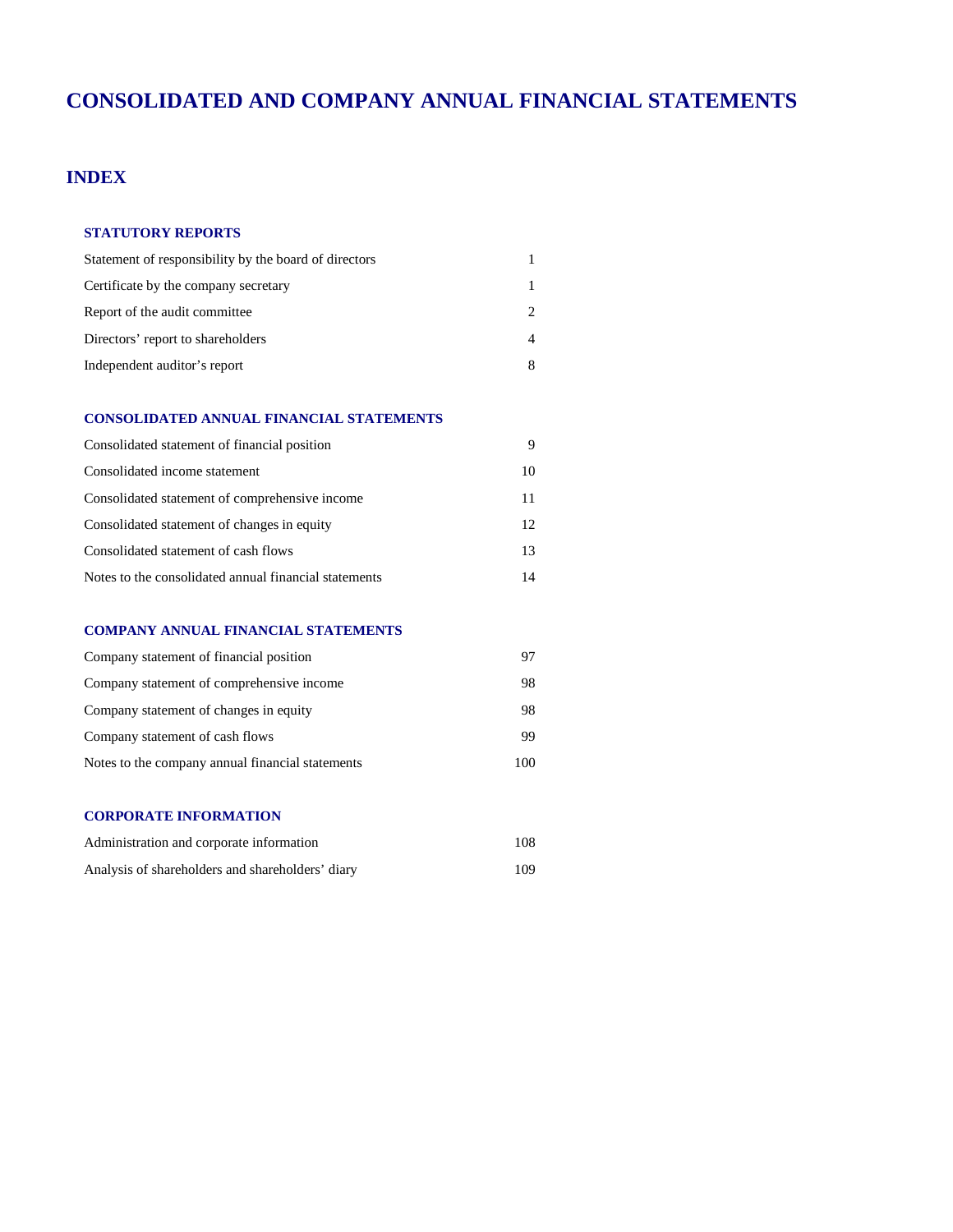# **STATEMENT OF RESPONSIBILITY BY THE BOARD OF DIRECTORS**

FOR THE YEAR ENDED 31 MARCH 2013

The annual financial statements of the group and the company are the responsibility of the directors of Naspers Limited. In discharging this responsibility, they rely on the management of the group to prepare the annual financial statements presented on pages 4 to 107 in accordance with International Financial Reporting Standards (IFRS) and the South African Companies Act No 71 of 2008. As such, the annual financial statements include amounts based on judgements and estimates made by management. The information given is comprehensive and presented in a responsible manner.

The directors accept responsibility for the preparation, integrity and fair presentation of the annual financial statements and are satisfied that the systems and internal financial controls implemented by management are effective.

The directors believe that the company and group have adequate resources to continue operations as a going concern in the foreseeable future, based on forecasts and available cash resources. The financial statements support the viability of the group and the company. The preparation of the financial results was supervised by the financial director Steve Pacak, CA(SA). These results were made public on 25 June 2013.

The independent auditing firm PricewaterhouseCoopers Inc., which was given unrestricted access to all financial records and related data, including minutes of all meetings of shareholders, the board of directors and committees of the board, has audited the annual financial statements. The directors believe that all representations made to the independent auditors during their audit were valid and appropriate. PricewaterhouseCoopers Inc.'s audit report is presented on page 8.

The annual financial statements were approved by the board of directors on 21 June 2013 and are signed on its behalf by:

Wrt

**T Vosloo** *Chair*

**J P Bekker** *Chief executive*

### **CERTIFICATE BY THE COMPANY SECRETARY**

In terms of section 88(2)(e) of the Companies Act No 71 of 2008 I, Gillian Kisbey-Green, in my capacity as company secretary of Naspers Limited, confirm that for the year ended 31 March 2013, the company has lodged with the Companies and Intellectual Property Commission, all such returns as are required of a public company in terms of the Companies Act and that all such returns and notices are, to the best of my knowledge, true, correct and up to date.

**G Kisbey-Green** *Company secretary* 21 June 2013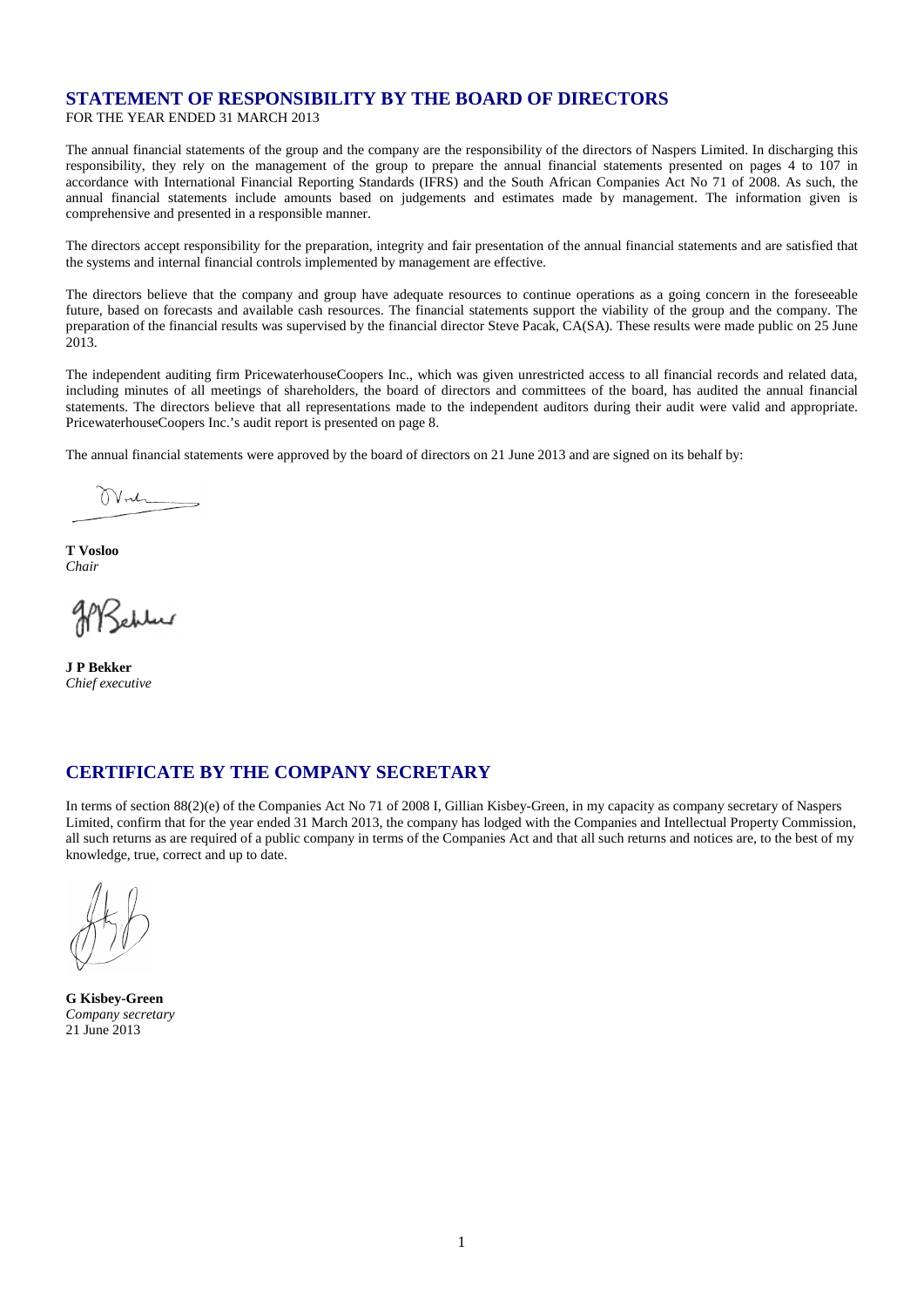### **REPORT OF THE AUDIT COMMITTEE**

FOR THE YEAR ENDED 31 MARCH 2013

The audit committee submits this report, as required by section 94 of the South African Companies Act No 71 of 2008 ("the Act").

### **FUNCTIONS OF THE AUDIT COMMITTEE**

The audit committee has adopted formal terms of reference, delegated by the board of directors, as its audit committee charter.

The audit committee has discharged the functions in terms of its charter and ascribed to it in terms of the Act as follows:

- Reviewed the interim, provisional, year-end financial statements and integrated annual report, culminating in a recommendation to the board to adopt them. In the course of its review the committee:
	- ‐ took appropriate steps to ensure the financial statements were prepared in accordance with International Financial Reporting Standards (IFRS) and in the manner required by the Act
	- ‐ considered and, when appropriate, made recommendations on internal financial controls
	- dealt with concerns or complaints relating to accounting policies, internal audit, the auditing or content of annual financial statements, and internal financial controls, and
- reviewed legal matters that could have a significant impact on the organisation's financial statements.
- Reviewed external audit reports on the annual financial statements.
- Reviewed the board-approved internal audit charter.
- Reviewed and approved the internal audit plan.
- Reviewed internal audit and risk management reports and, where relevant, made recommendations to the board.
- Evaluated the effectiveness of risk management, controls and governance processes.
- Verified the independence of the external auditor, nominated PricewaterhouseCoopers Inc. as auditor for 2013 and noted the appointment of Mr Anton Wentzel as the designated auditor.
- Approved audit fees and engagement terms of the external auditor.
- Determined the nature and extent of allowable non-audit services and approved contract terms for provision of non-audit services by the external auditor.

### **MEMBERS OF THE AUDIT COMMITTEE AND ATTENDANCE AT MEETINGS**

The audit committee consists of the independent non-executive directors listed below and meets at least three times per annum in accordance with its charter. All members act independently as described in section 94 of the Act. During the year under review, four meetings were held, the details of attendance are on page 7.

| Name of committee member   | <b>Oualifications</b>              |
|----------------------------|------------------------------------|
| J J M van Zyl              | PrEng and BScEng(Mechanical) (UCT) |
| R C C Jafta <sup>(1)</sup> | MEcon and PhD                      |
| F-A du Plessis             | BComHons(Taxation), LLB and CA(SA) |
| B J van der Ross           | DipLaw (UCT)                       |

#### **Note**

 $(1)$  R C C Jafta resigned as a member of the audit committee on 22 February 2013.

All committee members, with the exception of R C C Jafta, served on the committee for the full financial year.

### **INTERNAL AUDIT**

The audit committee has oversight of the group's financial statements and reporting process, including the system of internal financial control. It is responsible for ensuring the group's internal audit function is independent and has the necessary resources, standing and authority in the organisation to discharge its duties. The committee oversees cooperation between internal and external auditors, and serves as a link between the board of directors and these functions. The head of internal audit reports functionally to the chair of the committee and administratively to the financial director.

### **ATTENDANCE**

The internal and external auditors, in their capacity as auditors to the group, attended and reported at all meetings of the audit committee. The group risk management function was also represented. Executive directors and relevant senior managers attended meetings by invitation.

### **CONFIDENTIAL MEETINGS**

Audit committee agendas provide for confidential meetings between committee members and the internal and external auditors.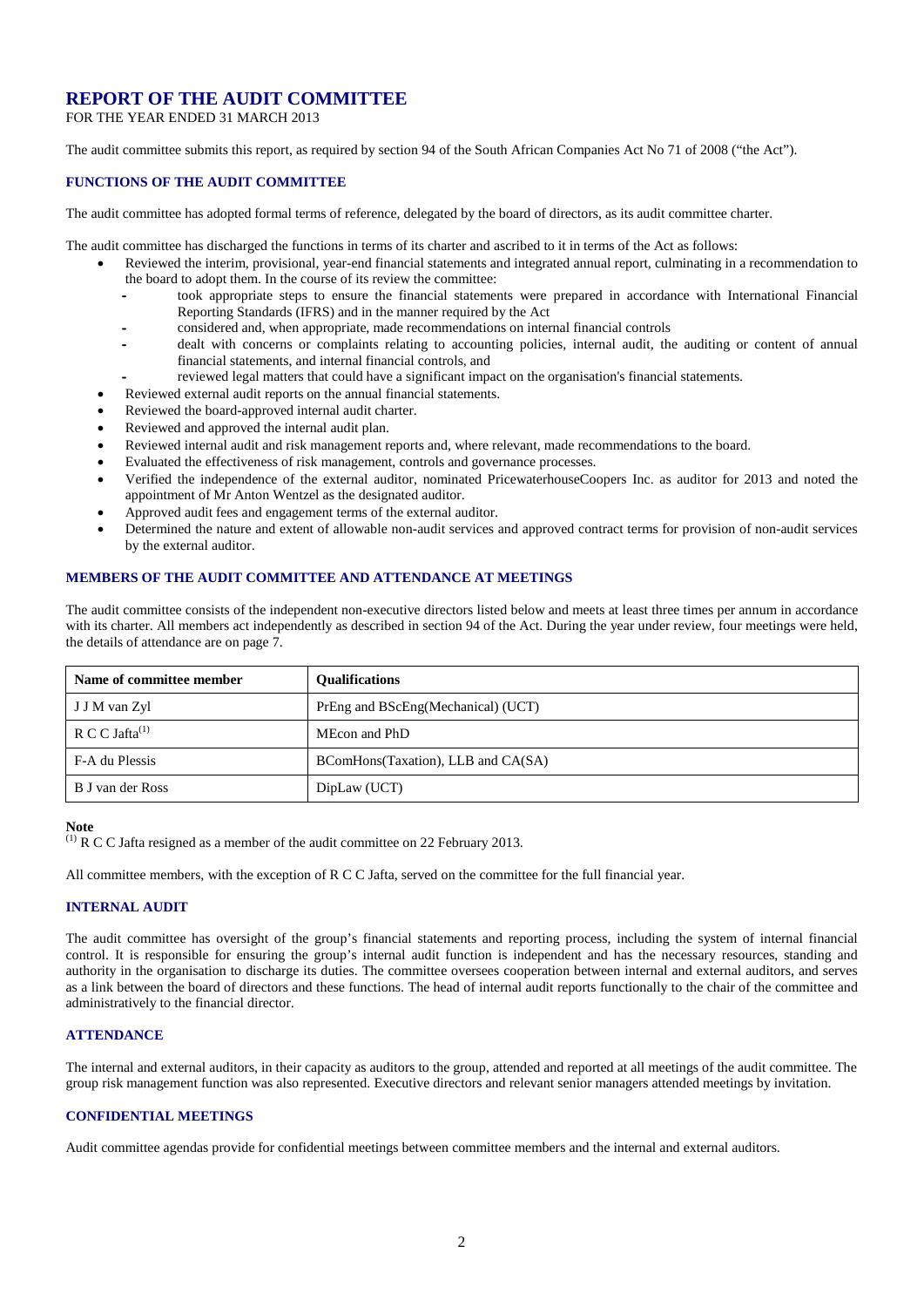### **REPORT OF THE AUDIT COMMITTEE** *(CONTINUED)*

FOR THE YEAR ENDED 31 MARCH 2013

### **INDEPENDENCE OF EXTERNAL AUDITOR**

During the year the audit committee reviewed a representation by the external auditor and, after conducting its own review, confirmed the independence of the auditor.

### **EXPERTISE AND EXPERIENCE OF FINANCIAL DIRECTOR AND THE FINANCE FUNCTION**

As required by JSE Listings Requirement 3.84(h), the audit committee has satisfied itself that the financial director has appropriate expertise and experience. In addition, the committee satisfied itself that the composition, experience and skills set of the finance function met the group's requirements.

### **DISCHARGE OF RESPONSIBILITIES**

The committee determined that during the financial year under review it had discharged its legal and other responsibilities as outlined in terms of its remit, details of which are included on page 118 of the Integrated annual report. The board concurred with this assessment.

**J J M van Zyl**  *Chair: Audit committee*  21 June 2013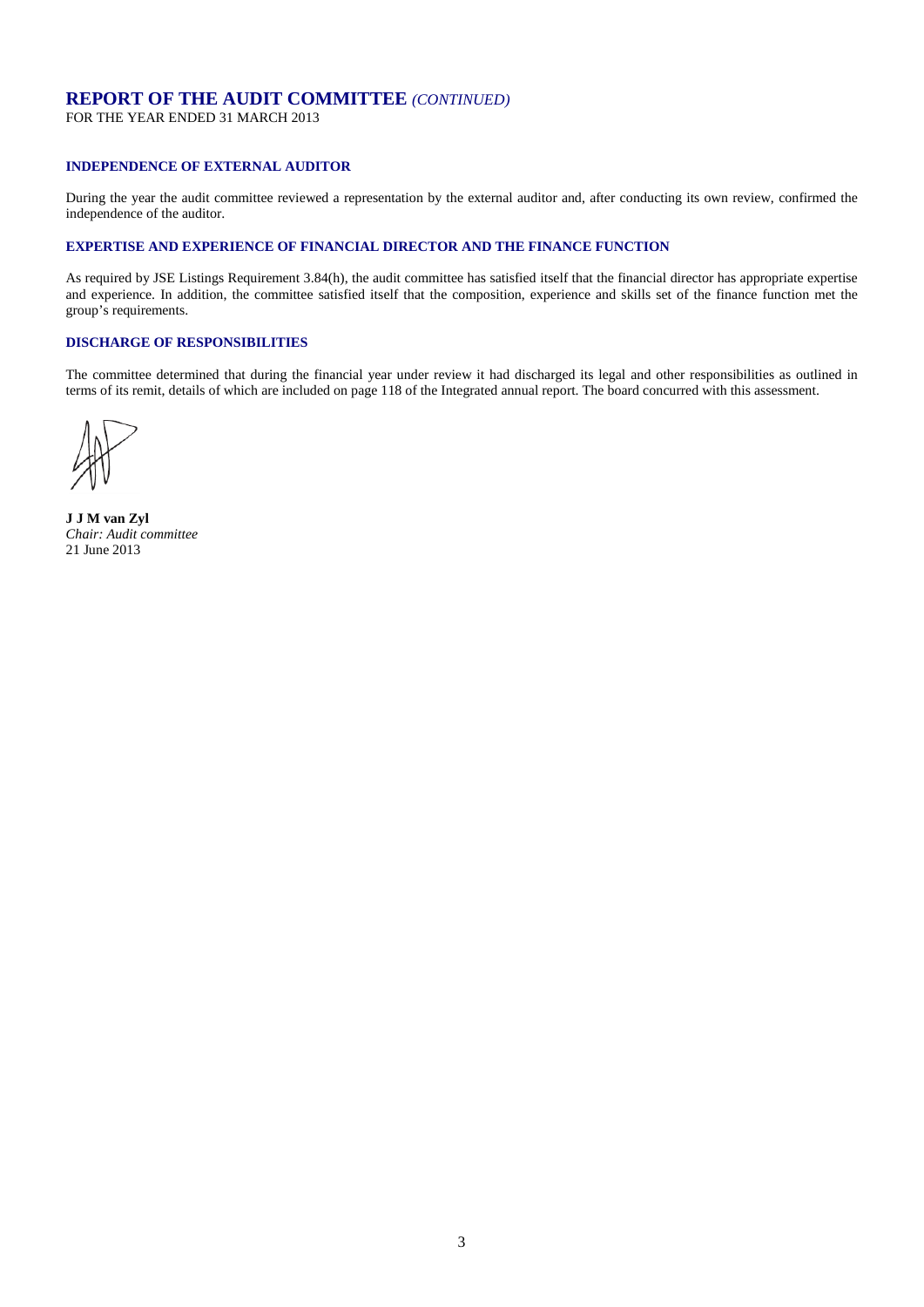### **DIRECTORS' REPORT TO SHAREHOLDERS**

FOR THE YEAR ENDED 31 MARCH 2013

### **NATURE OF BUSINESS**

Naspers Limited was incorporated in 1915 under the laws of the Republic of South Africa. The principal activities of Naspers and its operating subsidiaries, joint ventures and associated companies (collectively "the group") are the operation of media and internet platforms. Our principal operations are in ecommerce and other internet services, pay-television services and print media. These activities are conducted primarily in South Africa, sub-Saharan Africa, China, Russia, Central and Eastern Europe, Brazil and the rest of Latin America, India, South-east Asia and the Middle East.

### **OPERATING REVIEW**

The group posted a solid performance over the past year. Investors are reminded that our strategy is to maximise the potential of existing businesses, whilst investing deeper to grow new ventures for the longer term. We are mindful that this strategy will reduce both earnings and cash flows in the short term.

Against this background, it is pleasing that we generated consolidated revenue growth of 27% - now some R50bn. The main contribution to this growth came from the internet segment, which experienced robust revenue growth across almost all major platforms. Note that not all internet units are profitable as yet.

Despite the step-up in development spend, core headline earnings per N ordinary share grew 20% to R22,16. However, the major part of this growth came from currency translation effects, as the rand exchange rate weakened over the period.

These results are underpinned by a diverse portfolio, a fairly global presence and the spread of risk. A milestone was reached this year when managed revenues from our internet units, which includes our share of associates, exceeded that of pay television.

Looking ahead, we intend to expand ecommerce businesses across emerging markets and to build our pay-television subscriber base across the African continent. A significant shift is visible in user activity moving from the personal computer to mobile devices such as smartphones and tablets. This trend simultaneously disrupts existing business models and creates new opportunities.

### **FINANCIAL REVIEW**

Consolidated revenues grew by 27% to R50,2bn. Growth came from organic expansion of existing businesses and acquisitions, supplemented by the depreciation of the rand (which has a positive effect when we translate foreign revenues into rand).

Development spend accelerated to R4,3bn (2012: R2,8bn), focused mainly on growing our ecommerce businesses and the roll-out of paytelevision services across Africa. As this development spend is expensed through the income statement, our consolidated trading profits for the year were flat at R5,7bn.

Net interest cost on borrowings amounted to R630m (2012: R517m) – largely to fund acquisitions.

Our equity-accounted associates, Tencent and Mail.ru, both reported positive growth and contributed R7,3bn to core headline earnings. We recorded a non-recurring book profit of R2,6bn, flowing from Mail.ru's sale of shares in Facebook. This profit is excluded from core headline earnings.

The impairment of equity-accounted investments amounts to R2,1bn and relates mainly to our print media investment, Abril. Revenues in the print industry are buffeted by the dual headwinds of the macro-economic downturn in Brazil and increased online competition. Whilst cost savings initiatives have been implemented, we believe it prudent to book this impairment.

The net result of the above is that core headline earnings grew 20% to R22,16 per N ordinary share. Free cash flow for the period was R3,5bn, slightly lower than last year because of the higher capital expenditure.

Consolidated balance sheet gearing stands at 12%, excluding transponder lease and non-interest bearing liabilities.

#### **SEGMENTAL REVIEW**

This segmental review includes our consolidated subsidiaries, plus a proportional consolidation of associated companies. Refer to note 36 for our segmental reporting.

### **Internet**

In the aggregate, managed internet revenues expanded 80% to R34,6bn. Trading profits from the internet segment were 44% higher at R6,2bn.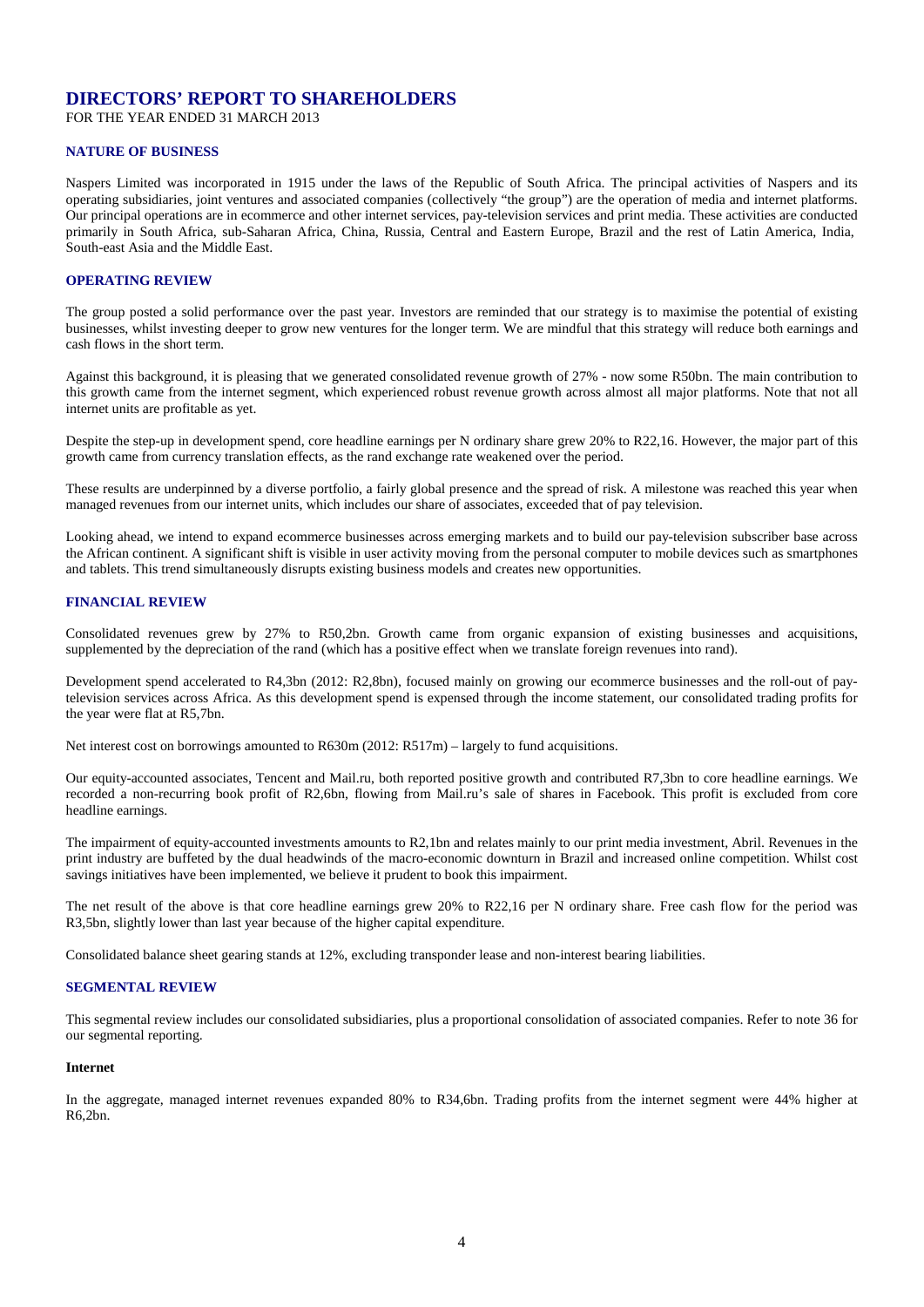# **DIRECTORS' REPORT TO SHAREHOLDERS** *(CONTINUED)*

FOR THE YEAR ENDED 31 MARCH 2013

### **SEGMENTAL REVIEW** (*CONTINUED)*

### **Internet** *(continued)*

*Tencent* is growing in a highly competitive environment. Internet users in China grew by some 12% to 564m at the end of 2012. Tencent's core operating platforms performed well: the QQ instant messaging platform reached peak concurrent users of 173m, whilst the online gaming business delivered a solid performance. *Weixin/WeChat*, a communication service for smartphones, established a market position in China and is expanding internationally. Tencent continues to build its young ecommerce businesses and achieved growth both in transaction volume and revenues.

*Mail.ru* had a good year with revenue growing 40% in local currency. The Russian internet market boasts 64m users. Mail.ru integrated and upgraded key products across desktop and mobile platforms, as well as growing online games and value added services.

*Ecommerce* - We believe online shopping is a global consumer trend and anticipate that affordable tablets and smartphones will accelerate the uptake of services in our markets.

Ecommerce revenues doubled to R11,4bn, through a combination of organic growth and a few acquisitions. We extended the breadth of our products, with particular emphasis on etailing and online classifieds. As we are in the building phase, this segment is presently loss-making and we do not expect profits in the aggregate for several more years.

### **Pay television**

This segment reports revenues 20% higher at R30,3bn. Growth came largely from an increase in the net subscriber base of 1,1m, which now reaches 6,7m households across 48 countries in Africa. Trading profits grew 18% to R7,6bn, despite the increased development spend on infrastructure. We are also investing more in local productions.

We now produce more than 6 000 hours per annum of local broadcasting in South Africa, Nigeria and Kenya. This year saw the launch of seven local entertainment channels. Also the launch of the *Africa Magic* portfolio of channels, the addition of two local community channels and the launch of the M-Net movie genre channels in South Africa. A further six high definition channels were added.

SuperSport is by far the largest funder of sport in Africa. We contribute more to sport bodies than any government.

More affordable digital terrestrial television services were launched under the *GOtv* brand, which now operates in eight African countries reaching 376 000 households.

### **Print media**

It was a tough year for print media globally. Revenues were flat as advertisers continue to either divert their spend to the internet or cut budgets.

In South Africa, Media24's trading profits were marginally up as costs were cut. In Brazil, Abril suffered a decline in profitability. Costcutting initiatives are now being implemented there.

### **SHARE CAPITAL**

The authorised share capital at 31 March 2013 was:

1 250 000 A ordinary shares of R20 each 500 000 000 N ordinary shares of 2 cents each

Naspers issued no new A ordinary shares during the 2013 financial year. During the current financial year, the group issued 28 000 N ordinary shares to the Naspers Share Incentive Trust and 3 800 906 N ordinary shares to various MIH Share Incentive Trusts and group companies.

The issued share capital at 31 March 2013 was:

| 712 131 A ordinary shares of R20 each         | R <sub>14</sub> 242 620 |
|-----------------------------------------------|-------------------------|
| 415 540 259 N ordinary shares of 2 cents each | R <sub>8</sub> 310 805  |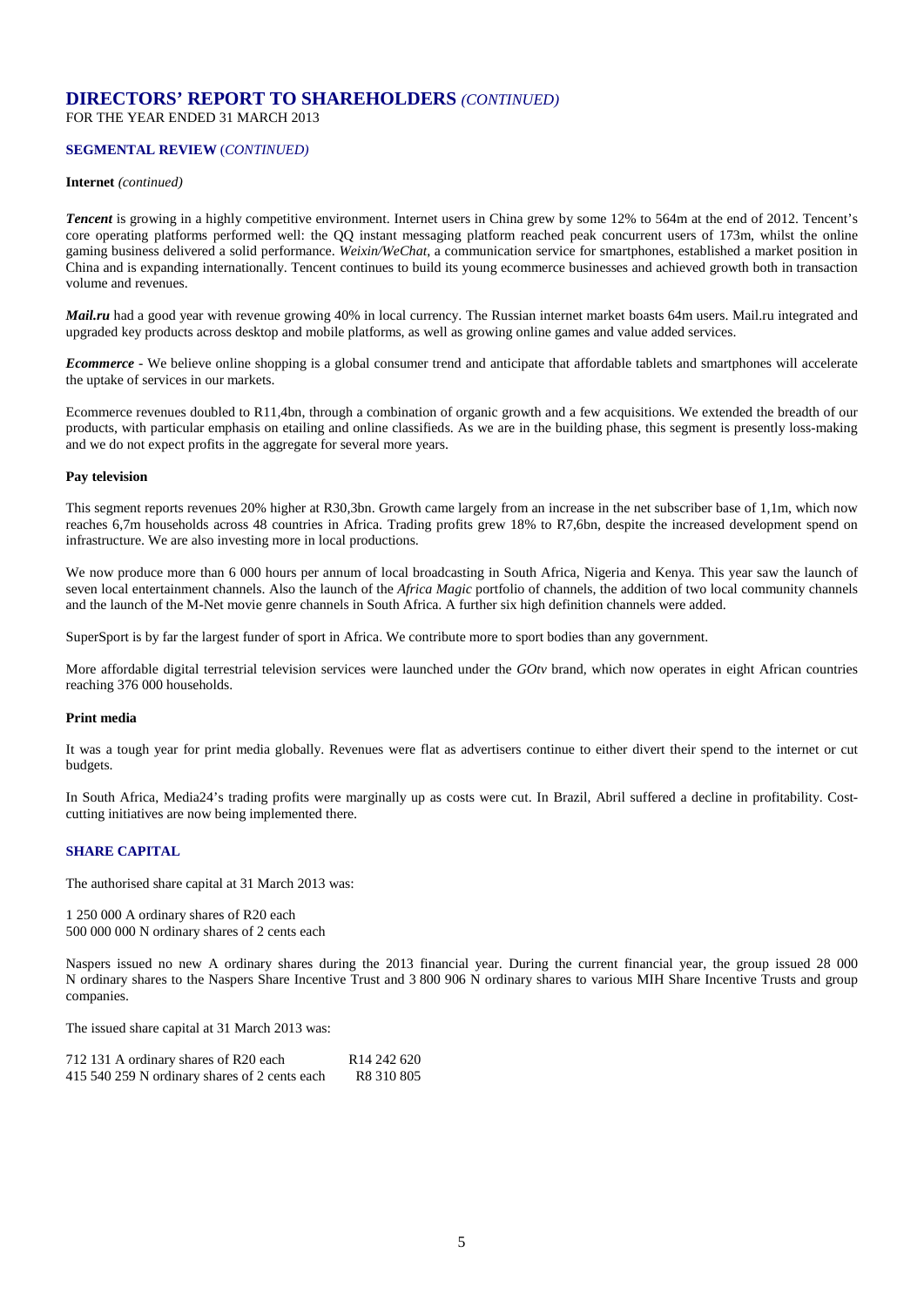### **DIRECTORS' REPORT TO SHAREHOLDERS** *(CONTINUED)*

FOR THE YEAR ENDED 31 MARCH 2013

### **PROPERTY, PLANT AND EQUIPMENT**

At 31 March 2013 the group's investment in property, plant and equipment amounted to R13,8bn, compared with R8,9bn last year. Details are reflected in note 4 of the consolidated annual financial statements.

Capital commitments at 31 March 2013 amounted to R1,1bn (2012: R289,9m).

### **DIVIDENDS**

The board recommends that a dividend of 385 cents per listed N ordinary share be declared (2012: 335 cents) and 77 cents per A ordinary share (2012: 67 cents).

### **GROUP**

Naspers Limited is not a subsidiary of any other company. The name, country of incorporation and effective financial percentage interest of the holding company in each of the Naspers group's principal subsidiaries are disclosed in note 7 to the consolidated annual financial statements.

Details relating to significant acquisitions and divestitures in the group during the year are highlighted in note 3 to the consolidated annual financial statements.

### **DIRECTORS, SECRETARY AND AUDITOR**

The directors' names and details are presented in the table below and the company secretary's name and business and postal address are presented on page 108. Directors' shareholdings in the issued share capital of the company are disclosed in note 13 to the consolidated annual financial statements.

Directors and attendance at meetings:

|                           |                  |                | <b>Five board meetings</b> |                            |
|---------------------------|------------------|----------------|----------------------------|----------------------------|
|                           | Date first       |                | were held                  |                            |
|                           | appointed in     | Date last      | during the year.           |                            |
|                           | current position | appointed      | Attendance:                | Category                   |
| T Vosloo                  | 6 October 1997   | 27 August 2010 |                            | Non-executive              |
| J P Bekker                | 6 October 1997   | 1 April 2008   | 5                          | Executive                  |
| F-A du Plessis            | 23 October 2003  | 26 August 2011 | 5                          | Independent, non-executive |
| G J Gerwel <sup>(1)</sup> | 12 July 1999     | 26 August 2011 | 3                          | Independent, non-executive |
| R C C Jafta               | 23 October 2003  | 31 August 2012 | 5                          | Independent, non-executive |
| L N Jonker                | 7 June 1996      | 27 August 2010 | 5                          | Independent, non-executive |
| D Meyer                   | 25 November 2009 | 31 August 2012 | 5                          | Independent, non-executive |
| S J Z Pacak               | 24 April 1998    | 1 April 2009   | 5                          | Executive                  |
| T M F Phaswana            | 23 October 2003  | 26 August 2011 | 5                          | Independent, non-executive |
| L P Retief                | 1 September 2008 | 31 August 2012 | 5                          | Non-executive              |
| B J van der Ross          | 12 February 1999 | 26 August 2011 | 5                          | Independent, non-executive |
| N P van Heerden           | 7 June 1996      | 31 August 2012 | 5                          | Independent, non-executive |
| J J M van Zyl             | 1 January 1988   | 26 August 2011 | 5                          | Independent, non-executive |
| H S S Willemse            | 30 August 2002   | 31 August 2012 | 5                          | Independent, non-executive |

*Note*

*(1) Deceased – 28 November 2012.*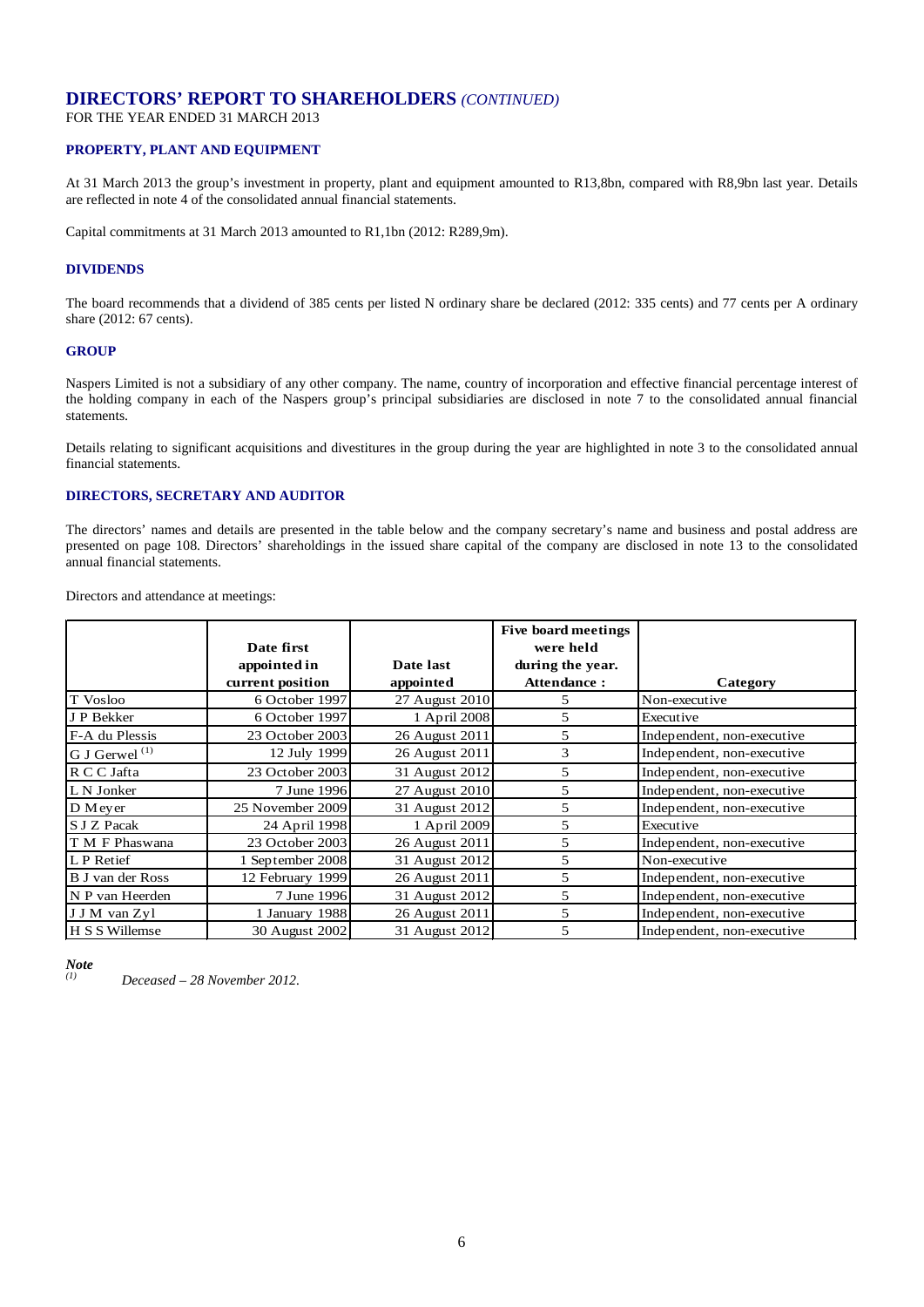### **DIRECTORS' REPORT TO SHAREHOLDERS** *(CONTINUED)*

FOR THE YEAR ENDED 31 MARCH 2013

### **DIRECTORS, SECRETARY AND AUDITOR** *(CONTINUED)*

### Committees and attendance at meetings:

|                            | committee  | Executive                                    |             | Audit<br>committee <sup>(3)</sup>         |            | <b>Risk</b><br>committee                  |            | Human<br>resources and<br>re mune ration<br>committee <sup>(3)</sup> |           | <b>Nomination</b><br>committee <sup>(3)</sup> | Social &<br>ethics<br>committee |                                          |                            |  | Category |
|----------------------------|------------|----------------------------------------------|-------------|-------------------------------------------|------------|-------------------------------------------|------------|----------------------------------------------------------------------|-----------|-----------------------------------------------|---------------------------------|------------------------------------------|----------------------------|--|----------|
|                            |            | No meetings<br>were held<br>during the year. |             | Four meetings<br>held during the<br>year. |            | Four meetings<br>held during the<br>year. |            | Five meetings<br>held during the<br>year.                            |           | Five meetings<br>held during the<br>year.     |                                 | Two meetings<br>held during the<br>year. |                            |  |          |
|                            |            |                                              | Attendance: |                                           | Attendance |                                           |            | Attendance:                                                          |           | Attendance:                                   |                                 | Attendance:                              |                            |  |          |
| T Vosloo                   | $\sqrt{ }$ |                                              |             |                                           | $\sqrt{ }$ | $\overline{4}$                            | $\sqrt{ }$ | 5                                                                    | $\sqrt{}$ | 5                                             |                                 |                                          | Non-executive              |  |          |
| F-A du Plessis             |            |                                              | $\sqrt{ }$  | $\overline{4}$                            | $\sqrt{ }$ | $\overline{4}$                            |            |                                                                      |           |                                               |                                 |                                          | Independent, non-executive |  |          |
| G J Gerwel <sup>(1)</sup>  | $\sqrt{ }$ |                                              |             |                                           |            |                                           | $\sqrt{ }$ | 3                                                                    | $\sqrt{}$ | 3                                             | $\sqrt{ }$                      |                                          | Independent, non-executive |  |          |
| R C C Jafta <sup>(2)</sup> |            |                                              | $\sqrt{ }$  | $\overline{4}$                            | $\sqrt{ }$ | $\overline{4}$                            | $\sqrt{ }$ | n/a                                                                  | $\sqrt{}$ | n/a                                           |                                 |                                          | Independent, non-executive |  |          |
| J J M van Zyl              | $\sqrt{ }$ |                                              | $\sqrt{ }$  | $\overline{4}$                            | $\sqrt{ }$ | $\overline{4}$                            | $\sqrt{ }$ | 5                                                                    | $\sqrt{}$ | 5                                             | $\sqrt{ }$                      | 2                                        | Independent, non-executive |  |          |
| <b>B</b> J van der Ross    |            |                                              | V           | 4                                         | $\sqrt{ }$ | $\overline{4}$                            |            |                                                                      |           |                                               |                                 |                                          | Independent, non-executive |  |          |
| D Meyer                    |            |                                              |             |                                           |            |                                           |            |                                                                      |           |                                               | $\sqrt{ }$                      | 2                                        | Independent, non-executive |  |          |
| J P Bekker                 | $\sqrt{ }$ |                                              |             |                                           | $\sqrt{ }$ | $\overline{4}$                            |            |                                                                      |           |                                               | $\sqrt{ }$                      | 2                                        | Executive                  |  |          |
| S J Z Pacak                | $\sqrt{ }$ |                                              |             |                                           | $\sqrt{ }$ | $\overline{4}$                            |            |                                                                      |           |                                               | $\sqrt{ }$                      | 2                                        | Executive                  |  |          |
| <b>FLN</b> Letele          |            |                                              |             |                                           |            |                                           |            |                                                                      |           |                                               | $\sqrt{ }$                      | 2                                        | Non-executive              |  |          |
| E Weideman                 |            |                                              |             |                                           |            |                                           |            |                                                                      |           |                                               | $\sqrt{ }$                      | 2                                        | Non-executive              |  |          |

# *Notes*

*(1) Deceased – 28 November 2012. (2) On 22 February 2013 R <sup>C</sup> C Jafta resigned as a member of the audit and risk commitees and replaced G J Gerwel as chairperson of the human resources and remuneration committee. Furthermore, R C C Jafta replaced G J Gerwel as a member of the nomination committee.* 

*(3) Executive directors attend meetings by invitation.*

*√ Member of committee.*

PricewaterhouseCoopers Inc. will continue in office as auditor in accordance with section 90(6) of the South African Companies Act, 2008.

### **BORROWINGS**

The company has unlimited borrowing powers in terms of its memorandum of incorporation.

Signed on behalf of the board,

Wrk

21 June 2013

WSeblus

**T Vosloo J P Bekker** *Chair Chief executive*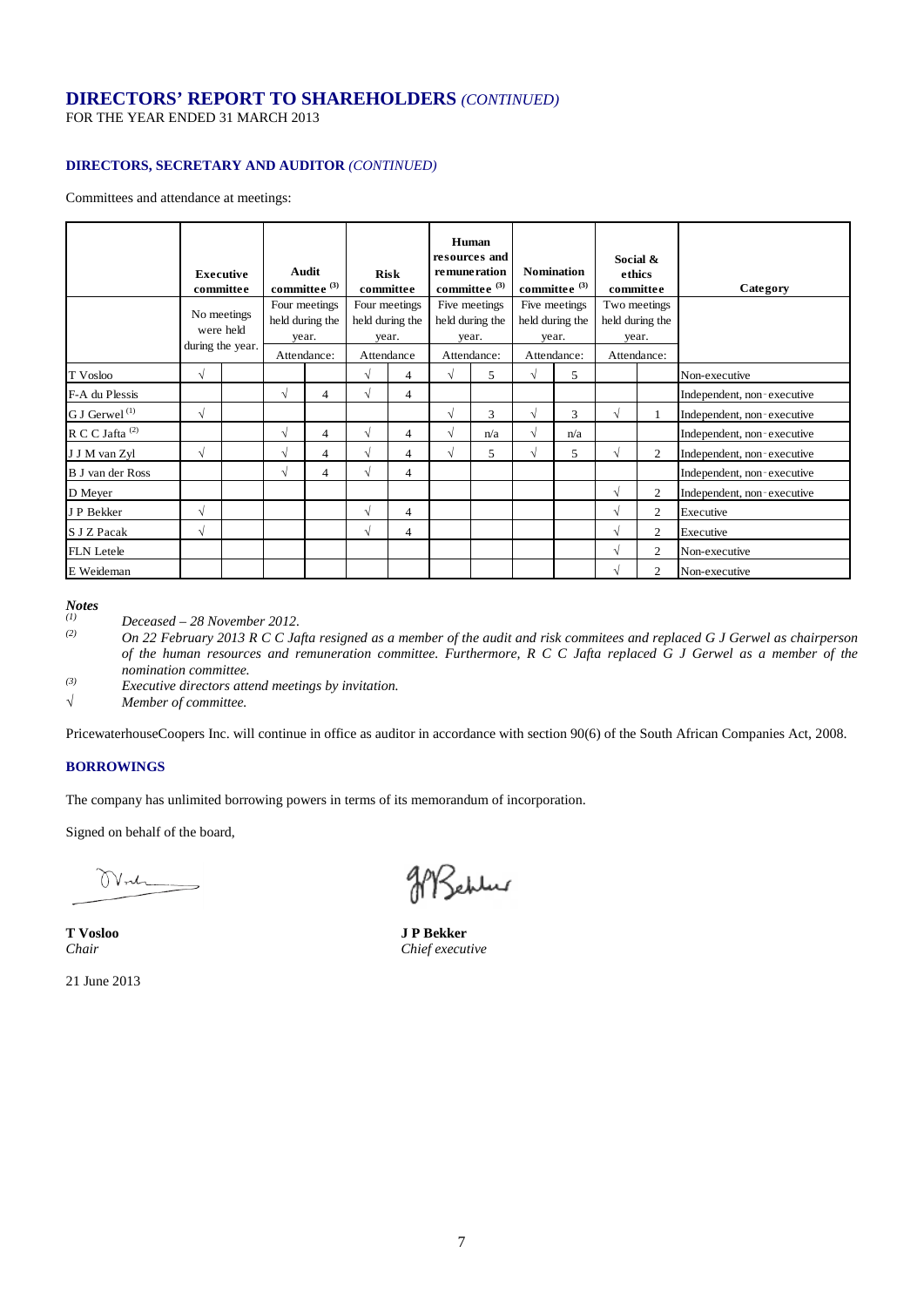

### **INDEPENDENT AUDITOR'S REPORT**

### TO THE SHAREHOLDERS OF NASPERS LIMITED

We have audited the consolidated and separate financial statements of Naspers Limited set out on pages 9 to 107, which comprise the statements of financial position as at 31 March 2013, and the income statements, statements of comprehensive income, statements of changes in equity and statements of cash flows for the year then ended, and the notes, comprising a summary of significant accounting policies and other explanatory information.

### **DIRECTORS' RESPONSIBILITY FOR THE FINANCIAL STATEMENTS**

The company's directors are responsible for the preparation and fair presentation of these consolidated and separate financial statements in accordance with International Financial Reporting Standards and the requirements of the Companies Act of South Africa, and for such internal control as the directors determine is necessary to enable the preparation of consolidated and separate financial statements that are free from material misstatement, whether due to fraud or error.

### **AUDITOR'S RESPONSIBILITY**

Our responsibility is to express an opinion on these consolidated and separate financial statements based on our audit. We conducted our audit in accordance with International Standards on Auditing. Those standards require that we comply with ethical requirements and plan and perform the audit to obtain reasonable assurance about whether the consolidated and separate financial statements are free from material misstatement.

An audit involves performing procedures to obtain audit evidence about the amounts and disclosures in the financial statements. The procedures selected depend on the auditor's judgement, including the assessment of the risks of material misstatement of the financial statements, whether due to fraud or error. In making those risk assessments, the auditor considers internal control relevant to the entity's preparation and fair presentation of the financial statements in order to design audit procedures that are appropriate in the circumstances, but not for the purpose of expressing an opinion on the effectiveness of the entity's internal control. An audit also includes evaluating the appropriateness of accounting policies used and the reasonableness of accounting estimates made by management, as well as evaluating the overall presentation of the financial statements.

We believe that the audit evidence we have obtained is sufficient and appropriate to provide a basis for our audit opinion.

### **OPINION**

In our opinion, the consolidated and separate financial statements present fairly, in all material respects, the consolidated and separate financial position of Naspers Limited as at 31 March 2013, and its consolidated and separate financial performance and its consolidated and separate cash flows for the year then ended in accordance with International Financial Reporting Standards and the requirements of the Companies Act of South Africa.

### **OTHER REPORTS REQUIRED BY THE COMPANIES ACT**

As part of our audit of the consolidated and separate financial statements for the year ended 31 March 2013, we have read the directors' report, the audit Committee's report and the company secretary's Certificate for the purpose of identifying whether there are material inconsistencies between these reports and the audited consolidated and separate financial statements. These reports are the responsibility of the respective preparers. Based on reading these reports we have not identified material inconsistencies between these reports and the audited consolidated and separate financial statements. However, we have not audited these reports and accordingly do not express an opinion on these reports.

Ricenaturhammeleupour hu.

**PricewaterhouseCoopers Inc. Director: A Wentzel** *Registered auditor* 

Cape Town, South Africa 21 June 2013

*PricewaterhouseCoopers Inc., No 1 Waterhouse Place, Century City 7441, P O Box 2799, Cape Town 8000 T: +27 (21) 529 2000, F: +27 (21) 529 3300,* www.pwc.co.za

Africa Senior Partner: S P Kana

Management Committee: H Boegman, T P Blandin de Chalain, B M Deegan, J G Louw, P J Mothibe, N V Mtetwa, T D Shango, S Subramoney, A R Tilakdari, F Tonelli Western Cape region – Partner in charge: D J Fölscher The Company's principal place of business is at 2 Eglin Road, Sunninghill where a list of directors' names is available for inspection.

Reg. no. 1998/012055/21, VAT reg.no. 4950174682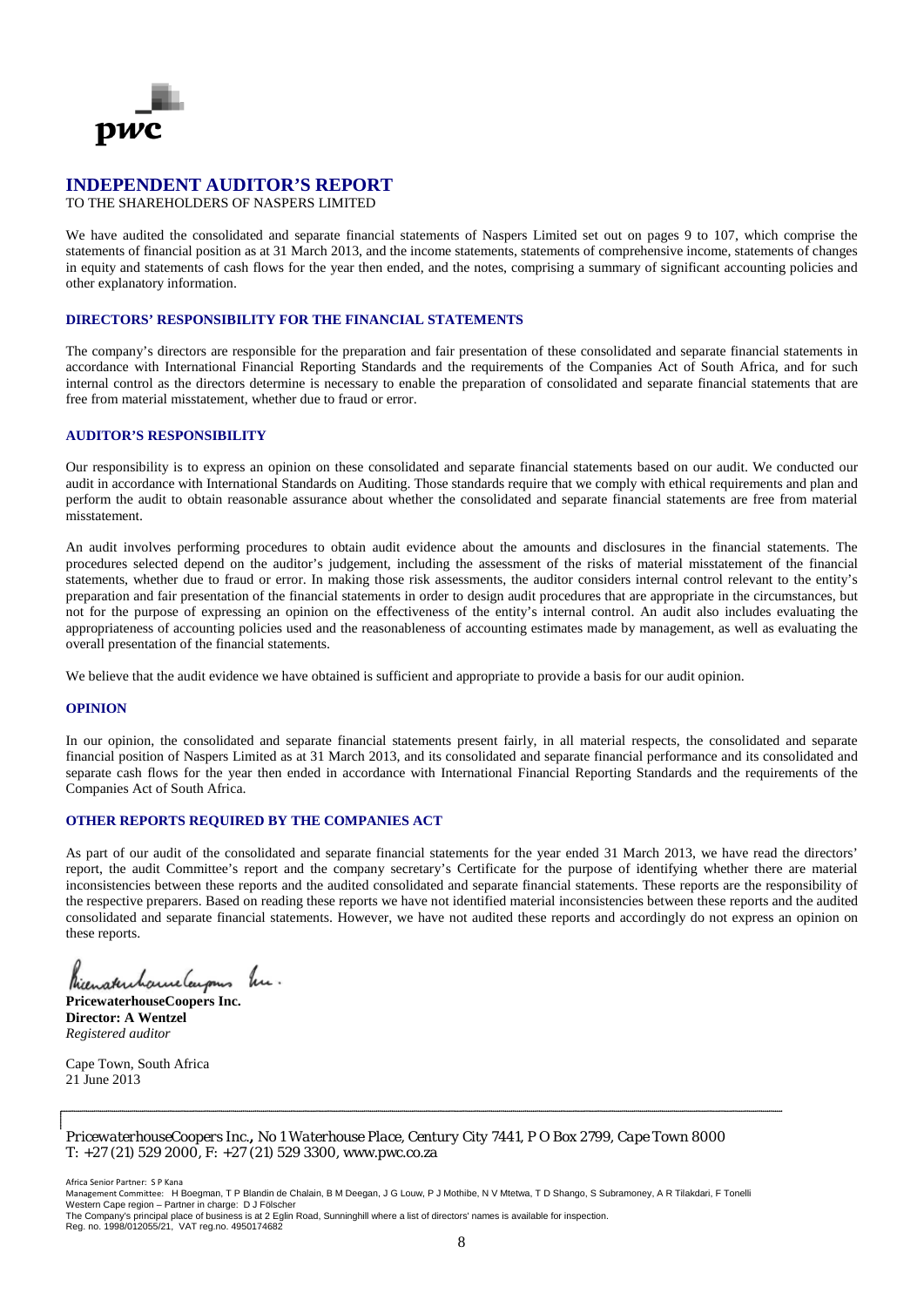# **CONSOLIDATED STATEMENT OF FINANCIAL POSITION**

AT 31 MARCH 2013

|                                                                 |              |                | 31 March |  |
|-----------------------------------------------------------------|--------------|----------------|----------|--|
|                                                                 | <b>Notes</b> | 2013           | 2012     |  |
|                                                                 |              | R'm            | R'm      |  |
| <b>ASSETS</b>                                                   |              |                |          |  |
| <b>Non-current assets</b>                                       |              | 76 109         | 62 037   |  |
| Property, plant and equipment                                   | 4            | 13810          | 8879     |  |
| Goodwill                                                        | 5            | 21 625         | 17884    |  |
| Other intangible assets                                         | 6            | 4815           | 3884     |  |
| Investments in associates                                       | 7            | 33 150         | 28 0 95  |  |
| Investments and loans                                           | 7            | 1891           | 2 5 6 4  |  |
| Derivative financial instruments                                | 37           | 72             | 86       |  |
| Deferred taxation                                               | 9            | 746            | 645      |  |
| <b>Current assets</b>                                           |              | 27 4 27        | 19 24 1  |  |
| Inventory                                                       | 10           | 1941           | 1 2 3 8  |  |
| Programme and film rights                                       | 8            | 1868           | 1 5 2 2  |  |
| Trade receivables                                               | 11           | 4 1 2 1        | 3 2 9 6  |  |
| Other receivables                                               | 12           | 3 1 6 7        | 2 604    |  |
| Related party receivables                                       | 13           | 22             | 28       |  |
| Investments and loans                                           | 7            |                | 7        |  |
| Derivative financial instruments                                | 37           | 449            | 85       |  |
| Cash and cash equivalents                                       | 35           | 15813          | 9825     |  |
|                                                                 |              | 27 381         | 18 605   |  |
| Non-current assets held-for-sale                                | 28           | 46             | 636      |  |
|                                                                 |              |                |          |  |
| <b>TOTAL ASSETS</b>                                             |              | 103 536        | 81 278   |  |
| <b>EQUITY AND LIABILITIES</b>                                   |              |                |          |  |
| Capital and reserves attributable to the group's equity holders |              | 53 741         | 47 515   |  |
| Share capital and premium                                       | 14           | 15 061         | 14 689   |  |
| Other reserves                                                  | 15           | 10 957         | 9761     |  |
|                                                                 |              |                |          |  |
| Retained earnings                                               | 16           | 27 723         | 23 065   |  |
| Non-controlling interests                                       |              | 2 1 1 2        | 2 0 6 1  |  |
| <b>TOTAL EQUITY</b>                                             |              | 55 853         | 49 576   |  |
| Non-current liabilities                                         |              |                | 17845    |  |
|                                                                 | 17           | 29 19 2<br>164 | 139      |  |
| Post-employment medical liability<br>Long-term liabilities      | 18           | 26 603         | 15 4 8 4 |  |
|                                                                 |              |                |          |  |
| Cash-settled share-based payment liability<br>Provisions        | 40<br>19     | 10             | 6        |  |
| Derivative financial instruments                                |              | 107<br>972     | 62       |  |
|                                                                 | 37<br>9      |                | 839      |  |
| Deferred taxation                                               |              | 1 3 3 6        | 1 3 1 5  |  |
| <b>Current liabilities</b>                                      |              | 18 491         | 13857    |  |
| Current portion of long-term debt                               | 18           | 2 2 9 8        | 1613     |  |
| Provisions                                                      | 19           | 295            | 279      |  |
| Trade pay ables                                                 |              | 4 1 7 9        | 2865     |  |
| Accrued expenses and other current liabilities                  | 20           | 9723           | 7313     |  |
| Related party payables                                          | 13           | 139            | 111      |  |
| Taxation                                                        |              | 241            | 265      |  |
| Dividends payable                                               |              | 13             | 13       |  |
| Derivative financial instruments                                | 37           | 180            | 206      |  |
| Bank overdrafts and call loans                                  | 35           | 1 4 2 3        | 1 0 3 4  |  |
|                                                                 |              | 18 491         | 13 699   |  |
| Non-current liabilities held-for-sale                           | 28           |                | 158      |  |
|                                                                 |              | 103 536        | 81 278   |  |
| TOTAL EQUITY AND LIABILITIES                                    |              |                |          |  |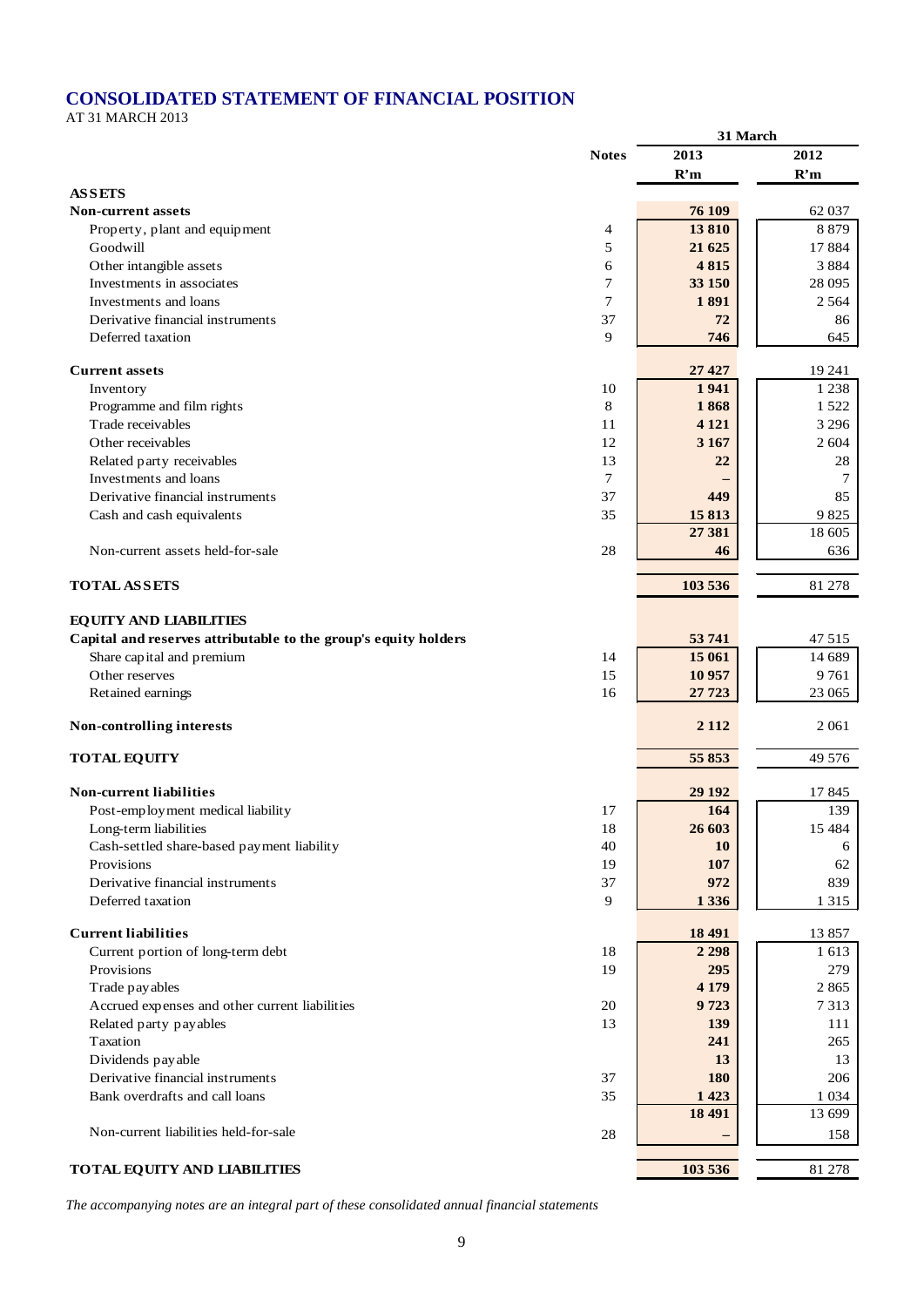# **CONSOLIDATED INCOME STATEMENT**

FOR THE YEAR ENDED 31 MARCH 2013

|                                                                  |                | 31 March |         |
|------------------------------------------------------------------|----------------|----------|---------|
|                                                                  | <b>Notes</b>   | 2013     | 2012    |
|                                                                  |                | R'm      | R'm     |
| <b>Revenue</b>                                                   | 22             | 50 249   | 39 4 87 |
| Cost of providing services and sale of goods                     | 23             | (27852)  | (20863) |
| Selling, general and administration expenses                     | 23             | (17751)  | (13974) |
| Other gains/(losses) - net                                       | 24             | (831)    | (1448)  |
| <b>Operating profit</b>                                          |                | 3815     | 3 202   |
| Interest received                                                | 25             | 433      | 400     |
| Interest paid                                                    | 25             | (1501)   | (1 271) |
| Other finance income/(costs) - net                               | 25             | (248)    | 174     |
| Share of equity-accounted results                                | $\tau$         | 9 0 0 1  | 3869    |
| excluding net gain on disposal of available-for-sale investments |                | 6 3 5 9  | 3869    |
| net gain on disposal of available-for-sale investments           |                | 2642     |         |
| Impairment of equity-accounted investments                       | $\overline{7}$ | (2 057)  | (94)    |
| Dilution losses on equity-accounted investments                  | $\tau$         | (96)     | (606)   |
| Losses on acquisitions and disposals                             | 26             | (47)     | (134)   |
| <b>Profit before taxation</b>                                    |                | 9 300    | 5 5 4 0 |
| Taxation                                                         | 27             | (2552)   | (2059)  |
| Net profit for the year                                          |                | 6748     | 3 4 8 1 |
| <b>Attributable to:</b>                                          |                |          |         |
| Equity holders of the group                                      |                | 6 0 4 7  | 2894    |
| Non-controlling interests                                        |                | 701      | 587     |
|                                                                  |                | 6748     | 3 4 8 1 |
|                                                                  |                |          |         |
| Earnings per N ordinary share (cents)                            |                |          |         |
| <b>Basic</b>                                                     | 29             | 1570     | 770     |
| Fully diluted                                                    | 29             | 1533     | 745     |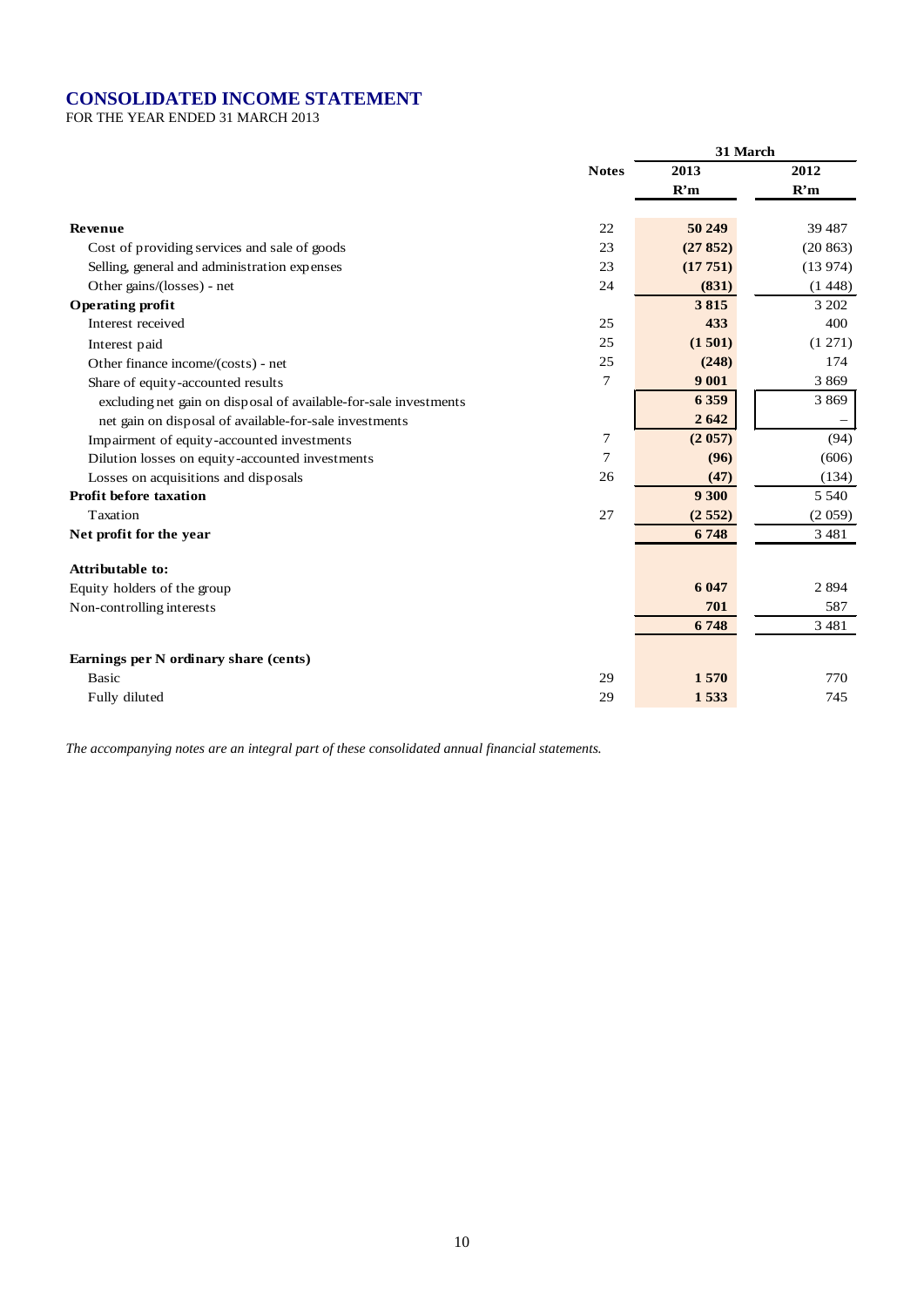# **CONSOLIDATED STATEMENT OF COMPREHENSIVE INCOME**

FOR THE YEAR ENDED 31 MARCH 2013

|                                                                                   | 31 March |         |
|-----------------------------------------------------------------------------------|----------|---------|
|                                                                                   | 2013     | 2012    |
|                                                                                   | R'm      | R'm     |
| Profit for the year                                                               | 6748     | 3481    |
| Other comprehensive income                                                        |          |         |
| Foreign currency translation reserve                                              | 5 2 9 4  | 2 1 7 2 |
| Exchange gain arising on translating the net assets of foreign operations         | 5 3 5 7  | 2 1 7 2 |
| Loss reclassified to profit or loss on disposal of foreign operation              | (63)     |         |
| <b>Hedging reserve</b>                                                            | 181      | 34      |
| Net fair value gains/(losses), gross                                              | 275      | (111)   |
| Net fair value gains/(losses), tax portion                                        | (63)     | (94)    |
| Foreign exchange movement, gross                                                  | (78)     | (37)    |
| Foreign exchange movement, tax portion                                            |          | 10      |
| Derecognised and added to asset, gross                                            | (59)     | (122)   |
| Derecognised and added to asset, tax portion                                      | (5)      | 45      |
| Derecognised and reported in cost of sales, gross                                 | (24)     |         |
| Derecognised and reported in cost of sales, tax portion                           | 6        |         |
| Derecognised and reported in income, gross                                        | 147      | 427     |
| Derecognised and reported in income, tax portion                                  |          | (89)    |
| Derecognised and reported in income when recognition criteria failed, gross       | (24)     | 5       |
| Derecognised and reported in income when recognition criteria failed, tax portion | 6        |         |
| Share of associates' direct reserve movements                                     | (3948)   | 2 1 0 9 |
| Share-based compensation reserve                                                  | 431      | 433     |
| Existing control business combination reserve                                     | (30)     |         |
| Valuation reserve                                                                 | (4349)   | 1676    |
| Total other comprehensive income, net of tax for the year                         | 1527     | 4 3 1 5 |
| Total comprehensive income for the year                                           | 8 2 7 5  | 7796    |
| <b>Attributable to:</b>                                                           |          |         |
| Equity holders of the group                                                       | 7463     | 7 138   |
| Non-controlling interests                                                         | 812      | 658     |
|                                                                                   | 8 2 7 5  | 7796    |
|                                                                                   |          |         |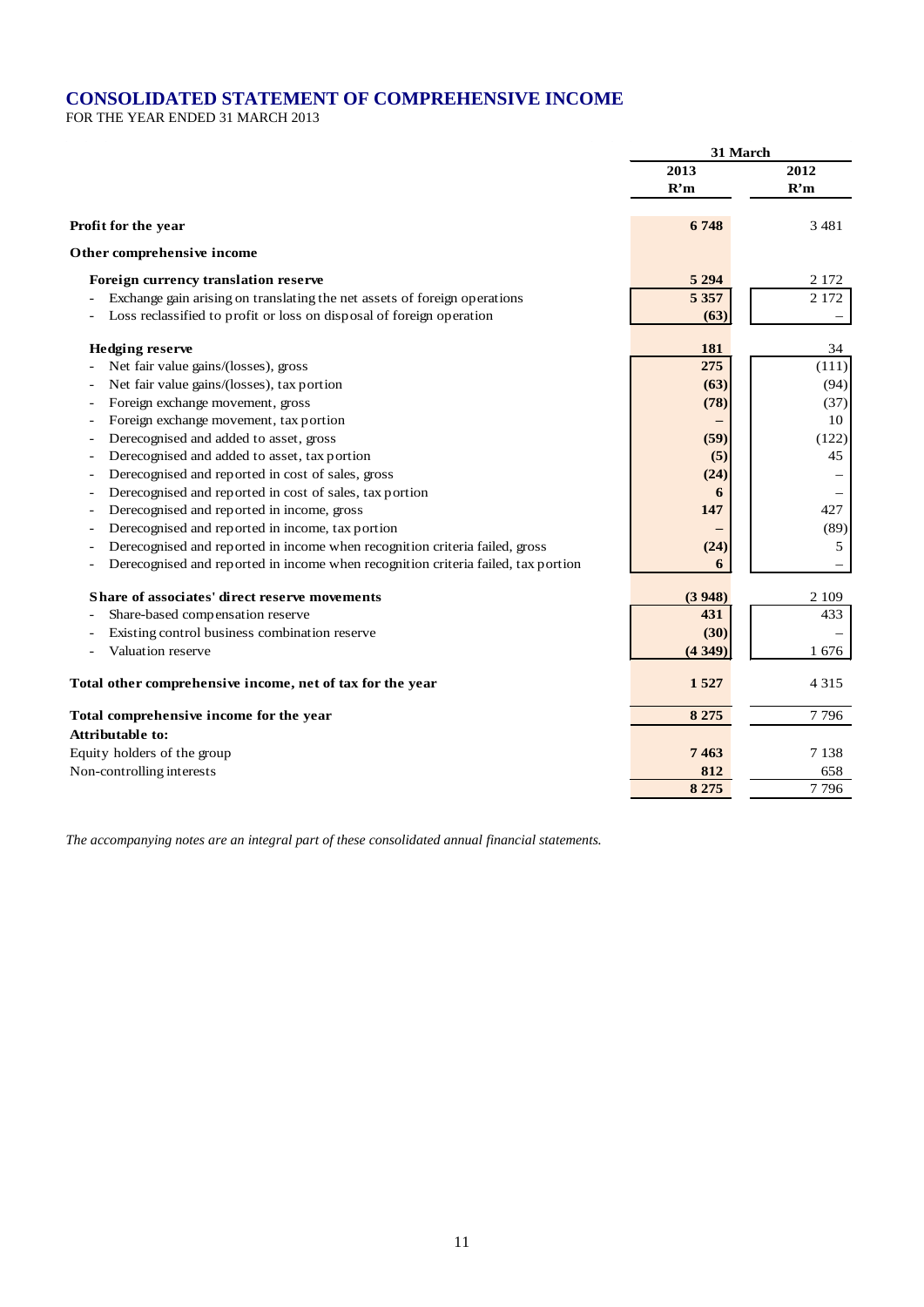### **CONSOLIDATED STATEMENT OF CHANGES IN EQUITY**

FOR THE YEAR ENDED 31 MARCH 2013

|                                                 | Share capital and<br>premium    |                                 | Foreign<br>currency<br>translation<br>Hedging |                          | <b>Valuation</b>         | <b>Existing</b><br>control<br>business<br>combination | Share-based<br>compen-<br>sation | <b>Retained</b>          | Share-<br>holders' | Non-<br>controlling      |         |
|-------------------------------------------------|---------------------------------|---------------------------------|-----------------------------------------------|--------------------------|--------------------------|-------------------------------------------------------|----------------------------------|--------------------------|--------------------|--------------------------|---------|
|                                                 | A shares                        | N shares                        | reserve                                       | reserve                  | reserve                  | reserve                                               | reserve                          | earnings                 | funds              | interest                 | Total   |
|                                                 | R'm                             | R'm                             | R'm                                           | R'm                      | R'm                      | R'm                                                   | R'm                              | R'm                      | R'm                | R'm                      | R'm     |
| <b>Balance at 1 April 2011</b>                  | 14                              | 14 370                          | (1185)                                        | (297)                    | 4 2 5 6                  | 25                                                    | 2 3 0 0                          | 21 179                   | 40 662             | 2 2 8 0                  | 42 942  |
| Total comprehensive income for the year         | $\hspace{0.1mm}-\hspace{0.1mm}$ | $\hspace{0.1mm}-\hspace{0.1mm}$ | 2 1 6 5                                       | (31)                     | 1677                     | $\overline{\phantom{m}}$                              | 433                              | 2894                     | 7 1 3 8            | 658                      | 7796    |
| - Profit for the year                           | $\qquad \qquad$                 | $\overline{\phantom{m}}$        | $\overline{\phantom{a}}$                      | $\overline{\phantom{m}}$ | $\overline{\phantom{m}}$ | $\overline{\phantom{m}}$                              | $\overline{\phantom{m}}$         | 2 8 9 4                  | 2894               | 587                      | 3 4 8 1 |
| - Total other comprehensive income for the year |                                 | $\overline{\phantom{m}}$        | 2 1 6 5                                       | (31)                     | 1 677                    | $\overline{\phantom{m}}$                              | 433                              | $\overline{\phantom{m}}$ | 4 2 4 4            | 71                       | 4 3 1 5 |
| Share capital movements                         |                                 | 1908                            | $\overline{\phantom{m}}$                      | $\overline{\phantom{a}}$ | $\overline{\phantom{a}}$ | $\overline{\phantom{m}}$                              | $\overline{\phantom{a}}$         | $\overline{\phantom{m}}$ | 1908               | $\overline{\phantom{m}}$ | 1908    |
| Treasury share movements                        | $\overline{\phantom{m}}$        | (1603)                          | $\overline{\phantom{0}}$                      |                          | $\overline{\phantom{0}}$ | $\overline{\phantom{0}}$                              |                                  | $\overline{\phantom{a}}$ | (1603)             |                          | (1603)  |
| Share-based compensation movement               |                                 |                                 |                                               |                          |                          |                                                       | 401                              |                          | 401                | 15                       | 416     |
| Transactions with non-controlling shareholders  |                                 |                                 |                                               |                          |                          | 17                                                    | $\overline{\phantom{a}}$         | $\Delta$                 | 21                 | 470                      | 491     |
| <b>Dividends</b>                                |                                 |                                 |                                               |                          | $\overline{\phantom{0}}$ | $\overline{\phantom{m}}$                              | $\overline{\phantom{a}}$         | (1012)                   | (1012)             | (1362)                   | (2374)  |
| Balance at 31 March 2012                        | 14                              | 14 675                          | 980                                           | (328)                    | 5933                     | 42                                                    | 3 1 3 4                          | 23 065                   | 47 515             | 2 0 6 1                  | 49 576  |
| <b>Balance at 1 April 2012</b>                  | 14                              | 14 675                          | 980                                           | (328)                    | 5933                     | 42                                                    | 3 1 3 4                          | 23 065                   | 47 515             | 2 0 6 1                  | 49 576  |
| Total comprehensive income for the year         | $\qquad \qquad -$               | $-$                             | 5 2 1 2                                       | 153                      | (4350)                   | (30)                                                  | 431                              | 6 0 4 7                  | 7463               | 812                      | 8 2 7 5 |
| - Profit for the year                           | $\qquad \qquad -$               | $\qquad \qquad -$               | $\overline{\phantom{m}}$                      | $\overline{\phantom{m}}$ | $\overline{\phantom{0}}$ | $\qquad \qquad -$                                     | $\qquad \qquad -$                | 6 0 4 7                  | 6 0 4 7            | 701                      | 6748    |
| Total other comprehensive income for the year   | $-$                             |                                 | 5 2 1 2                                       | 153                      | (4350)                   | (30)                                                  | 431                              | $\qquad \qquad -$        | 1416               | 111                      | 1527    |
| Share capital movements                         | $\overline{\phantom{0}}$        | 2 0 6 7                         | $\overline{\phantom{m}}$                      | $\overline{\phantom{m}}$ | $\overline{\phantom{0}}$ | $\overline{\phantom{m}}$                              | $\overline{\phantom{a}}$         | $\overline{\phantom{m}}$ | 2 0 6 7            | $\overline{\phantom{a}}$ | 2 0 6 7 |
| Treasury share movements                        | $\qquad \qquad -$               | (1695)                          |                                               |                          | $\overline{\phantom{a}}$ |                                                       |                                  | $\qquad \qquad -$        | (1695)             | $\overline{\phantom{0}}$ | (1695)  |
| Share-based compensation movement               |                                 | $\overline{\phantom{0}}$        |                                               | $\overline{\phantom{a}}$ | -                        | $\overline{\phantom{m}}$                              | 441                              | $\overline{\phantom{a}}$ | 441                | 30                       | 471     |
| Transactions with non-controlling shareholders  |                                 | $\overline{\phantom{0}}$        | $\qquad \qquad -$                             | $\overline{\phantom{0}}$ | 39                       | (700)                                                 | $\overline{\phantom{0}}$         | (98)                     | (759)              | 389                      | (370)   |
| <b>Dividends</b>                                | $\qquad \qquad -$               | $\qquad \qquad -$               |                                               | $\overline{\phantom{m}}$ |                          | $\overline{\phantom{m}}$                              | $\overline{\phantom{0}}$         | (1 291)                  | (1 291)            | (1180)                   | (2471)  |
| Balance at 31 March 2013                        | 14                              | 15 047                          | 6 1 9 2                                       | (175)                    | 1622                     | (688)                                                 | 4 0 0 6                          | 27 723                   | 53 741             | 2 1 1 2                  | 55 853  |
|                                                 |                                 |                                 |                                               |                          |                          |                                                       |                                  |                          |                    |                          |         |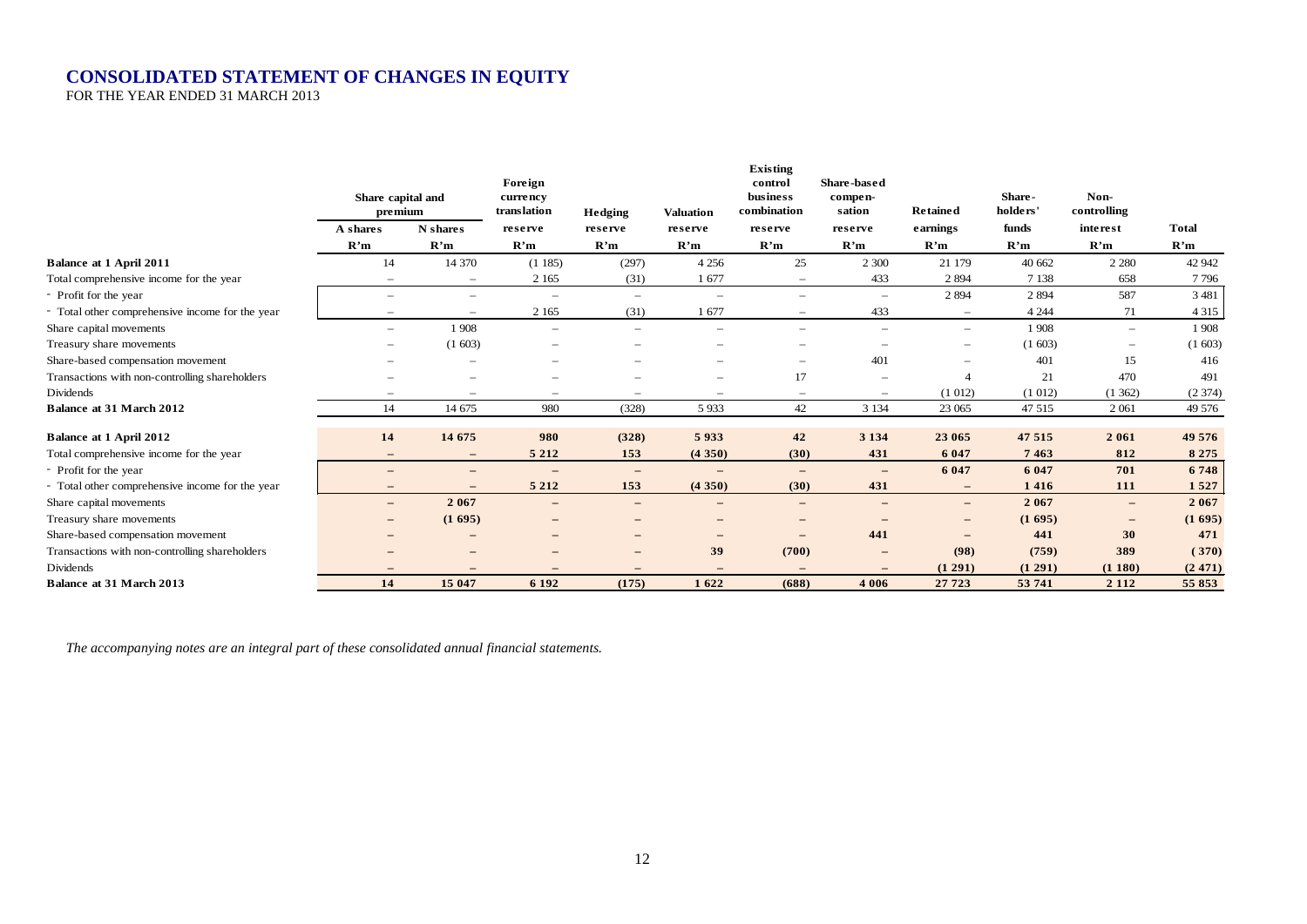### **CONSOLIDATED STATEMENT OF CASH FLOWS**

FOR THE YEAR ENDED 31 MARCH 2013

|                                                                          |              | 31 March       |         |
|--------------------------------------------------------------------------|--------------|----------------|---------|
|                                                                          | <b>Notes</b> | 2013           | 2012    |
|                                                                          |              | R'm            | R'm     |
| Cash flows from operating activities                                     |              |                |         |
| Cash from operations                                                     | 30           | 8 4 3 9        | 7 5 0 7 |
| Dividends received from investments and equity-accounted companies       |              | 5 0 28         | 547     |
| Cash generated from operating activities                                 |              | 13 467         | 8 0 5 4 |
| Interest income received                                                 |              | 493            | 403     |
| Interest costs paid                                                      |              | (1426)         | (1140)  |
| Taxation paid                                                            |              | (2689)         | (1923)  |
| Net cash generated from operating activities                             |              | 9845           | 5 3 9 4 |
| Cash flows from investing activities                                     |              |                |         |
| Property, plant and equipment acquired                                   |              | (2463)         | (1837)  |
| Proceeds from sale of property, plant and equipment                      |              | 73             | 115     |
| Insurance proceeds received                                              |              | $\overline{2}$ | 2       |
| Intangible assets acquired                                               |              | (389)          | (340)   |
| Proceeds from sale of intangible assets                                  |              | 10             | 27      |
| Acquisition of subsidiaries                                              | 31           | (2955)         | (1571)  |
| Disposal of subsidiaries                                                 | 32           | 338            | 26      |
| Disposal of joint ventures                                               | 33           | 34             | 101     |
| Acquisition of associates                                                | 34           | (1705)         | (122)   |
| Disposal of associates                                                   |              |                | 7       |
| Preference dividends received                                            |              | 150            | 396     |
| Preference shares redeemed                                               |              | 786            | 766     |
| Cash movement in other investments and loans                             |              | (94)           | 70      |
| Net cash utilised in investing activities                                |              | (6213)         | (2360)  |
| <b>Cash flows from financing activities</b>                              |              |                |         |
| Proceeds from long- and short-term loans raised                          |              | 4899           | 1700    |
| Repayments of long- and short-term loans                                 |              | (485)          | (846)   |
| Additional investment in existing subsidiaries                           |              | (720)          | (227)   |
| Repayments of capitalised finance lease liabilities                      |              | (353)          | (345)   |
| Inflow from share-based compensation transactions                        |              | 377            | 342     |
| Contributions by minority shareholders                                   |              | 33             |         |
| Dividends paid by subsidiaries to non-controlling shareholders           |              | (1180)         | (1357)  |
| Dividend paid by holding company                                         |              | (1 291)        | (1012)  |
| Net cash generated from/(utilised in) financing activities               |              | 1 2 8 0        | (1745)  |
| Net increase in cash and cash equivalents                                |              | 4912           | 1 2 8 9 |
| Foreign exchange translation adjustments on cash and cash equivalents    |              | 687            | 139     |
| Cash and cash equivalents at beginning of the year                       |              | 8791           | 7401    |
| Cash and cash equivalents classified as held-for-sale at end of the year | 28           |                | (38)    |
| Cash and cash equivalents at end of the year                             | 35           | 14 390         | 8791    |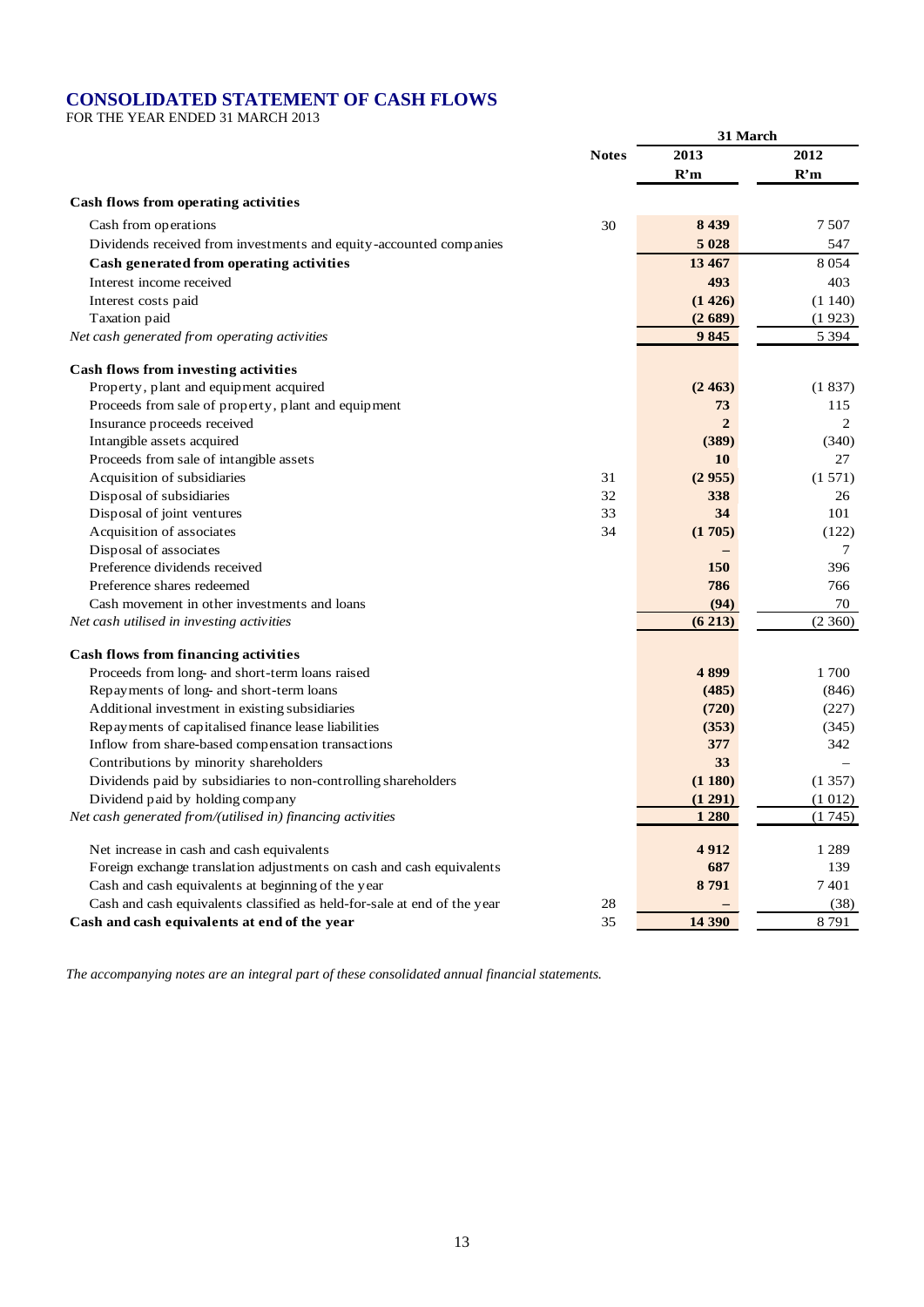### **1. NATURE OF OPERATIONS**

Naspers Limited was incorporated in 1915 under the laws of the Republic of South Africa. The principal activities of Naspers and its operating subsidiaries, joint ventures and associated companies (collectively "the group") are the operation of media and internet platforms. Our principal operations are in ecommerce and other internet services, pay-television services and print media. These activities are conducted primarily in South Africa, sub-Saharan Africa, China, Russia, Central and Eastern Europe, Brazil and the rest of Latin America, India, South-east Asia and the Middle East.

### **2. PRINCIPAL ACCOUNTING POLICIES**

The principal accounting policies applied in the preparation of these consolidated financial statements are set out below. These policies have been consistently applied to all the years presented, unless otherwise stated.

The consolidated annual financial statements of the group are presented in accordance with, and comply with International Financial Reporting Standards (IFRS), International Financial Reporting Interpretations Committee (IFRIC), interpretations issued and effective at the time of preparing these financial statements and the South African Companies Act No 71 of 2008, as amended. The consolidated financial statements are prepared according to the historic cost convention as modified by the revaluation of financial assets and financial assets and liabilities (including derivative instruments) at fair value with the movements recognised in the income statement and statement of comprehensive income.

The preparation of the consolidated financial statements necessitates the use of estimates, assumptions and judgements by management. These estimates and assumptions affect the reported amounts of assets, liabilities and contingent assets and liabilities at the statement of financial position date as well as affecting the reported income and expenses for the year. Although estimates are based on management's best knowledge and judgement of current facts as at the statement of financial position date, the actual outcome may differ from these estimates. Estimates are made regarding the fair value of intangible assets recognised in business combinations; impairment of goodwill, intangible assets, property, plant and equipment, financial assets, financial assets carried at amortised cost and other assets; the remeasurements required in business combinations and disposals of associates, joint ventures and subsidiaries; fair value measurements of level 2 and level 3 financial instruments; provisions; taxation; post-employment medical aid benefits and equity compensation benefits. Refer to the individual notes for details of estimates, assumptions and judgements used.

#### **(a) Basis of consolidation**

The consolidated annual financial statements include the results of Naspers Limited and its subsidiaries, associates, joint ventures and related share incentive trusts.

#### *Subsidiaries*

Subsidiaries are entities over which the group has the power to govern the financial and operating policies generally accompanying a shareholding of more than half of the voting rights. The existence and effect of potential voting rights that are currently exercisable or convertible without restriction are considered when assessing whether the group controls another entity. Subsidiaries are consolidated from the date that effective control is transferred to the group and are no longer consolidated from the date that effective control ceases. For certain entities, the group has entered into contractual arrangements (such as nominee relationships and escrow arrangements), which allow the group, along with its direct interests in such entities, to control a majority of the voting rights or otherwise have power to exercise control over the operations of such entities. Because the group controls such entities in this manner they are considered to be subsidiaries and are therefore consolidated in the annual financial statements.

All intergroup transactions, balances and unrealised gains and losses are eliminated as part of the consolidation process. The interests of non-controlling shareholders in the consolidated equity and results of the group are shown separately in the consolidated statement of financial position, consolidated income statement and consolidated statement of comprehensive income, respectively. Losses applicable to the non-controlling interests in a subsidiary are allocated to the non-controlling interests even if doing so causes the non-controlling interests to have a deficit balance. Accounting policies of subsidiaries have been changed where necessary to ensure consistency with the policies adopted by the group.

#### *Business combinations*

Business combinations are accounted for using the acquisition method. The consideration transferred for the acquisition of a subsidiary is the fair values of the assets transferred, the liabilities incurred and the equity interests issued by the group. The consideration transferred includes the fair value of any asset or liability resulting from a contingent consideration arrangement. For each business combination, the group measures the non-controlling interest in the acquiree at the proportionate share of the acquiree's identifiable net assets. Costs related to the acquisition, other than those associated with the issue of debt or equity securities, are expensed as incurred.

The consideration transferred does not include amounts related to the settlement of pre-existing relationships. Such amounts are generally recognised in profit or loss. If the business combination is achieved in stages, the acquisition date fair value of the acquirer's previously held equity interest in the acquiree is remeasured to fair value as at the acquisition date through profit and loss. Any contingent consideration payable is recognised at fair value at the acquisition date. If the contingent consideration is classified as equity, it is not remeasured and settlement is accounted for within equity. Otherwise, subsequent changes to the fair value of the contingent consideration are recognised in profit or loss.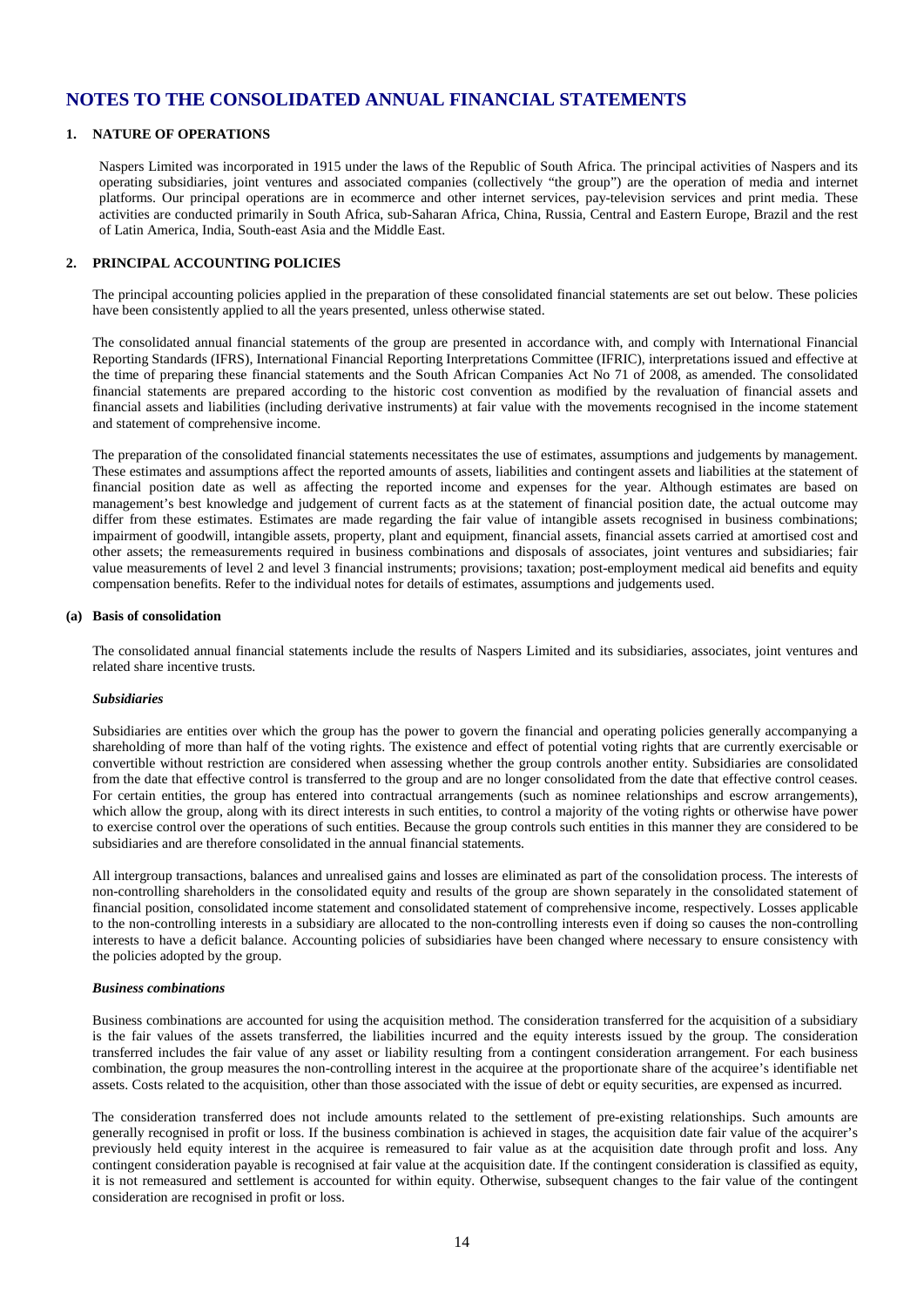### **2. PRINCIPAL ACCOUNTING POLICIES** (*CONTINUED*)

#### **(a) Basis of consolidation** *(continued)*

#### *Business combinations (continued)*

When, as part of an acquisition, a selling shareholder is required to remain in employment subsequent to the business combination, such retention option arrangements are recognised as an employee benefit arrangement and dealt with in terms of the relevant accounting policy for employee compensation benefits.

#### *Goodwill*

Goodwill is initially measured at cost being the excess of the consideration transferred, the amount of any non-controlling interest in the acquiree and the acquisition-date fair value of any previous equity interest over the group's net identifiable assets acquired and liabilities assumed. If this consideration is lower than the fair value of the net assets of the subsidiary acquired (a bargain purchase), the difference is recognised in profit or loss.

Goodwill on acquisition of subsidiaries and joint ventures is included in "goodwill" on the statement of financial position. Goodwill on acquisitions of associates is included in "investments in associates". Separately recognised goodwill is tested annually for impairment and carried at cost less accumulated impairment losses. Impairment losses on goodwill are not reversed. Gains and losses on the disposal of an entity include the carrying amount of goodwill relating to the entity sold.

Goodwill is allocated to cash-generating units (which are expected to benefit from the business combination) for the purpose of impairment testing. An impairment is determined by assessing the recoverable amount of the cash-generating unit to which the goodwill relates. Where the recoverable amount of the cash-generating unit is less than the carrying amount, an impairment loss is recognised.

### *Transactions with non-controlling shareholders*

The group applies the economic entity model in accounting for transactions with non-controlling shareholders. In terms of this model, non-controlling shareholders are viewed as equity participants of the group and all transactions with non-controlling shareholders are therefore accounted for as equity transactions and included in the statement of changes in equity. On acquisition of an interest from a non-controlling shareholder, any excess of the cost of the transaction over the acquirer's proportionate share of the net asset value acquired, is allocated to a separate component of equity. Dilution profits and losses relating to non-wholly owned subsidiary entities are similarly accounted for in the statement of changes in equity in terms of the economic entity model.

#### *Common control transactions*

Business combinations in which all of the combining entities or businesses are ultimately controlled by the same party or parties both before and after the business combination (and where that control is not transitory) are referred to as common control transactions. The accounting policy for the acquiring entity would be to account for the transaction at book value in its consolidated financial statements. The book value of the acquired entity is the consolidated book value as reflected in the consolidated financial statements of the selling entity. The excess of the cost of the transaction over the acquirer's proportionate share of the net asset value acquired in common control transactions, will be allocated to the existing control business combination reserve in equity. Where comparative periods are presented, the financial statements and financial information presented are not restated.

### *Associated companies*

Investments in associated companies are accounted for under the equity method. Associated companies are those companies in which the group generally has between 20% and 50% of the voting rights, or over which the group exercises significant influence, but which it does not control.

All major foreign associates have December year-ends, and the group's accounting policy is to account for a three-month lag period in reporting their results. Any significant transactions that occurred between December and the group's March year-end are taken into account. Accounting policies of associated companies have been changed where necessary to ensure consistency with the policies adopted by the group.

Partial disposals of associates that do not result in a loss of significant influence, are accounted for as dilutions. Dilution profits and losses relating to associated companies are accounted for in the income statement. The proportionate share of any gains or losses previously recognised in other comprehensive income are also reclassified to the income statement.

The group applies the "cost of each purchase" method for step acquisitions of associates. With this method the cost of an associate acquired in stages is measured as the sum of the consideration paid for each purchase plus a share of the investee's profits and other equity movements. Any other comprehensive income recognised in prior periods in relation to the previously held stake in the acquired associate is reversed through equity and a share of profits and other equity movements is also recorded in equity. Any acquisition-related costs are treated as part of the investment in the associate.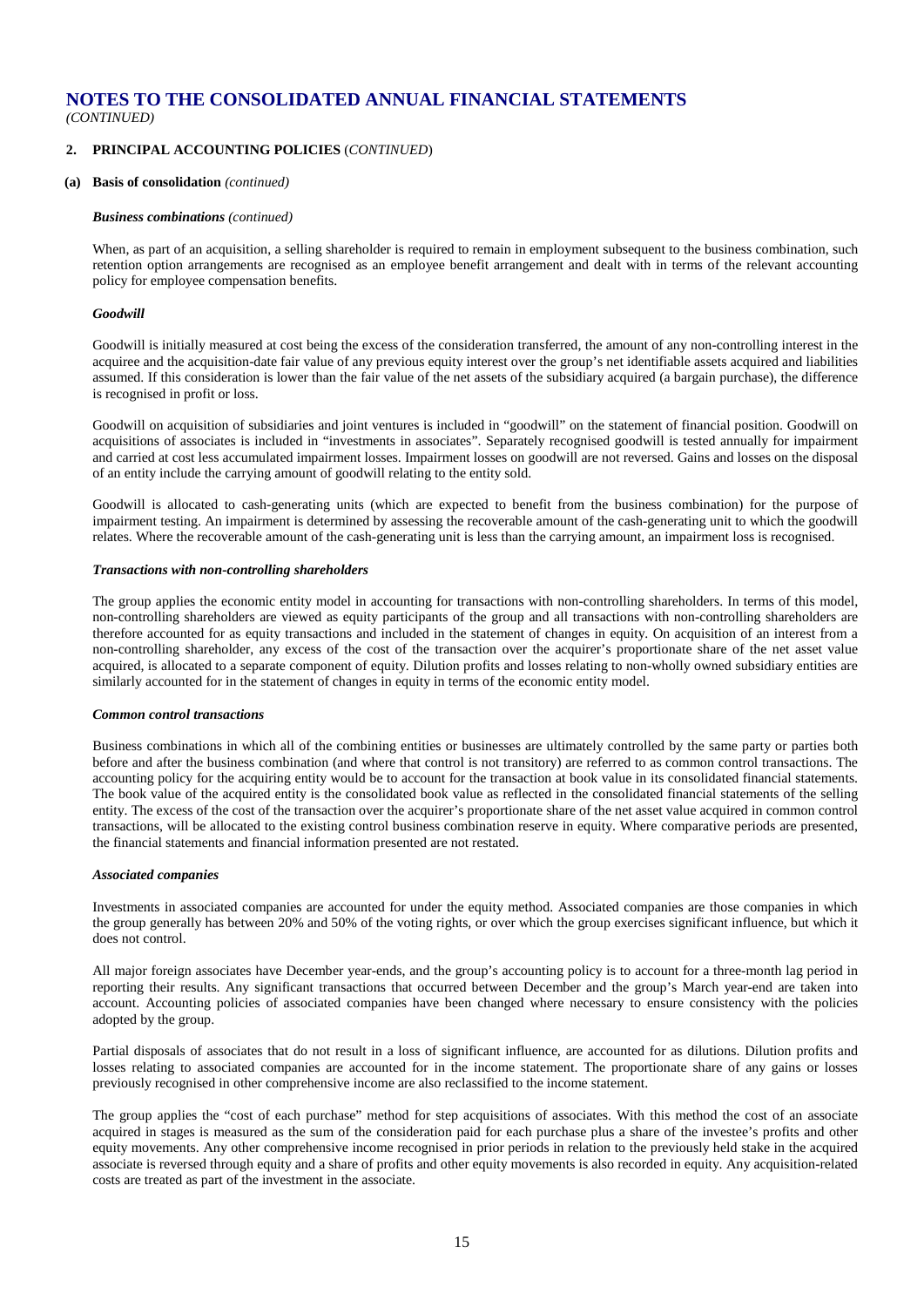### **2. PRINCIPAL ACCOUNTING POLICIES** (*CONTINUED*)

#### **(a) Basis of consolidation** *(continued)*

#### *Associated companies (continued)*

When the group increases its shareholding in an associate and continues to have significant influence, the group adds the cost of the additional investment to the carrying value of the associate. The goodwill arising is calculated based on the fair value information at the date the additional interest is acquired.

#### *Joint ventures*

The group's interest in jointly controlled entities is accounted for by way of proportionate consolidation. The group combines its share of the joint ventures' individual income and expenses, assets and liabilities and cash flows on a line-by-line basis with similar items in the group's financial statements. The group recognises the portion of gains or losses on the sale of assets by the group to the joint venture that is attributable to the other venturers. The group does not recognise its share of gains or losses from the joint venture that results from the purchase of assets by the group from the joint venture until it resells the assets to an independent third party. However, if a loss on the transaction provides evidence of a reduction in the net realisable value of current assets or an impairment loss, the loss is recognised immediately. Where necessary, accounting policies for joint ventures have been changed to ensure consistency with the policies adopted by the group.

#### *Disposals*

When the group ceases to have control (subsidiaries) or significant influence (associates), any retained interest in the entity is remeasured to its fair value, with the change in the carrying amount recognised in profit or loss. The fair value is the initial carrying amount for the purposes of subsequent accounting for the retained interest as an associate, joint venture or financial asset. In addition, any amounts previously recognised in other comprehensive income in respect of that entity are accounted for as if the group had directly disposed of the related assets or liabilities. This may mean that amounts previously recognised in other comprehensive income are reclassified to profit or loss.

#### **(b) Investments**

The group classifies its investments in debt and equity securities into the following categories: at fair value through profit or loss and loans and receivables. The classification is dependent on the purpose for which the investments were acquired. Management determines the classification of its investments at the time of purchase and re-evaluates such designation on an annual basis. At fair value through profit or loss assets has two subcategories: financial assets held-for-trading and those designated as at fair value through profit or loss at inception. A financial asset is classified into this category at inception if acquired principally for the purpose of selling in the short term, if it forms part of a portfolio of financial assets in which there is evidence of short-term profit-taking, or, if permitted to do so, designated by management. For the purpose of these financial statements short term is defined as a period of three months or less. Derivatives are also classified as held-for-trading unless they are designated as hedges.

Loans and receivables are non-derivative financial assets with fixed or determinable payments that are not quoted in an active market other than those that the group intends to sell in the short term or that it has designated as at fair value through profit or loss or availablefor-sale. Loans and receivables are included in non-current assets, except for maturities within 12 months from the statement of financial position date, which are classified as current assets.

Purchases and sales of investments are recognised on the trade date, which is the date that the group commits to purchase or sell the asset. Investments are initially recognised at fair value plus, in the case of all financial assets not carried at fair value through profit or loss, transaction costs that are directly attributable to their acquisition. At fair value through profit or loss and available-for-sale investments are subsequently carried at fair value. Loans and receivables are carried at amortised cost using the effective yield method. Realised and unrealised gains and losses arising from changes in the fair value of at fair value through profit or loss investments are included in the income statement in the period in which they arise. Unrealised gains and losses arising from changes in the fair value of investments classified as available-for-sale are recognised in other comprehensive income.

The fair values of investments are based on quoted bid prices or amounts derived from cash flow models. Fair values for unlisted equity securities are estimated using applicable price:earnings or price:cash flow ratios refined to reflect the specific circumstances of the issuer. Equity securities for which fair values cannot be measured reliably are recognised at cost less impairment.

Investments are derecognised when the rights to receive cash flows from the investments have expired or where they have been transferred and the group has also transferred substantially all risks and rewards of ownership.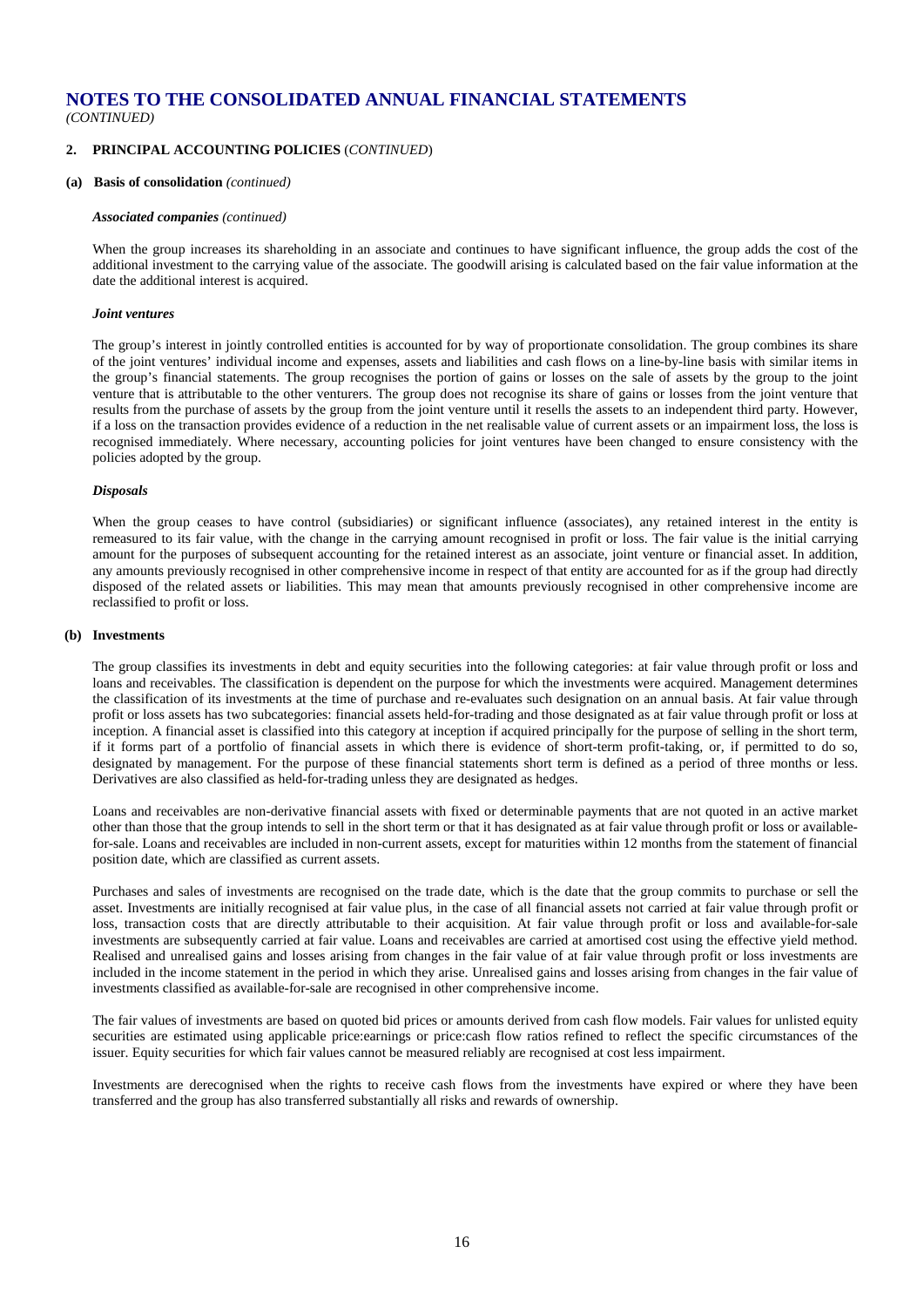# **2. PRINCIPAL ACCOUNTING POLICIES** (*CONTINUED*)

### **(c) Property, plant and equipment**

Property, plant and equipment are stated at cost, being the purchase cost plus any cost to prepare the assets for their intended use, less accumulated depreciation and any accumulated impairment losses. Cost includes transfers from equity of any gains/losses on qualifying cash flow hedges of foreign currency purchase costs. Property, plant and equipment, with the exception of land, are depreciated in equal annual amounts over each asset's estimated useful life to their residual values. Land is not depreciated as it is deemed to have an indefinite life.

Depreciation periods vary in accordance with the conditions in the relevant industries, but are subject to the following range of useful lives:

|           | <b>Buildings</b>          | $1 - 50$ years |
|-----------|---------------------------|----------------|
| $\bullet$ | Manufacturing equipment   | $2 - 25$ years |
| $\bullet$ | Office equipment          | $2 - 25$ years |
|           | Improvements to buildings | $5 - 50$ years |
| $\bullet$ | Computer equipment        | $1 - 10$ years |
|           | Vehicles                  | $2 - 10$ years |
|           | Transmission equipment    | $5 - 20$ years |

The group applied the component approach whereby parts of some items of property, plant and equipment may require replacement at regular intervals. The carrying amount of an item of property, plant and equipment will include the cost of replacing the part of such an item when that cost is incurred, if it is probable that future economic benefits will flow to the group and the cost can be reliably measured. The carrying amount of those parts that are replaced is derecognised on disposal or when it is withdrawn from use and no future economic benefits are expected from its disposal. Each part of an item of property, plant and equipment with a cost that is significant in relation to the total cost of the item is depreciated separately.

Major leasehold improvements are amortised over the shorter of their respective lease periods and estimated useful economic life.

Subsequent costs are included in the asset's carrying amount or recognised as a separate asset, as appropriate, only when it is probable that future economic benefits associated with the item will flow to the group and the cost of the item can be measured reliably. All other repairs and maintenance are charged to the income statement during the financial period in which they are incurred. The cost of major renovations is included in the carrying amount of the asset when it is probable that future economic benefits will flow to the group and the cost can be reliably measured. Major renovations are depreciated over the remaining useful economic life of the related asset.

The carrying values of property, plant and equipment are reviewed periodically to assess whether or not the net recoverable amount has declined below the carrying amount. In the event of such impairment, the carrying amount is reduced and the reduction is charged as an expense against income.

The assets' residual values and useful lives are reviewed, and adjusted if appropriate, at each statement of financial position date. Gains and losses on disposals are determined by comparing the proceeds with the asset's carrying amount and are recognised within "other gains/losses – net" in the income statement.

Work in progress is defined as assets still in the construction phase and not yet available for use. These assets are carried at initial cost and are not depreciated. Depreciation on these assets commence when they become available for use and depreciation periods are based on management's assessment of their useful lives.

Borrowing costs directly attributable to the acquisition, construction or production of qualifying assets are capitalised as part of the cost of those assets. All other borrowing costs are expensed in the period in which they are incurred. A qualifying asset is an asset that takes more than a year to get ready for its intended use or sale.

### **(d) Leased assets**

Leases of property, plant and equipment, except land, are classified as finance leases where, substantially all risks and rewards associated with ownership of an asset are transferred from the lessor to the group as lessee. Assets classified as finance leases are capitalised at the lower of the fair value of the leased asset and the estimated present value of the underlying minimum lease payments, with the related lease obligation recognised at the estimated present value of the minimum lease payments. Bank rates are used to calculate present values of minimum lease payments. Capitalised leased assets are depreciated over their estimated useful lives, limited to the duration of the lease agreement. Each lease payment is allocated between the liability and finance charges so as to achieve a constant rate on the finance balance outstanding. The corresponding rental obligations, net of finance charges, are included in other long- or short-term payables. The interest element of the finance cost is charged to the income statement over the lease period so as to produce a constant periodic rate of interest on the remaining balance of the liability for each period.

Leases of assets under which substantially all the risks and rewards of ownership are effectively retained by the third-party lessor are classified as operating leases. Operating lease rentals (net of any incentives received from the lessor) are charged to the income statement on a straight-line basis over the period of the lease.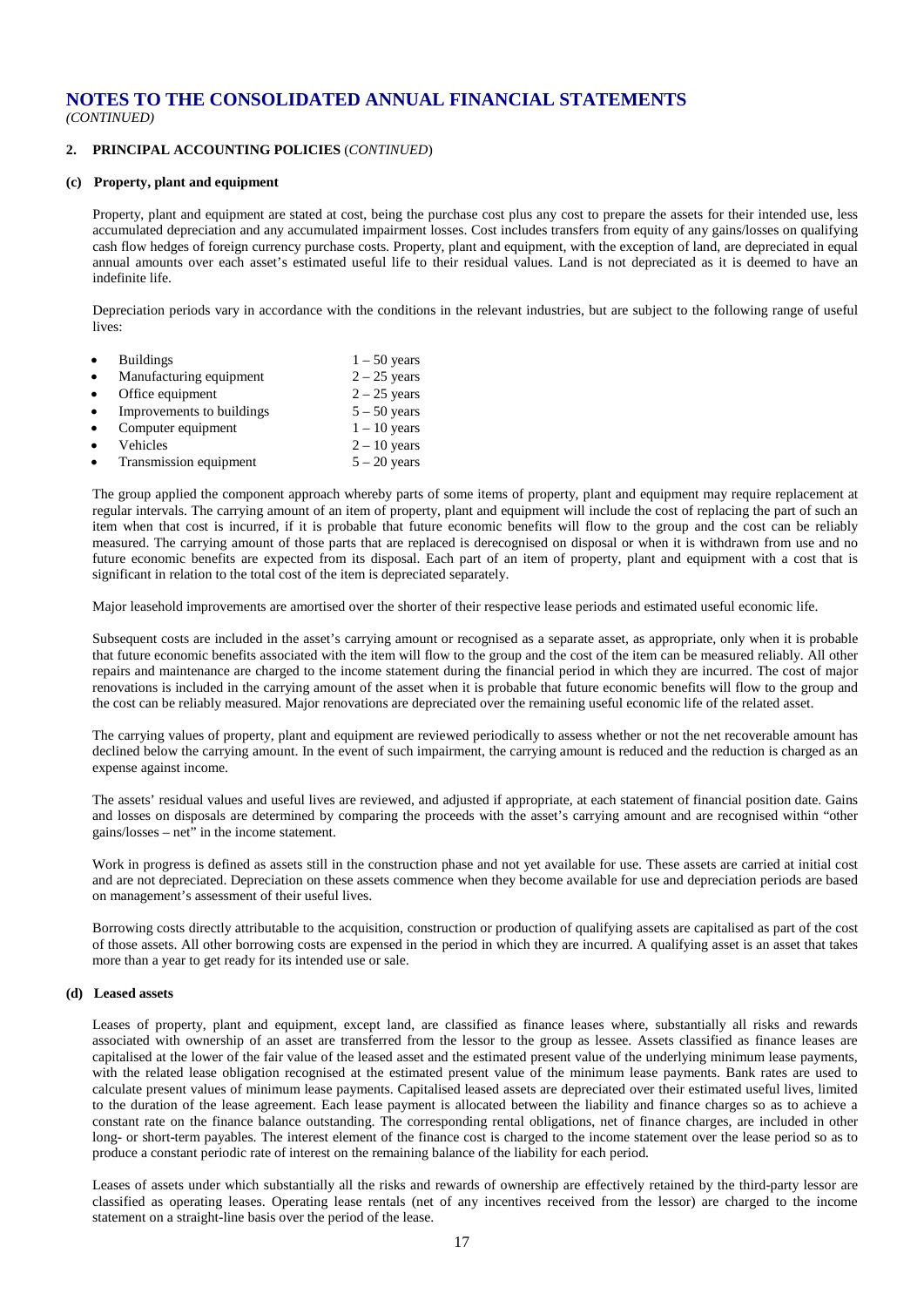### **2. PRINCIPAL ACCOUNTING POLICIES** (*CONTINUED*)

### **(e) Intangible assets**

Patents, brand names, trademarks, title rights, concession rights, software and other similar intangible assets acquired are capitalised at cost. Intangible assets with finite useful lives are being amortised using the straight-line method over their estimated useful lives. The useful lives and residual values of intangible assets are reassessed on an annual basis. Where the carrying amount exceeds the recoverable amount, it is adjusted for impairment.

Amortisation periods for intangible assets with finite useful lives vary in accordance with the conditions in the relevant industries, but are subject to the following maximum limits:

| $\bullet$ | Patents                      | 5 years  |
|-----------|------------------------------|----------|
| $\bullet$ | Title rights                 | 20 years |
| $\bullet$ | Brand names and trademarks   | 30 years |
|           | Software                     | 10 years |
| $\bullet$ | Intellectual property rights | 30 years |
|           | Subscriber base              | 11 years |

No value is attributed to internally developed trademarks or similar rights and assets. The costs incurred to develop these items are charged to the income statement in the period in which they are incurred.

Intangible assets with finite or indefinite useful lives are measured at fair value due to valuation differences that arise on business combinations.

This does not signify that the group has elected to apply an accounting policy of revaluing these items after initial recognition. The valuation and impairment testing of intangible assets requires significant judgement by management.

Work in progress is defined as assets still in the construction phase and not yet available for use. These assets are carried at initial cost and are not amortised. Amortisation on these assets commence when they become available for use and amortisation periods are based on management's assessment of their useful lives.

### **(f) Programme and film rights**

#### *Programme material rights*

Purchased programme and film rights are stated at acquisition costs less accumulated amortisation. Programme material rights, which consist of the rights to broadcast programmes, series and films, are recorded at the date the rights come into license at the spot rates on the purchase date. The rights are amortised based on contracted screenings or expensed where management have confirmed that it is their intention that no further screenings will occur.

Programme material rights contracted by the reporting date in respect of programmes, series and films not yet in license are disclosed as commitments.

#### *Programme production costs*

Programme production costs, which consist of all costs necessary to produce and complete a programme to be broadcast, are recorded at the lower of direct cost or net realisable value. Net realisable value is set at the average cost of programme material rights.

Programme production costs are amortised based on contracted screenings or expensed where management have confirmed that it is their intention that no further screenings will occur.

All programme production costs in excess of the expected net realisable value of the production on completion, are expensed when contracted.

### *Sports events rights*

Sports events rights are recorded at the date that the period to which the events relate, commences at the rate of exchange ruling at that date. These rights are expensed over the period to which the events relate or where management has confirmed that it is its intention that the event will not be screened.

Payments made to negotiate and secure the broadcasting of sports events are expensed as incurred. Rights to future sports events contracted by the reporting date, but which have not yet commenced, are disclosed as commitments, except where payments have already been made, which are shown as prepaid expenses.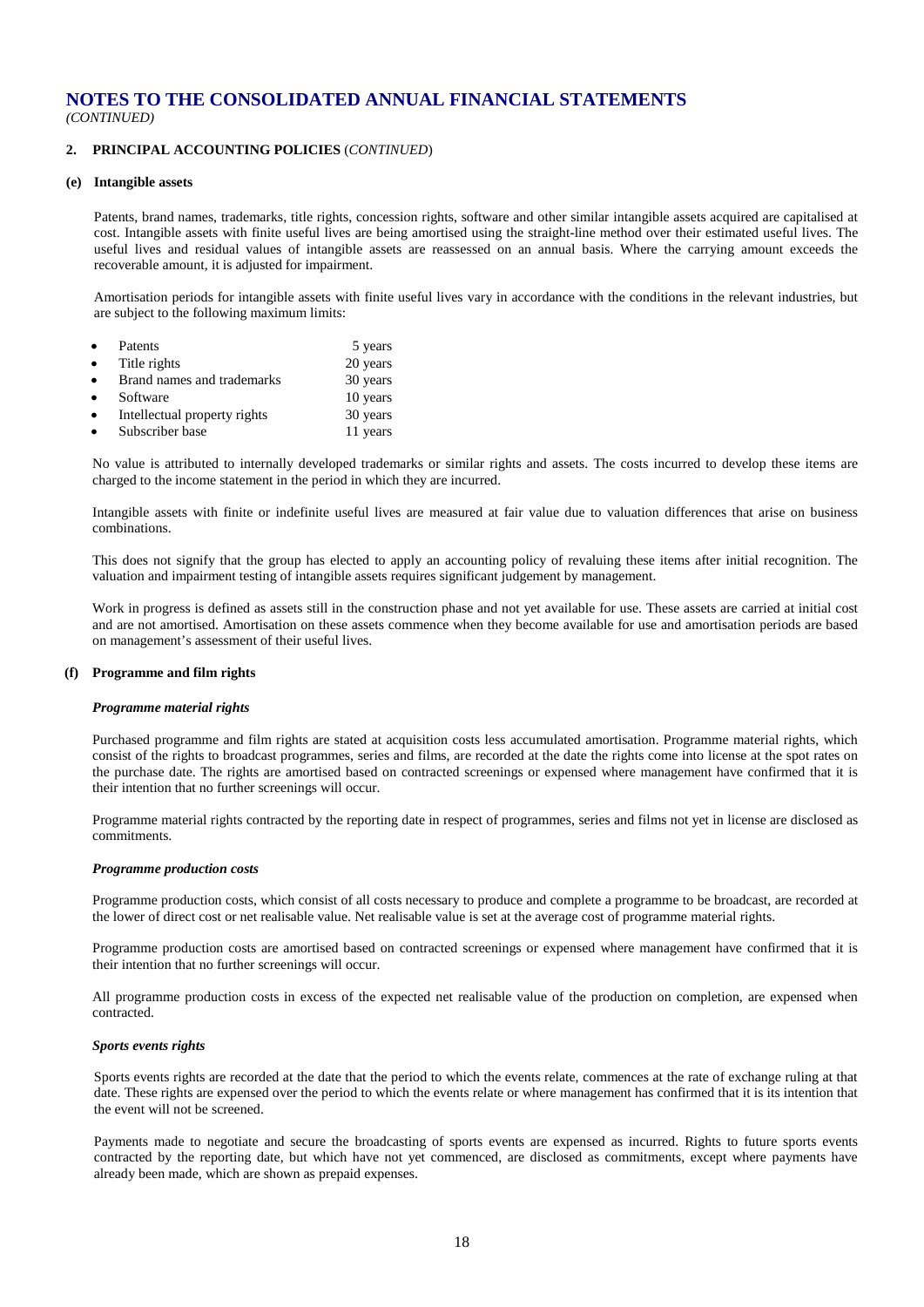### **2. PRINCIPAL ACCOUNTING POLICIES** (*CONTINUED*)

### **(g) Impairment**

### *Financial assets*

The group assesses, at each statement of financial position date or when an indication of possible impairment exists, whether there is any objective evidence that an investment or group of investments is impaired. If any such evidence exists, the entity applies the following principles for each class of financial asset to determine the amount of any impairment loss.

### *Financial assets carried at amortised cost*

If there is objective evidence that an impairment loss on loans and receivables carried at amortised cost has been incurred, the amount of the loss is measured as the difference between the asset's carrying amount and the present value of estimated future cash flows (excluding future credit losses that have not been incurred) discounted at the financial asset's original effective interest rate (ie the effective interest rate computed at initial recognition).

The carrying amount of the asset is reduced directly through profit and loss. An impairment loss recognised on an asset in a previous period is written back through profit and loss if the estimates used to calculate the recoverable amount have changed since the previous impairment loss was recognised. The reversal shall not result in a carrying amount of the financial asset that exceeds what the amortised cost would have been had the impairment not been recognised at the date the impairment is reversed. The reversal is recognised in the income statement in the same line as the original impairment charge.

### *Intangible and tangible assets*

The group evaluates the carrying value of assets with finite useful lives annually and when events and circumstances indicate that the carrying value may not be recoverable. Indicators of possible impairment include, but are not limited to: significant underperformance relative to expectations based on historical or projected future operating results, significant changes in the manner of use of the assets or the strategy for the group's overall business, significant negative industry or economic trends and a significant and sustained decline in an investment's share price or market capitalisation relative to its net asset value.

An impairment loss is recognised in the income statement when the carrying amount of an asset exceeds its recoverable amount. An asset's recoverable amount is the higher of the asset's fair value less cost to sell, or its value in use. Value in use is the present value of estimated future cash flows expected to arise from the continuing use of an asset and from its disposal at the end of its useful life. The estimated future cash flows are discounted to their present value using a pre-tax discount rate that reflects current market assessments of the time value of money and the risks specific to the asset. For the purposes of assessing impairment, assets are grouped at the lowest levels for which there are separately identifiable cash flows.

An impairment loss recognised for an asset in prior years is reversed if there has been a change in the estimates used to determine the asset's recoverable amount since the last impairment loss was recognised and the recoverable amount exceeds the new carrying amount. The reversal of the impairment is limited to the carrying amount that would have been determined (net of depreciation or amortisation) had no impairment loss been recognised in prior years. The reversal of such an impairment loss is recognised in the income statement in the same line item as the original impairment charge.

#### **(h) Development activities**

### *Research and development costs*

Research expenditure is recognised as an expense as incurred. Costs incurred on development projects (relating to the design and testing of new or improved products) are recognised as intangible assets when it is probable that the project will be profitable considering its commercial and technical feasibility and its costs can be measured reliably. Other development expenditures that do not meet these criteria are recognised as an expense as incurred. Development costs previously recognised as an expense are not recognised as an asset in a subsequent period.

#### *Software and website development costs*

Costs that are directly associated with the production of identifiable and unique software products controlled by the group, and which will probably generate economic benefits exceeding costs beyond one year, are recognised as intangible assets. Direct costs include the software development team's employee costs and an appropriate portion of relevant overheads. All other costs associated with developing or maintaining software programs are recognised as an expense as incurred.

Website development costs are capitalised as intangible assets if it is probable that the expected future economic benefits attributable to the asset will flow to the group and its cost can be measured reliably, otherwise these costs are charged against operating profit as the expenditure is incurred.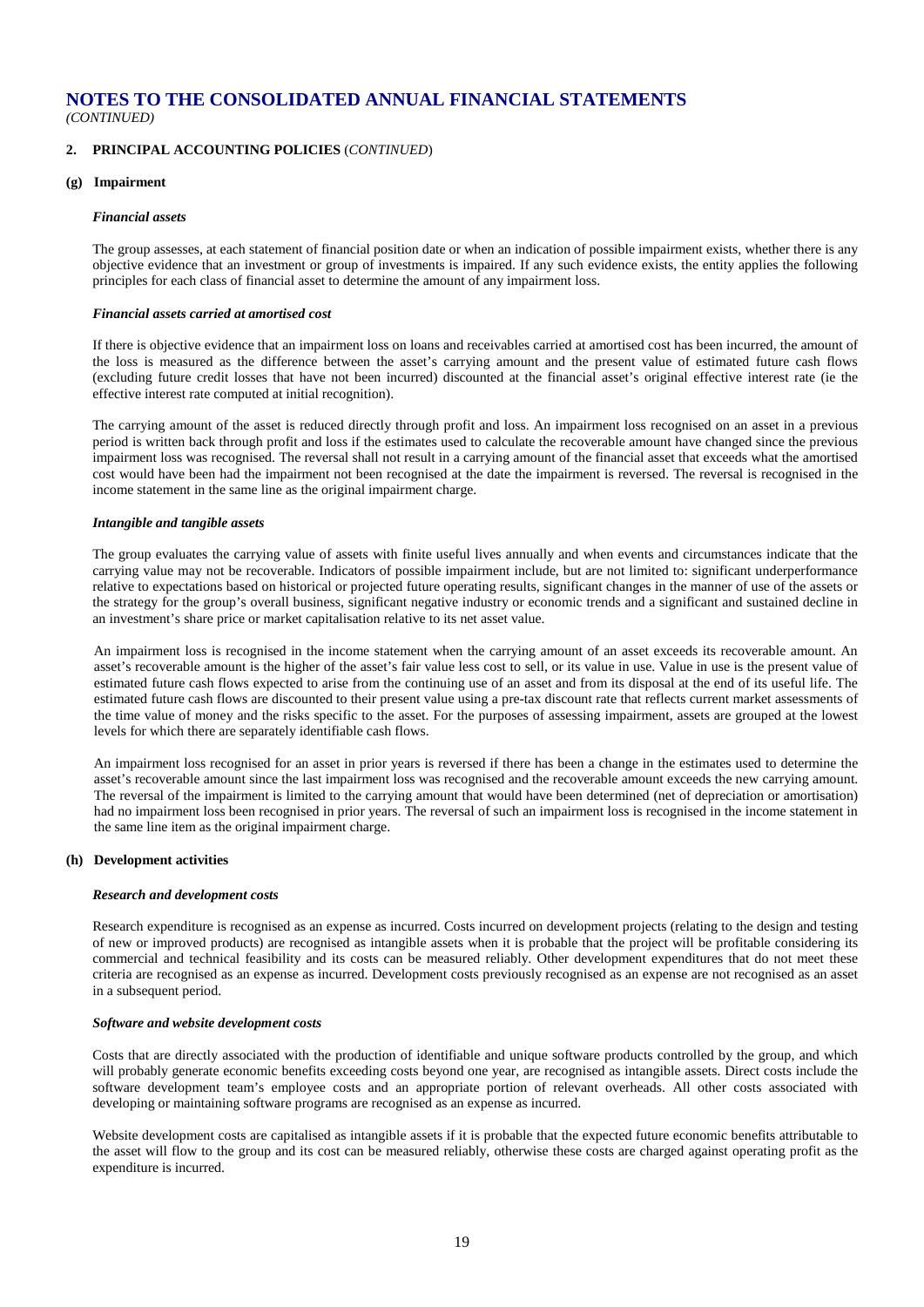### **2. PRINCIPAL ACCOUNTING POLICIES** (*CONTINUED*)

### **(i) Inventory**

Inventory is stated at the lower of cost or net realisable value. The cost of inventory is determined by means of the first-in first-out basis or the weighted average method. The majority of inventory is valued using the first-in first-out basis, but for certain inventories with a specific nature and use which differ significantly from other classes of inventory, the weighted average is used.

The cost of finished products and work in progress comprises raw materials, direct labour, other direct costs and related production overheads, but excludes finance costs. Costs of inventories include the transfer from other comprehensive income of any gains or losses on qualifying cash flow hedges relating to inventory purchases. Net realisable value is the estimate of the selling price, less the costs of completion and selling expenses. Provisions are made for obsolete, unusable and unsaleable inventory and for latent damage first revealed when inventory items are taken into use or offered for sale.

#### **(j) Trade receivables**

Trade receivables are recognised at fair value at the date of initial recognition, and subsequently carried at amortised cost less provision made for impairment. A provision for impairment of trade receivables is established when there is objective evidence that the group will not be able to collect all amounts due according to the original terms of receivables. The amount of the provision is the difference between the carrying amount and the estimated recoverable amount.

#### **(k) Cash and cash equivalents**

Cash and cash equivalents are carried in the statement of financial position at cost. Cash and cash equivalents comprise cash on hand and deposits held at call with banks. Certain cash balances are restricted from immediate use according to terms with banks or other financial institutions. For cash flow purposes, cash and cash equivalents are presented net of bank overdrafts.

### **(l) Borrowings**

Borrowings are recognised initially at fair value, net of transaction costs incurred. Borrowings are subsequently stated at amortised cost using the effective yield method. Any difference between proceeds (net of transaction costs) and the redemption value is recognised in the income statement over the period of the borrowings.

#### **(m) Accounts payable**

Trade payables are obligations to pay for goods or services that have been acquired in the ordinary course of business from suppliers. Accounts payables are classified as current liabilities if payment is due within one year (or in the normal operating cycle of the business if longer). If not, they are presented as non-current liabilities. Trade payables are recognised initially at fair value and subsequently measured at amortised cost using the effective interest method.

### **(n) Provisions**

Provisions are recognised when the group has a present legal or constructive obligation as a result of past events, it is probable that an outflow of resources embodying economic benefits will be required to settle the obligation and a reliable estimate of the amount of the obligation can be made. Costs related to the ongoing activities of the group are not provided in advance.

The group recognises the estimated liability on all products still under warranty at the statement of financial position date. The group recognises a provision for onerous contracts when the expected benefits to be derived from a contract are less than the unavoidable costs of meeting the obligations under the contract. Restructuring provisions are recognised in the period in which the group becomes legally or constructively committed to payment.

Provisions are reviewed at each statement of financial position date and adjusted to reflect the current best estimate. Where the effect of the time value of money is material, the amount of a provision is determined by discounting the anticipated future cash flows expected to be required to settle the obligation at a pre-tax rate that reflects current market assessments of the time value of money and the risks specific to the liability. The increase in the provision due to the passage of time is recognised as interest expense.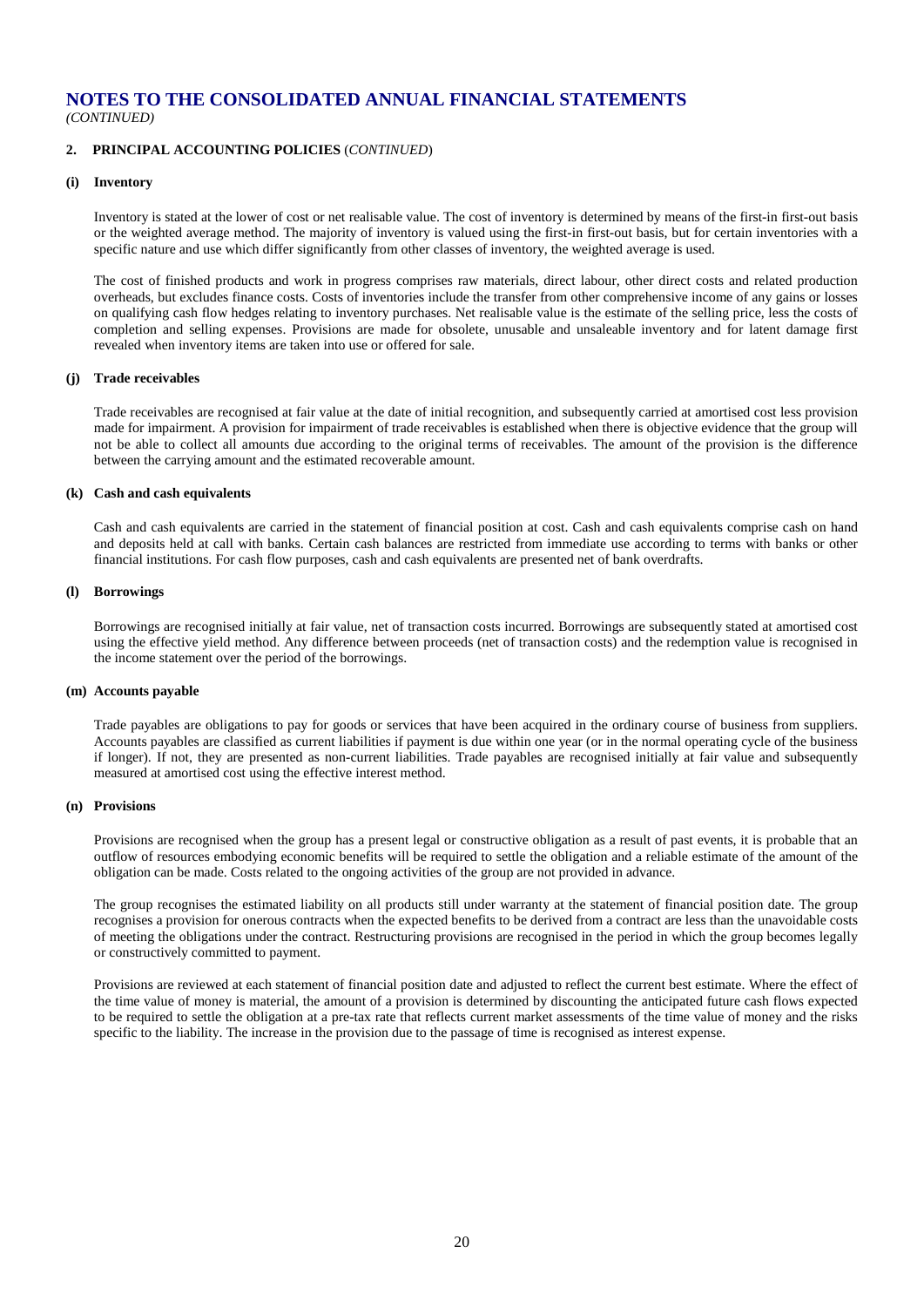### **2. PRINCIPAL ACCOUNTING POLICIES** (*CONTINUED*)

### **(o) Taxation**

### *Tax expense*

The tax expense for the period comprises current and deferred tax. Tax is recognised in the income statement, except to the extent that it relates to items recognised in other comprehensive income or directly in equity. In this case the tax is also recognised in other comprehensive income or directly in equity, respectively.

### *Current income tax*

The normal South African company tax rate used for the year ending 31 March 2013 is 28% (2012: 28%). The current income tax charge is calculated on the basis of the tax laws enacted or substantially enacted at the statement of financial position date in the countries where the company's subsidiaries, joint ventures and associates operate and generate taxable income. Management periodically evaluates positions taken in tax returns with respect to situations in which applicable tax regulations are subject to interpretation. It establishes provisions where appropriate on the basis of amounts expected to be paid to the tax authorities. Capital gains tax is calculated as a percentage of the company tax rate. Up to 29 February 2012 it was 50% of the company tax rate, and has been increased to 66% from 1 March 2012. International tax rates vary from jurisdiction to jurisdiction.

### *Deferred taxation*

Deferred tax assets and liabilities for South African entities at 31 March 2013 have been calculated using the 28% (2012: 28%) rate, being the rate that the group expects to apply to the periods when the assets are realised or the liabilities are settled. Deferred taxation is provided in full, using the statement of financial position liability method, for all taxable or deductible temporary differences arising between the tax bases of assets and liabilities and their carrying values for financial reporting purposes. However, deferred tax liabilities are not recognised if they arise from the initial recognition of goodwill; deferred income tax is not accounted for if it arises from initial recognition of an asset or liability in a transaction other than a business combination that at the time of the transaction affects neither accounting nor taxable profit or loss. Deferred income tax is determined using tax rates (and laws) that have been enacted or substantially enacted by the statement of financial position date and are expected to apply when the related deferred income tax asset is realised or the deferred income tax liability is settled.

Using this method, the group is required to make provision for deferred taxation, in relation to an acquisition, on the difference between the fair values of the net assets acquired and their tax base. Provision for taxes, mainly withholding taxes, which could arise on the remittance of retained earnings, is only made if there is a current intention to remit such earnings.

The principal taxable or deductible temporary differences arise from depreciation on property, plant and equipment, other intangibles, provisions and other current liabilities, income received in advance, finance leases and tax losses carried forward. Deferred taxation assets are recognised to the extent that it is probable that future taxable profit will be available against which deductible temporary differences and unused tax losses can be utilised.

Deferred taxation is provided on temporary differences arising on investments in subsidiaries and associates, except where the timing of the reversal of the temporary difference is controlled by the group and it is probable that the temporary difference will not reverse in the foreseeable future.

### *Dividend tax (DT)*

Secondary tax on companies (STC) has been replaced with DT with effect from 1 April 2012 at a rate of 15%. Unutilised STC credits can be utilised to reduce the DT on dividend payments after 1 April 2012, but expire 1 April 2017. The group utilised all its remaining unutilised STC credits with its dividend payment during September 2012.

#### **(p) Foreign currencies**

The consolidated financial statements are presented in rand, which is the company's functional and presentation currency. However, the group separately measures the transactions of each of its material operations using the functional currency determined for that specific entity, which in most instances, is the currency of the primary economic environment in which the operation conducts its business.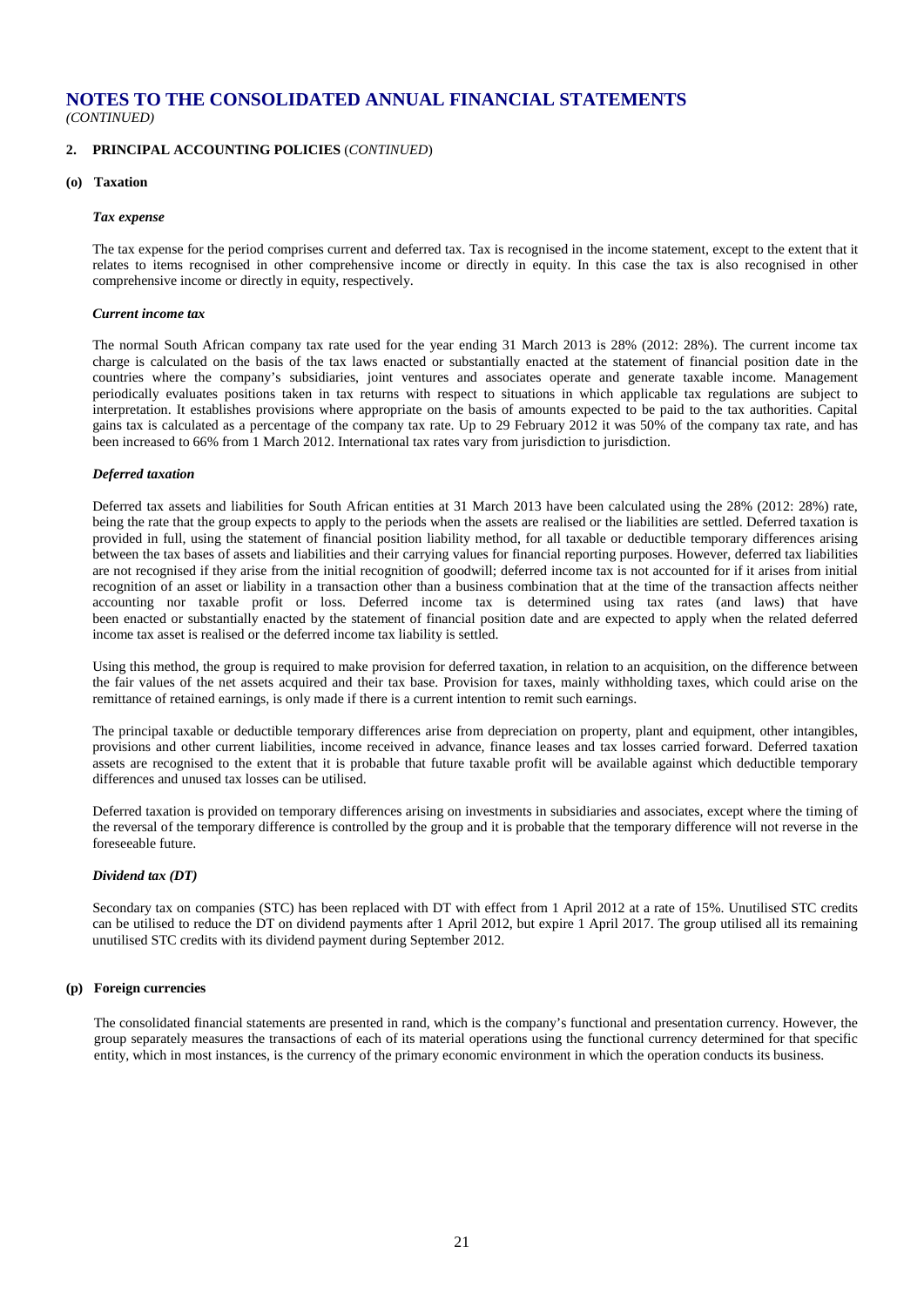### **2. PRINCIPAL ACCOUNTING POLICIES** (*CONTINUED*)

### **(p) Foreign currencies** *(continued)*

### *For transactions and balances*

Foreign currency transactions are translated into the functional currency using the exchange rates prevailing at the dates of the transactions or the dates of the valuations where items are remeasured. Foreign exchange gains and losses resulting from the settlement of such transactions and from the translation at year-end exchange rates of monetary assets and liabilities denominated in foreign currencies are recognised in the income statement, except when deferred in other comprehensive income as qualifying cash flow hedges and qualifying net investment hedges.

Translation differences on non-monetary financial assets and liabilities, such as equities held at fair value through profit or loss, are reported as part of the fair value gain or loss. Translation differences on non-monetary items are included in the valuation reserve in other comprehensive income.

#### *For translation of group companies' results*

The results and financial position of all the group entities (none of which has the currency of a hyperinflationary economy) that have a functional currency different from the presentation currency are translated into the presentation currency as follows:

- (i) Assets and liabilities for each statement of financial position presented are translated at the closing rate at the date of that statement of financial position.
- (ii) Income and expenses for each income statement are translated at average exchange rates (unless this average is not a reasonable approximation of the cumulative effect of the rates prevailing on the transaction dates, in which case income and expenses are translated at the spot rate on the dates of the transactions).
- (iii) Components of equity for each statement of changes in equity presented are translated at the historic rate.
- (iv) All resulting exchange differences are recognised as a separate component of other comprehensive income.

On consolidation, exchange differences arising from the translation of the net investment in foreign entities, and of borrowings and other currency instruments designated as hedges of such investments, are taken to other comprehensive income. When a foreign operation is sold, such exchange differences are recognised in the income statement as part of the "(losses)/gains on acquisitions and disposals".

Goodwill and fair value adjustments arising on the acquisition of a foreign entity are treated as the foreign entity's assets and liabilities and are translated at the closing rate.

### **(q) Derivative financial instruments**

The group uses derivative instruments to reduce exposure to fluctuations in foreign currency exchange rates and interest rates. These instruments mainly comprise foreign exchange contracts, interest rate caps and interest rate swap agreements. Foreign exchange contracts protect the group from movements in exchange rates by fixing the rate at which a foreign currency asset or liability will be settled. Interest rate caps and swap agreements protect the group from movements in interest rates.

The group documents at the inception of the transaction the relationship between hedging instruments and hedged items, as well as its risk management objective and strategy for undertaking various hedge transactions. The group also documents its assessment, both at hedge inception and on an ongoing basis, of whether the derivatives that are used in hedging transactions are expected to be and have been highly effective in offsetting changes in fair values or cash flows of hedged items. The fair values of various derivative instruments used for hedging purposes are disclosed in note 38. Movements on the hedging reserve are shown in the statement of comprehensive income.

Derivative financial instruments are recognised in the statement of financial position at fair value. Derivatives are classified as noncurrent assets and liabilities except for derivatives with maturity dates within 12 months of the statement of financial position date, which are then classified as current assets or liabilities. The method of recognising the resulting gain or loss is dependent on the nature of the item being hedged. The group designates derivatives as either (1) a hedge of the fair value of a recognised asset or liability or firm commitment (fair value hedge), or (2) a hedge of a forecast transaction or of the foreign currency risk of a firm commitment (cash flow hedge), or (3) a hedge of a net investment in a foreign entity on the date a derivative contract is entered into.

Changes in the fair value of derivatives that are designated and qualify as fair value hedges are recorded in the income statement, along with changes in the fair value of the hedged asset or liability that is attributable to the hedged risk.

Changes in the fair value of derivatives that are designated and qualify as cash flow hedges and that are highly effective are recognised in other comprehensive income and the ineffective part of the hedge is recognised in the income statement. Where the forecast transaction or firm commitment, of which the foreign currency risk is being hedged, results in the recognition of an asset or a liability, the gains and losses previously deferred in other comprehensive income are transferred from other comprehensive income and included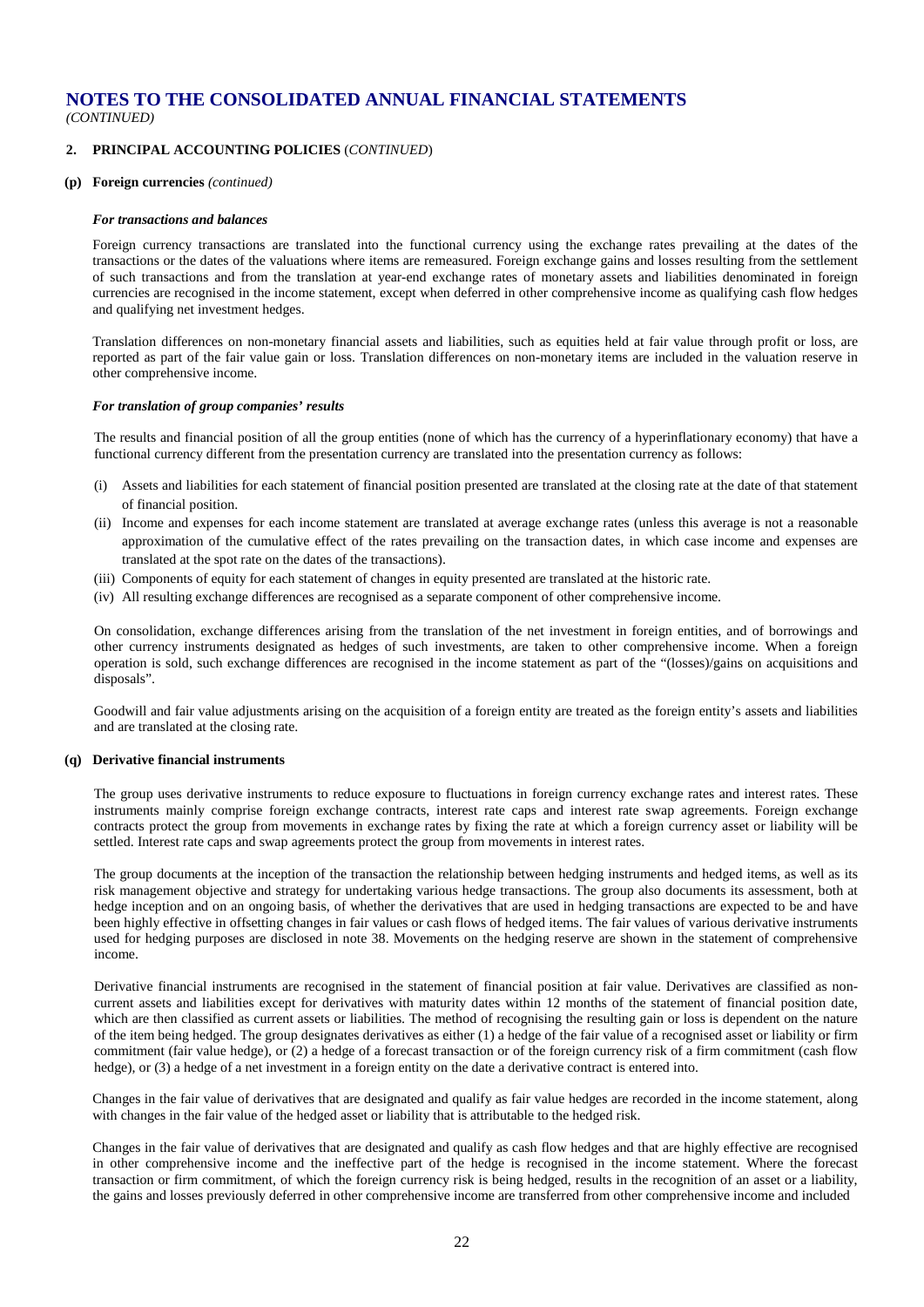### **2. PRINCIPAL ACCOUNTING POLICIES** (*CONTINUED*)

### **(q) Derivative financial instruments** *(continued)*

in the initial measurement of the cost of the asset or liability. Otherwise, amounts deferred in other comprehensive income are transferred to the income statement and classified as income or expense in the same periods during which the hedged transaction affects the income statement.

Certain derivative transactions, while providing effective economic hedges under the group's risk management policies, do not qualify for hedge accounting. Changes in the fair value of any derivative instrument that do not qualify for hedge accounting are recognised immediately in the income statement.

When a hedging instrument expires or is sold, or when a hedge no longer meets the criteria for hedge accounting, any cumulative gain or loss existing in other comprehensive income at that time remains in other comprehensive income and is recognised when the committed or forecast transaction ultimately is recognised in the income statement. When a committed or forecast transaction is no longer expected to occur, the cumulative gain or loss that was reported in other comprehensive income is immediately transferred to the income statement.

Hedges of net investments in foreign entities are accounted for similarly to cash flow hedges. Where the hedging instrument is a derivative, any gain or loss on the hedging instrument relating to the effective portion of the hedge is recognised in other comprehensive income; the gain or loss relating to the ineffective portion is recognised immediately in the income statement. However, where the hedging instrument is not a derivative, all foreign exchange gains and losses arising on translation are recognised in the income statement.

### **(r) Revenue recognition**

Revenue comprises the fair value of the consideration received or receivable for the sale of goods and services in the ordinary course of the group's activities. Revenue is shown net of value added tax (VAT), returns, rebates and discounts and after eliminating sales within the group.

The group recognises revenue when the amount of revenue can be reliably measured, it is probable that future economic benefits will flow to the entity and when specific criteria have been met for each of the group's activities as described below. The group bases its estimates on historical results, taking into consideration the type of customer, the type of transaction and the specifics of each arrangement.

### *Product sales and book publishing*

Sales are recognised upon delivery of products and customer acceptance. No element of financing is deemed present as the sales are made with credit terms, which are short term in nature.

#### *Subscription fees*

Pay-television and internet subscription fees are earned over the period the services are provided. Subscription revenue arises from the monthly billing of subscribers for pay-television and internet services provided by the group. Revenue is recognised in the month the service is rendered. Any subscription revenue received in advance of the service being provided is recorded as deferred income and recognised in the month the service is provided.

### *Circulation revenue*

Circulation revenue is recognised net of estimated returns in the month in which the magazine or newspaper is sold.

### *Advertising revenues*

The group mainly derives advertising revenues from advertisements published in its newspapers and magazines, broadcast on its paytelevision platforms and shown online on its websites and instant-messaging windows. Advertising revenues from pay-television and print media products are recognised upon showing or publication over the period of the advertising contract. Publication is regarded to be when the print media product has been delivered to the retailer and is available to be purchased by the general public. Online advertising revenues are recognised over the period in which the advertisements are displayed.

#### *Printing and distribution*

Revenues from print and distribution services are recognised upon completion of the services and delivery of the related product and customer acceptance. The recognition of print services revenue is based upon delivery of the product to the distribution depot and acceptance by the distributor of the customer, or where the customer is responsible for the transport of the customers' products, acceptance by the customer or its nominated transport company. Revenues from distribution services are recognised upon delivery of the product to the retailer and acceptance thereof.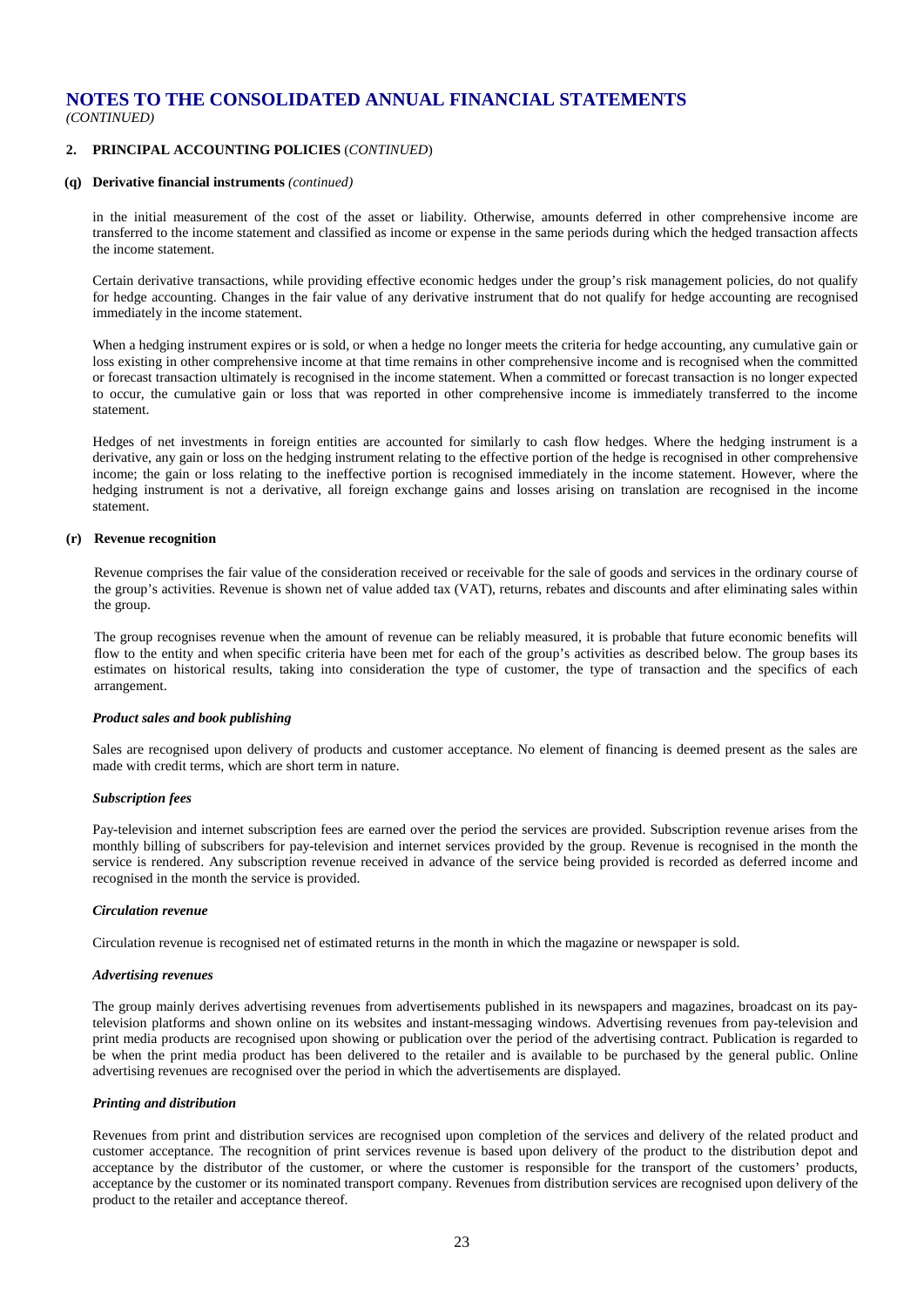### **2. PRINCIPAL ACCOUNTING POLICIES** (*CONTINUED*)

#### **(r) Revenue recognition** *(continued)*

#### *Printing and distribution (continued)*

Print and distribution services are separately provided by different entities within the group and separately contracted for by third-party customers. Where these services are provided to the same client, the terms of each separate contract are consistent with contracts where an unrelated party provides one of the services. Revenue is recognised separately for print and distribution services as the contracts are separately negotiated based on fair value for each service.

#### *Technology contracts and licensing*

For contracts with multiple obligations (eg maintenance and other services), revenue from product licences are recognised when delivery has occurred, collection of the receivables is probable, and the revenue associated with delivered and undelivered elements are reliably measured.

The group recognises revenue allocated to maintenance and support fees, for ongoing customer support and product updates rateably over the period of the relevant contracts. Payments for maintenance and support fees are generally made in advance and are nonrefundable. For revenue allocated to consulting services and for consulting services sold separately, the group recognises revenue as the related services are performed.

The group enters into arrangements with network operators whereby application software is licensed to network operators in exchange for a percentage of the subscription revenue they earn from their customers. Where all of the software under the arrangement has been delivered, the revenue is recognised as the network operator reports to the group its revenue share, which is generally done on a quarterly basis. Under arrangements where the group has committed to deliver unspecified future applications, the revenue earned on the delivered applications is recognised on a subscription basis over the term of the arrangement.

#### *Contract publishing*

Revenue relating to any particular publication is brought into account in the month that it is published.

#### *Decoder maintenance*

Decoder maintenance revenue is recognised over the period the service is provided.

#### *Ecommerce*

Ecommerce revenue represents amounts receivable for services provided and goods sold. Revenue for goods sold is recognised when the significant risks and rewards of ownership has transferred to the buyer. The group recognises listing and related fees on listing of an item for sale and success fees and any other relevant commission when a transaction is completed on the group's websites. A transaction is considered successfully concluded when, in the case of an auction, at least one buyer has bid above the seller's specified minimum price or reserve price, whichever is higher, at the end of the transaction term. Payment transaction revenues are recognised once the transaction is completed and is based on the applicable fee for each transaction performed.

### **(s) Other income**

Interest and dividends received on financial assets are included in investment income. Interest is accrued on the effective yield method and dividends are recognised when the right to receive payment is established.

### **(t) Employee benefits**

#### *Retirement benefits*

The group provides retirement benefits for its full-time employees, primarily by means of monthly contributions to a number of defined contribution pension and provident funds in the countries in which the group operates. The assets of these funds are generally held in separate trustee administered funds. The group's contributions to retirement funds are recognised as an expense in the period in which employees render the related service.

#### *Medical aid benefits*

The group's contributions to medical aid benefit funds for employees are recognised as an expense in the period during which the employees render services to the group.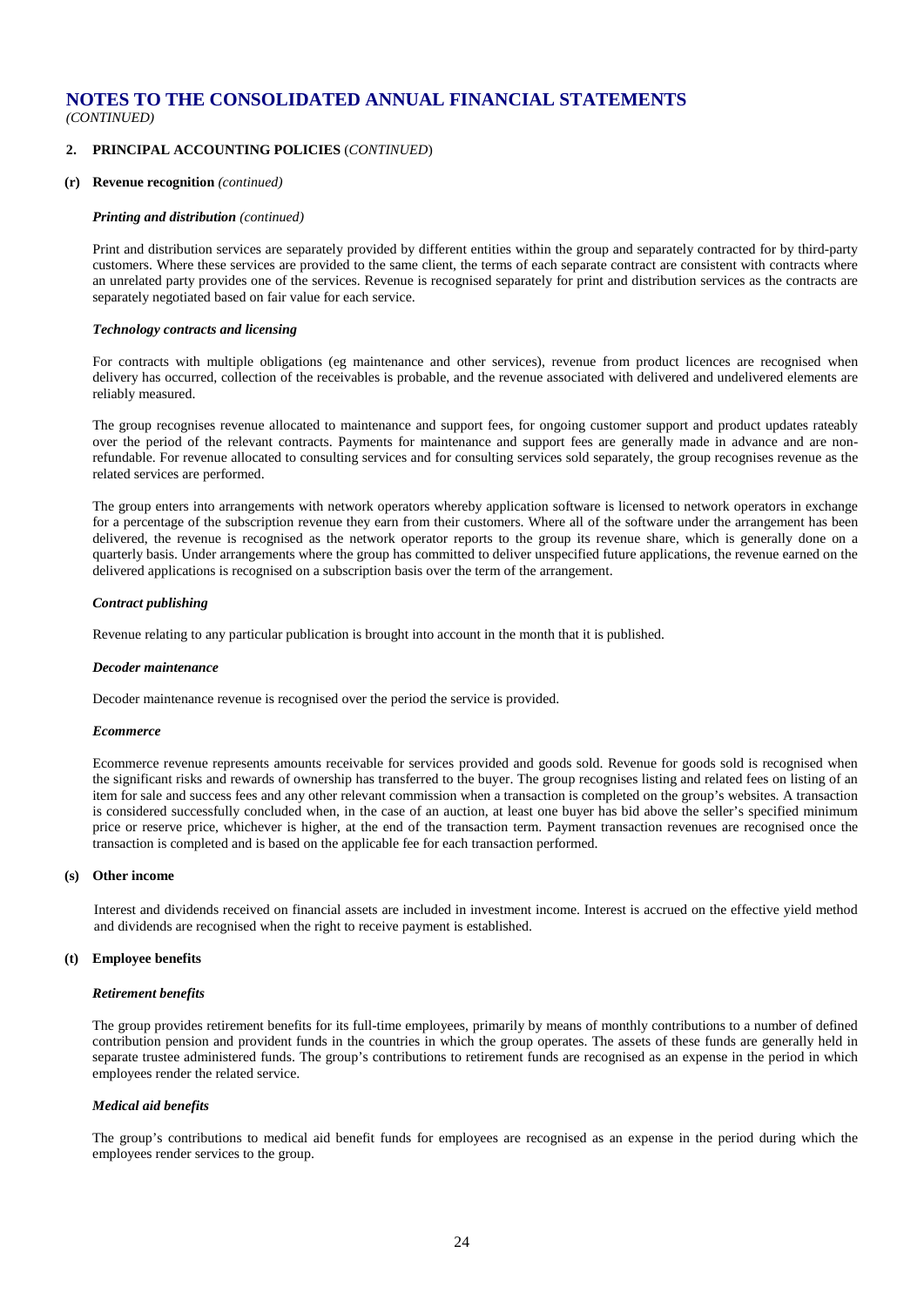### **2. PRINCIPAL ACCOUNTING POLICIES** (*CONTINUED*)

### **(t) Employee benefits** *(continued)*

### *Post employment medical aid benefit*

Some group companies provide post employment healthcare benefits to their retirees. The entitlement to post-retirement healthcare benefits is based on the employee remaining in service up to retirement age and completing a minimum service period. The expected costs of these benefits are accrued over the period of employment. Independent qualified actuaries carry out annual valuations of these obligations. All actuarial gains and losses are recognised immediately in the income statement. The actuarial valuation method used to value the obligations is the projected unit credit method. Future benefits are projected using specific actuarial assumptions and the liability to in-service members is accrued over their expected working lifetime. These obligations are unfunded.

#### *Termination benefits*

Termination benefits are employee benefits payable as a result of either an entity's decision to terminate an employee's employment before the normal retirement date or an employee's decision to accept voluntary redundancy in exchange for those benefits. The group recognises these termination benefits when the group is demonstrably committed to either terminate the employment of an employee or group of employees before the normal retirement date, or provide termination benefits as a result of an offer made in order to encourage voluntary redundancy.

The group is demonstrably committed to a termination when the group has a detailed formal plan (with specified minimum contents) for the termination and it is without realistic possibility of withdrawal. Where termination benefits fall due more than 12 months after the reporting period, they are discounted. In the case of an offer made to encourage voluntary redundancy, the measurement of termination benefits are based on the number of employees expected to accept the offer. Termination benefits are immediately recognised as an expense.

### **(u) Equity compensation benefits**

The group grants share options/share appreciation rights (SARs) to its employees under a number of equity compensation plans. In accordance with IFRS 2, the group has recognised an employee benefit expense in the income statement, representing the fair value of share options/SARs granted to the group's employees. A corresponding credit to equity has been raised for equity-settled plans, whereas a corresponding credit to liabilities has been raised for cash-settled plans. The fair value of the options/SARs at the date of grant under equity-settled plans is charged to income over the relevant vesting periods, adjusted to reflect actual and expected levels of vesting. For cash-settled plans, the group remeasures the fair value of the recognised liability at each reporting date and at the date of settlement, with any changes in fair value recognised in profit or loss for the period.

A share option scheme/SAR is considered equity-settled when the option/gain is settled by the issue of a Naspers N share. They are considered cash-settled when they are settled in cash or any other asset, ie not by the issue of a Naspers N share. Each share trust deed and SAR plan deed, as appropriate, indicates whether a plan is to be settled by the issue of Naspers shares or not.

Where shares are held or acquired by subsidiary companies for equity compensation plans, they are treated as treasury shares (see accounting policy below). When these shares are subsequently issued to participants of the equity compensation plans on the vesting date, any gains or losses realised by the plan are recorded in treasury shares.

#### **(v) Share capital and treasury shares**

Ordinary shares are classified as equity. Incremental costs directly attributable to the issue of new shares or options are shown in equity as a deduction against share premium.

Where subsidiaries hold shares in the holding company's share capital, the consideration paid to acquire these shares, including any attributable incremental external costs, is deducted from total shareholders' equity as treasury shares. Where such shares are subsequently sold or reissued, the cost of those shares is released, and any realised gains or losses are included in treasury shares. Shares issued to or held by share incentive plans within the group are treated as treasury shares until such time when participants pay for and take delivery of such shares.

#### **(w) Segment reporting**

Operating segments are reported in a manner consistent with the internal reporting provided to the chief operating decision-maker. The chief operating decision-maker, who is responsible for allocating resources and assessing performance of the operating segments, has been identified as the executive committee that makes strategic decisions. The group proportionally consolidates its share of the results of its associated companies in the various reporting segments. This is considered to be more reflective of the economic value of these investments.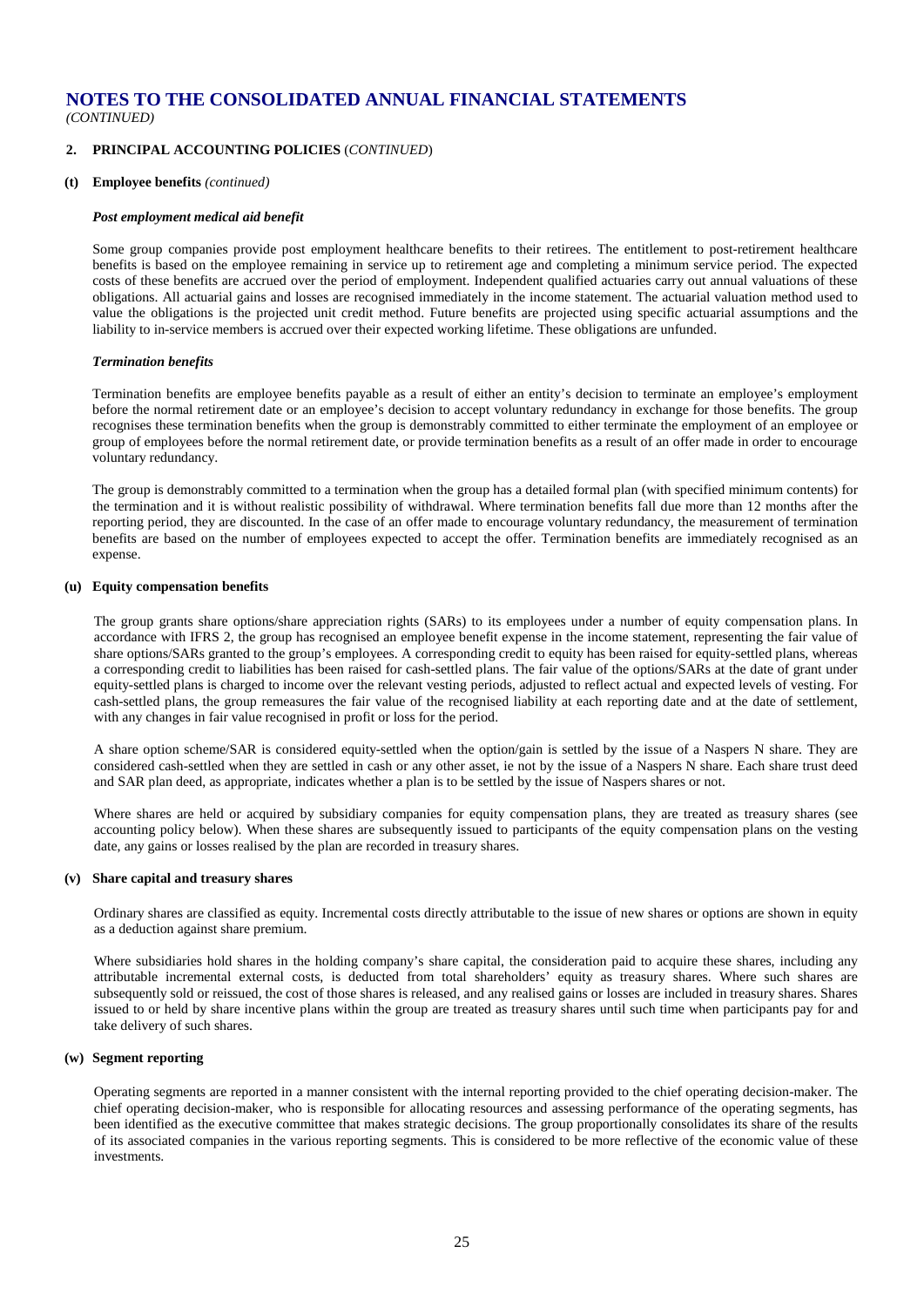### **2. PRINCIPAL ACCOUNTING POLICIES** (*CONTINUED*)

### **(x) Recently issued accounting standards**

The International Accounting Standards Board (IASB) issued a number of standards, amendments to standards and interpretations during the financial year ended 31 March 2013.

(i) The following new standards, amendments and interpretations to existing standards are effective as at 31 March 2013 and had no significant effect on the group's operations:

| Standard/Interpretation | <b>Title</b>                                                          |
|-------------------------|-----------------------------------------------------------------------|
| IFRS 1                  | Amendments relating to first-time adoption of IFRS                    |
| IFRS 7                  | Amendments relating to the disclosure of financial instruments        |
| <b>IAS 12</b>           | Amendments relating to the recovery of underlying deferred tax assets |

(ii) The following new standards, amendments and interpretations to existing standards are not yet effective as at 31 March 2013. The group is currently evaluating the effects of these standards and interpretations which have not been earlier adopted by the group:

| <b>Standard/Interpretation</b>               | <b>Title</b>                                                                               | <b>Effective for year ending</b> |
|----------------------------------------------|--------------------------------------------------------------------------------------------|----------------------------------|
| IFRS 1                                       | Relief for First-time Adopters with Government Loans                                       | March 2014                       |
| <b>IFRS</b> 7                                | Offsetting of financial assets and financial liabilities                                   | March 2014                       |
| IFRS 9                                       | <b>Financial Instruments</b>                                                               | March 2016                       |
| IFRS 10                                      | <b>Consolidated Financial Statements</b>                                                   | March 2014                       |
| Amendments to IFRS 10,<br>IFRS 12 and IAS 27 | Investment entities: Certain funds and similar entities are excluded from<br>consolidation | March 2015                       |
| IFRS 11                                      | Joint Arrangements                                                                         | March 2014                       |
| IFRS 12                                      | Disclosure of Interests in Other Entities                                                  | March 2014                       |
| IFRS 13                                      | Fair Value Measurement                                                                     | March 2014                       |
| IAS 1                                        | Presentation of Items of Other Comprehensive Income                                        | March 2014                       |
| <b>IAS 19</b>                                | <b>Employee Benefits</b>                                                                   | March 2014                       |
| <b>IAS 27</b>                                | <b>Separate Financial Statements</b>                                                       | March 2014                       |
| <b>IAS 28</b>                                | Investments in Associates and Joint Ventures                                               | March 2014                       |
| <b>IAS 32</b>                                | <b>Offsetting Financial Assets and Financial Liabilities</b>                               | March 2015                       |
| Various                                      | Annual improvements to IFRSs 2011                                                          | March 2014                       |

### **3. SIGNIFICANT ACQUISITIONS AND DIVESTITURES**

#### **Financial year ended 31 March 2013**

In June 2012 the group acquired a 79% interest in Netretail (85% is consolidated inclusive of retention options), an online retailer with operations in Czech Republic, Poland, Hungary, Slovakia and Slovenia. The fair value of the total purchase consideration was R1,8bn (US\$215m) in cash. The purchase price allocation: Property, plant and equipment R36m; intangible assets R626m; cash R79m; inventory R116m; trade and other receivables R213m; trade and other payables R507m; deferred tax liability R114m and the balance to goodwill. A non-controlling interest of R116m was recognised at the acquisition date.

During October 2012 the group acquired a 70% interest in Dante International S.A. trading as eMag (73% is consolidated inclusive of retention options), a leading online retailer in Romania. The fair value of the total purchase consideration was R728m (US\$82,2m) in cash. The purchase price allocation: Property, plant and equipment R40m; intangible assets R358m; investments R106m, cash R12m; trade and other receivables R81m; inventory R182m; trade and other payables R293m; deferred tax liability R55m and the balance to goodwill. A non-controlling interest of R116m was recognised at the acquisition date.

In October 2012 the group acquired a 65% interest in FixeAds B.V., a leading online classifieds operation in Portugal. The fair value of the total purchase consideration was R159m in cash (US\$18,3m). The purchase price allocation: Property, plant and equipment R3m; intangible assets R67m; cash R7m; trade and other receivables R18m; trade and other payables R57m; deferred tax liability R16m and the balance to goodwill. A non-controlling interest of R8m was recognised at the acquisition date.

In November 2012 the group acquired a 65% interest in Tokobagus Exploitatie B.V., a leading online classifieds operation in Indonesia. The fair value of the total purchase consideration was R162m (US\$16,4m) in cash. The purchase price allocation: Property, plant and equipment R4m; intangible assets R15m; cash R10m; trade and other receivables R13m; long-term liabilities R71m; trade and other payables R12m; deferred tax asset R13m and the balance to goodwill. A negative non-controlling interest of R10m was recognised at the acquisition date.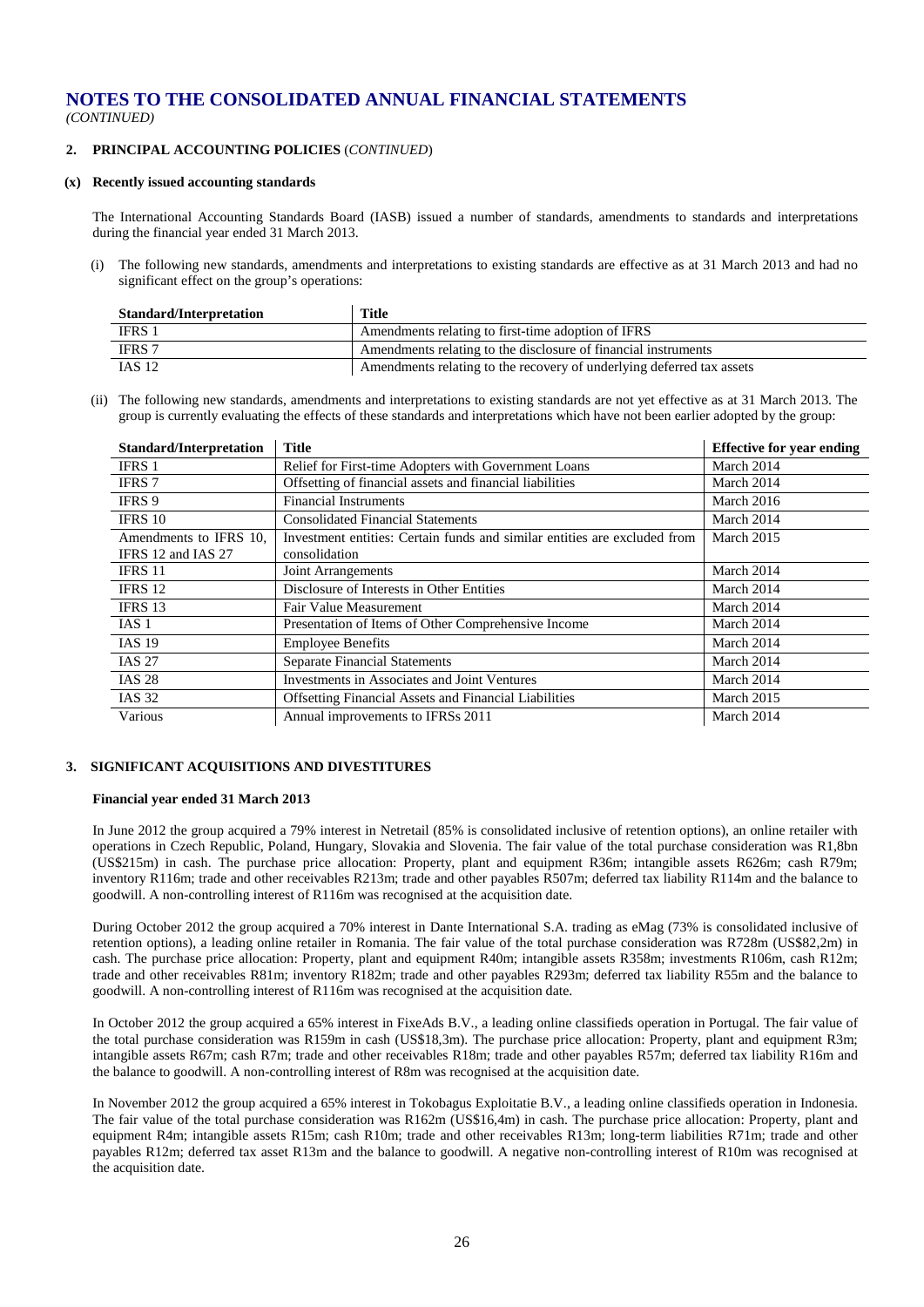### **3. SIGNIFICANT ACQUISITIONS AND DIVESTITURES** *(CONTINUED)*

#### **Financial year ended 31 March 2013** *(continued)*

The main factor contributing to the goodwill recognised in these acquisitions is their leading market presence. This goodwill is not expected to be deductible for income tax purposes. The non-controlling interest in these acquisitions was measured using the proportionate share of the identifiable net assets.

The group made various smaller acquisitions with a combined cost of R129m. Total acquisition-related costs of R73m were recorded in "Losses on acquisitions and disposals" in the income statement. Had the revenues and net results of Netretail and eMag been included from 1 April 2012, the group's consolidated revenue would have been R1,8bn higher and the net results would have decreased by R55m. The rest of the acquisitions made during the period would not have had a significant effect on the group's consolidated revenue and net results.

The following investments in associated and joint venture companies were made during the period:

In August 2012 the group acquired a 10% interest in Flipkart Private Limited, a leading ecommerce platform in India for R858m (US\$102,3m) in cash.

In October 2012 the group acquired a 29,6% interest in Souq Group Limited, an online retailer, marketplace and payment platform business, with operations in the UAE, Saudi Arabia, Egypt and Kuwait for R319m (US\$36,6m) in cash.

In March 2013 the group contributed its Slando.ru and OLX.ru assets as well as R462m (US\$50m) in cash in exchange for a 22,2% (18,6% on a fully diluted basis) interest in Avito Holdings AB. Avito.ru is the leading general classifieds platform in Russia.

### **Financial year ended 31 March 2012**

In April 2011 the group acquired a 85% interest in 7Pixel, an ecommerce group operating in Western Europe. The fair value of the total purchase consideration was R228m (US\$35m) in cash. The purchase price allocation: Property, plant and equipment R22m; intangible assets R136m; cash R12m; trade and other receivables R25m; trade and other payables R17m; deferred tax liability R43m and the balance to goodwill. A non-controlling interest of R20m was recognised at the acquisition date.

In July 2011 the group acquired a 80% interest in Vipindirim Electronic Services plc (Markafoni), a Turkish ecommerce group. The fair value of the total purchase consideration was R672m (US\$95m) in cash. The purchase price allocation: Property, plant and equipment R18m; intangible assets R373m; cash R48m; inventory R42m; trade and other receivables R11m; trade and other payables R116m; deferred tax liability R69m and the balance to goodwill. A non-controlling interest of R104m was recognised at the acquisition date.

In July 2011 the group acquired 100% interest in Slando Limited, an online classifieds company in the Ukraine. The fair value of the total purchase consideration was R195m (US\$29m) in cash. The purchase price allocation: intangible assets R21m; cash R2m; trade and other receivables R3m; trade and other payables R2m; deferred tax liability R5m and the balance to goodwill.

In December 2011 the group acquired a 90% interest in Fashion Days, an ecommerce group operating in several eastern European countries. The fair value of the total purchase consideration was R435m (US\$54m) in cash. The group finalised the purchase price allocation during the year ended 31 March 2013 (no comparatives have been restated). The purchase price allocation: Property, plant and equipment R4m; intangible assets R342m; cash R7m; inventory R35m; trade and other receivables R123m; trade and other payables R76m; deferred tax liability R64m and the balance to goodwill. A non-controlling interest of R37m was recognised at the acquisition date.

The main factor contributing to the goodwill recognised in these acquisitions is their leading market presence. This goodwill is not expected to be deductible for income tax purposes. The non-controlling interest in these acquisitions was measured using the proportionate share of the identifiable net assets.

The group made various smaller acquisitions with a combined cost of R323m. Total acquisition-related costs of R72m were recorded in "Losses on acquisitions and disposals" in the income statement. Had the revenues and net results of all business combinations that occurred in the period been included from 1 April 2011, it would not have had a significant effect on the group's consolidated revenue and net results.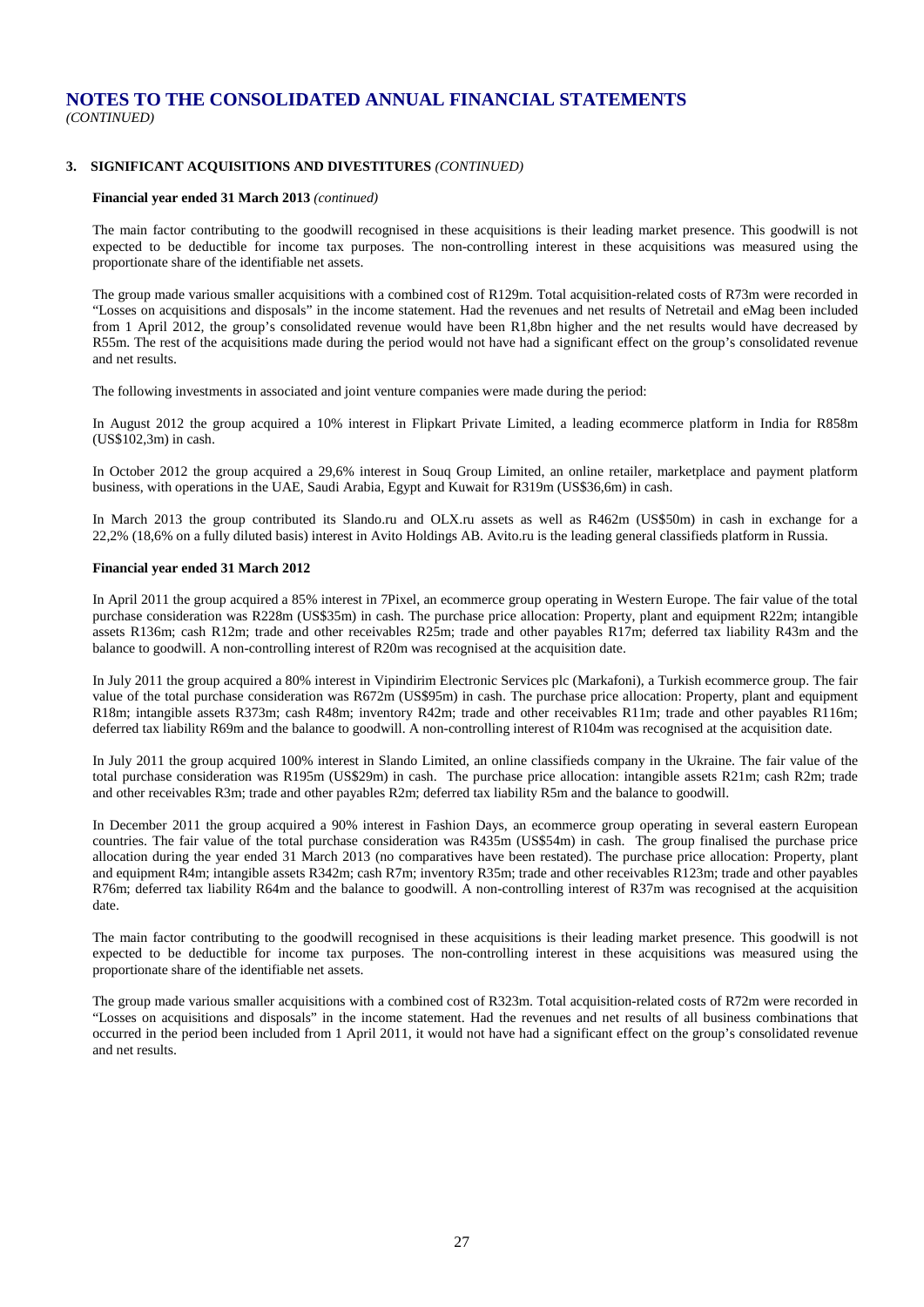|                                                   | 31 March         |          |
|---------------------------------------------------|------------------|----------|
| 4. PROPERTY, PLANT AND EQUIPMENT                  | 2013             | 2012     |
|                                                   | R'm              | R'm      |
| Land and buildings - owned                        | 1886             | 1 615    |
| Cost price                                        | 2 2 6 5          | 1886     |
| Accumulated depreciation and impairment           | 379              | 271      |
| Land and buildings - leased                       | 157              | 216      |
| Cost price                                        | 268              | 310      |
| Accumulated depreciation and impairment           | 111              | 94       |
| Manufacturing equipment - owned                   | 1 3 7 4          | 1 3 6 0  |
| Cost price                                        | 2 5 4 9          | 2 4 0 6  |
| Accumulated depreciation and impairment           | 1 1 7 5          | 1 0 4 6  |
| Transmission equipment - owned                    | 1620             | 1 1 7 8  |
| Cost price                                        | 3 0 6 3          | 2 1 9 4  |
| Accumulated depreciation and impairment           | 1 4 4 3          | $1\,016$ |
| Transmission equipment - leased                   | 5 5 9 6          | 2 3 2 2  |
| Cost price                                        | 6 3 8 3          | 2 7 3 3  |
| Accumulated depreciation and impairment           | 787              | 411      |
| Vehicles, computer and office equipment - owned   | 1509             | 1 2 8 4  |
| Cost price                                        | 3453             | 2866     |
| Accumulated depreciation and impairment           | 1944             | 1582     |
| Vehicles, computers and office equipment - leased | 26               | 3        |
| Cost price                                        | 35               | 9        |
| Accumulated depreciation and impairment           | $\boldsymbol{9}$ | 6        |
| Subtotal                                          | 12 168           | 7978     |
| Work in progress                                  | 1 642            | 901      |
| Net book value                                    | 13810            | 8879     |
| Total cost price                                  | 19 658           | 13 30 5  |
| Accumulated depreciation and impairment           | 5848             | 4 4 2 6  |
| Net book value                                    | 13810            | 8 8 7 9  |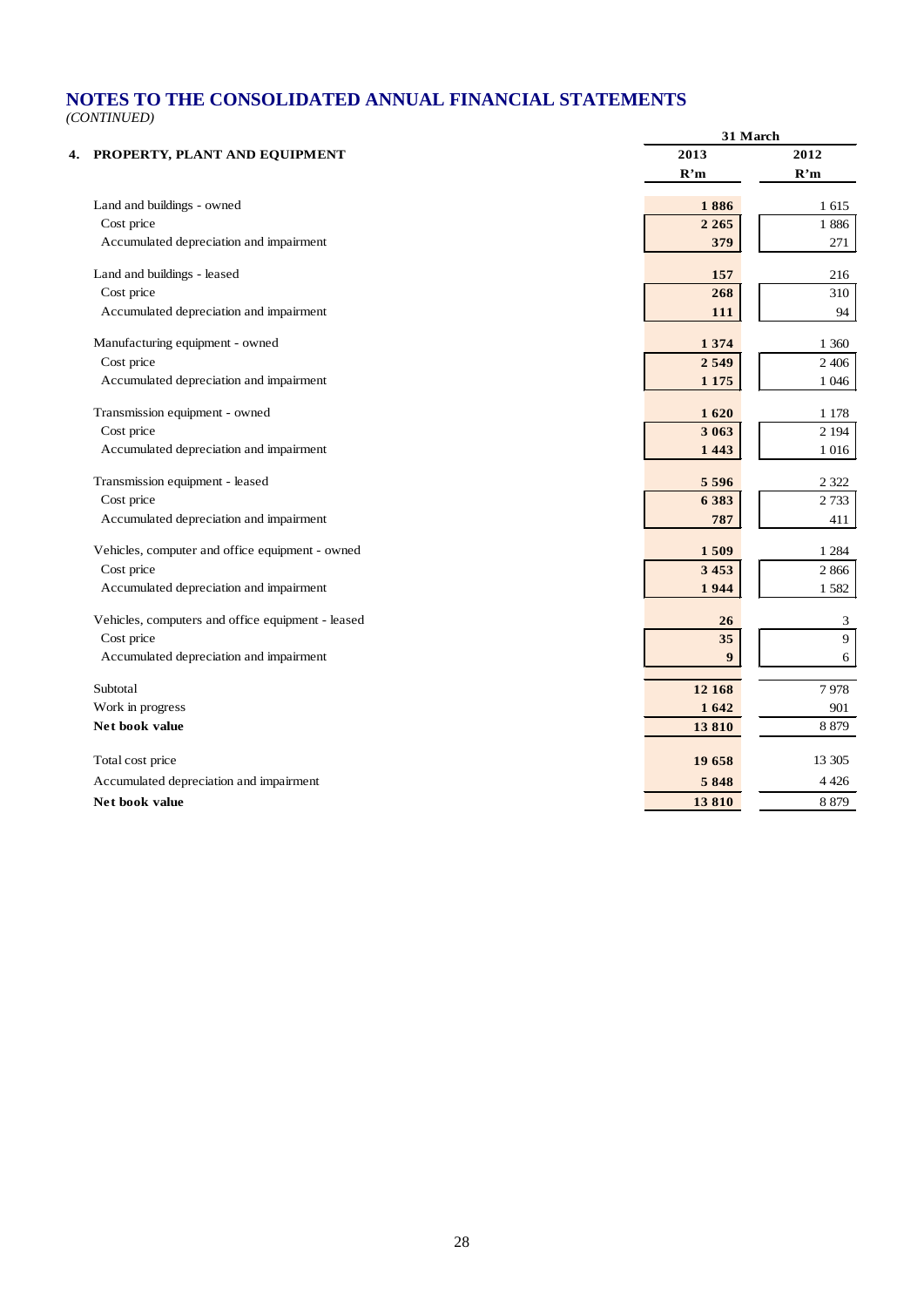### **4. PROPERTY, PLANT AND EQUIPMENT** *(CONTINUED)* **Vehicles,**

| <b>I NOT EXT I, I LAINT AIND EQUILMENT</b> (CONTINUED) | Land and<br>buildings<br>R'm | <b>Manufacturing Transmission</b><br>equipment<br>R'm | equipment<br>R'm         | venicies,<br>computers<br>and office<br>equipment<br>R'm | <b>Total</b><br>R'm |
|--------------------------------------------------------|------------------------------|-------------------------------------------------------|--------------------------|----------------------------------------------------------|---------------------|
| 1 April 2011                                           |                              |                                                       |                          |                                                          |                     |
| Cost                                                   | 1758                         | 2 2 8 9                                               | 4973                     | 2 5 9 5                                                  | 11 615              |
| Accumulated depreciation and impairment                | (288)                        | (919)                                                 | (2086)                   | (1389)                                                   | (4682)              |
| Net book value at 1 April 2011                         | 1 470                        | 1 370                                                 | 2887                     | 1 2 0 6                                                  | 6933                |
| Foreign currency translation effects                   | 7                            |                                                       | 264                      | 36                                                       | 307                 |
| Reclassifications                                      | 96                           | 6                                                     | 120                      | (222)                                                    |                     |
| Transfer to other intangible assets                    | $\overline{\phantom{0}}$     |                                                       | 4                        | (12)                                                     | (8)                 |
| Transferred to non-current assets held-for-sale        | (4)                          |                                                       |                          | (24)                                                     | (28)                |
| Acquisition of subsidiaries                            | $\mathfrak{2}$               |                                                       |                          | 68                                                       | 70                  |
| Acquisitions                                           | 351                          | 125                                                   | 938                      | 672                                                      | 2086                |
| Disposals/scrappings                                   | (17)                         | (3)                                                   | (114)                    | (24)                                                     | (158)               |
| Impairment                                             |                              |                                                       | $\overline{\phantom{0}}$ | (2)                                                      | (2)                 |
| Depreciation<br>31 March 2012                          | (74)                         | (138)                                                 | (599)                    | (411)                                                    | (1 222)             |
| Cost                                                   | 2 1 9 6                      | 2 4 0 6                                               | 4927                     | 2875                                                     | 12 4 04             |
| Accumulated depreciation and impairment                | (365)                        | (1046)                                                | (1427)                   | (1588)                                                   | (4426)              |
| Net book value at 31 March 2012                        | 1831                         | 1 3 6 0                                               | 3 500                    | 1 2 8 7                                                  | 7978                |
| Work in progress 31 March 2012                         |                              |                                                       |                          |                                                          | 901                 |
| Total net book value at 31 March 2012                  |                              |                                                       |                          |                                                          | 8 8 7 9             |
| 1 April 2012                                           |                              |                                                       |                          |                                                          |                     |
| Cost                                                   | 2 1 9 6                      | 2406                                                  | 4927                     | 2875                                                     | 12 4 04             |
| Accumulated depreciation and impairment                | (365)                        | (1046)                                                | (1427)                   | (1588)                                                   | (4426)              |
| Net book value at 1 April 2012                         | 1831                         | 1 3 6 0                                               | 3500                     | 1 2 8 7                                                  | 7978                |
| Joint venture activities                               | (5)                          | (23)                                                  |                          | (6)                                                      | (34)                |
| Foreign currency translation effects                   | 48                           |                                                       | 493                      | 86                                                       | 627                 |
| Reclassifications                                      | 56                           | (3)                                                   | (49)                     | (4)                                                      |                     |
| Transfer to other intangible assets                    | (5)                          |                                                       | $\mathbf{1}$             | (3)                                                      | (7)                 |
| Transferred to non-current assets held-for-sale        | (17)                         | (15)                                                  |                          | $\qquad \qquad -$                                        | (32)                |
| Acquisition of subsidiaries                            | 45                           | 51                                                    | —                        | 69                                                       | 165                 |
| Disposal of subsidiaries                               | (1)                          |                                                       |                          | (19)                                                     | (20)                |
| Acquisitions                                           | 311                          | 157                                                   | 4 0 5 5                  | 668                                                      | 5 1 9 1             |
| Disposals/scrappings                                   | (66)                         | (3)                                                   | (4)                      | (34)                                                     | (107)               |
| Impairment                                             | (40)                         | (6)                                                   | (32)                     | (6)                                                      | (84)                |
| Depreciation                                           | (114)                        | (144)                                                 | (748)                    | (503)                                                    | (1509)              |
| 31 March 2013                                          |                              |                                                       |                          |                                                          |                     |
| Cost                                                   | 2533                         | 2549                                                  | 9446                     | 3 4 8 8                                                  | 18 016              |
| Accumulated depreciation and impairment                | (490)                        | (1175)                                                | (2 230)                  | (1953)                                                   | (5848)              |
| Net book value at 31 March 2013                        | 2043                         | 1 3 7 4                                               | 7 2 1 6                  | 1535                                                     | 12 168              |
| Work in progress 31 March 2013                         |                              |                                                       |                          |                                                          | 1642                |
| Total net book value at 31 March 2013                  |                              |                                                       |                          |                                                          | 13810               |

In terms of IAS 8 "Accounting Policies, Changes in Accounting Estimates and Errors" an assessment of the expected future benefits associated with property, plant and equipment was determined. Based on the latest available and reliable information there was a change in the estimated useful life and residual value, which resulted in a decrease in depreciation of R4,2m (2012: decrease of R6,4m).

The group recognised an impairment of property, plant and equipment with a net book value of R84,0m (2012: R1,5m). The impairment loss has been included in "Other gains/(losses) – net" in the income statement of which R74,5m has been included in the pay-television segment, R3,5m in the internet segment and R6,0m in the print segment (2012: R1,5m included in the pay-television segment). The recoverable amounts of the remaining assets have been determined based on either a value in use calculation or on a fair value less costs to sell basis. The impairments resulted from the recoverable amounts of the assets being lower than the carrying value thereof.

Included in the acquisition of property, plant and equipment is an amount of R3,3bn (2012: R593m) relating to leased assets which are non-cash of nature.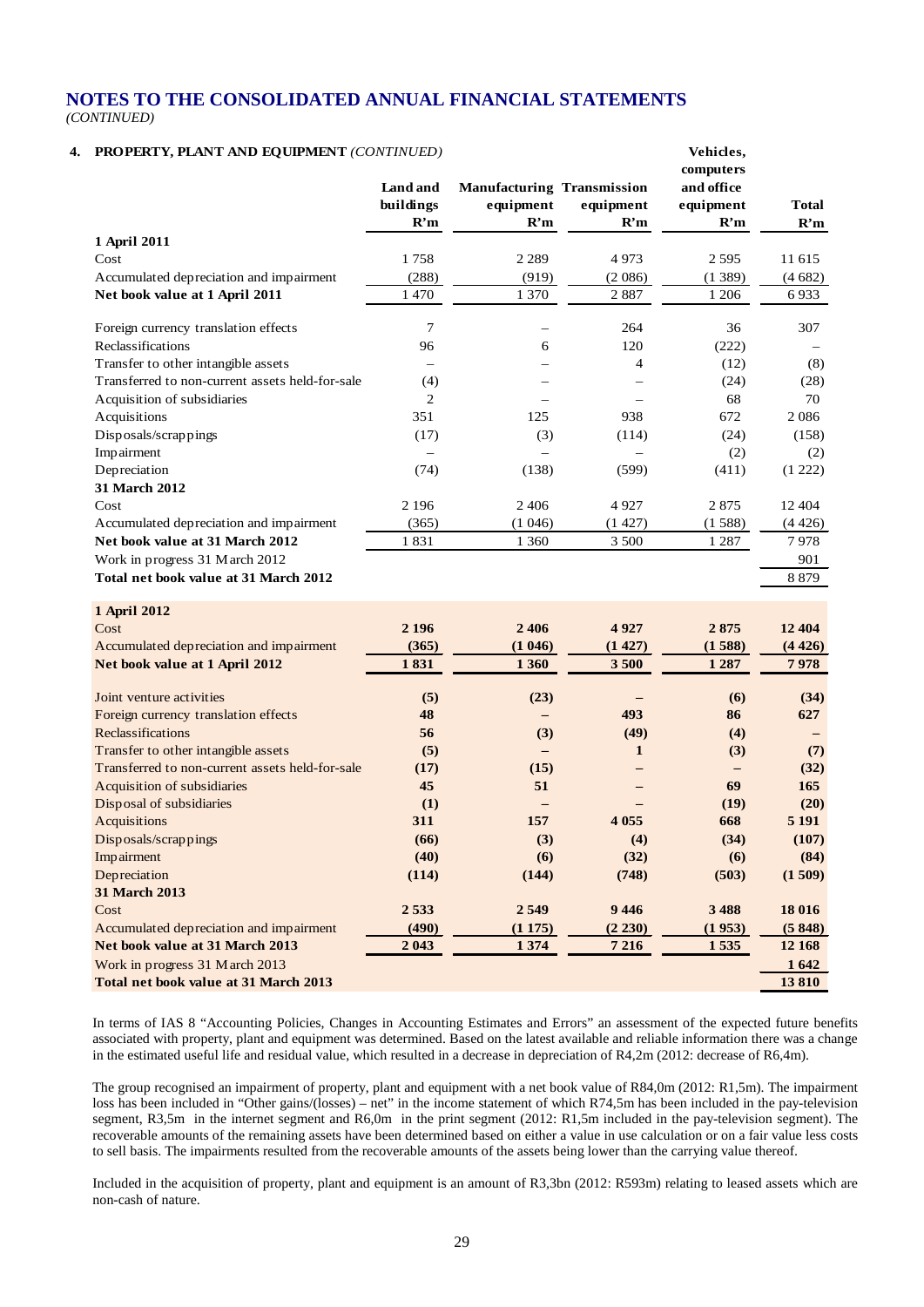### **4. PROPERTY, PLANT AND EQUIPMENT** *(CONTINUED)*

The group has pledged property, plant and equipment with a carrying value of R5,7bn at 31 March 2013 (2012: R2,6bn) as security against certain term loans and overdrafts with banks.

|    |                                                 | 31 March    |             |  |
|----|-------------------------------------------------|-------------|-------------|--|
| 5. | <b>GOODWILL</b>                                 | 2013<br>R'm | 2012<br>R'm |  |
|    | Cost                                            |             |             |  |
|    | Opening balance                                 | 19 801      | 18 371      |  |
|    | Foreign currency translation effects            | 2 3 4 9     | 584         |  |
|    | Acquisition of subsidiaries                     | 2423        | 1 1 8 4     |  |
|    | Disposal of subsidiaries                        | (281)       | (22)        |  |
|    | Joint ventures activities                       | (39)        | (90)        |  |
|    | Transferred to non-current assets held-for-sale |             | (226)       |  |
|    | <b>Closing balance</b>                          | 24 25 3     | 19 801      |  |
|    | <b>Accumulated impairment</b>                   |             |             |  |
|    | Opening balance                                 | 1917        | 1 0 9 3     |  |
|    | Foreign currency translation effects            | 226         |             |  |
|    | Impairment                                      | 602         | 836         |  |
|    | Disposal of subsidiaries                        | (117)       | (13)        |  |
|    | <b>Closing balance</b>                          | 2628        | 1917        |  |
|    |                                                 |             |             |  |
|    | Net book value                                  | 21 625      | 17884       |  |

The group recognised impairment losses on goodwill of R602,4m (2012: R836,1m) during the financial year ended 31 March 2013 due to the fact that the recoverable amount of certain cash-generating units were less than their carrying value. Included in the total impairment charge is an amount of R149,0m which relates to the group's investment in DineroMail. Slower than expected economic growth in the online payment market, negatively impacted DineroMail's revenue and profit growth and fell behind management's expectations. For the impairment in DineroMail, management used a ten-year projected cash flow model, a growth rate of 4% and a discount rate of 18%. The impairment charge also includes R89,3m relating to the group's investment in Bankier.pl. A contraction of online advertising spend negatively impacted Bankier's revenue and profit growth. For the impairment management used a ten-year projected cash flow model, a growth rate of 3% and a discount rate of 16%. The impairment charge further includes R82,4m relating to the group's investment in Sanook! Online Limited. Sanook's B2C business, Sabuy, could not achieve the necessary traction in its market impacting negatively on Sanook's revenue and profit growth and fell behind management's expectations. For the impairment management used a ten-year projected cash flow model, a growth rate of 4% and a discount rate of 18%. The impairment charge also includes R70,1m relating to the group's investment in BD+. BD+'s revenue and profit growth was negatively impacted by slower than expected economic growth in the technology market. For the impairment management used a five-year projected cash flow model, a growth rate of 3% and a discount rate of 27%. The group also impaired other smaller internet and print investments where growth has lagged.

The impairment charges have been included in "Other gains/(losses) – net" in the income statement of which R140,0m (2012: R408,0m) has been included in the pay-television segment, R435,9m (2012; R385,1m) has been included in the internet segment and R26,4m (2012: R42,9m) in the print segment. The recoverable amounts have been based on value in use calculations.

During the year ended 31 March 2012, the total impairment loss included R408,0m which related to Cloakware Inc. Cloakware's revenue and profit growth was negatively impacted by slower than expected economic growth in the online market. For the impairment in Cloakware, management used a five-year projected cash flow model, a growth rate of 5% and a discount rate of 16.5%.

During the year the group finalised the purchase price accounting for acquisitions in the prior year and no significant adjustments were required.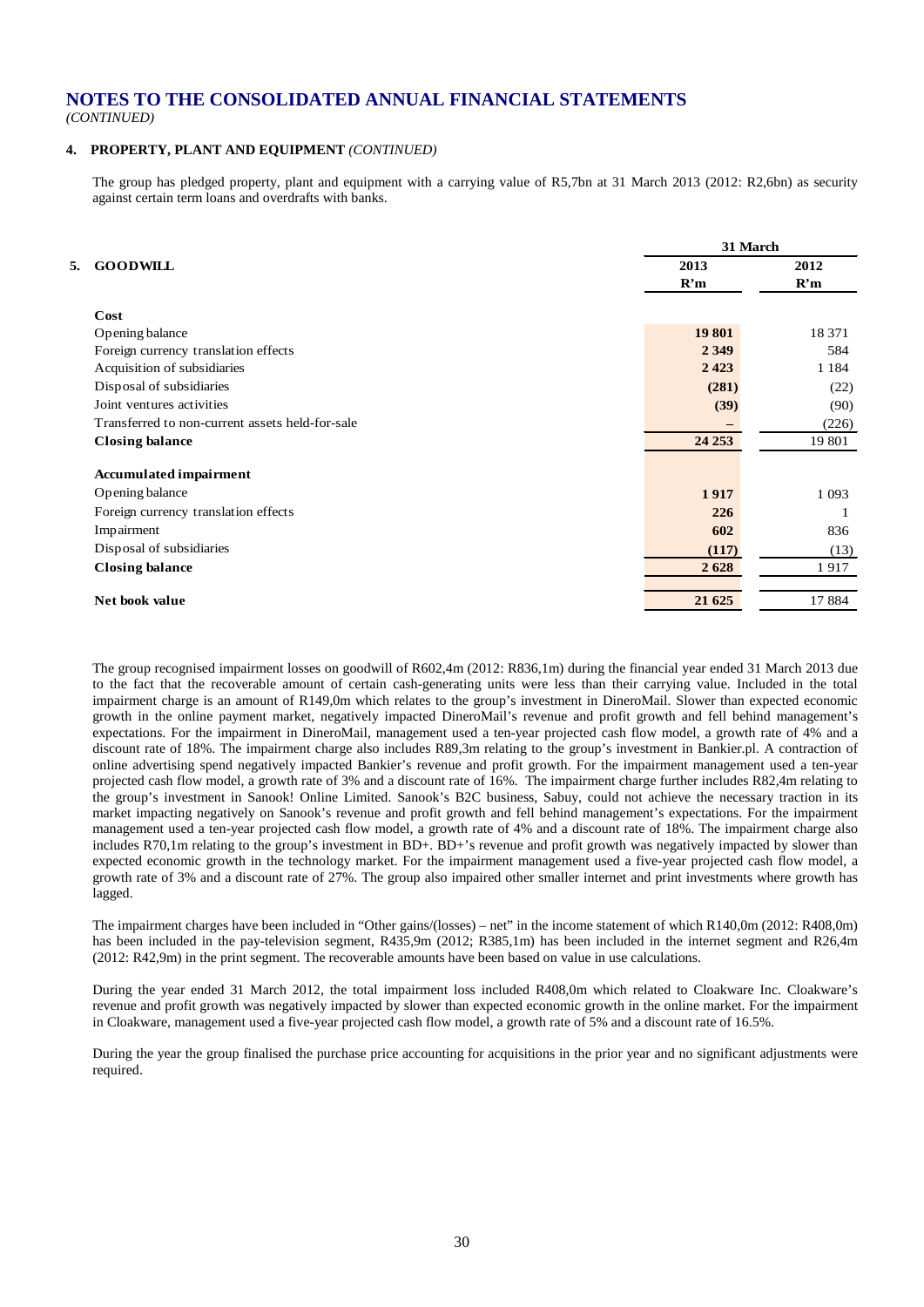## **5. GOODWILL** *(CONTINUED)*

### **Impairment testing of goodwill**

The group has allocated its goodwill to various cash-generating units. The recoverable amounts of these cash-generating units have been determined based on a value in use calculation. The value in use is based on discounted cash flow calculations. The group based its cash flow calculations on three-to-ten year budgeted and forecast information approved by senior management and the various boards of directors of group companies. Long-term average growth rates for the respective countries in which the entities operate or where more appropriate, the growth rate of the cash-generating units, were used to extrapolate the cash flows into the future. The discount rates used reflect specific risks relating to the relevant cash-generating units and the countries in which they operate. The group allocated goodwill to the following groups of cash-generating units:

**Growth rate** 

|                                               | Net book value<br>of goodwill<br>R'm | <b>Basis of</b><br>determination<br>of recoverable<br>amount | Discount rate<br>applied to<br>cash flows<br>$\frac{0}{0}$ | Tate<br>used to<br>extrapolate<br>cash flows<br>$\frac{0}{0}$ |
|-----------------------------------------------|--------------------------------------|--------------------------------------------------------------|------------------------------------------------------------|---------------------------------------------------------------|
| Groups of cash-generating units               |                                      |                                                              |                                                            |                                                               |
| Allegro group                                 | 8 2 9 6                              | Value in use                                                 | 11.0                                                       | 5.0                                                           |
| MultiChoice South Africa group                | 3824                                 | Value in use                                                 | 14.0                                                       | 3.0                                                           |
| BuscaPé.com Inc.                              | 2435                                 | Value in use                                                 | 16.0                                                       | 6.0                                                           |
| Netretail Group                               | 1 634                                | Value in use                                                 | 11.0                                                       | 3.0                                                           |
| Ricardo.ch.AG                                 | 1 3 1 9                              | Value in use                                                 | 10.0                                                       | 4.0                                                           |
| OLX Inc.                                      | 1 0 6 6                              | Value in use                                                 | 14.0                                                       | 4.0                                                           |
| eMag Group (Dante)                            | 547                                  | Value in use                                                 | 12.8                                                       | 3.0                                                           |
| Markafoni                                     | 431                                  | Value in use                                                 | 17.0                                                       | 5.0                                                           |
| Movile Internet Movel S.A.                    | 222                                  | Value in use                                                 | 19.0                                                       | 5.0                                                           |
| Tokobagus                                     | 184                                  | Value in use                                                 | 21.0                                                       | 5.0                                                           |
| Allegroup.hu                                  | 178                                  | Value in use                                                 | 18.0                                                       | 3.0                                                           |
| 7Pixel s.r.l                                  | 148                                  | Value in use                                                 | 11.0                                                       | 3.0                                                           |
| Fashion Days Holdings AG                      | 142                                  | Value in use                                                 | 17.0                                                       | 2.0                                                           |
| Irdeto group                                  | 138                                  | Value in use                                                 | 9.6                                                        | 1.0                                                           |
| Trendsales ApS                                | 126                                  | Value in use                                                 | 8.0                                                        | 3.0                                                           |
| Bondfaro.com                                  | 111                                  | Value in use                                                 | 16.0                                                       | 6.0                                                           |
| Moonfish Media OÜ                             | 99                                   | Value in use                                                 | 16.0                                                       | 3.0                                                           |
| <b>Travel Boutique Online</b>                 | 85                                   | Value in use                                                 | 21.0                                                       | 5.0                                                           |
| Digital Mobile Television Proprietary Limited | 75                                   | Value in use                                                 | 17.0                                                       | 3.0                                                           |
| eM arket                                      | 55                                   | Note 1                                                       |                                                            |                                                               |
| <b>Brandsclub</b>                             | 51                                   | Value in use                                                 | 16.0                                                       | 5.0                                                           |
| Various other units                           | 459                                  | Value in use                                                 | Various                                                    | Various                                                       |
|                                               | 21 625                               |                                                              |                                                            |                                                               |

### *Note 1*

*The amounts of goodwill presented for the above cash-generating units represent acquisitions that were made during the year and represent the excess of the purchase consideration over the fair value of the assets acquired. A post-tax discount rate is applied as the value in use was determined using post-tax cash flows.*

Goodwill represents the above cash-generating units' ability to generate future cash flows, which is a direct result of various factors, including customer relationships, technological innovations, content libraries, the quality of the workforce acquired, supplier relationships and possible future synergies.

If one or more of the inputs were changed to a reasonable possible alternative assumption, there would be no further significant impairments that would have to be recognised.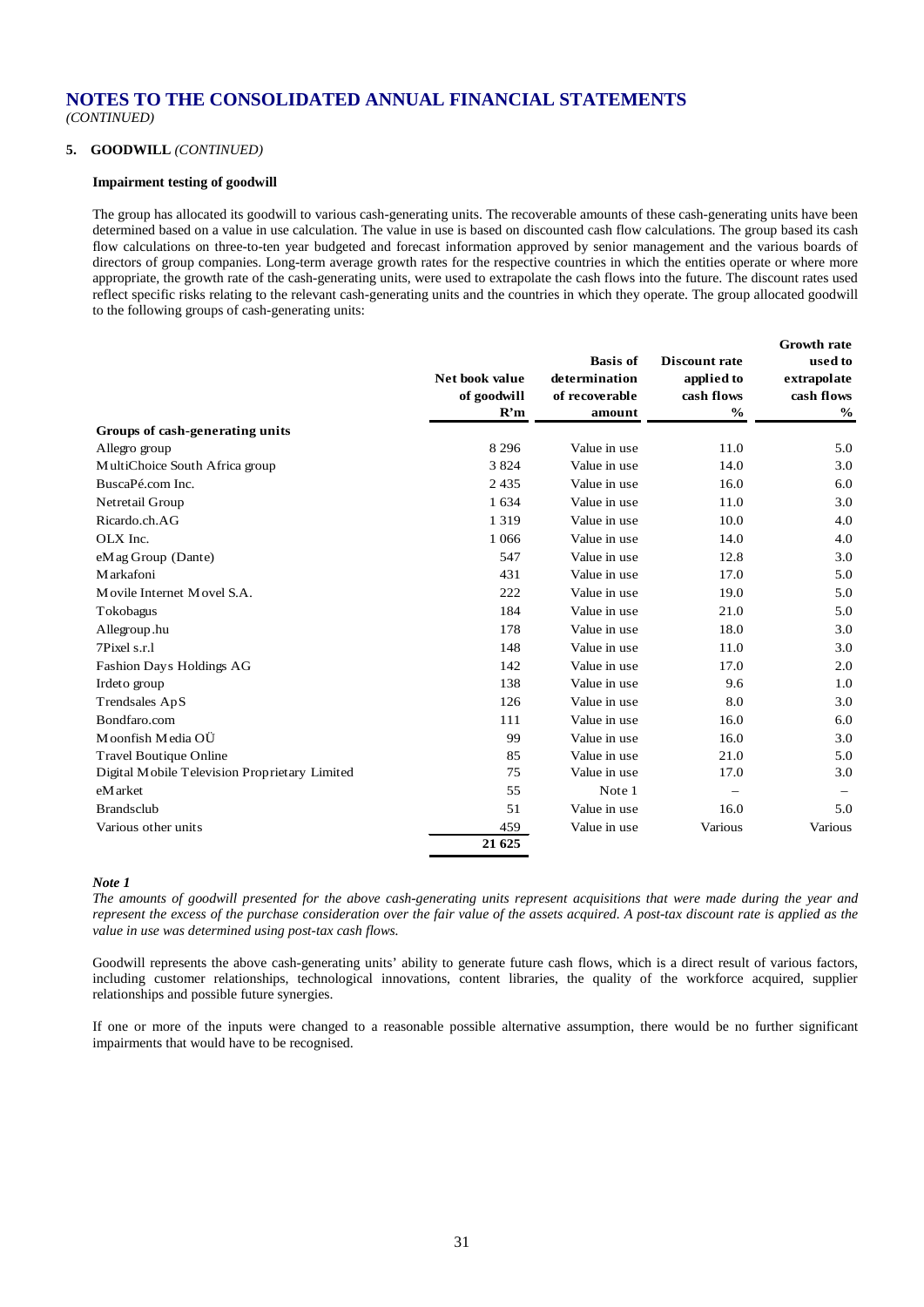| 6. | <b>OTHER INTANGIBLE ASSETS</b>                  | <b>Intellectual</b><br>property<br>rights and<br>patents | Subscriber<br>base       | <b>Brand</b><br>names and<br>title rights | <b>S</b> oftware | <b>Total</b>   |
|----|-------------------------------------------------|----------------------------------------------------------|--------------------------|-------------------------------------------|------------------|----------------|
|    |                                                 | R'm                                                      | R'm                      | R'm                                       | R'm              | R'm            |
|    | 1 April 2011                                    |                                                          |                          |                                           |                  |                |
|    | Cost                                            | 617                                                      | 2992                     | 3835                                      | 971              | 8415           |
|    | Accumulated amortisation and impairment         | (289)                                                    | (2581)                   | (1056)                                    | (609)            | (4535)         |
|    | Net book value at 1 April 2011                  | 328                                                      | 411                      | 2 7 7 9                                   | 362              | 3 8 8 0        |
|    | Foreign currency translation effects            | 173                                                      | 139                      | 170                                       | 45               | 527            |
|    | Acquisition of subsidiaries                     | 22                                                       | 276                      | 718                                       | 69               | 1 0 8 5        |
|    | Acquisitions                                    | 96                                                       | 56                       | 4                                         | 162              | 318            |
|    | Transfer from property, plant and equipment     | (1)                                                      | $\overline{\phantom{0}}$ |                                           | 9                | 8              |
|    | Transferred to non-current assets held-for-sale | (139)                                                    | (3)                      | (100)                                     | (2)              | (244)          |
|    | Reclassifications                               |                                                          | $\mathbf{1}$             | (4)                                       | 3                |                |
|    | Disposals                                       | (9)                                                      | (8)                      | (1)                                       | (12)             | (30)           |
|    | Impairment                                      | (266)                                                    | (212)                    | (64)                                      | (108)            | (650)          |
|    | Amortisation                                    | (54)                                                     | (583)                    | (273)                                     | (178)            | (1088)         |
|    | 31 March 2012                                   |                                                          |                          |                                           |                  |                |
|    | Cost                                            | 694                                                      | 3 5 2 3                  | 4638                                      | 1 2 8 2          | 10 137         |
|    | Accumulated amortisation and impairment         | (544)                                                    | (3446)                   | (1409)                                    | (932)            | (6331)         |
|    | Net book value at 31 March 2012                 | 150                                                      | 77                       | 3 2 2 9                                   | 350              | 3 8 0 6        |
|    | Work in progress 31 March 2012                  |                                                          |                          |                                           |                  | 78             |
|    | Total net book value at 31 March 2012           |                                                          |                          |                                           |                  | 3 8 8 4        |
|    | 1 April 2012                                    |                                                          |                          |                                           |                  |                |
|    | Cost                                            | 694                                                      | 3523                     | 4638                                      | 1 2 8 2          | 10 137         |
|    | Accumulated amortisation and impairment         | (544)                                                    | (3446)                   | (1409)                                    | (932)            | (6331)         |
|    | Net book value at 1 April 2012                  | 150                                                      | 77                       | 3 2 2 9                                   | 350              | 3806           |
|    | Joint venture activities                        |                                                          |                          | (11)                                      |                  | (11)           |
|    | Foreign currency translation effects            | 99                                                       | 127                      | 390                                       | 16               | 632            |
|    | Reclassifications                               | $\mathbf{1}$                                             | 27                       | (39)                                      | 11               |                |
|    | Acquisition of subsidiaries                     | $\mathbf{1}$                                             | 493                      | 632                                       | 55               | 1 1 8 1        |
|    | Disposal of subsidiaries                        |                                                          |                          | (28)                                      | (1)              | (29)           |
|    | Acquisitions                                    | $\overline{2}$                                           | 53                       | $\overline{2}$                            | 340              | 397            |
|    | Transfer from property, plant and equipment     |                                                          |                          |                                           | 7                | $\overline{7}$ |
|    | Disposals                                       |                                                          | (5)                      |                                           | (10)             | (15)           |
|    | Impairment                                      | (36)                                                     | (24)                     | (19)                                      | (3)              | (82)           |
|    | Amortisation                                    | (55)                                                     | (544)                    | (362)                                     | (192)            | (1153)         |
|    | 31 March 2013                                   |                                                          |                          |                                           |                  |                |
|    | Cost                                            | 901                                                      | 4565                     | 5 681                                     | 1558             | 12705          |
|    | Accumulated amortisation and impairment         | (739)                                                    | (4361)                   | (1887)                                    | (985)            | (7972)         |
|    | Net book value at 31 March 2013                 | 162                                                      | 204                      | 3794                                      | 573              | 4733           |
|    | Work in progress 31 March 2013                  |                                                          |                          |                                           |                  | 82             |
|    | Total net book value at 31 March 2013           |                                                          |                          |                                           |                  | 4 8 1 5        |
|    |                                                 |                                                          |                          |                                           |                  |                |

The group recognised impairment losses on other intangible assets of R81,6m (2012: R650,4m) during the financial year ended 31 March 2013 due to the fact that the recoverable amounts of certain cash-generating units were less than their carrying values. Included in the total impairment charge are amounts of R29,0m and R46,6m which relates to our investments in Bankier.pl and BD+ and are based on the same assumptions as disclosed in note 5. The impairment charges have been included in "Other gains/(losses) – net" on the income statement of which R46,7m (2012: R412,3m) has been included in the pay-television segment, R33,3m (2012: R254,4m) in the internet segment and R2,7m (2012: R3,8m) in the print segment. The recoverable amounts have been based on value in use calculations with discount rates comparable to those used in assessing the impairment of goodwill. The group also impaired other smaller internet and print investments where growth has lagged.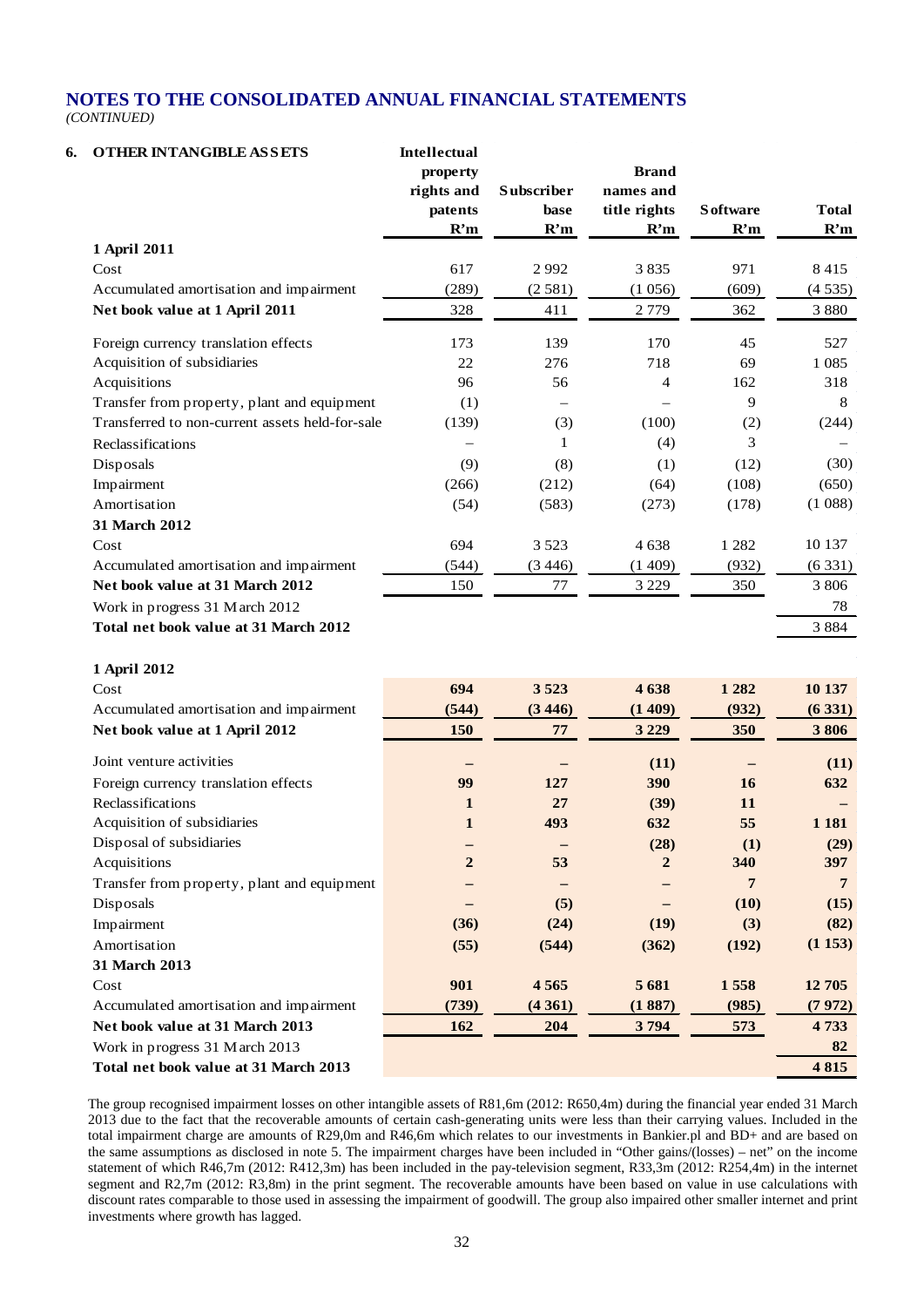### **6. OTHER INTANGIBLE ASSETS** *(CONTINUED)*

During the year ended 31 March 2012 the total impairment loss included R407,0m which related to our investment in Cloakware Inc. The Cloakware Inc. impairment is based on the same assumptions as disclosed in note 5.

In terms of IAS 8 an assessment of the expected future benefits associated with other intangible assets was determined. Based on the latest available and reliable information there was no change in the estimated useful life and residual value, which resulted in no additional amortisation (2012: Rnil).

**31 March**

|                                                           |     | 31 March |         |  |  |
|-----------------------------------------------------------|-----|----------|---------|--|--|
| <b>INVESTMENTS AND LOANS</b><br>7.                        |     | 2013     | 2012    |  |  |
|                                                           |     | R'm      | R'm     |  |  |
| <b>Investments in associates</b>                          |     |          |         |  |  |
| Listed                                                    |     | 29 15 7  | 24 3 31 |  |  |
| Unlisted                                                  |     | 3993     | 3 7 6 4 |  |  |
| Total investments in associates                           |     | 33 150   | 28 0 95 |  |  |
| <b>Investments and loans</b>                              |     |          |         |  |  |
| Loans to related parties                                  |     |          |         |  |  |
| Unlisted                                                  |     |          |         |  |  |
| M-Web Holdings (Thailand) Limited                         | [a] | 162      | 98      |  |  |
| Level Up! International Holdings Private Limited          | [a] | 48       |         |  |  |
| Non-controlling shareholders                              | [b] | 107      | 96      |  |  |
| Various other related parties                             | [a] | 7        | 23      |  |  |
| Total long-term loans to related parties                  |     | 324      | 217     |  |  |
| Loans and receivables                                     |     |          |         |  |  |
| Unlisted                                                  |     |          |         |  |  |
| Welkom Yizani preference shares                           |     | 422      | 415     |  |  |
| Phuthuma Nathi preference shares                          |     | 1 1 9 5  | 2014    |  |  |
| Other                                                     |     | 3        | 10      |  |  |
| Total loans and receivables                               |     | 1620     | 2439    |  |  |
| Accrued dividends included in preference shares           |     | (53)     | (85)    |  |  |
| Total loans and receivables excluding accrued dividends   |     | 1567     | 2 3 5 4 |  |  |
| Short-term loans and receivables                          |     |          | (7)     |  |  |
| Long-term loans and receivables                           |     | 1567     | 2 3 4 7 |  |  |
| <b>Total investments and loans</b>                        |     | 1944     | 2656    |  |  |
| Investments classified on statement of financial position |     |          |         |  |  |
| Non-current investments and loans                         |     | 1891     | 2 5 6 4 |  |  |
| Current investments and loans                             |     |          | 7       |  |  |
| Accrued dividends classified under other receivables      |     | 53       | 85      |  |  |
|                                                           |     | 1944     | 2656    |  |  |

### *Notes*

*[a] The nature of these related party relationships are that of joint ventures and associates. The loan to M-Web Holdings (Thailand) Limited is non-interest-bearing with no fixed terms of repayment. The loan to Level Up! is non-interest bearing and repayable within 90 days of demand.*

*[b] The nature of these related party relationships are that of non-controlling shareholders. These loans are interest and noninterest-bearing with no fixed terms of repayment.*

Naspers has two major black economic empowerment (BEE) ownership initiatives, Welkom Yizani Investments Limited ("Welkom Yizani"), which holds ordinary shares in Media24 Holdings Proprietary Limited and Phuthuma Nathi Investments Limited and Phuthuma Nathi Investments Limited 2 ("Phuthuma Nathi") which holds ordinary shares in MultiChoice South Africa Holdings Proprietary Limited. BEE participants funded 20% of their investment with cash and the remaining 80% was funded through the issuance of preference shares to Naspers Limited and MIH Holdings Proprietary Limited. These preference shares are variable, cumulative, redeemable preference shares and are classified as loans and receivables.

The carrying value for Welkom Yizani is R421,5m (2012: R414,7m) at 31 March 2013. Preference dividends are calculated at a rate of 65% (2012: 65%) of the prime interest rate.

During the year preference shares totalling R786,4m (2012: R765,5m) were redeemed and the carrying value for Phuthuma Nathi is R1,2bn (2012: R2,0bn) at 31 March 2013. Preference dividends are calculated at a rate of 75% (2012: 75%) of the prime interest rate.

The group does not hold any collateral as security against the preference shares.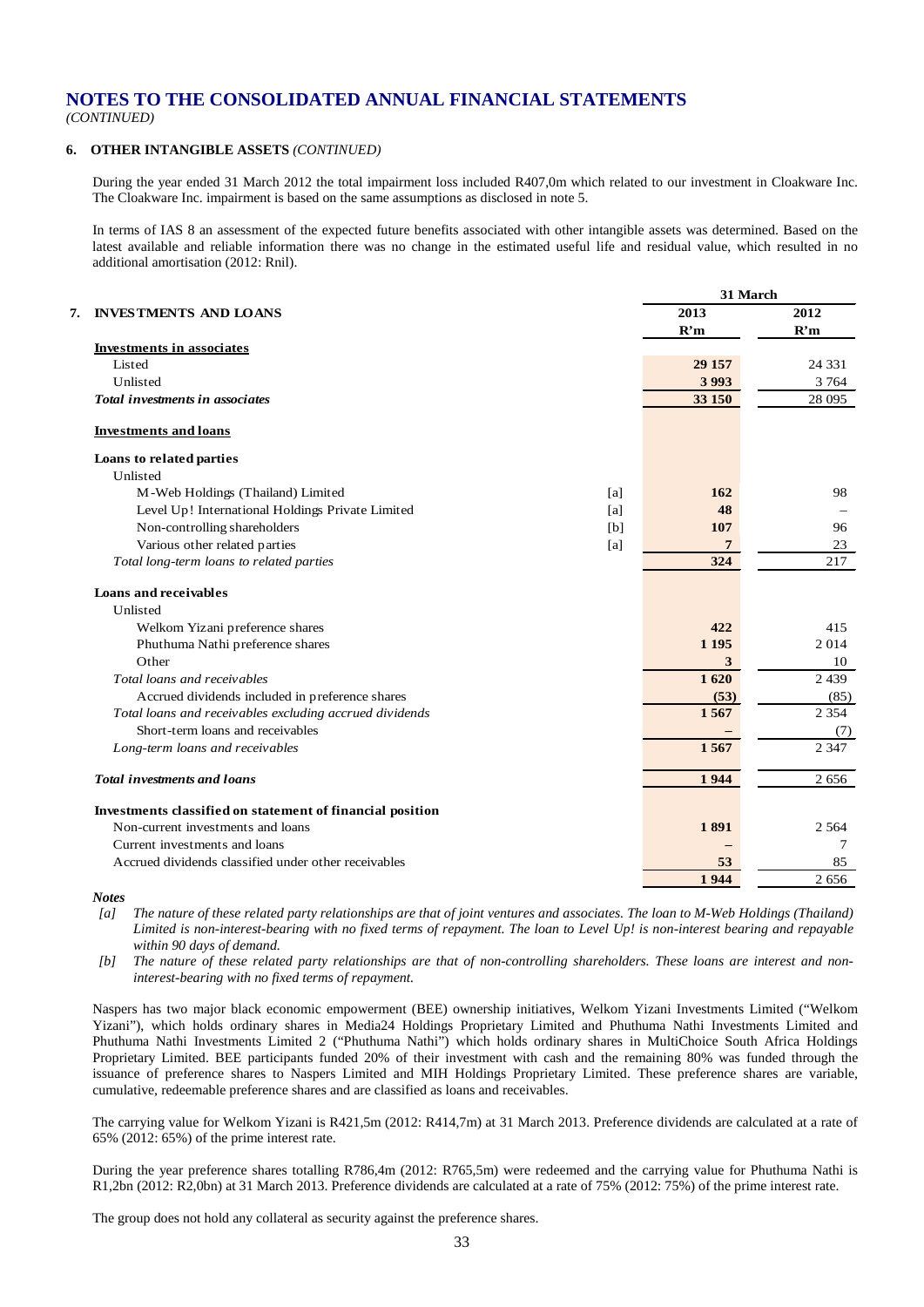### **7. INVESTMENTS AND LOANS** *(CONTINUED)*

All subsidiaries, significant associated companies and joint ventures share the same financial year-end as the holding company, except for Tencent Holdings Limited, Abril S.A., Mail.ru Group Limited and Level Up! International Holdings Private Limited, which have a 31 December year-end.

The following information relates to Naspers Limited's financial interest in its significant subsidiaries, over which the group has voting control through its direct and indirect interests in respective intermediate holding companies and other entities:

|                                           | <b>Effective</b>        |                          |                             | <b>Country of</b>    | <b>Functional</b> |             |
|-------------------------------------------|-------------------------|--------------------------|-----------------------------|----------------------|-------------------|-------------|
| Name of subsidiary                        | percentage<br>interest* |                          | <b>Nature of business</b>   | incorporation        | currency          | D or I      |
|                                           | 2013                    | 2012                     |                             |                      |                   |             |
|                                           | $\frac{0}{0}$           | $\frac{1}{2}$            |                             |                      |                   |             |
| <b>UNLISTED COMPANIES</b>                 |                         |                          |                             |                      |                   |             |
| <b>Investment Holding Companies</b>       |                         |                          |                             |                      |                   |             |
| MIH Holdings Proprietary Limited          | 100.0                   | 100.0                    | Investment holding          | South Africa         | ZAR               | D           |
| MIH Ming He Holdings Limited              | 100.0                   | 100.0                    | Investment holding          | Hong Kong            | <b>USD</b>        | $\mathbf I$ |
| MIH (Mauritius) Limited                   | 100.0                   | 100.0                    | Investment holding          | <b>Mauritius</b>     | <b>USD</b>        | $\mathbf I$ |
| Myriad International Holdings B.V.        | 100.0                   | 100.0                    | Investment holding          | The Netherlands      | <b>USD</b>        | I           |
| Pay television                            |                         |                          |                             |                      |                   |             |
| MultiChoice South Africa Holdings         | 80.0                    | 80.0                     | Subscription television     | South Africa         | ZAR               | $\mathbf I$ |
| Proprietary Limited                       |                         |                          |                             |                      |                   |             |
| Electronic Media Network Proprietary      | 80.0                    | 80.0                     | Pay-TV content provider     | South Africa         | ZAR               | I           |
| Limited                                   |                         |                          |                             |                      |                   |             |
| SuperSport International Holdings         | 80.0                    | 80.0                     | Pay-TV content provider     | South Africa         | ZAR               | I           |
| Proprietary Limited                       |                         |                          |                             |                      |                   |             |
| Huntley Holdings Proprietary Limited      | 80.0                    | 80.0                     | Internet service provider   | South Africa         | ZAR               | $\mathbf I$ |
| MultiChoice Africa Holdings B.V.          | 100.0                   | 100.0                    | Investment holding          | The Netherlands      | <b>USD</b>        | I           |
| Irdeto Access B.V.                        | 100.0                   | 100.0                    | Technology development      | The Netherlands      | <b>USD</b>        | $\mathbf I$ |
| <i>Internet</i>                           |                         |                          |                             |                      |                   |             |
| MIH Allegro B.V.                          | 96.7                    | 97.0                     | Classifieds/auction/price   | The Netherlands      | <b>PLN</b>        | I           |
|                                           |                         |                          | comparison                  |                      |                   |             |
| Ricardo.ch AG                             | 100.0                   | 100.0                    | Ecommerce platform          | Switzerland          | <b>CHF</b>        | I           |
| BuscaPé.com Inc.                          | 95.4                    | 94.7                     | Comparitive shopping and    | <b>Brazil</b>        | BRL               | I           |
|                                           |                         |                          | ecommerce                   |                      |                   |             |
| Movile Internet Movel S.A.                | 64.7                    | 64.7                     | Mobile value added services | <b>Brazil</b>        | BRL               | I           |
| OLX Inc.                                  | 94.5                    | 83.9                     | Classifieds                 | <b>United States</b> | <b>USD</b>        | I           |
| FixeAds B.V.                              | 65.4                    | $\overline{\phantom{m}}$ | Classifieds                 | Portugal             | <b>EUR</b>        | I           |
| Tokobagus Exploitatie B.V.                | 63.4                    | $\equiv$                 | Classifieds                 | The Netherlands      | EUR               | I           |
| Slando Limited                            | 96.7                    | 97.0                     | Classifieds                 | United Kingdom       | GBP               | I           |
| Netrepreneur Connections Enterprices Inc. | 93.7                    | 51.0                     | Classifieds                 | Phillippines         | PHP               | I           |
| (Sulit)                                   |                         |                          |                             |                      |                   |             |
| Park One Holdings Inc. (Brandsclub)       | 100.0                   | 76.0                     | Retail and ecommerce        | <b>Brazil</b>        | BRL               | I           |
| Netretail s.r.o.                          | 82.4                    | $\equiv$                 | Online retail/ecommerce     | Czech Republic       | <b>CZK</b>        | I           |
| Dante International S.A. (eMag)           | 67.7                    | $\equiv$                 | Retail and ecommerce        | Romania              | <b>RON</b>        | I           |
| LazienkaPlus.pl S.A.                      | 61.2                    | $\equiv$                 | Retail and ecommerce        | Poland               | <b>PLN</b>        | I           |
| Agito S.A.                                | 96.7                    | $\equiv$                 | Retail and ecommerce        | Poland               | <b>PLN</b>        | I           |
| 7Pixel s.r.1                              | 82.0                    | 85.0                     | Comparitive shopping and    | Italy                | <b>EUR</b>        | I           |
|                                           |                         |                          | ecommerce                   |                      |                   |             |
| Vipindirim Elektronik Hozmetler ve        | 76.0                    | 77.4                     | Retail and ecommerce        | Turkey               | TRY               | I           |
| Ticaret A.S. (Markafoni)                  |                         |                          |                             |                      |                   |             |
| Fashion Days Holdings AG                  | 88.5                    | 87.4                     | Retail and ecommerce        | Switzerland          | <b>CHF</b>        | I           |
| Pricetown s.r.o <sup>#</sup>              | 96.7                    | 48.5                     | Classifieds                 | Czech Republic       | <b>CZK</b>        | $\bf I$     |
| MIH Internet Africa Proprietary Limited   | 100.0                   | 100.0                    | Retail and ecommerce        | South Africa         | ZAR               | I           |
| Korbitec Proprietary Limited              | 85.3                    | 51.0                     | Property ecommerce          | South Africa         | ZAR               | I           |

*D - Direct interest*

*I - Combined direct and indirect effective interest*

*\* - The percentage interest shown is the financial effective interest, after adjusting for the interests of the group's equity compensation plans treated as treasury shares and taking into account retention options.*

*# - The investment in these entities increased from a joint venture to a subsidiary in the current financial year.*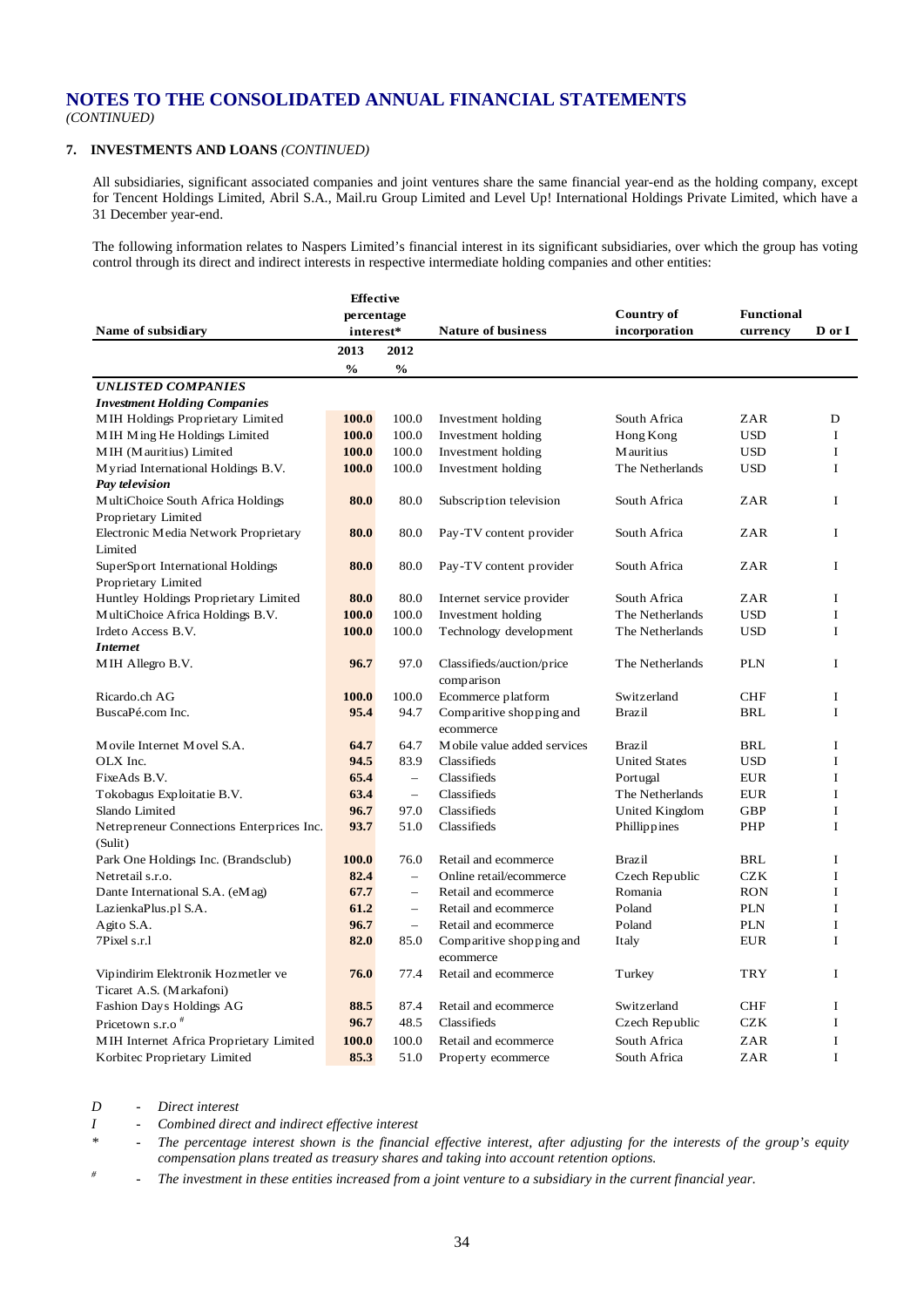### **7. INVESTMENTS AND LOANS** *(CONTINUED)*

Significant subsidiaries *(continued)*:

|                                           | <b>Effective</b> |               |                           |               |                   |        |
|-------------------------------------------|------------------|---------------|---------------------------|---------------|-------------------|--------|
|                                           | percentage       |               |                           | Country of    | <b>Functional</b> |        |
| Name of subsidiary                        | interest*        |               | <b>Nature of business</b> | incorporation | currency          | D or I |
|                                           | 2013             | 2012          |                           |               |                   |        |
|                                           | $\frac{6}{9}$    | $\frac{0}{0}$ |                           |               |                   |        |
| <b>UNLISTED COMPANIES</b>                 |                  |               |                           |               |                   |        |
| Print                                     |                  |               |                           |               |                   |        |
| Media24 Holdings Proprietary Limited      | 85.0             | 85.0          | Investment holding        | South Africa  | ZAR               | D      |
| Media24 Proprietary Limited               | 85.0             | 85.0          | Printing                  | South Africa  | ZAR               |        |
| Paarl Media Group Proprietary Limited     | 85.0             | 85.0          | Printing                  | South Africa  | ZAR               |        |
| The Natal Witness Printing and Publishing | 85.0             | 42.5          | Publishing                | South Africa  | ZAR               |        |
| Company Proprietary Limited <sup>#</sup>  |                  |               |                           |               |                   |        |

*D - Direct interest*

*I - Combined direct and indirect effective interest*<br> **\*** *- The perceptage interest shown is the financial* 

*\* - The percentage interest shown is the financial effective interest, after adjusting for the interests of the group's equity compensation plans treated as treasury shares and taking into account retention options.*

*# - The investment in these entities increased from a joint venture to a subsidiary in the current financial year.*

The following information relates to Naspers Limited's financial interest in its significant joint ventures, over which the group has joint voting control through its direct and indirect interests in respective intermediate holding companies and other entities:

| percentage    |               |                               | Country of                | <b>Functional</b> |          |
|---------------|---------------|-------------------------------|---------------------------|-------------------|----------|
|               |               |                               |                           |                   | D or I   |
| 2013          | 2012          |                               |                           |                   |          |
| $\frac{0}{0}$ | $\frac{6}{9}$ |                               |                           |                   |          |
|               |               |                               |                           |                   |          |
| 80.1          | 80.1          | Internet related services     | India                     | <b>INR</b>        |          |
| 48.5          | 48.5          | Classifieds                   | Cyprus                    | EUR               |          |
| 50.0          | 50.0          | Internet related services     | Thailand                  | <b>THB</b>        |          |
|               |               |                               |                           |                   |          |
| 60.0          | 58.0          | Publishing of magazines       | South Africa              | ZAR               |          |
|               |               | <b>Effective</b><br>interest* | <b>Nature of business</b> | incorporation     | currency |

*D - Direct interest*

*I - Combined direct and indirect effective interest*

*\* - The percentage interest shown is the financial effective interest, after adjusting for the interests of the group's equity compensation plans treated as treasury shares and taking into account retention options.*

*# - Although ownership is greater than 50%, it is not consolidated as it is jointly controlled (refer to note 13).*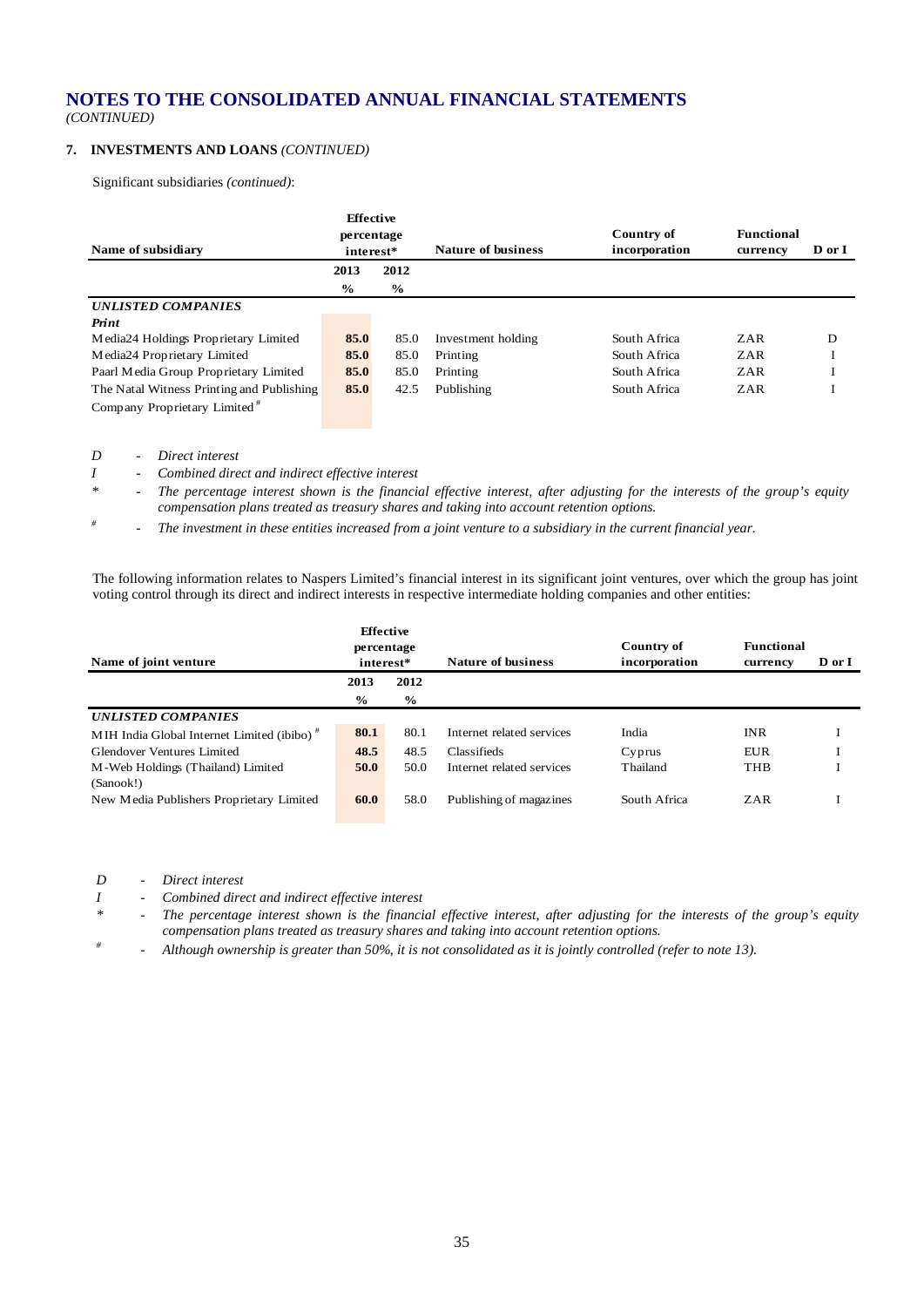#### **7. INVESTMENTS AND LOANS** *(CONTINUED)*

#### **Additional joint venture disclosure**

The following is the group's effective interest in the combined summarised statements of financial position and income statements of the joint ventures as per their financial statements:

|                                             |         | 31 March |
|---------------------------------------------|---------|----------|
|                                             | 2013    | 2012     |
|                                             | R'm     | R'm      |
| Statement of financial position information |         |          |
| Non-current assets                          | 96      | 167      |
| Current assets                              | 321     | 296      |
| Total assets                                | 417     | 463      |
| Non-current liabilities                     | 1 2 5 5 | 841      |
| Current liabilities                         | 183     | 173      |
| Total liabilities                           | 1 4 3 8 | 1 0 1 4  |
| Total shareholders' equity                  | (1 021) | (551)    |
| Total equity and liabilities                | 417     | 463      |
| Income statement information                |         |          |
| Revenue                                     | 591     | 688      |
| Net loss                                    | (214)   | (109)    |

The group had no interest in the joint ventures' capital commitments or contingent liabilities at 31 March 2013 and 31 March 2012.

The following information relates to Naspers Limited's financial interest in its significant associated companies:

| Name of associated company               | <b>Effective</b><br>percentage<br>interest* |                          | <b>Nature of business</b>         | <b>Country of</b><br>incorporation | <b>Functional</b><br>currency | D or I |
|------------------------------------------|---------------------------------------------|--------------------------|-----------------------------------|------------------------------------|-------------------------------|--------|
|                                          | 2013                                        | 2012                     |                                   |                                    |                               |        |
|                                          | $\frac{0}{0}$                               | $\frac{0}{0}$            |                                   |                                    |                               |        |
| <b>LISTED COMPANIES</b>                  |                                             |                          |                                   |                                    |                               |        |
| <b>Tencent Holdings Limited</b>          | 34.0                                        | 34.2                     | Internet related services         | China                              | <b>CNY</b>                    | 1      |
| Mail.ru Group Limited                    | <b>29.0</b>                                 | 29.0                     | Internet related services         | Russia                             | <b>RUB</b>                    | I      |
| Beijing Media Corporation Limited        | 9.9                                         | 9.9                      | Print media                       | China                              | <b>CNY</b>                    |        |
| <b>UNLISTED COMPANIES</b>                |                                             |                          |                                   |                                    |                               |        |
| Abril S.A.                               | 30.0                                        | 30.0                     | Print media                       | <b>Brazil</b>                      | BRL                           | 1      |
| Flipkart Private Limited                 | <b>10.0</b>                                 |                          | Ecommerce                         | India                              | <b>USD</b>                    |        |
| Level Up! International Holdings Private | 51.0                                        | 100.0                    | Online gaming                     | <b>Phillipines</b>                 | <b>PHP</b>                    | I      |
| Limited                                  |                                             |                          |                                   |                                    |                               |        |
| Dubizzle Limited BVI                     | 25.0                                        | 25.0                     | Classifieds                       | British Virgin Islands             | AED                           | I      |
| Soug Group Limited                       | 29.7                                        |                          | Ecommerce                         | Singapore                          | <b>USD</b>                    | I      |
| Avito Holdings AB                        | 21.5                                        | $\overline{\phantom{0}}$ | Classifieds                       | Sweden                             | <b>SEK</b>                    | 1      |
| Konga Online Shopping Limited            | 25.5                                        |                          | Ecommerce                         | Nigeria                            | <b>NGN</b>                    | 1      |
| Vtex Informatica Limited                 | 27.8                                        | 27.8                     | Ecommerce and price<br>comparison | <b>Brazil</b>                      | BRL                           | I      |

*D - Direct interest*

*I - Combined direct and indirect effective interest*

*\* - The percentage interest shown is the financial effective interest, after adjusting for the interests of the group's equity compensation plans treated as treasury shares and taking into account retention options.*

The group holds the following number of shares in listed investments as at 31 March 2013:

| <b>Listed investment</b>                                   | Number of shares held    | <b>Fair value</b><br>R'm |
|------------------------------------------------------------|--------------------------|--------------------------|
| <b>Tencent Holdings Limited</b>                            | 630 240 380              | 185 055                  |
| Mail.ru Group Limited<br>Beijing Media Corporation Limited | 60 636 000<br>19 533 000 | 15.514<br>155            |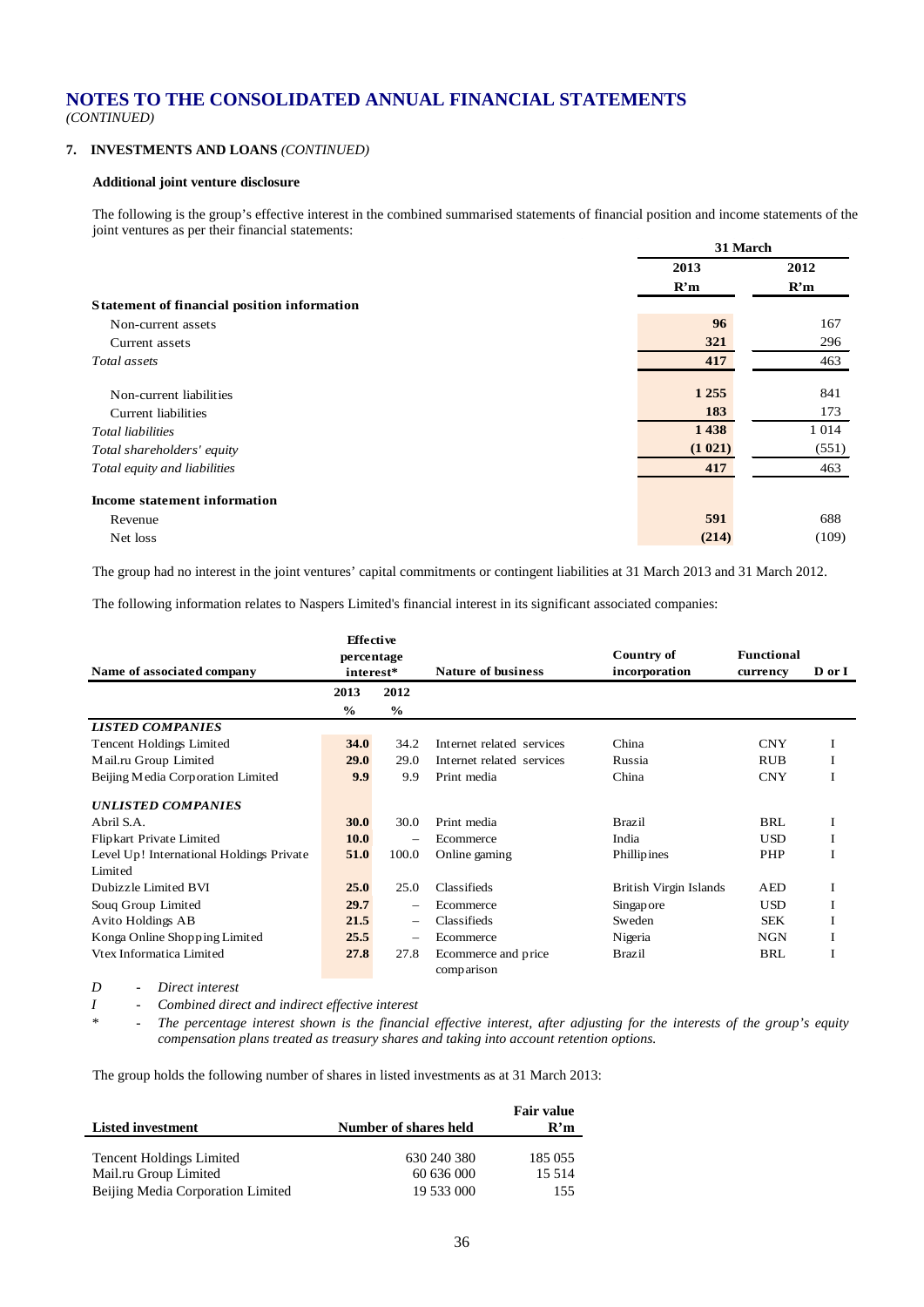|    |                                                     | 31 March |         |
|----|-----------------------------------------------------|----------|---------|
| 7. | <b>INVESTMENTS AND LOANS (CONTINUED)</b>            | 2013     | 2012    |
|    |                                                     | R'm      | R'm     |
|    | Investments in associated companies                 |          |         |
|    | Opening balance                                     | 28 095   | 20 767  |
|    | Associated companies acquired - gross consideration | 2 1 4 9  | 135     |
|    | Net assets acquired                                 | 553      |         |
|    | Goodwill and intangibles recognised                 | 1735     |         |
|    | Deferred taxation recognised                        | (140)    |         |
|    | Other                                               |          | 135     |
|    | Associated companies sold                           | (25)     | (130)   |
|    | Share of current year other reserve movements       | (3948)   | 2 1 0 9 |
|    | Share of equity-accounted results                   | 9 2 7 3  | 4 1 6 1 |
|    | Net income before amortisation                      | 10 952   | 5 2 0 5 |
|    | Net loss before amortisation                        |          | (18)    |
|    | Amortisation/impairment at associate company        | (498)    |         |
|    | Taxation                                            | (1181)   | (1026)  |
|    | Equity-accounted results due to purchase accounting | (271)    | (293)   |
|    | Amortisation of other intangible assets             | (378)    | (401)   |
|    | Realisation of deferred taxation                    | 107      | 108     |
|    | Impairment of equity-accounted investments          | (2 057)  | (94)    |
|    | Dividends received                                  | (5030)   | (547)   |
|    | Foreign currency translation adjustments            | 5 0 6 0  | 2 5 9 3 |
|    | Dilution losses on equity-accounted investments     | (96)     | (606)   |
|    | <b>Closing balance</b>                              | 33 150   | 28 0 95 |

The group recognised R9,0bn (2012: R3,9bn) as its share of equity-accounted results in the income statement.

Impairment losses on investments in associated companies of R2,1bn (2012: R93,7m) has been recorded during the financial year ended 31 March 2013 due to the fact that the recoverable amounts of certain investments in associated companies were less than their carrying values. The impairment charge includes R1,7bn relating to the group's investment in Abril S.A. A contraction of advertising spend due to increased competition from online offerings and difficult trading conditions negatively impacted Abril's revenue and profit growth and fell behind management's expectations. For the impairment management used a five-year projected cash flow model, a growth rate of 4% and a discount rate of 14%. The impairment charge also includes R315,2m relating to the group's investment in Xin'an Media Company Limited. A contraction of property advertising spend negatively impacted Xin'an Media's revenue and profit growth and fell behind management's expectations. For the impairment management used a five-year projected cash flow model, a growth rate of 4% and a discount rate of 17%. The impairment charges have been included in "Impairment of equity-accounted investments" on the income statement.

Our share of associates' other comprehensive income and reserves relates mainly to the revaluation of the associates' available-forsale investments.

The recoverable amounts of the other unlisted investments have been based on value in use calculations with discount rates comparable to those used in assessing the impairment of goodwill. Refer to note 5.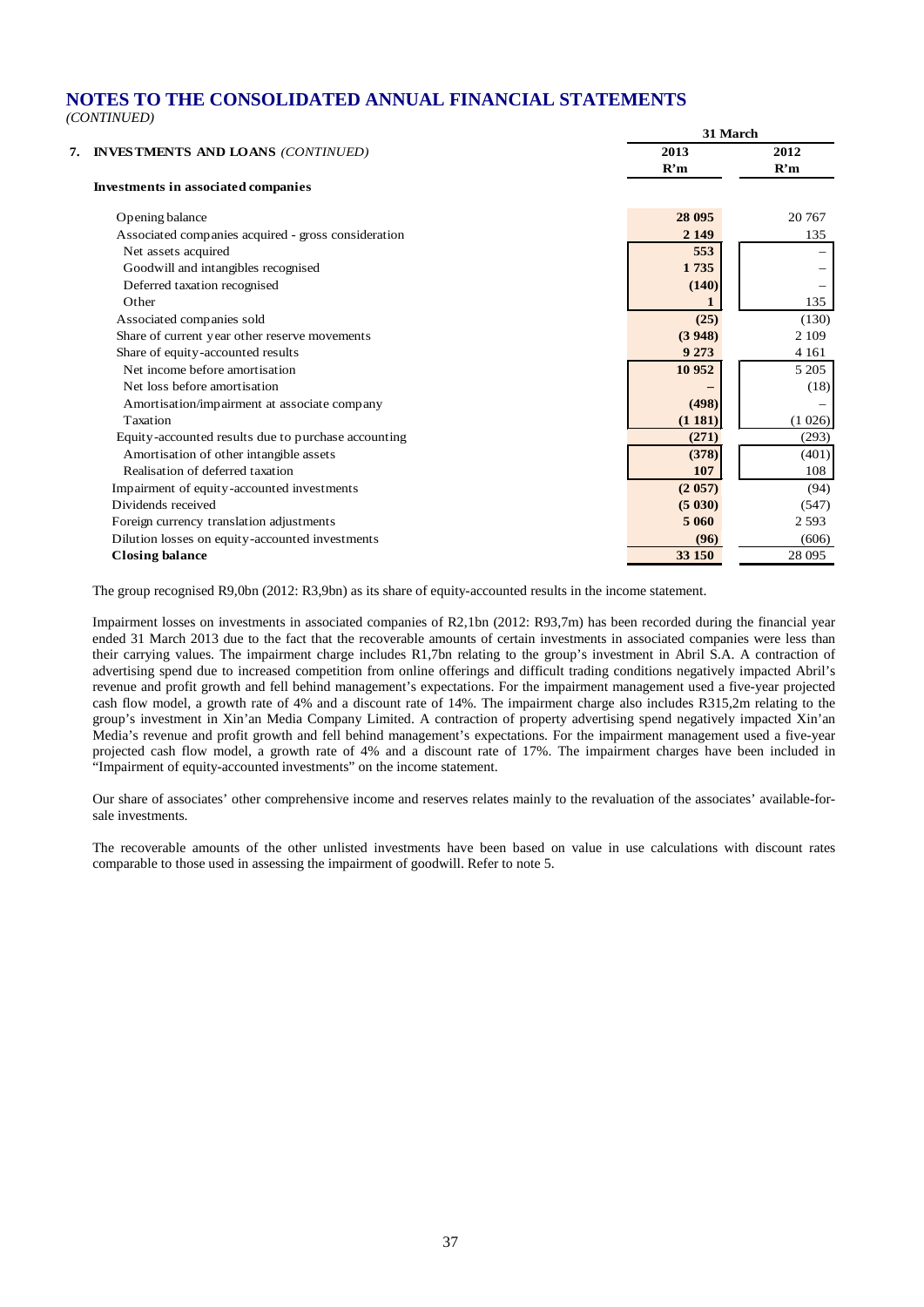*(CONTINUED)*

#### **7. INVESTMENTS AND LOANS** *(CONTINUED)*

#### **Additional associate disclosure**

The following are the combined summarised statements of financial position and income statements of the associated companies as per their annual financial statements: **31 March**

|                                             |         | 31 March |
|---------------------------------------------|---------|----------|
|                                             | 2013    | 2012     |
|                                             | R'm     | R'm      |
| Statement of financial position information |         |          |
| Non-current assets                          | 84 949  | 66 531   |
| Current assets                              | 75 598  | 52 756   |
| Total assets                                | 160 547 | 119 287  |
|                                             |         |          |
| Non-current liabilities                     | 26 310  | 13 2 84  |
| Current liabilities                         | 38 835  | 33 177   |
| Total liabilities                           | 65 145  | 46461    |
| Total shareholders' equity                  | 95 402  | 72 826   |
| Total equity and liabilities                | 160 547 | 119 287  |
|                                             |         |          |
| Income statement information                |         |          |
| Revenue                                     | 81 141  | 52 336   |
| Operating profit                            | 22 809  | 15 503   |
| Net profit                                  | 28 8 18 | 12 455   |

The group's interest in the associates' contingent liabilities as at 31 March 2013 amounted to R846,0m (2012: R576,8m).

The following are entities with more than 50% ownership, which are not consolidated:

|                                           | Effective percentage | Country of    |                                     |
|-------------------------------------------|----------------------|---------------|-------------------------------------|
| Name of entity                            | interest             | incorporation | <b>Reason for not consolidating</b> |
| MIH India Global Internet Limited (ibibo) | 80.1                 | India         | Management agreement, joint control |
| New Media Publishers Proprietary Limited  | 60.0                 | South Africa  | Management agreement, joint control |
| Level Up! International Holdings Private  | 51.0                 | Phillipines   | Exercisable options, associate      |
| Limited                                   |                      |               |                                     |

The following entities have less than 20% ownership, but are classified as associates as significant influence is established through either cooperation agreements, board representation, and the placement of key management:

|                                   | <b>Effective percentage</b> |                          |
|-----------------------------------|-----------------------------|--------------------------|
| Name of entity                    | interest                    | Country of incorporation |
| Beijing Media Corporation Limited | 99                          | China                    |
| Flipkart Private Limited          | 10.0                        | India                    |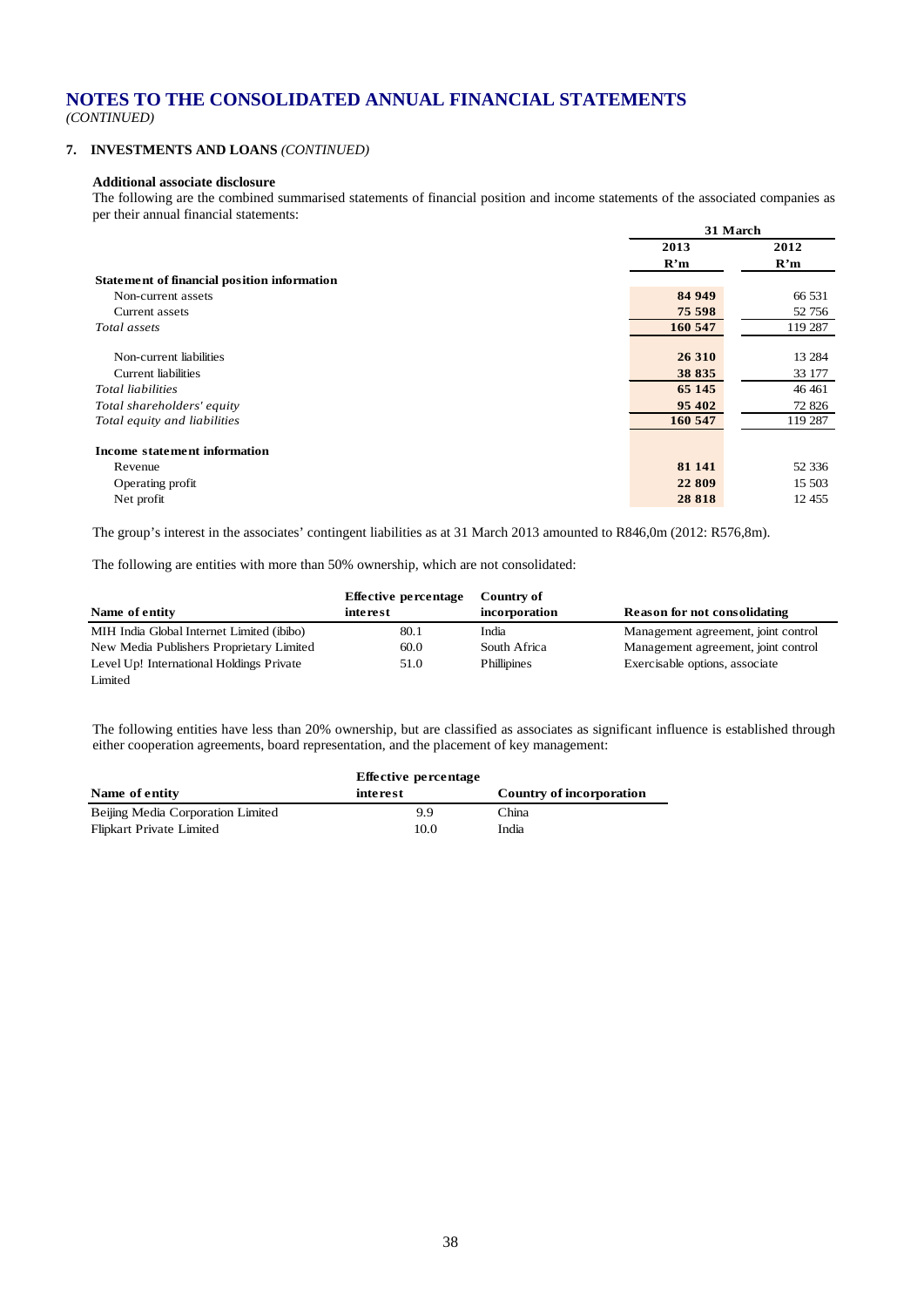|      |                                              | 31 March |         |
|------|----------------------------------------------|----------|---------|
| 8. . | PROGRAMME AND FILM RIGHTS                    | 2013     | 2012    |
|      |                                              | R'm      | R'm     |
|      | Cost price                                   |          |         |
|      | programme rights<br>$\overline{\phantom{a}}$ | 4 0 5 8  | 3 1 2 9 |
|      | film rights<br>$\overline{\phantom{a}}$      | 664      | 640     |
|      |                                              | 4722     | 3769    |
|      | <b>Accumulated amortisation</b>              |          |         |
|      | - programme rights                           | (2, 445) | (1852)  |
|      | film rights<br>$\overline{\phantom{a}}$      | (409)    | (395)   |
|      |                                              | (2854)   | (2 247) |
|      | Net book value                               |          |         |
|      | - programme rights                           | 1613     | 1 277   |
|      | film rights<br>$\overline{\phantom{a}}$      | 255      | 245     |
|      |                                              | 1868     | 1522    |

A significant portion of the group's cash obligations under contracts for pay-television programming and channels is denominated in US dollars. The group uses forward exchange contracts to hedge the exposure to foreign currency risk. The group generally covers forward 50% to 100% of firm commitments in foreign currency for up to two years. The average US dollar forward rate for exchange contracts to 31 March 2013 is R8,31 (2012: R7,77).

At 31 March 2013 the group had entered into contracts for the purchase of programme and film rights. The group's commitments in respect of these contracts amounted to R13,6bn (2012: R12,1bn).

#### **9. DEFERRED TAXATION**

The deferred tax assets and liabilities and movement thereon were attributable to the following items:

|                                          | 1 April 2012<br>R'm | <b>Charged</b> to<br>income<br>R'm | <b>Charged to</b><br>equity<br>R'm | <b>Acquisition of</b><br>subsidiaries and joint<br>ventures<br>R'm | Disposal of<br>subsidiaries and<br>joint ventures<br>R'm | Foreign<br>exchange<br>adjustments<br>R'm | 31 March<br>2013<br>R'm |
|------------------------------------------|---------------------|------------------------------------|------------------------------------|--------------------------------------------------------------------|----------------------------------------------------------|-------------------------------------------|-------------------------|
| Deferred taxation assets                 |                     |                                    |                                    |                                                                    |                                                          |                                           |                         |
| Provisions and other current liabilities | 489                 | 37                                 |                                    | (2)                                                                | (1)                                                      | 27                                        | 550                     |
| Capitalised finance leases               | 30                  | 893                                |                                    | $\overline{\phantom{0}}$                                           |                                                          |                                           | 923                     |
| Income received in advance               | 111                 | 219                                |                                    |                                                                    |                                                          | 3                                         | 333                     |
| Tax losses carried forward               | 3 3 7 8             | 939                                |                                    | 77                                                                 | (63)                                                     | 580                                       | 4911                    |
| STC credits                              | 12                  | (12)                               |                                    | $\qquad \qquad -$                                                  |                                                          |                                           |                         |
| Derivatives                              | 10                  | (7)                                |                                    |                                                                    |                                                          |                                           | 3                       |
| Other                                    | 338                 | 160                                |                                    | (4)                                                                |                                                          | 10                                        | 504                     |
|                                          | 4 3 6 8             | 2 2 2 9                            | $\overline{\phantom{0}}$           | 71                                                                 | (64)                                                     | 620                                       | 7 2 2 4                 |
| Valuation allowance                      | 3556                | 1 0 6 8                            |                                    | 58                                                                 | (59)                                                     | 594                                       | 5 2 1 7                 |
|                                          | 812                 | 1 1 6 1                            |                                    | 13                                                                 | (5)                                                      | 26                                        | 2007                    |
| <b>Deferred taxation liabilities</b>     |                     |                                    |                                    |                                                                    |                                                          |                                           |                         |
| Property, plant and equipment            | 503                 | (50)                               |                                    | 14                                                                 | (6)                                                      | 11                                        | 472                     |
| Intangible assets                        | 697                 | (200)                              |                                    | 204                                                                | (6)                                                      | 115                                       | 810                     |
| Receivables and other current assets     | 125                 | 63                                 |                                    |                                                                    |                                                          | $\overline{2}$                            | 190                     |
| Capitalised finance leases               |                     | 847                                |                                    |                                                                    |                                                          | -                                         | 847                     |
| Programme and film rights                | 95                  | 34                                 |                                    |                                                                    |                                                          |                                           | 129                     |
| Other                                    | 62                  | 21                                 | 56                                 | $\overline{\phantom{m}}$                                           | $\qquad \qquad -$                                        | 10                                        | 149                     |
|                                          | 1482                | 715                                | 56                                 | 218                                                                | (12)                                                     | 138                                       | 2597                    |
| Net deferred taxation                    | (670)               | 446                                | (56)                               | (205)                                                              | $7\phantom{.0}$                                          | (112)                                     | (590)                   |

|                                          | 1 April 2011<br>R'm | <b>Charged</b> to<br>income<br>R'm | <b>Charged</b> to<br>equity<br>R'm | <b>Acquisition of</b><br>subsidiaries and<br>joint ventures<br>R'm | Disposal of<br>subsidiaries and<br>joint ventures<br>R'm | Foreign<br>exchange<br>adjustments<br>R'm | <b>Transferred to</b><br>held-for-sale<br>R'm | 31 March<br>2012<br>R'm |
|------------------------------------------|---------------------|------------------------------------|------------------------------------|--------------------------------------------------------------------|----------------------------------------------------------|-------------------------------------------|-----------------------------------------------|-------------------------|
| <b>Deferred taxation assets</b>          |                     |                                    |                                    |                                                                    |                                                          |                                           |                                               |                         |
| Provisions and other current liabilities | 443                 | 36                                 |                                    |                                                                    |                                                          | 8                                         |                                               | 489                     |
| Income received in advance               | 107                 | $\overline{4}$                     |                                    |                                                                    |                                                          |                                           |                                               | 111                     |
| Tax losses carried forward               | 2420                | 717                                |                                    | 8                                                                  | (4)                                                      | 237                                       | -                                             | 3 3 7 8                 |
| STC credits                              | 158                 | (146)                              |                                    |                                                                    |                                                          |                                           |                                               | 12                      |
| Derivatives                              | 124                 | 6                                  | (120)                              |                                                                    |                                                          |                                           |                                               | 10                      |
| Other                                    | 350                 | 112                                | (1)                                | (71)                                                               | (4)                                                      | (18)                                      | -                                             | 368                     |
|                                          | 3 602               | 729                                | (120)                              | (62)                                                               | (8)                                                      | 227                                       | ۳                                             | 4 3 6 8                 |
| Valuation allowance                      | 2 5 0 1             | 818                                |                                    |                                                                    | (5)                                                      | 242                                       |                                               | 3 5 5 6                 |
|                                          | 1 1 0 1             | (89)                               | (120)                              | (62)                                                               | (3)                                                      | (15)                                      | -                                             | 812                     |
| <b>Deferred taxation liabilities</b>     |                     |                                    |                                    |                                                                    |                                                          |                                           |                                               |                         |
| Property, plant and equipment            | 453                 | 45                                 |                                    |                                                                    |                                                          |                                           |                                               | 503                     |
| Intangible assets                        | 791                 | (366)                              | (3)                                | 194                                                                | (4)                                                      | 132                                       | (47)                                          | 697                     |
| Receivables and other current assets     | 69                  | 55                                 |                                    |                                                                    |                                                          |                                           |                                               | 125                     |
| Other                                    | 136                 | 6                                  | 10                                 | $\overline{\phantom{a}}$                                           | -                                                        |                                           | -                                             | 157                     |
|                                          | 449                 | (260)                              | $\overline{ }$                     | 194                                                                | (4)                                                      | 143                                       | (47)                                          | 482                     |
| Net deferred taxation                    | (348)               | 171                                | (127)                              | (256)                                                              |                                                          | (158)                                     | 47                                            | (670)                   |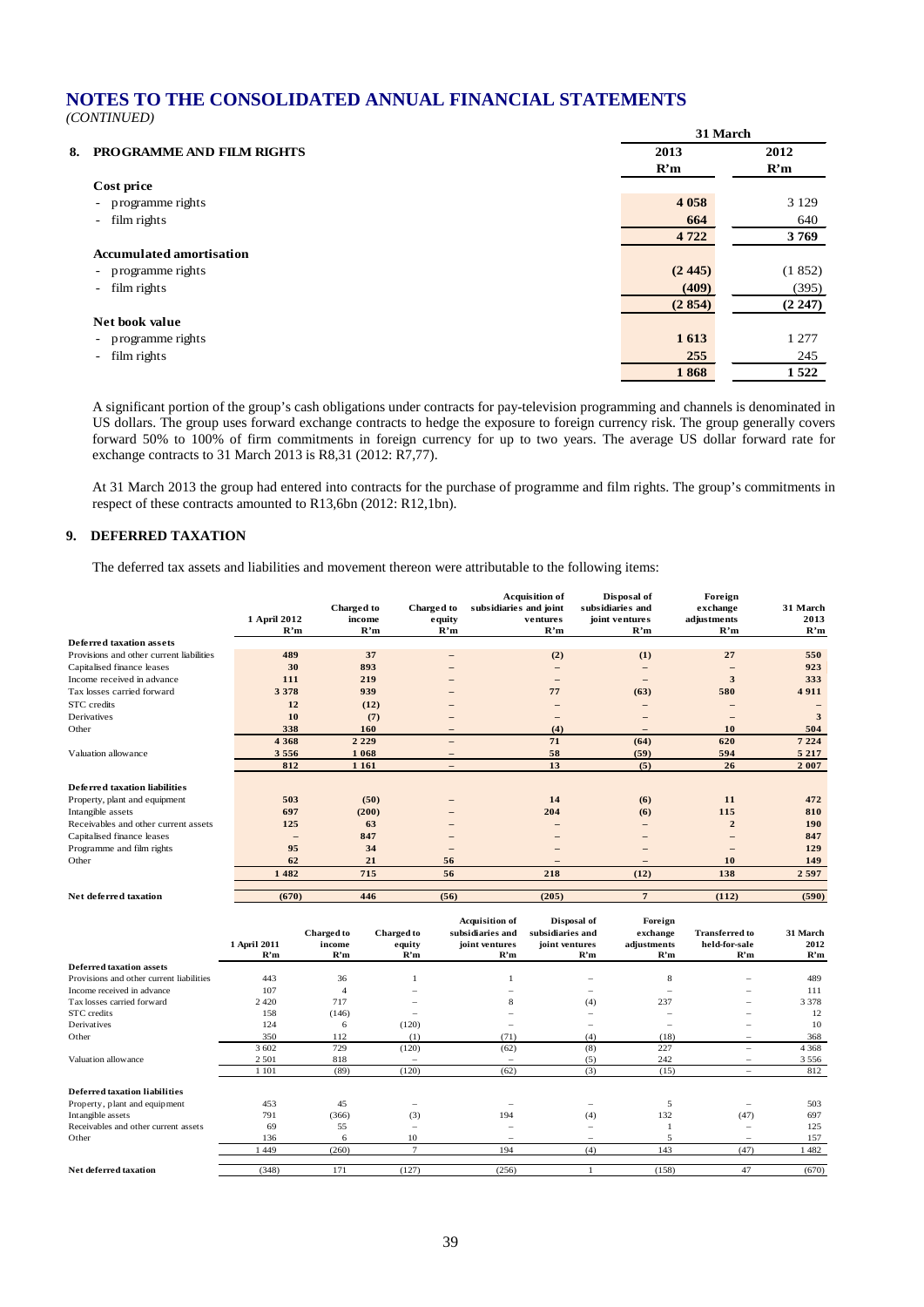*(CONTINUED)*

#### **9. DEFERRED TAXATION** (CONTINUED)

Valuation allowances are created against the net deferred taxation assets, when it is probable that the deferred taxation assets will not be realised in the near future, due to the timing on available tax loss carry-forwards that arose on these losses. Further valuation allowances have been raised when it is uncertain whether future taxable profits will be available to utilise unused tax losses and timing differences.

|                            | South  | Rest of |      |               | Latin America |       |         |
|----------------------------|--------|---------|------|---------------|---------------|-------|---------|
|                            | Africa | Africa  | Asia | <b>Europe</b> | and USA       | Other | Total   |
|                            | R'm    | R'm     | R'm  | R'm           | R'm           | R'm   | R'm     |
| Valuation allowance - 2013 | 743    | 397     | 222  | -506          | 1978          | 371   | 5 2 1 7 |
| Valuation allowance - 2012 | 573    | 42      | 133  | 244           | 293           | 271   | 3 5 5 6 |

The group has tax losses carried forward of approximately R15,9bn (2012: R9,2bn). A summary of the tax losses carried forward at 31 March 2013 by tax jurisdiction and the expected expiry dates are set out below:

|                                      | South<br>Africa | <b>Rest of</b><br><b>Africa</b> | Asia | <b>Europe</b> | Latin<br>America<br>and USA | Other | <b>Total</b> |
|--------------------------------------|-----------------|---------------------------------|------|---------------|-----------------------------|-------|--------------|
|                                      | R'm             | R'm                             | R'm  | R'm           | R'm                         | R'm   | R'm          |
| Expires in year one                  |                 | 11                              | 4    | 113           |                             | 6     | 134          |
| Expires in year two                  |                 | 19                              | 30   | 113           |                             |       | 162          |
| Expires in year three                |                 | 37                              | 79   | 404           |                             |       | 520          |
| Expires in year four                 |                 | 29                              | 69   | 774           |                             | -     | 872          |
| Expires in year five                 | -               | 949                             | 79   | 955           | -                           | -     | 1983         |
| Non-expiring/expires after year five | 1962            | 348                             | 378  | 4 2 9 2       | 4 8 2 2                     | 406   | 12 208       |
|                                      | 962             | 393                             | 639  | 6 6 5 1       | 4 8 2 2                     | 412   | 15879        |

The ultimate outcome of additional taxation assessments may vary from the amounts accrued. However, management believes that any additional taxation liability over and above the amount accrued would not have a material adverse impact on the group's income statement and statement of financial position.

Deferred taxation assets and liabilities are offset when the income tax relates to the same fiscal authority and there is a legal right to offset at settlement. The following amounts are shown in the consolidated statement of financial position:

|                                                          | 31 March |        |  |
|----------------------------------------------------------|----------|--------|--|
|                                                          | 2013     | 2012   |  |
|                                                          | R'm      | R'm    |  |
| <b>Classification on statement of financial position</b> |          |        |  |
| Deferred tax assets                                      | 746      | 645    |  |
| Deferred tax liabilities                                 | (1336)   | (1315) |  |
| Net deferred tax liabilities                             | (590)    | (670)  |  |

The group recognised deferred income tax of R55,5m (2012: R127,8m) in other comprehensive income as a result of changes in the fair value of derivative financial instruments that relate to forecast transactions or commitments.

Total deferred taxation assets amount to R745,6m (2012: R644,7m) of which R282,9m (2012: R326,8m) will be utilised within the next 12 months and R462,7m (2012: R317,7m) after 12 months. Total deferred taxation liabilities amount to R1,3bn (2012: R1,3bn) of which R23,9m (2012: R221,4m) will be utilised within the next 12 months and R1,3bn (2012: R1,1bn) after 12 months.

During the year a deferred tax asset of R250,2m (2012: R46,7m) has been recognised of which the utilisation thereof depends on future taxable profits in excess of the profits arising from the reversal of existing taxable temporary differences, and the entity has suffered a loss in either the current or preceding period.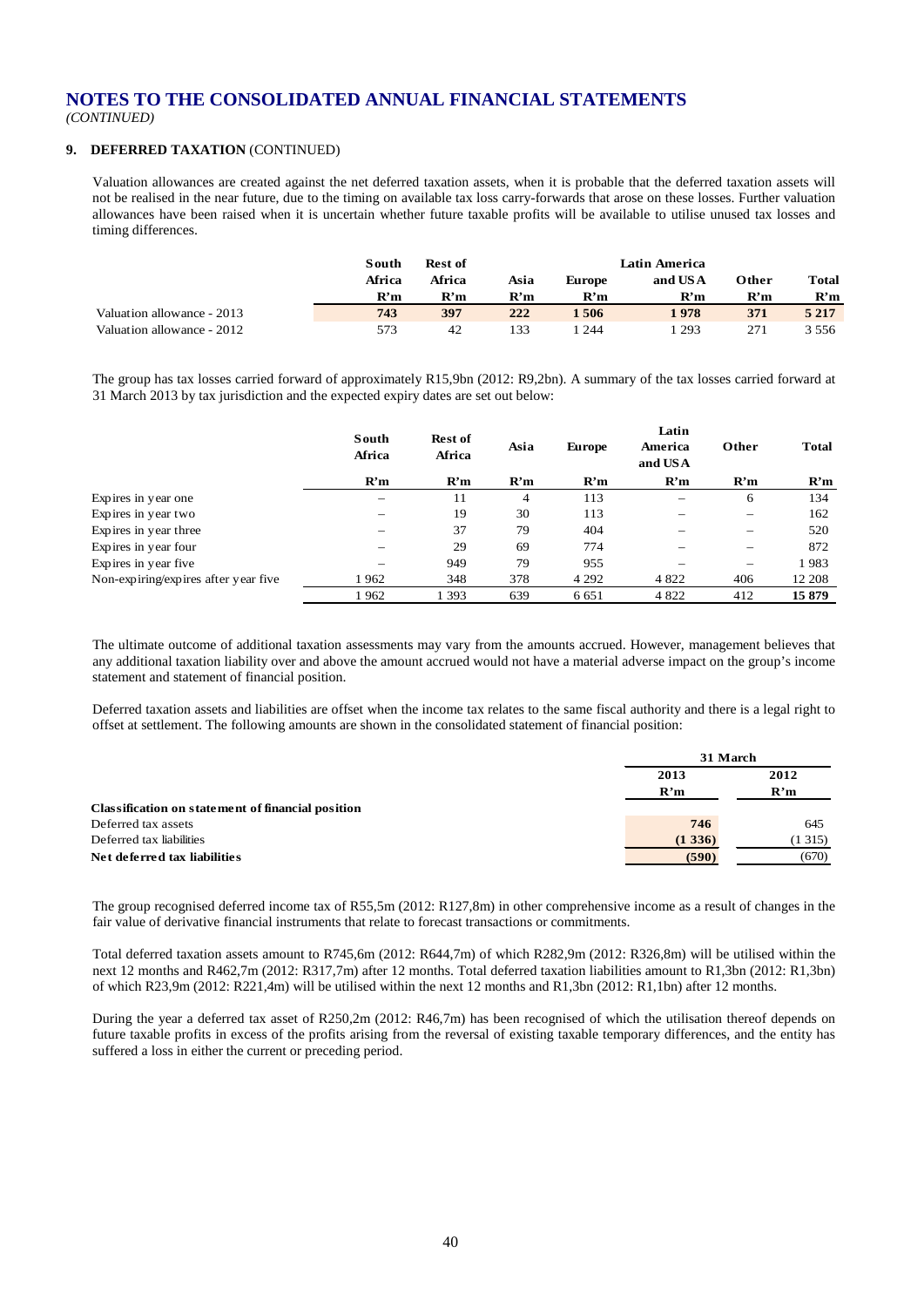*(CONTINUED)*

|                                                      |         | 31 March |
|------------------------------------------------------|---------|----------|
| 10. INVENTORY                                        | 2013    | 2012     |
|                                                      | R'm     | R'm      |
| Carrying value                                       |         |          |
| Raw materials                                        | 212     | 218      |
| Finished products, trading inventory and consumables | 1 1 3 5 | 458      |
| Work in progress                                     | 51      | 41       |
| Decoders, internet and associated components         | 1 1 1 1 | 826      |
| Gross inventory                                      | 2509    | 1 543    |
| Provision for slow-moving and obsolete inventories   | (568)   | (305)    |
| Net inventory                                        | 1941    | 1 238    |

The total provision charged to write inventory down to net realisable value in the income statement amounted to R501,3m (2012: R265,1m), and reversals of these provisions amounted to R1,4m (2012: R2,4m). Inventories written down to net realisable value amounted to R0,9m (2012: R4,1m).

|                                               |             | 31 March    |  |  |  |
|-----------------------------------------------|-------------|-------------|--|--|--|
| <b>11. TRADE RECEIVABLES</b>                  | 2013<br>R'm | 2012<br>R'm |  |  |  |
| Carrying value                                |             |             |  |  |  |
| Trade accounts receivable, gross              | 4 5 4 9     | 3 606       |  |  |  |
| Less: Provision for impairment of receivables | (428)       | (310)       |  |  |  |
|                                               | 4 1 2 1     | 3 2 9 6     |  |  |  |

The movement in the allowance account for impairment of trade receivables during the year was as follows:

#### **Provision for impairment of receivables**

| <b>Opening balance</b>                            | (310) | (250) |
|---------------------------------------------------|-------|-------|
| Additional provisions charged to income statement | (267) | (158) |
| Provisions reversed to income statement           | 52    | 16    |
| Provisions utilised                               | 123   | 89    |
| Foreign currency translation effect               | (26)  | (11)  |
| Other                                             |       |       |
| <b>Closing balance</b>                            | (428) | (310) |

#### **Past due but not impaired**

At 31 March 2013 and 2012 the total provision for impairment of trade receivables comprised both portfolio provisions and specific provisions. In terms of the total provision, the majority of the provision related to a portfolio provision, which cannot be identified with specific receivables and for which a distinction between "past due but not impaired" and "impaired" would not be applicable.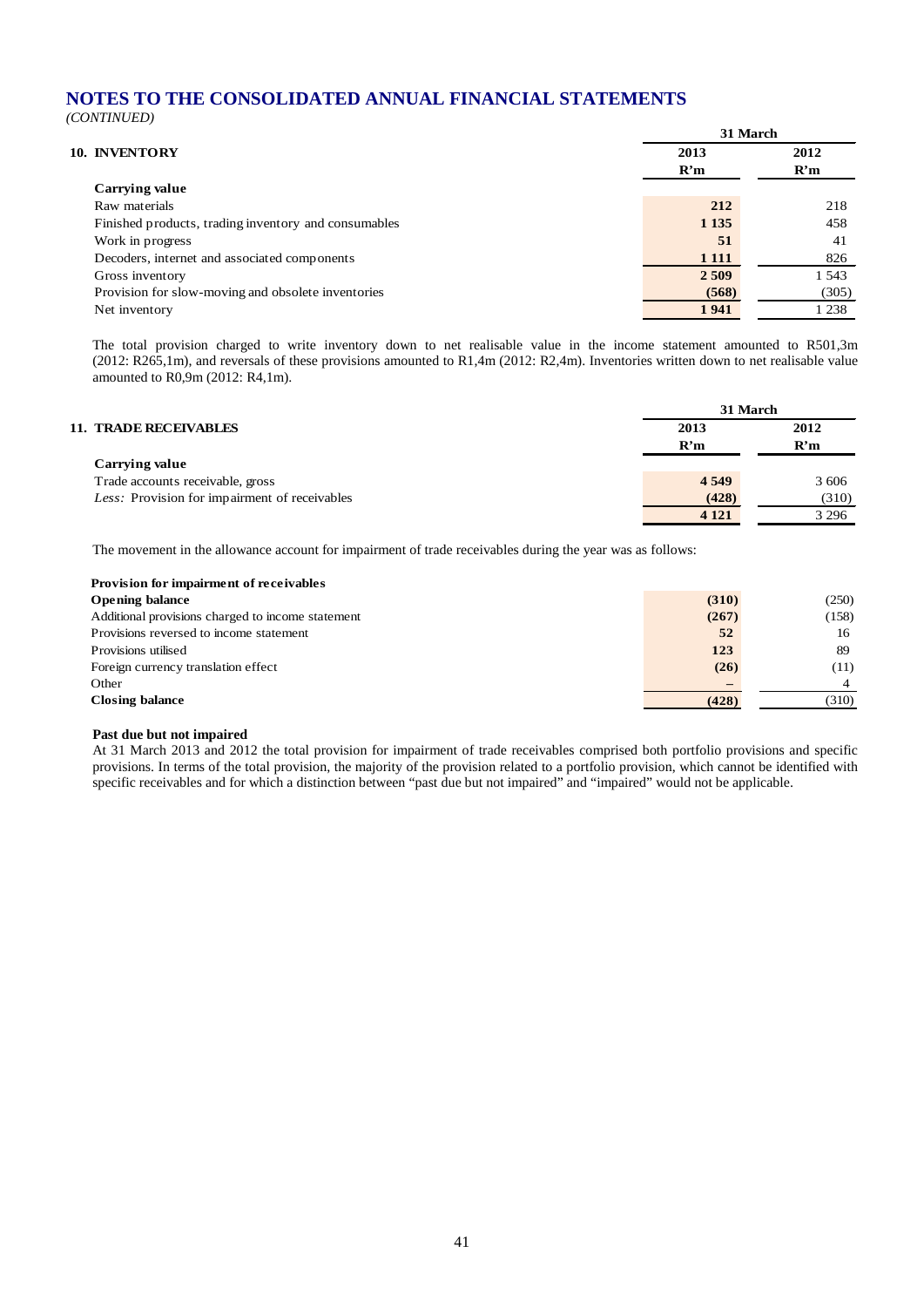*(CONTINUED)*

#### **11. TRADE RECEIVABLES** *(CONTINUED)*

The ageing of trade receivables as well as the amount of provision per age class, for each of the reportable segments (excluding associates), is presented below:

|                 |                   |       | 31 March 2013 |           |                    |              |                          |       | 31 March 2012 |          |            |         |
|-----------------|-------------------|-------|---------------|-----------|--------------------|--------------|--------------------------|-------|---------------|----------|------------|---------|
|                 | Neither           |       |               | Past due  |                    |              | Neither                  |       |               | Past due |            |         |
|                 | past due, 30 days |       | 60            | 90 days   | $120 \text{ days}$ |              | past due, 30             |       | 60            | 90 days  | $120$ days |         |
|                 | nor               | and   | day s         | and older | and older          |              | nor                      | day s | day s         | and      | and older  |         |
|                 | impaired          | older | and           |           |                    |              | impaired                 | and   | and           | older    |            |         |
|                 |                   |       | older         |           |                    | <b>Total</b> |                          | older | older         |          |            | Total   |
|                 | R'm               | R'm   | R'm           | R'm       | R'm                | R'm          | R'm                      | R'm   | R'm           | R'm      | R'm        | R'm     |
| Pay television  | 831               | 450   | 135           | 30        | 66                 | 1512         | 809                      | 199   | 45            | 28       | 72         | 1 1 5 3 |
| Provision       |                   | (40)  | (19)          | (14)      | (58)               | (131)        |                          | (24)  | (25)          | (21)     | (51)       | (121)   |
| Total           | 831               | 410   | 116           | 16        | 8                  | 1381         | 809                      | 175   | 20            | 7        | 21         | 1 0 3 2 |
|                 |                   |       |               |           |                    |              |                          |       |               |          |            |         |
| <b>Internet</b> | 1399              | 272   | 42            | 35        | 146                | 1894         | 1 0 0 3                  | 128   | 47            | 46       | 83         | 1 307   |
| Provision       |                   | (20)  | (7)           | (9)       | (88)               | (124)        | $\overline{\phantom{0}}$ | (12)  | (3)           | (9)      | (70)       | (94)    |
| Total           | 1 3 9 9           | 252   | 35            | 26        | 58                 | 1770         | 1 0 0 3                  | 116   | 44            | 37       | 13         | 1 2 1 3 |
|                 |                   |       |               |           |                    |              |                          |       |               |          |            |         |
| Print           | 737               | 139   | 59            | 33        | 175                | 1 1 4 3      | 622                      | 233   | 86            | 39       | 166        | 1 1 4 6 |
| Provision       | —                 | (6)   | (7)           | (17)      | (143)              | (173)        | $\overline{\phantom{0}}$ | (21)  | (7)           | (6)      | (61)       | (95)    |
| Total           | 737               | 133   | 52            | <b>16</b> | 32                 | 970          | 622                      | 212   | 79            | 33       | 105        | 1 0 5 1 |
|                 |                   |       |               |           |                    |              |                          |       |               |          |            |         |
| <b>Total</b>    | 2967              | 861   | 236           | 98        | 387                | 4 5 4 9      | 2 4 3 4                  | 560   | 178           | 113      | 321        | 3 606   |
| Provision       |                   | (66)  | (33)          | (40)      | (289)              | (428)        |                          | (57)  | (35)          | (36)     | (182)      | (310)   |
| <b>Total</b>    | 2967              | 795   | 203           | 58        | 98                 | 4 1 2 1      | 2 4 3 4                  | 503   | 143           | 77       | 139        | 3 2 9 6 |

During the March 2013 financial year, the pay-television and technology segments have been combined as these segments are interdependent in the provision of pay-television services. Comparative segmental results have been restated.

|                                  |         | 31 March |
|----------------------------------|---------|----------|
| <b>12. OTHER RECEIVABLES</b>     | 2013    | 2012     |
|                                  | R'm     | R'm      |
|                                  |         |          |
| Prepayments and accrued income   | 1857    | 1 4 0 2  |
| Staff debtors                    | 17      | 12       |
| VAT and related taxes receivable | 467     | 340      |
| Preference dividend accrual      | 53      | 85       |
| Promissory notes                 |         | 203      |
| Sundry deposits                  | 279     | 76       |
| Other receivables                | 494     | 486      |
|                                  | 3 1 6 7 | 2604     |
|                                  |         |          |

#### **13. RELATED PARTY TRANSACTIONS AND BALANCES**

The group entered into transactions and has balances with a number of related parties, including equity investees, joint ventures, directors, shareholders and entities under common control. Transactions that are eliminated on consolidation are not included. The transactions and balances with related parties are summarised below:

|                                                |             | 31 March |      |  |  |
|------------------------------------------------|-------------|----------|------|--|--|
| <b>RELATED PARTY TRANSACTIONS AND BALANCES</b> |             | 2013     | 2012 |  |  |
|                                                |             | R'm      | R'm  |  |  |
| Sale of goods and services to related parties  | <b>Note</b> |          |      |  |  |
| New Media Publishers Proprietary Limited       | [a]         | 83       | 83   |  |  |
| Various other related parties                  | [a]         |          |      |  |  |
|                                                |             | 85       |      |  |  |

*[a] The group receives revenue from a number of its related parties mainly for the printing and distribution of magazines and newspapers. The nature of these related party relationships are that of joint ventures and associates.*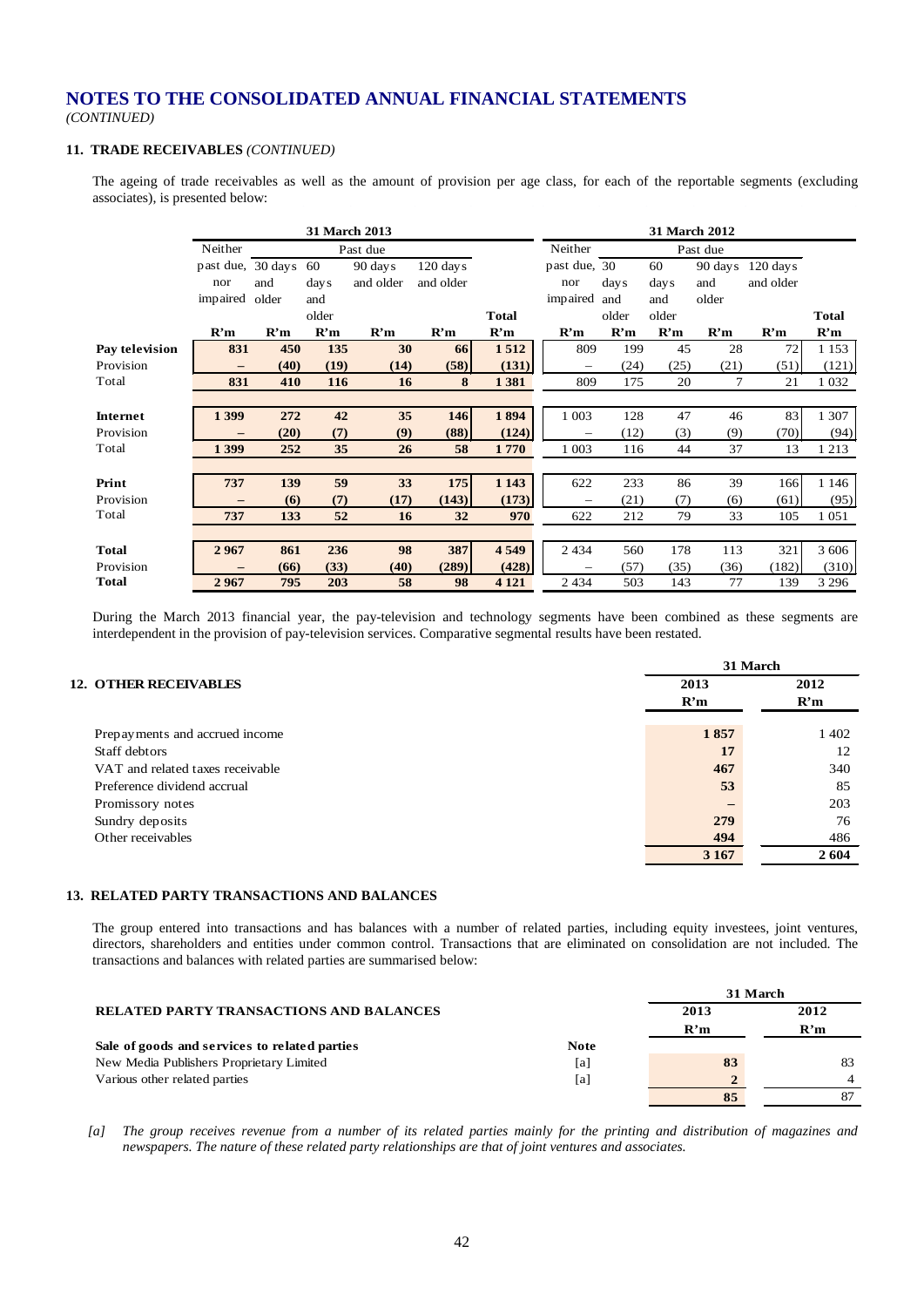#### **13. RELATED PARTY TRANSACTIONS AND BALANCES** *(CONTINUED)*

|                                                                 |             | 31 March |              |  |
|-----------------------------------------------------------------|-------------|----------|--------------|--|
|                                                                 |             | 2013     | 2012         |  |
|                                                                 |             | R'm      | R'm          |  |
| Purchase of goods and services from related parties             | <b>Note</b> |          |              |  |
| New Media Publishers Proprietary Limited                        | [a]         | 8        | <sub>6</sub> |  |
| Natal Witness Printing & Publishing Company Proprietary Limited | [a]         | 3        |              |  |
| Various other related parties                                   | [a]         | 13       | 19           |  |
|                                                                 |             | 24       |              |  |

[a] The group purchases goods and services from a number of its related parties mainly for the printing and distribution of *magazines and newspapers. The nature of these related party relationships are that of joint ventures and associates. The Natal Witness amount above refers to goods purchased while still a joint venture.*

#### **Other transactions with related parties**

#### *Tencent Holdings Limited ("Tencent")*

MIH India Global Internet Limited ("MIH India"), a joint venture of the group, entered into a transaction with Tencent, pursuant to which Tencent granted to MIH India and its subsidiaries a licence to use Tencent's technology and content in India in consideration of MIH India granting an option to Tencent to subscribe for new shares of MIH India. The licence will be exclusive to MIH India for an initial period of seven years. Upon termination of the exclusive period, the licence will continue on a non-exclusive basis. Tencent will also provide additional support services to MIH India.

During the current year Tencent did not exercise any of its options in MIH India. At 31 March 2013, Tencent held a 19,9% interest in MIH India with the remaining 80,1% held by the group. The group has performed an assessment, as required by IAS 27 "Consolidated and Separate Financial Statements", to determine whether the group would still exert control over MIH India in the event that the remaining option is exercised. The option to acquire an additional interest is exercisable until 17 June 2013, whereafter the option will lapse. Based on this assessment, if Tencent were to exercise its option in full, all decisions made by the board of directors would require approval by both the group and Tencent's directors. As such, the group will exert joint control, as defined in IAS 31 "Interests in Joint Ventures", over MIH India with Tencent. The group has proportionately consolidated its share of all assets, liabilities, income and expenses of MIH India. Should the option lapse, then MIH India will be consolidated from July 2013 with 19,9% recognised as noncontrolling interest.

The option granted falls within the scope of IFRS 2 "Share-based Payments", as equity of the company is being given in exchange for goods and services to be received. The group has therefore performed a calculation to determine the fair value of the option during 2009, which amounted to R31,5m and is being amortised over a seven-year period, being the licence period.

In July 2012, the group disposed of 49% of its investment in Level Up! International Private Holdings to Tencent Holdings Limited for a total cash consideration of R221,7m. Simultaneously, the group granted Tencent the option to obtain a further 18% interest, thereby increasing its stake to 67% and taking management control. This option is currently exercisable and lapses within two years if not exercised. The option is recorded at fair value and will be remeasured until settlement with movements being recorded through profit and loss. As the group has lost control, the transaction was accounted for as a disposal of a subsidiary and an acquisition of an associate. The loss on the disposal of the subsidiary of R29,8m, has been recorded in the "Losses on acquisitions and disposals" line in the income statement. The remaining 51% interest held by the group has been recorded as an investment in associate in accordance with IAS 28 at a cost of R230,7m being the fair value on the date of disposal.

The balances of advances, deposits, receivables and payables between the group and related parties are as follows:

|                                          |             | 31 March |      |  |
|------------------------------------------|-------------|----------|------|--|
|                                          |             | 2013     | 2012 |  |
|                                          |             | R'm      | R'm  |  |
| <b>Receivables</b>                       | <b>Note</b> |          |      |  |
| New Media Publishers Proprietary Limited | [a]         | 22       | 25   |  |
| Various other related parties            | [a]         | -        | 3    |  |
|                                          |             | 22       | 28   |  |

*[a] The group receives revenue from a number of its related parties. The nature of these related party relationships are that of joint ventures and associates.*

Refer to note 7 for long-term loans to related parties.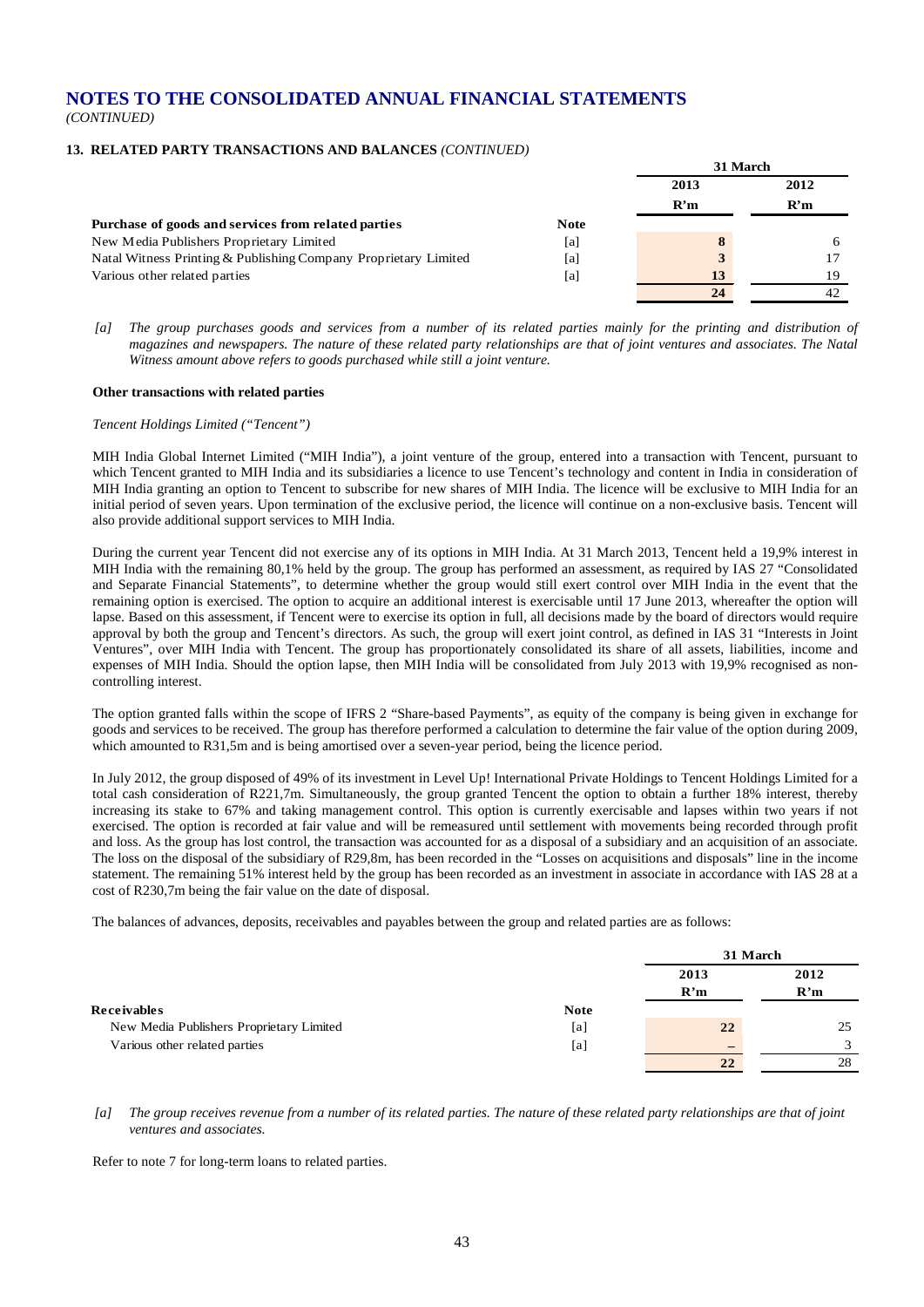#### **13. RELATED PARTY TRANSACTIONS AND BALANCES** *(CONTINUED)*

|                                               |              | 31 March |               |  |
|-----------------------------------------------|--------------|----------|---------------|--|
|                                               |              | 2013     | 2012          |  |
|                                               |              | R'm      | R'm           |  |
| <b>Payables</b>                               | <b>Notes</b> |          |               |  |
| Tencent Technology (Shenzhen) Company Limited | [a]          | 108      | 98            |  |
| New Media Publishers Proprietary Limited      | [b]          | $\sim$   | $\mathcal{I}$ |  |
| Various other related parties                 | [b]          | 31       | 6             |  |
|                                               |              | 139      |               |  |

*[a] The 6% stake purchased by Tencent during December 2008 in MIH India resulted in a shareholder loan payable to Tencent. The loan is non-interest-bearing with no fixed terms of repayment.*

*[b] The group purchases goods and services from a number of its related parties. The nature of these related party relationships are that of joint ventures and associates.*

Refer to note 18 for long-term loans from related parties.

|                                                        | 31 March                         |               |
|--------------------------------------------------------|----------------------------------|---------------|
|                                                        | 2013<br>$\mathbf{R}^{\prime}000$ | 2012<br>R'000 |
| <b>Directors' emoluments</b>                           |                                  |               |
| Non-executive directors:                               |                                  |               |
| Fees for services as directors                         | 9 7 4 3                          | 8 7 5 4       |
| Fees for services as directors of subsidiary companies | 6 2 5 5                          | 6961          |
|                                                        | 15 9 98                          | 15 7 15       |
|                                                        |                                  |               |

No director has a notice period of more than one year.

The company directors' service contracts do not include predetermined compensation as a result of termination that would exceed one year's salary and benefits and none are linked to any restraint payments.

The individual directors received the following remuneration and emoluments during the current financial year:

| <b>Executive directors</b><br>2013   | <b>Salary</b><br>$\mathbf{R}^{\prime}000$ | Annual cash<br>bonuses and<br>performance-<br>related payments<br>R'000 | <b>Pension</b><br>contributions paid<br>on behalf of<br>director to the<br>pension scheme<br>R'000 | <b>Total</b><br>R'000 |
|--------------------------------------|-------------------------------------------|-------------------------------------------------------------------------|----------------------------------------------------------------------------------------------------|-----------------------|
| S J Z Pacak                          |                                           |                                                                         |                                                                                                    |                       |
| Paid by other companies in the group | 3801                                      | 3 200                                                                   | 391                                                                                                | 7392                  |
| 2012                                 |                                           |                                                                         |                                                                                                    |                       |
| S J Z Pacak                          |                                           |                                                                         |                                                                                                    |                       |
| Paid by other companies in the group | 3 4 1 4                                   | 3 400                                                                   | 386                                                                                                | 7 200                 |

Mr S J Z Pacak's bonus is based on financial, operational and discrete objectives, which were approved by the human resources and remuneration committee in advance. The bonus is capped at 100% of total cost to company. Remuneration is earned for services rendered in connection with the carrying on of the affairs of the business in the company. Mr Pacak has an indefinite employment contract.

The chief executive, Mr J P Bekker, does not earn any remuneration from the group, in particular no salary, bonus, car scheme, medical or pension contributions of any nature whatsoever. His contract is for a five-year period which started on 1 April 2008 and was extended until February 2014. No remuneration is paid in respect of the extended contract and no share offers were made. No compensation will apply to termination.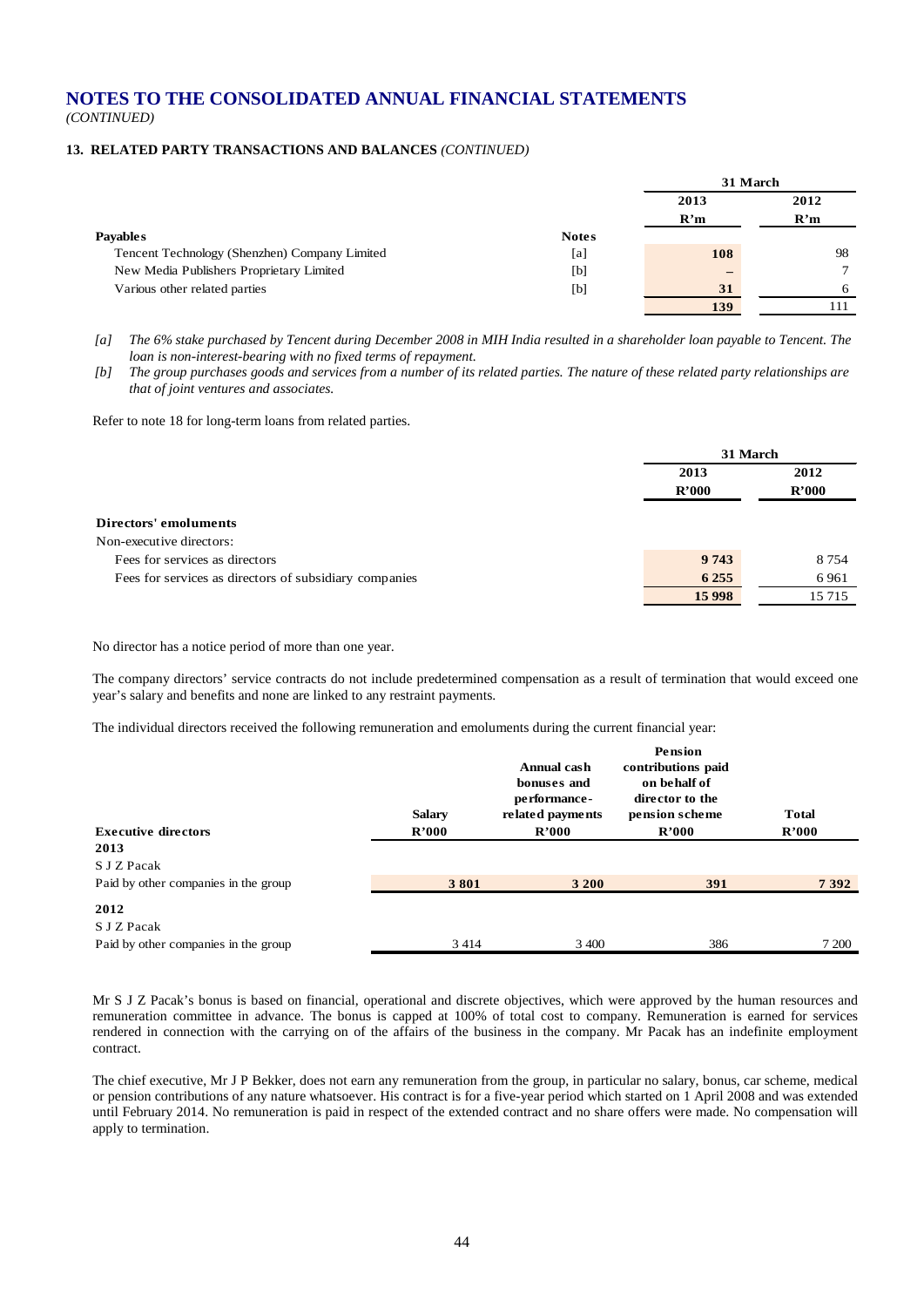*(CONTINUED)*

#### **13. RELATED PARTY TRANSACTIONS AND BALANCES** *(CONTINUED)*

The individual directors received the following remuneration and emoluments during the current financial year:

|                                             | $Commitee^{(1)}$<br>and trustee $^{(2)}$<br>fees<br>Directors' fees |                                |                             |                                |                               | <b>Directors' fees</b>                         |                                | $Commitee^{(1)}$<br>and trustee $^{(2)}$<br>fees |                                |                               |
|---------------------------------------------|---------------------------------------------------------------------|--------------------------------|-----------------------------|--------------------------------|-------------------------------|------------------------------------------------|--------------------------------|--------------------------------------------------|--------------------------------|-------------------------------|
| <b>Non-executive directors</b>              | Paid by<br>company<br>R'000                                         | Paid by<br>subsidiary<br>R'000 | Paid by<br>company<br>R'000 | Paid by<br>subsidiary<br>R'000 | <b>Total</b><br>2013<br>R'000 | Paid by<br>company<br>$\mathbf{R}^{\prime}000$ | Paid by<br>subsidiary<br>R'000 | Paid by<br>company<br>R'000                      | Paid by<br>subsidiary<br>R'000 | <b>Total</b><br>2012<br>R'000 |
| T $Vosloo^{(3)}$                            | 2630                                                                | 1845                           |                             | 165                            | 4 6 4 0                       | 2 3 9 0                                        | 1 5 2 0                        |                                                  | 150                            | 4 0 6 0                       |
| $J J M$ van $Zyl^{(3)}$                     | 473                                                                 | 885                            | 775                         | 243                            | 2 3 7 6                       | 430                                            | 750                            | 564                                              | 226                            | 1970                          |
| L N Jonker $^{(3)}$                         | 473                                                                 | $\qquad \qquad -$              | 51                          | $\overline{\phantom{0}}$       | 524                           | 430                                            | $\overline{\phantom{0}}$       | 48                                               | $\overline{\phantom{0}}$       | 478                           |
| N P van Heerden <sup><math>(3)</math></sup> | 473                                                                 | $\qquad \qquad -$              |                             | $\overline{\phantom{0}}$       | 473                           | 430                                            | -                              |                                                  | -                              | 430                           |
| B J van der Ross                            | 473                                                                 | $-$                            | 231                         | -                              | 704                           | 430                                            | $\overline{\phantom{0}}$       | 210                                              | -                              | 640                           |
| G J Gerwel <sup>(3)(4)</sup>                | 355                                                                 | 504                            | 218                         | 60                             | 1 1 3 7                       | 430                                            | 630                            | 190                                              | 75                             | 1 3 2 5                       |
| H S S Willemse                              | 473                                                                 | $\qquad \qquad -$              | 51                          | -                              | 524                           | 430                                            | -                              | 48                                               | -                              | 478                           |
| F-A du Plessis                              | 473                                                                 | $\qquad \qquad -$              | 394                         | $\qquad \qquad -$              | 867                           | 430                                            | $\overline{\phantom{0}}$       | 364                                              | -                              | 794                           |
| T M F Phaswana <sup>(3)</sup>               | 473                                                                 | $\overline{\phantom{a}}$       | $\overline{\phantom{a}}$    | $\overline{\phantom{0}}$       | 473                           | 430                                            | $\overline{\phantom{0}}$       | $\overline{\phantom{a}}$                         | -                              | 430                           |
| L P Retief $(3)$                            | 473                                                                 | 1933                           |                             | 51                             | 2 4 5 7                       | 430                                            | 3 0 3 2                        |                                                  | 48                             | 3 5 1 0                       |
| R C C Jafta <sup>(3)</sup>                  | 473                                                                 | 224                            | 231                         | 345                            | 1 2 7 3                       | 430                                            | 210                            | 210                                              | 320                            | 1 1 7 0                       |
| D Meyer                                     | 473                                                                 |                                | 77                          |                                | 550                           | 430                                            |                                |                                                  |                                | 430                           |
|                                             | 7715                                                                | 5 3 9 1                        | 2028                        | 864                            | 15 9 98                       | 7 1 2 0                                        | 6 1 4 2                        | 1 634                                            | 819                            | 15 7 15                       |

*Notes*

- *(1) Committee fees include fees for the attendance of the audit committee, risk committee, human resources and remuneration committee, the nomination committee and the social and ethics committee meetings of the board. The committee fee for 2013 now includes fees for the social and ethics committee.*
- *(2) Trustee fees include fees for the attendance of the various retirement fund trustee meetings of the group's retirement funds. (3) Directors' fees include fees for services as directors, where appropriate, of Media24 Proprietary Limited, Paarl Media Holdings Proprietary Limited, MIH Holdings Proprietary Limited and MultiChoice South Africa Holdings Proprietary Limited.*
- *(4) Deceased – 28 November 2012.*

#### *General notes*

*Committee and trustee fees include, where appropriate, fees to be considered by shareholders at the annual general meeting on 30 August 2013 for services as trustees or members, as appropriate, of the group share schemes/retirement funds/Media24 safety, health and environmental committee.*

*Non-executive directors are subject to regulations on appointment and rotation in terms of the company's articles of association/memorandum of incorporation and the South African Companies Act.*

#### **Directors' interests in Naspers scheme shares in the group's share incentive schemes**

The executive directors of Naspers are allowed to participate in the Naspers scheme shares in the group's share incentive schemes. Details as at 31 March 2013 in respect of the executive directors' participation in scheme shares not yet released, are as follows:

| <b>Name</b>  | Incentive scheme                               | Offer<br>date | Number of<br>N shares | Purchase<br>price | Release<br>period | Value of<br>option $(1)$ |
|--------------|------------------------------------------------|---------------|-----------------------|-------------------|-------------------|--------------------------|
| S.J.Z. Pacak | MIH (Mauritius) Limited share incentive scheme | 2012/09/07    | 18 000                | R 484.70          | 2017/09/07        | R 189.16                 |
|              | MIH (Mauritius) Limited share incentive scheme | 2012/09/07    | 18 000                | R 484.70          | 2016/09/07        | R 175.38                 |
|              | MIH (Mauritius) Limited share incentive scheme | 2012/09/07    | 18 000                | R 484.70          | 2015/09/07        | R 159.91                 |
|              | MIH (Mauritius) Limited share incentive scheme | 2009/02/27    | 66 667                | R 154.00          | 2014/02/27        | R 84.77                  |

*Note*

*(1) The value of the option represents the fair value on grant date in accordance with IFRS.*

On 2 January 2002, Mr S J Z Pacak was offered, and accepted, 115 000 Naspers N ordinary shares at the listed market price of the shares on that date. In terms of the rules of the Naspers share incentive trust the shares vested over time and delivery of the shares acquired must be taken no later than the tenth anniversary of the offer date. Accordingly, on 4 September 2012 a total of 115 000 Naspers N ordinary shares were delivered to his family trust upon payment of the amount of R2 702 500, being the listed market value on the date of the offer.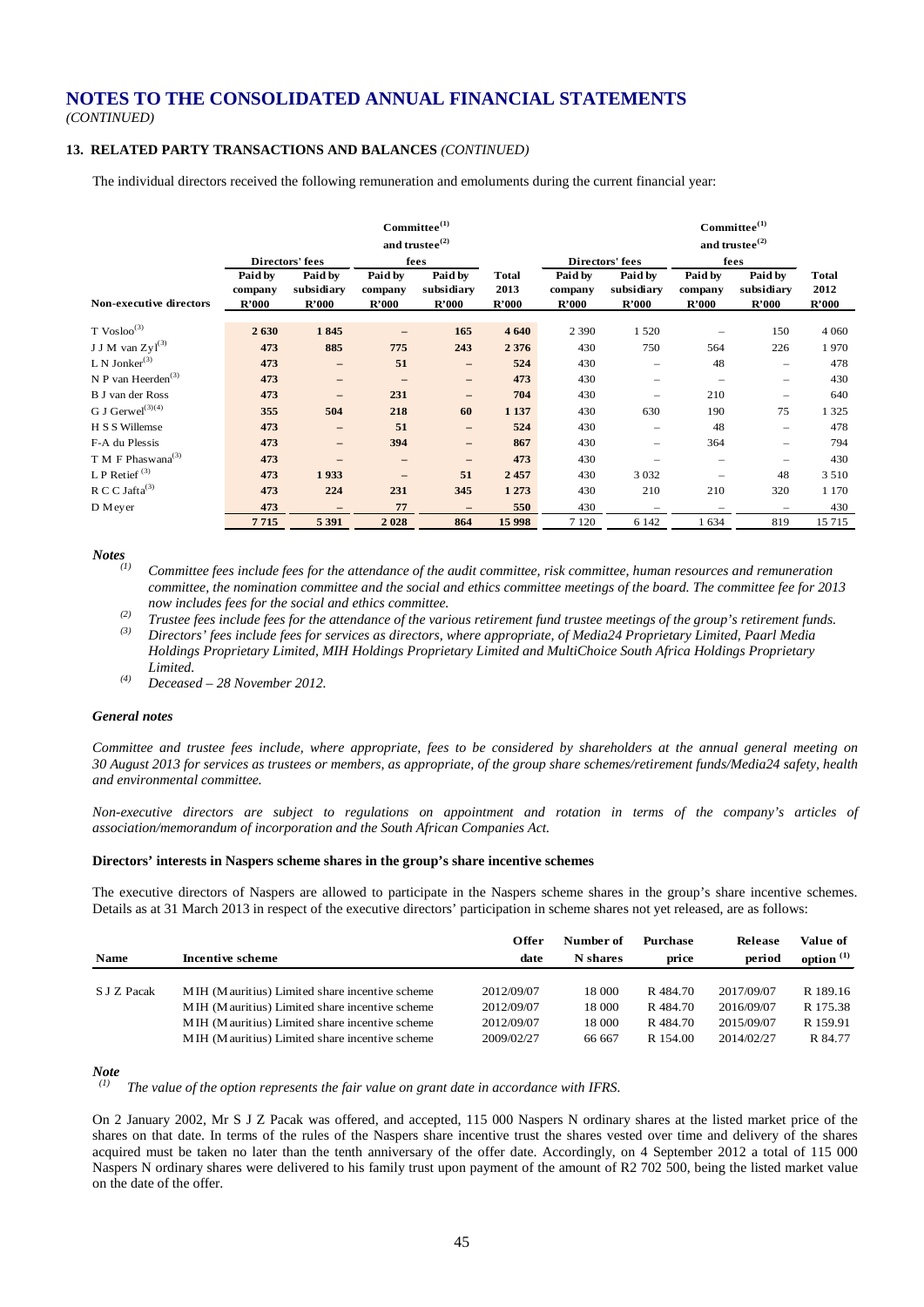#### **13. RELATED PARTY TRANSACTIONS AND BALANCES** *(CONTINUED)*

#### **Directors' interest in Naspers shares**

The directors of Naspers have the following interests in Naspers A ordinary shares on 31 March 2013:

|               |                   | Naspers A ordinary shares |       |                   | Naspers A ordinary shares |       |
|---------------|-------------------|---------------------------|-------|-------------------|---------------------------|-------|
|               | <b>Beneficial</b> |                           |       | <b>Beneficial</b> |                           |       |
| <b>Name</b>   | <b>Direct</b>     | <b>Indirect</b>           | Total | <b>Direct</b>     | <b>Indirect</b>           | Total |
| J J M van Zyl | 745               | $\overline{\phantom{0}}$  | 745   | 745               | $-$                       | 745   |

Mr J P Bekker has an indirect 25% interest in Wheatfields 221 Proprietary Limited, which controls 168 605 Naspers Beleggings Limited ordinary shares, 16 860 500 Keeromstraat 30 Beleggings Limited ordinary shares and 133 350 Naspers A shares.

No other director of Naspers had any direct interest in Naspers A ordinary shares at 31 March 2013 or 31 March 2012.

The directors of Naspers have the following interests in Naspers N ordinary shares on 31 March:

|                            | <b>31 March 2013</b><br><b>Naspers N ordinary shares</b> |                 |            | <b>Naspers N ordinary shares</b> |                 |            |
|----------------------------|----------------------------------------------------------|-----------------|------------|----------------------------------|-----------------|------------|
|                            | <b>Beneficial</b>                                        |                 |            | <b>Beneficial</b>                |                 |            |
| Name                       | <b>Direct</b>                                            | <b>Indirect</b> | Total      | <b>Direct</b>                    | <b>Indirect</b> | Total      |
|                            |                                                          |                 |            |                                  |                 |            |
| T Vosloo $^{(5)}$          |                                                          | 185 000         | 185 000    |                                  | 213 000         | 213 000    |
| J P Bekker $^{(2)}$        | 11 687 808                                               | 4 688 691       | 16 376 499 | 7791872                          | 4 688 691       | 12 480 563 |
| J J M van Zyl              | 50 361                                                   | 150 796         | 201 157    | 50 361                           | 150796          | 201 157    |
| L N Jonker                 | 1 000                                                    | 52 000          | 53 000     | 1 000                            | 52 000          | 53 000     |
| N P van Heerden            |                                                          | 2600            | 2600       |                                  | 2 600           | 2600       |
| B J van der Ross           |                                                          | 400             | 400        |                                  | 400             | 400        |
| G J Gerwel <sup>(4)</sup>  |                                                          |                 |            |                                  |                 |            |
| H S S Willemse             | 85                                                       | 3 2 0 5         | 3 2 9 0    | 85                               | 3 2 0 5         | 3 2 9 0    |
| F-A du Plessis             |                                                          |                 |            |                                  |                 |            |
| T M F Phaswana             |                                                          | 3530            | 3 5 3 0    |                                  | 3 5 3 0         | 3 5 3 0    |
| L P Retief $(1)$           |                                                          |                 |            |                                  |                 |            |
| R C C Jafta                |                                                          |                 |            |                                  |                 |            |
| S J Z Pacak <sup>(3)</sup> | 711 843                                                  | 282 548         | 994 391    | 545 176                          | 282 548         | 827 724    |
| D Meyer                    |                                                          |                 |            |                                  |                 |            |
|                            | 12 451 097                                               | 5 368 770       | 17819867   | 8 3 8 4 4 9 4                    | 5 396 770       | 13 785 264 |

*(5) In September 2012 Mr T Vosloo's family trust sold 28 000 Naspers N ordinary shares at average market prices ranging between R490,00 and R499,72 per share.*

There have been no changes to the directors' interests in the table above between the end of the financial year and 21 June 2013.

*Notes (1) The Media24 group entered into a contract with the Retief family trust in October 2008, which contains a put option whereby the Retief family trust can enforce a buy-out by Media24 group of their remaining interest in Paarl Media Holdings Proprietary Limited (currently 5%) and Paarl Coldset Proprietary Limited (currently 12,6%). Mr L P Retief, a director of Naspers Limited, is a related party to the Retief family trust.*

*<sup>(2)</sup> At 31 March 2013, 3 895 936 Naspers N ordinary shares at an offer price of R185,56 per share were released and reserved for Mr J P Bekker in the Naspers share incentive scheme. Furthermore, in terms of the rules of the Naspers share incentive trust, offers to participants expire on the tenth anniversary of the date of the offer, or, if the expiry date is in a closed period, 90 days after the end of the closed period. On 1 October 2002 and 17 December 2002, 2 452 411 and 2 236 280 Naspers N ordinary shares, respectively (a total of 4 668 691 N Shares), were offered to and accepted by Mr JP Bekker, chief executive of Naspers. Offer prices ranged from R22,39 to R 31,54, being the original offer prices on 1 October 2002 and 17 December 2002 based on the listed market price of Naspers N ordinary shares on the dates of the offers, adjusted by anticipated inflation over the course of the vesting periods. Inflation expectations were calculated by the Bureau for Economic Research of Stellenbosch University. On 14 December 2012, 4 688 691 Naspers N ordinary shares were delivered off-market to Mr Bekker's family trust upon payment of R125 252 946,38 to the Naspers Share Incentive Trust. The nature of Mr Bekker's interest is an indirect beneficial interest.* 

*<sup>(3)</sup> During the financial year 166 667 Naspers N ordinary shares at offer prices of between R138,87 and R154,00 were released and reserved for Mr S J Z Pacak in the Naspers group's share incentive schemes. On 2 January 2002, Mr S J Z Pacak was offered, and accepted, 115 000 Naspers N ordinary shares at the listed market price of the shares on that date. In terms of the rules of the Naspers share incentive trust the shares vested over time and delivery of the shares acquired must be taken no later than the tenth anniversary of the offer date. Accordingly, on 4 September 2012 a total of 115 000 Naspers N ordinary shares were delivered to his family trust upon payment of the amount of R2 702 500, being the listed market value on the date of the offer.*

*<sup>(4)</sup> Deceased – 28 November 2012.*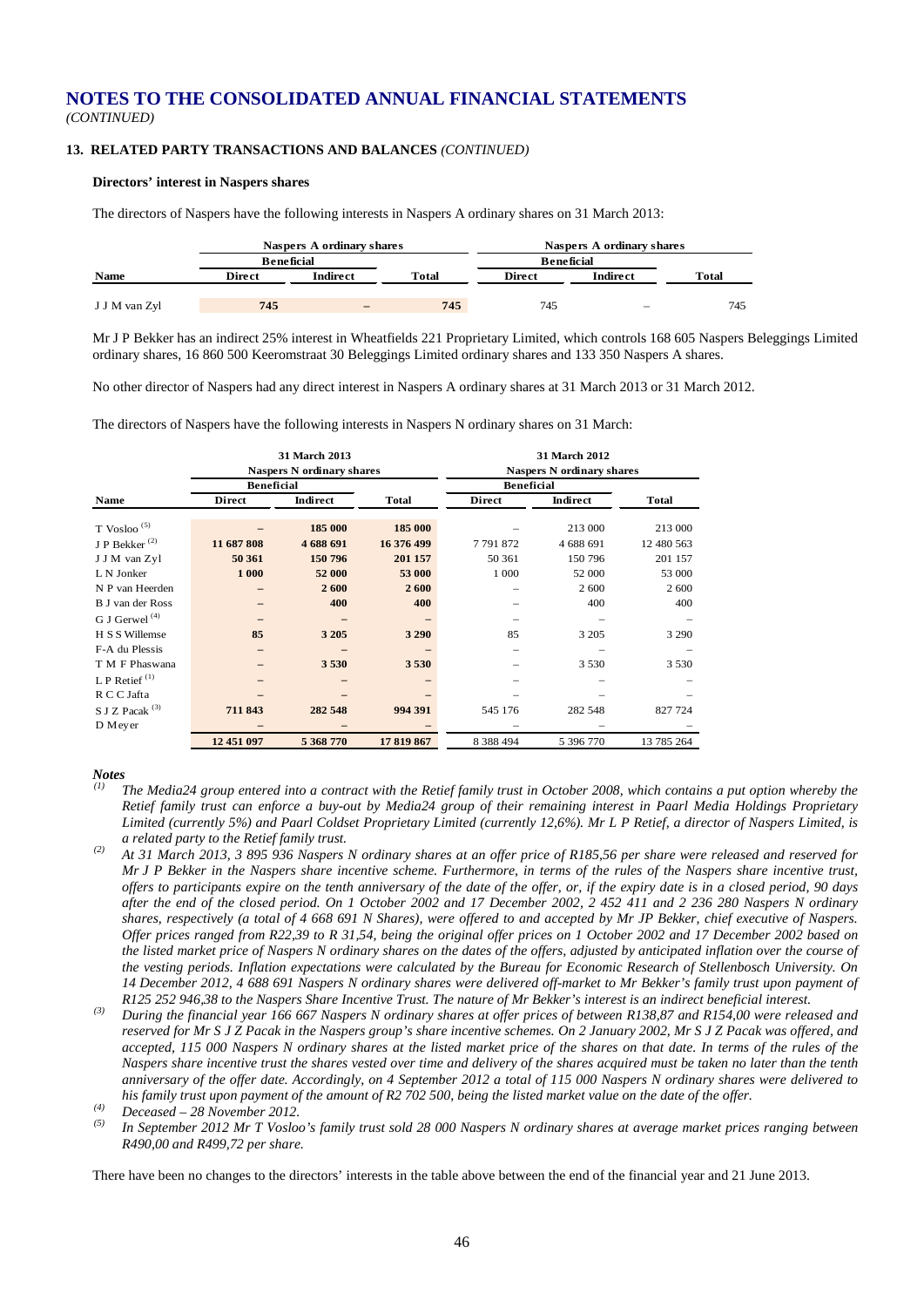#### **13. RELATED PARTY TRANSACTIONS AND BALANCES** *(CONTINUED)*

#### **Key management remuneration and participation in share-based incentive plans**

Comparatives have not been restated to account for the change in the composition of key management.

The total of executive directors' and key management emoluments amounted to R232,4m (2012: R231,2m), comprising short-term employee benefits of R103,1m (2012: R85,1m), post-employment benefits of R10,6m (2012: R8,4m) and a share-based payment charge of R118,7m (2012: R137,6m). The aggregate number of share options granted to the executive directors and key management during the 2013 financial year and the number of shares allocated to the executive directors and key management at 31 March 2013 respectively are:

**For shares listed on a recognised stock exchange as follows:** 217 960 (2012: 166 415) Naspers Limited Class N ordinary shares were allocated during the 2013 financial year and an aggregate of 13 319 850 (2012: 18 040 747) Naspers Limited Class N ordinary shares were allocated as at 31 March 2013.

**For shares in unlisted companies as follows:** nil (2012: nil) Media24 Limited ordinary shares were allocated during the 2013 financial year and an aggregate of 10 441 (2012: 10 441) Media24 Limited ordinary shares were allocated as at 31 March 2013; nil (2012: nil) MIH China (BVI) Limited ordinary shares were allocated during 2013 financial year and an aggregate of 1 833 (2012: 6 807) MIH China (BVI) Limited ordinary shares were allocated as at 31 March 2013; nil (2012: 253 628) MIH India (Mauritius) Limited ordinary shares were allocated during the 2013 financial year and an aggregate of nil (2012: 753 322) MIH India (Mauritius) Limited ordinary shares were allocated as at 31 March 2013; 15 867 (2012: nil) MIH Russia Internet B.V. ordinary shares were allocated during the 2013 financial year and an aggregate of 335 070 (2012: 397 484) MIH Russia Internet B.V. ordinary shares were allocated as at 31 March 2013; nil (2012: nil) MIH BuscaPé ordinary shares were allocated during the 2013 financial year and an aggregate of 375 295 (2012: 55 667) MIH BuscaPé ordinary shares were allocated as at 31 March 2013; nil (2012: 14 317) MIH BuscaPé Holdings B.V. 2011 ordinary shares were allocated during the 2013 financial year and an aggregate of 24 317 (2012: 14 317) MIH BuscaPé Holdings B.V. 2011 ordinary shares were allocated as at 31 March 2013; 138 125 (2012: nil) MIH BuscaPé Holdings B.V. 2012 ordinary shares were allocated during the 2013 financial year and an aggregate of 138 125 (2012: nil) MIH BuscaPé Holdings B.V. 2012 ordinary shares were allocated as at 31 March 2013; 7 732 224 (2012: 1 513 508) OLX Inc ordinary shares were allocated during the 2013 financial year and an aggregate of 7 732 224 (2012: 1 513 508) OLX Inc ordinary shares were allocated as at 31 March 2013; 33 333 (2012: nil) MIH Allegro BV ordinary shares were allocated during the 2013 financial year and an aggregate of 33 333 (2012: nil) MIH Allegro BV ordinary shares were allocated as at 31 March 2013;

**For share appreciation rights (SARs) in unlisted companies as follows:** nil (2012: 1 186 551) Media24 SARs were allocated during the 2013 financial year and an aggregate of 1 340 333 (2012: 1 439 737) Media 24 SARs were allocated as at 31 March 2013; nil (2012: nil) MultiChoice Africa (Pty) Lmd SARs were allocated during the 2013 financial year and an aggregate of nil (2012: 62 347) MultiChoice Africa (Pty) Limitd SARs were allocated as at 31 March 2013; nil (2012: nil) Gadu-Gadu 2008 SARs were allocated during the 2013 financial year and an aggregate of 23 875 (2012: 31 910) Gadu-Gadu 2008 SARs were allocated as at 31 March 2013; nil (2012: nil) Irdeto 2008 SARs were allocated during the 2013 financial year and an aggregate of 74 184 (2012: 74 184) Irdeto 2008 SARs were allocated as at 31 March 2013; 78 220 (2012: nil) Irdeto Access BV 2012 SARs were allocated during the 2013 financial year and an aggregate of 78 220 (2012: nil) Irdeto Access BV 2012 SARs were allocated as at 31 March 2013; 193 203 (2012: 192 402) MultiChoice 2008 SARs were allocated during the 2013 financial year and an aggregate of 737 003 (2012: 543 800) MultiChoice 2008 SARs were allocated as at 31 March 2013; nil (2012: nil) MIH Allegro 2008 SARs were allocated during the 2013 financial year and an aggregate of 5 570 (2012: 9 449) MIH Allegro 2008 SARs were allocated as at 31 March 2013; 2 005 (2012: nil) MIH China 2008 SARs were allocated during the 2013 financial year and an aggregate of 2 005 (2012: 124) MIH China 2008 SARs were allocated as at 31 March 2013; nil (2012: nil) MIH Ricardo 2008 SARs were allocated during the 2013 financial year and an aggregate of 5 205 (2012: 104 106) MIH Ricardo 2008 SARs were allocated as at 31 March 2013; 91 468 (2012: nil) MIH Ricardo 2012 SARs were allocated during the 2013 financial year and an aggregate of 91 468 (2012: nil) MIH Ricardo 2012 SARs were allocated as at 31 March 2013; nil (2012: nil) Allegro 2009 SARs were allocated during the 2013 financial year and an aggregate of 8 539 (2012: 7 358) Allegro 2009 SARs were allocated as at 31 March 2013; nil (2012: 48 309) MIH Internet Africa (Pty) Ltd SARs were allocated during the 2013 financial year and an aggregate of nil (2012: 289 855) MIH Internet Africa (Pty) Ltd SARs were allocated as at 31 March 2013; 517 241 (2012: nil) MIH Internet Africa (Pty) Ltd 2012 SARs were allocated during the 2013 financial year and an aggregate of 517 241 (2012: nil) MIH Internet Africa (Pty) Ltd 2012 SARs were allocated as at 31 March 2013; nil (2012: 367 000) Paarl Coldset (Pty) Ltd SAR were allocated during the 2013 financial year and an aggregate of 633 000 (2012: 633 000) Paarl Coldset (Pty) Ltd SARs were allocated as at 31 March 2013; nil (2012: 450 000) Paarl Media Holdings (Pty) Ltd SARs were allocated during the 2013 financial year and an aggregate of 550 000 (2012: 750 000) Paarl Media Holdings (Pty) Ltd SARs were allocated as at 31 March 2013; 30 829 (2012: 7 190) Movile Internet Movel S.A SARs were allocated during the 2013 financial year and an aggregate of 38 019 (2012: 7 190) Movile Internet Movel S.A SARs were allocated as at 31 March 2013; nil (2012: 42 559) Level Up! International Holdings SARs were allocated during the 2013 financial year and an aggregate of 42 559 (2012: 42 559) Level Up! International Holdings SARs were allocated as at 31 March 2013; 100 000 (2012: nil) FixeAds B.V. SARs were allocated during the 2013 financial year and an aggregate of 100 000 (2012: nil) FixeAds B.V. SARs were allocated as at 31 March 2013; 100 000 (2012: nil) Korbitec SARs were allocated during the 2013 financial year and an aggregate of 100 000 (2012: nil) Korbitec SARs were allocated as at 31 March 2013; 270 285 (2012: nil) MIH South East Asia SARs were allocated during the 2013 financial year and an aggregate of 270 285 (2012: nil) MIH South East Asia SARs were allocated as at 31 March 2013.

These shares and SARs were granted on the same terms and conditions as those offered to employees of the group.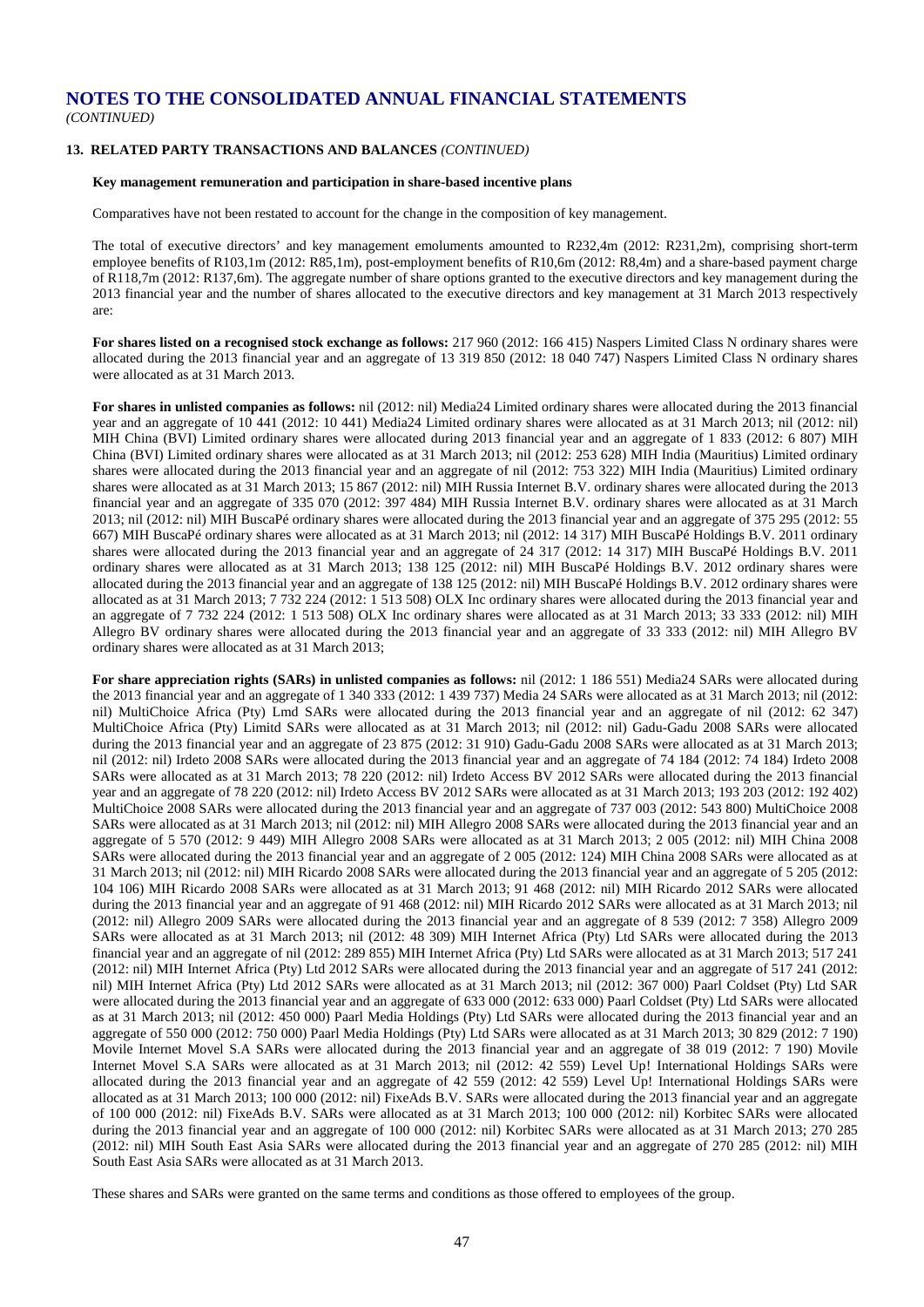*(CONTINUED)*

|                                                                                         |         | 31 March |  |
|-----------------------------------------------------------------------------------------|---------|----------|--|
| <b>14. SHARE CAPITAL AND PREMIUM</b>                                                    | 2013    | 2012     |  |
|                                                                                         | R'm     | R'm      |  |
| Authorised                                                                              |         |          |  |
| 1 250 000 A ordinary shares of R20 each                                                 | 25      | 25       |  |
| 500 000 000 N ordinary shares of 2 cents each                                           | 10      | 10       |  |
|                                                                                         | 35      | 35       |  |
| <b>Issued</b>                                                                           |         |          |  |
| 712 131 A ordinary shares of R20 each (2012: 712 131)                                   | 14      | 14       |  |
| 415 540 259 N ordinary shares of 2 cents each (2012: 411 711 353)                       | 8       | 8        |  |
|                                                                                         | 22      | 22       |  |
| Share premium                                                                           | 23 24 6 | 21 179   |  |
|                                                                                         | 23 268  | 21 201   |  |
| Less: Accumulated losses on vesting of equity compensation                              | (5023)  | (3713)   |  |
| $Less: 21 268 454 (2012: 26 997 254)$ N ordinary shares held as treasury shares at cost | (3184)  | (2799)   |  |
|                                                                                         | 15 061  | 14 689   |  |

#### **Treasury shares**

The group holds a total of 21 268 454 N ordinary shares (2012: 26 997 254), or 5,1% (2012: 6,6%) of the gross number in issue at 31 March 2013 as treasury shares. Equity compensation plans hold 16 458 521 of the N ordinary shares (2012: 22 179 675) and the remaining 4 809 933 N ordinary shares (2012: 4 817 579) are held by various group companies.

#### **Voting and dividend rights**

The A ordinary shareholders are entitled to 1 000 votes per share. The Naspers memorandum of incorporation was finalised and both N and A ordinary shareholders shall be entitled to nominal dividends, but the dividends declared to A shareholders will always be limited to one-fifth of the dividend to which N ordinary shareholders are entitled. In respect of all other rights, the A ordinary shares rank pari passu with the N ordinary shares of the company.

Naspers Beleggings Limited holds 350 000 A ordinary shares (2012: 350 000) and Keeromstraat 30 Beleggings Limted holds 219 344 A ordinary shares (2012: 219 344) of the total 712 131 A ordinary shares in issue at year-end. As a result of the voting rights attached to these shares, the companies have significant influence over the group. The majority of the directors on the boards of these companies are also directors of Naspers Limited. Wheatfields 221 Proprietary Limited controls 133 350 A ordinary shares (2012: 133 350).

#### **Unissued share capital**

The directors of the company have unrestricted authority until after the following annual general meeting to allot and issue the unissued 537 869 A ordinary shares and 84 459 741 N ordinary shares in the company. This authority was granted subject to the provisions of the South African Companies Act No 71 of 2008, the JSE Listings Requirements and any other exchange on which the shares of the company may be quoted or listed from time to time.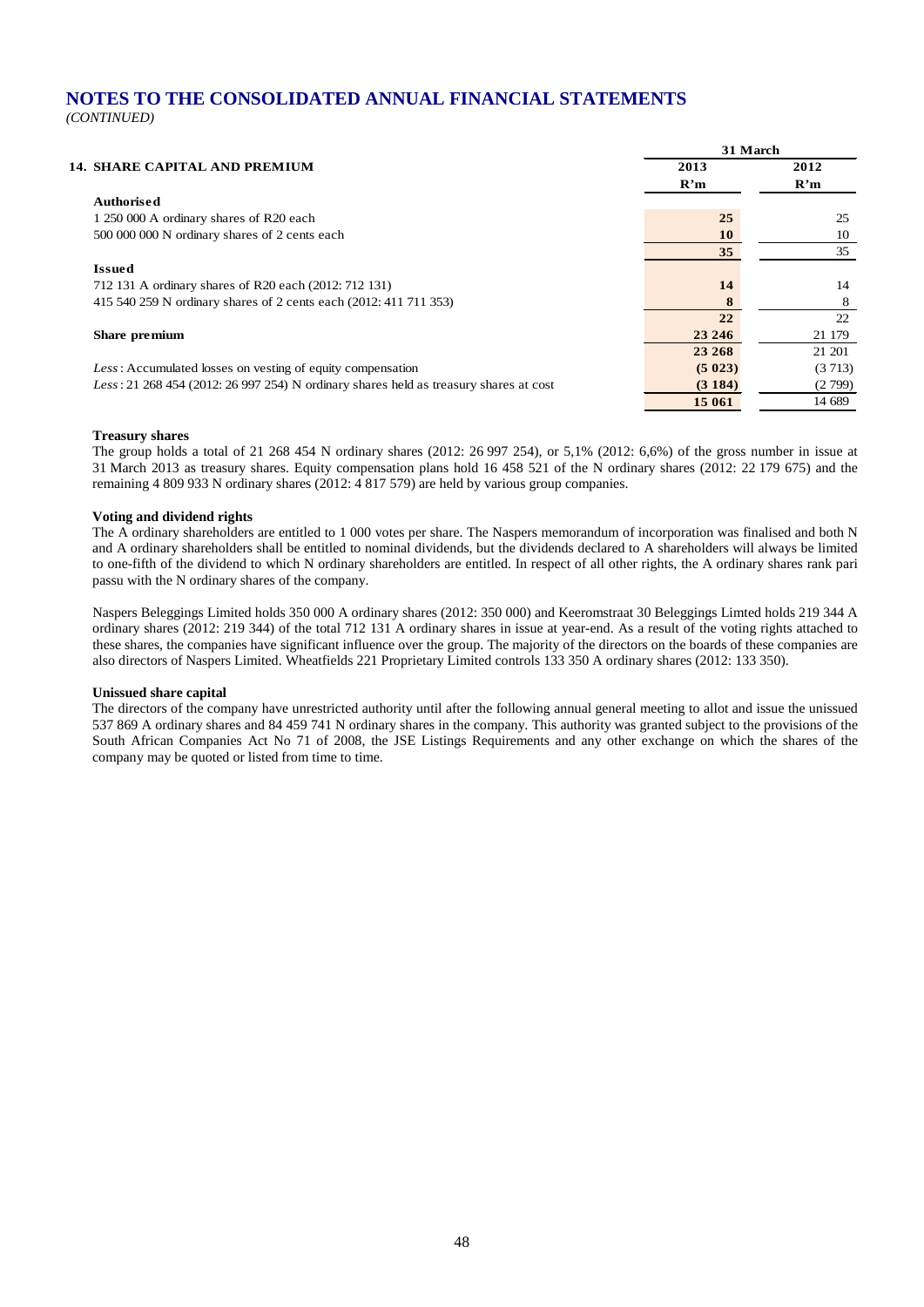#### **14. SHARE CAPITAL AND PREMIUM** *(CONTINUED)*

|                                                                       | 2013        | 2012        |
|-----------------------------------------------------------------------|-------------|-------------|
|                                                                       | Number of   | Number of   |
|                                                                       | N shares    | N shares    |
| Movement in N ordinary shares in issue during the year                |             |             |
| Shares in issue at 1 April                                            | 411 711 353 | 406 581 911 |
| Shares issued to share incentive trusts and companies                 | 3828906     | 5 129 442   |
| <b>Shares in issue at 31 March</b>                                    | 415 540 259 | 411 711 353 |
| Movement in N ordinary shares held as treasury shares during the year |             |             |
| Shares held as treasury shares at 1 April                             | 26 997 254  | 31 142 354  |
| Shares issued to share incentive trusts and companies                 | 3828906     | 5 129 442   |
| Shares acquired by participants from equity compensation plans        | (9557706)   | (9274542)   |
| Shares held as treasury shares at 31 March                            | 21 268 454  | 26 997 254  |
| Net number of N ordinary shares in issue at 31 March                  | 394 271 805 | 384 714 099 |
|                                                                       |             | 31 March    |
|                                                                       | 2013        | 2012        |
|                                                                       | R'm         | R'm         |
| Share premium                                                         |             |             |
| Balance at 1 April                                                    | 21 179      | 19 27 1     |
| Share premium on share issues                                         | 2 0 6 7     | 1908        |
| <b>Balance at 31 March</b>                                            | 23 24 6     | 21 179      |

Refer to note 40 for share options in employee share incentive plans.

#### **Capital management**

The group's objectives when managing capital are to safeguard the entity's ability to continue as a going concern, so that it can continue to provide adequate returns for shareholders and benefits for other stakeholders by pricing products and services commensurately with the level of risk.

Naspers relies upon distributions from its subsidiaries, associated companies, joint ventures and other investments to generate the funds necessary to meet the obligations and other cash flow requirements of the combined group. The operations of Naspers have been funded in a number of ways in the past. The internet development activities were primarily funded by cash generated by the pay-television businesses and some debt financing. The recent acquisitions of ecommerce businesses were mostly funded through debt financing.

The group's general business approach has been to acquire developing businesses and to provide funding to meet the cash needs of the business until it can, within a reasonable period of time, become self-funding. Funding is provided through a combination of loans and share capital, depending on the country-specific regulatory requirements. From a subsidiary's perspective, intergroup loan funding is generally considered to be part of the capital structure. The focus on increased profitability and cash flow generation will continue in the foreseeable future, although the group will continue to actively evaluate potential growth opportunities within its areas of expertise.

The group will also grow its business in the future by making equity investments in growth companies. The group anticipates that it may fund future acquisitions and investments through the issue of debt instruments and available cash resources.

The group sets the amount of capital in proportion to risk. The group manages the capital structure and makes adjustments to it in the light of changes in economic conditions and the risk characteristics of the underlying assets. In order to maintain or adjust the capital structure, the group may adjust the amount of dividends paid to shareholders, return capital to shareholders, issue new shares or sell assets to reduce debt.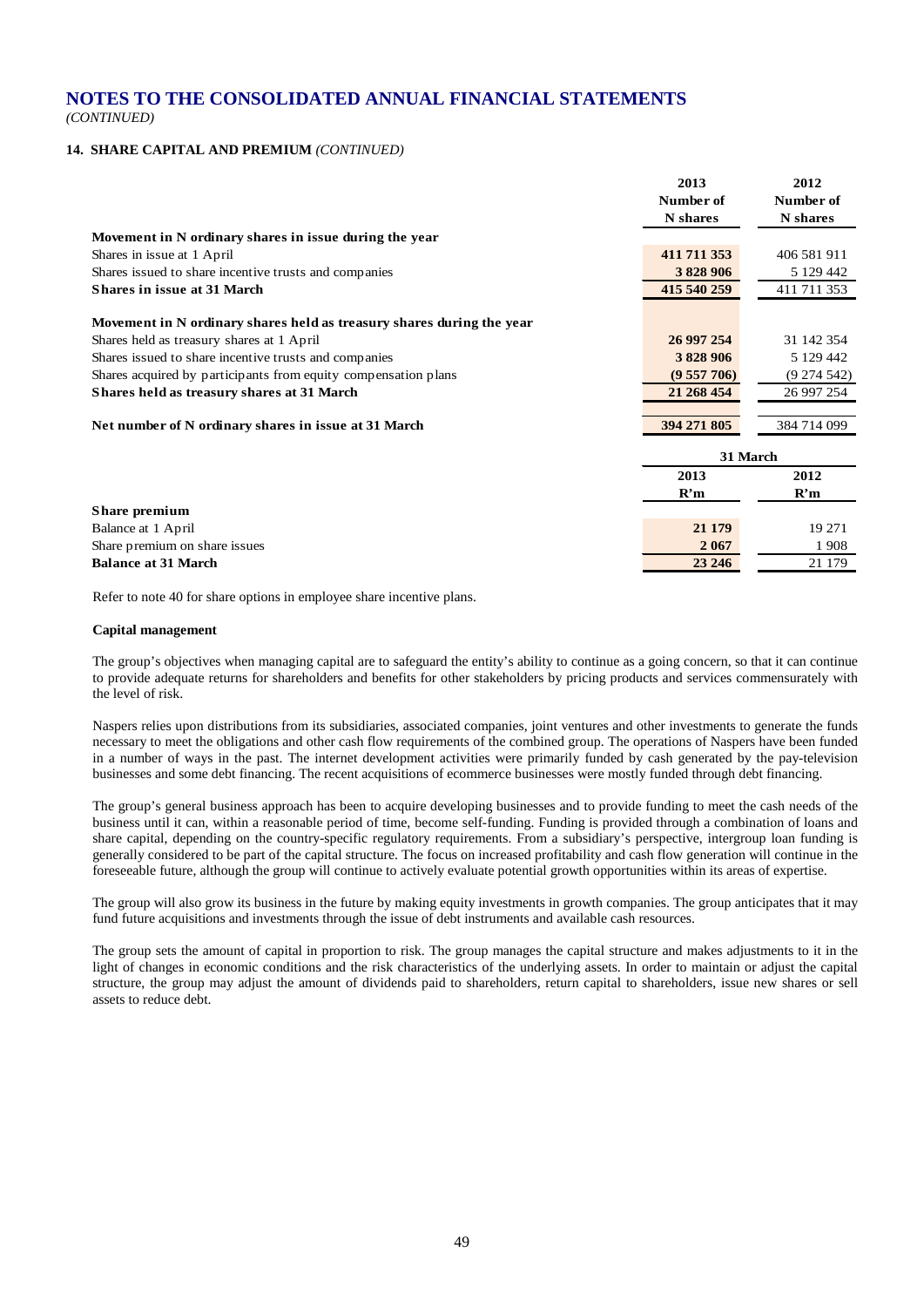#### **14. SHARE CAPITAL AND PREMIUM** *(CONTINUED)*

#### **Capital management** *(continued)*

In July 2010 the group issued a seven-year US\$700m international bond. The bond matures in July 2017 with a fixed interest rate of 6,375% per annum. The proceeds were used to partly pay down an offshore revolving credit facility (RCF).

During March 2011, the group refinanced its previous RCF of US\$1,72bn with a new RCF of US\$1,875bn. The current RCF matures in March 2016 and bears interest at US LIBOR plus 1,75% before commitment and utilisation fees. At the same time, the group entered into a bilateral facility for US\$125m under the same terms and conditions as the RCF providing the group with a total RCF of US\$2bn.

The borrower under the bond and RCF/bilateral facilities is Myriad International Holdings B.V. and the facilities are guaranteed by Naspers Limited. The borrower is obligated to pay a commitment fee equal to 35% of the applicable margin under the RCF/bilateral facility. The undrawn balance of the RCF is available to fund future investments by the group as part of its growth strategy.

As of 31 March 2013 Naspers had total interest-bearing debt (including capitalised finance leases) of R27,2bn (2012: R15,8bn) and total cash of R14,4bn (2012: R8,8bn). The net interest-bearing debt to equity ratio was 24% (2012: 15%) at 31 March 2013. The group excludes satellite transponders from total interest-bearing debt when evaluating and managing capital. These items are considered to be operating expenses. The adjusted total interest-bearing debt (excluding transponder leases) was R21,0bn (2012: R13,4bn) and the adjusted net interest-bearing debt to equity ratio was 12% (2012: 10%).

The group does not have a formal targeted debt-equity ratio. The group, as well as various group companies, have specific financial covenants in place with various financial institutions to govern their debt.

South African exchange control regulations are administered by the South African Reserve Bank acting through its Financial Surveillance Department. The exchange control regulations provide for a common monetary area consisting of the Republic of South Africa, the Kingdom of Lesotho, the Kingdom of Swaziland and the Republic of Namibia, and restrict the export of capital from the common monetary area. Approval is required for any acquisitions outside of the common monetary area if the acquisition is funded from within the common monetary area.

|                                                                 | 31 March |         |
|-----------------------------------------------------------------|----------|---------|
| <b>15. OTHER RESERVES</b>                                       | 2013     | 2012    |
|                                                                 | R'm      | R'm     |
| Other reserves on the statement of financial position comprise: |          |         |
| Foreign currency translation reserve                            | 6 1 9 2  | 980     |
| Hedging reserve                                                 | (175)    | (328)   |
| Valuation reserve                                               | 1622     | 5933    |
| Existing control business combination reserve                   | (688)    | 42      |
| Share-based compensation reserve                                | 4 0 0 6  | 3 1 3 4 |
|                                                                 | 10 957   | 9761    |

The foreign currency translation reserve relates to exchange differences arising from the translation of foreign subsidiaries', joint ventures' and associates' income statements at average exchange rates for the year and their statements of financial position at the ruling exchange rates at the statement of financial position date if the functional currency differs.

The hedging reserve relates to the changes in the fair value of derivative financial instruments. It hedges forecast transactions or the foreign currency part of firm commitments. The changes in fair value are recorded in the hedging reserve until the forecast transaction or firm commitment results in the recognition of an asset or liability, when such deferred gains or losses are then included in the initial measurement of the asset or liability.

The valuation reserve relates to the difference between the fair value and the book value of shares given in business combinations, as well as the fair value adjustments made to intangible assets during successive acquisitions are included in this reserve. This includes our share of associates' revaluation of their own available-for-sale investments. During the current year R2,6bn previously recognised in other comprehensive income was reclassified to profit and loss.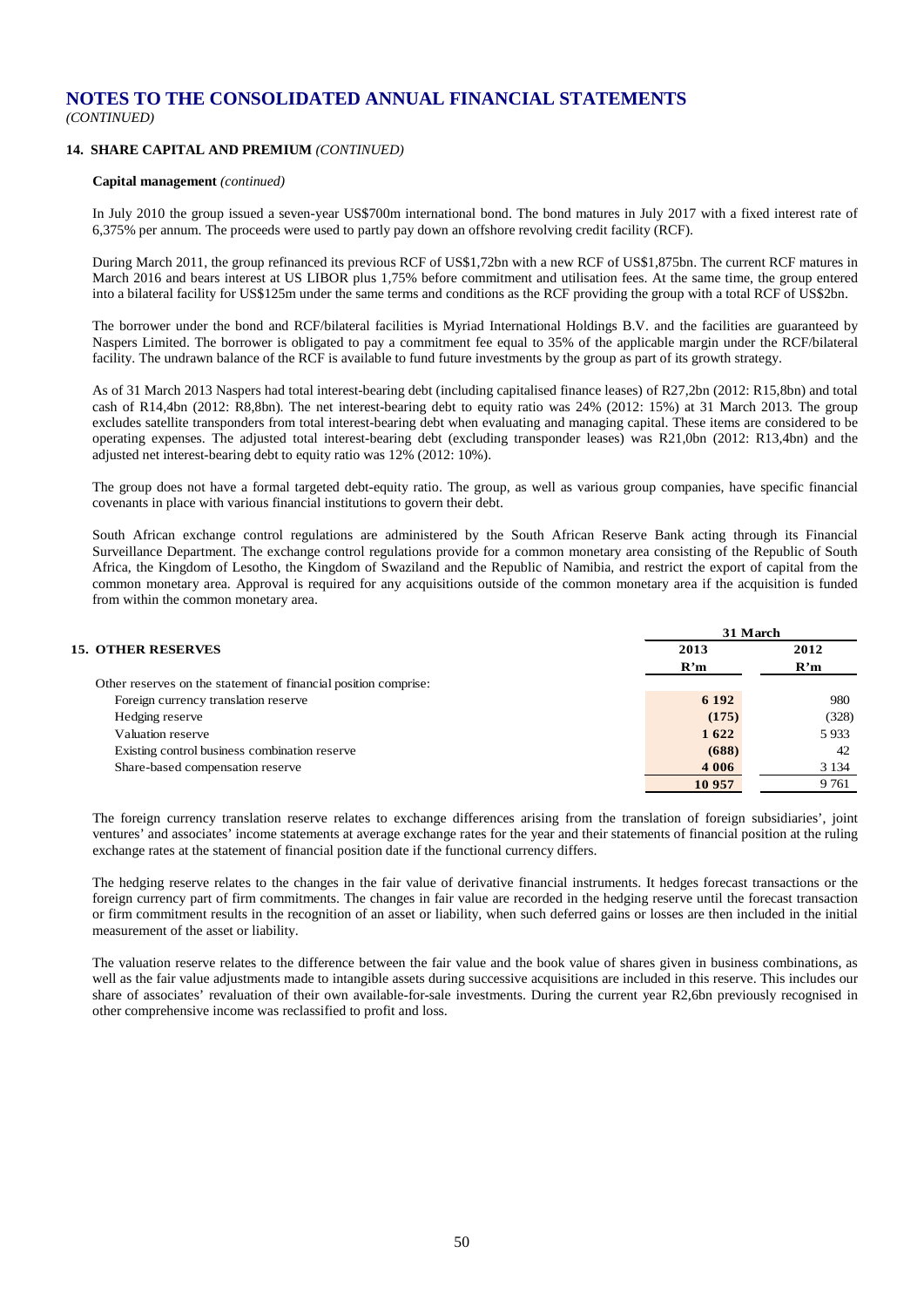*(CONTINUED)*

#### **15. OTHER RESERVES** *(CONTINUED)*

The existing control business combination reserve is used to account for transactions with non-controlling shareholders in terms of the economic entity model, whereby the excess of the cost of the transactions over the acquirer's interest in previously recognised assets and liabilities is allocated to this reserve in equity. This reserve is also used in common control transactions (where all of the combining entities in a business combination are ultimately controlled by the same entity) where the excess of the cost over the acquirer's proportionate share of the net assets is allocated to this reserve.

The fair value of share options issued to employees is accounted for in the share-based compensation reserve over the vesting period. The reserve is adjusted at each year-end when the entity revises its estimates of the number of share options that are expected to become exercisable. It recognises the impact of the revision of original estimates, if any, in the income statement, with a corresponding adjustment to this reserve in equity for equity-settled plans.

#### **16. RETAINED EARNINGS**

Secondary Tax on Companies has been replaced with Dividend Tax with effect from 1 April 2012 at a rate of 15%. Unutilised STC credits can be utilised to reduce the Dividend Tax on dividend payments after 1 April 2012, but expire 1 April 2017. The company utilised all its available STC credits with regard to the dividend paid in September 2012 to shareholders. No unutilised STC credits remain at 31 March 2013 (2012: R549,6m).

The board of directors has proposed that a dividend of 385 cents (2012: 335 cents) per N ordinary share and 77 cents (2012: 67 cents) per A ordinary share be paid to shareholders on 25 September 2013. If approved by the shareholders of the company at its annual general meeting, the company will pay a total dividend of approximately R1,6bn based on the number of shares in issue at 31 March 2013.

#### **17. POST-EMPLOYMENT LIABILITIES**

#### **17.1 Medical liability**

The group operates a number of post-employment medical benefit schemes. The obligation of the group to pay medical aid contributions after retirement is no longer part of the conditions of employment for new employees. A number of pensioners and current employees, however, remain entitled to this benefit. The entitlement to this benefit for current employees is dependent upon the employees remaining in service until retirement age and completing a minimum service period. The group provides for post-employment medical aid benefits on the accrual basis determined each year by way of a valuation. The key assumptions and valuation method are described below.

#### **Key assumptions and valuation method**

The actuarial valuation method used to value the liabilities is the projected unit credit method prescribed by IAS 19 "Employee Benefits". Future benefits valued are projected using specific actuarial assumptions and the liability for in-service members is accrued over the expected working lifetime.

The most significant actuarial assumptions used for the current and previous valuations are outlined below:

|                                       | 31 March |      |  |
|---------------------------------------|----------|------|--|
|                                       | 2013     | 2012 |  |
| Discount rate                         | 8.2%     | 8.4% |  |
| Healthcare cost inflation             | $8.0\%$  | 7.9% |  |
| Average retirement age                | 60       | 60   |  |
| Membership discontinued at retirement | 0%       | 0%   |  |

We assumed that current in-service members would retire on their current medical scheme option and that there would be no change in options at retirement.

Actuarial assumptions are generally more suited to the estimation of the future experience of larger groups of individuals. The overall experience of larger groups is less variable and is more likely to tend to the expected value of the underlying statistical distribution. The smaller the group size, the less likely it is that the actual future experience will be close to that expected. Furthermore, note that even if the assumptions are appropriate for the group overall, they may not be appropriate at an individual level.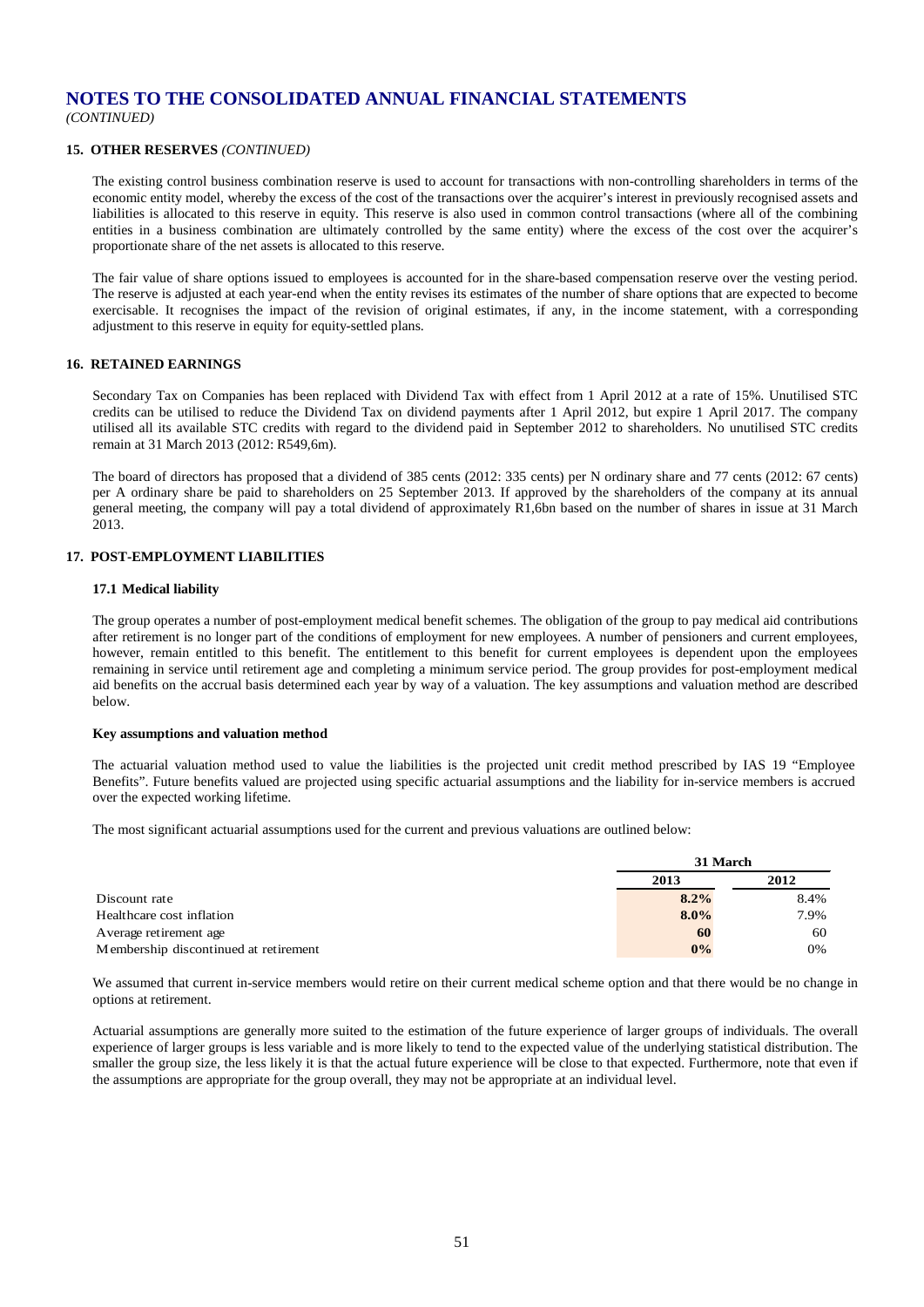*(CONTINUED)*

### **17. POST-EMPLOYMENT LIABILITIES** *(CONTINUED)*

**17.1 Medical liability** *(continued)*

| $\ldots$                                                           |      |          |          |      |      |  |  |
|--------------------------------------------------------------------|------|----------|----------|------|------|--|--|
|                                                                    |      |          | 31 March |      |      |  |  |
|                                                                    |      |          | 2013     |      | 2012 |  |  |
|                                                                    |      |          | R'm      |      | R'm  |  |  |
| Post-employment medical liability                                  |      |          |          |      |      |  |  |
| <b>Opening balance</b>                                             |      |          |          | 139  | 179  |  |  |
| Current service cost                                               |      |          |          | 1    | 5    |  |  |
| Interest cost                                                      |      |          |          | 11   | 14   |  |  |
| Employer benefit payments                                          |      |          |          | (6)  | (7)  |  |  |
| Buy-out                                                            |      |          |          |      | (48) |  |  |
| Actuarial loss/(gain)                                              |      |          |          | 6    | (4)  |  |  |
| Other                                                              |      |          |          | 13   |      |  |  |
| <b>Closing balance</b>                                             |      |          |          | 164  | 139  |  |  |
|                                                                    |      | 31 March |          |      |      |  |  |
|                                                                    | 2013 | 2012     | 2011     | 2010 | 2009 |  |  |
|                                                                    | R'm  | R'm      | R'm      | R'm  | R'm  |  |  |
| <b>Trend information</b>                                           |      |          |          |      |      |  |  |
| Present value of obligations                                       | 164  | 139      | 180      | 179  | 156  |  |  |
| Experience adjustments:                                            |      |          |          |      |      |  |  |
| In respect of present value of obligations - actuarial loss/(gain) | 6    | (4)      | (6)      | 6    | 6    |  |  |

As the value of the liability is based on a number of assumptions, a sensitivity analysis is presented below to show the effect of a onepercentage point decrease or increase in the rate of healthcare cost inflation:

| <b>Healthcare cost inflation</b>                     | <b>Assumption</b> |           |        |
|------------------------------------------------------|-------------------|-----------|--------|
|                                                      | 8%                | $-1\%$    | $+1\%$ |
| Accrued liability 31 M arch 2013 ( $\mathbb{R}^m$ )  | 164               | 143       | 188    |
| % change                                             |                   | $-12.4%$  | 15.3%  |
| Current service cost + interest cost $2013/14$ (R'm) | 12                | 11        |        |
| % change                                             |                   | $-13.3\%$ | 16.6%  |

#### **17.2 Pension and provident benefits**

The group provides retirement benefits for its full-time employees by way of various separate defined contribution pension and provident funds. All full-time employees have access to these funds. Contributions to these funds are paid on a fixed scale. Substantially all the group's full-time employees are members of either one of the group's retirement benefit plans or a third-party plan. These funds are related parties to the group and as at 31 March 2013 and 2012 there were no outstanding amounts between the group and these funds.

An amount of R385,2m (2012: R344,4m) was recognised as an expense in relation to the group's retirement funds.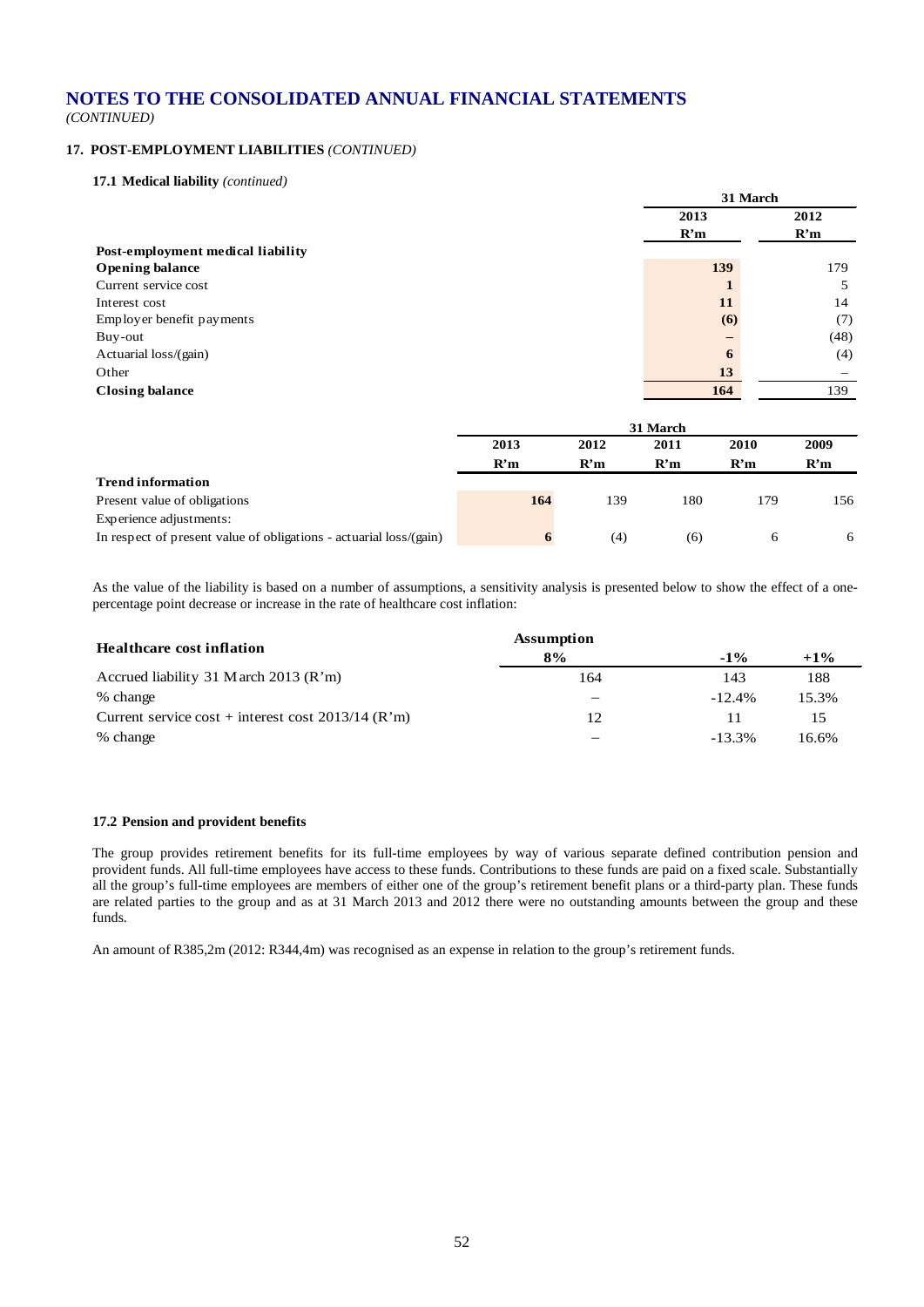*(CONTINUED)*

|                                                   |         | 31 March |  |  |  |
|---------------------------------------------------|---------|----------|--|--|--|
| <b>18. LONG-TERM LIABILITIES</b>                  | 2013    | 2012     |  |  |  |
|                                                   | R'm     | R'm      |  |  |  |
| Interest-bearing: Capitalised finance leases      | 5868    | 2 2 0 8  |  |  |  |
| <b>Total liabilities</b>                          | 6 2 5 1 | 2459     |  |  |  |
| Less: Current portion                             | (383)   | (251)    |  |  |  |
| Interest-bearing: Loans and other liabilities     | 20 573  | 12 9 96  |  |  |  |
| Total liabilities                                 | 20 984  | 13 3 6 2 |  |  |  |
| Less: Current portion                             | (411)   | (366)    |  |  |  |
| Non-interest-bearing: Programme and film rights   |         |          |  |  |  |
| Total liabilities                                 | 1 3 5 8 | 979      |  |  |  |
| Less: Current portion                             | (1358)  | (979)    |  |  |  |
| Non-interest-bearing: Loans and other liabilities | 162     | 280      |  |  |  |
| Total liabilities                                 | 308     | 297      |  |  |  |
| Less: Current portion                             | (146)   | (17)     |  |  |  |
| Net long-term liabilities                         | 26 603  | 15 4 8 4 |  |  |  |
|                                                   |         |          |  |  |  |

| <b>Interest-bearing: Capitalised finance leases</b> |                 | Weighted  |               |         |          |
|-----------------------------------------------------|-----------------|-----------|---------------|---------|----------|
|                                                     | <b>Currency</b> | Year of   | average       |         | 31 March |
|                                                     | of year-end     | final     | vear-end      | 2013    | 2012     |
| <b>Type of lease</b>                                | balance         | repayment | interest rate | R'm     | R'm      |
| Buildings, manufacturing equipment,                 |                 |           |               |         |          |
| vehicles, computers and office equipment            | Various         | Various   | Various       | 27      | 23       |
|                                                     |                 |           |               | 27      | 23       |
|                                                     |                 |           |               |         |          |
| Transmission equipment and satellites               | <b>USD</b>      | 2012      | 8.1%          |         | 89       |
|                                                     | <b>USD</b>      | 2017      | 3.5%          | 91      | 90       |
|                                                     | <b>USD</b>      | 2020      | 4.4%          | 352     | 227      |
|                                                     | <b>USD</b>      | 2025      | 6.0%          | 2 3 1 6 | 2 0 3 0  |
|                                                     | <b>USD</b>      | 2027      | 4.5%          | 3465    |          |
|                                                     |                 |           |               | 6 2 2 4 | 2436     |
|                                                     |                 |           |               |         |          |
| <b>Total capitalised finance leases</b>             |                 |           |               | 6 2 5 1 | 2459     |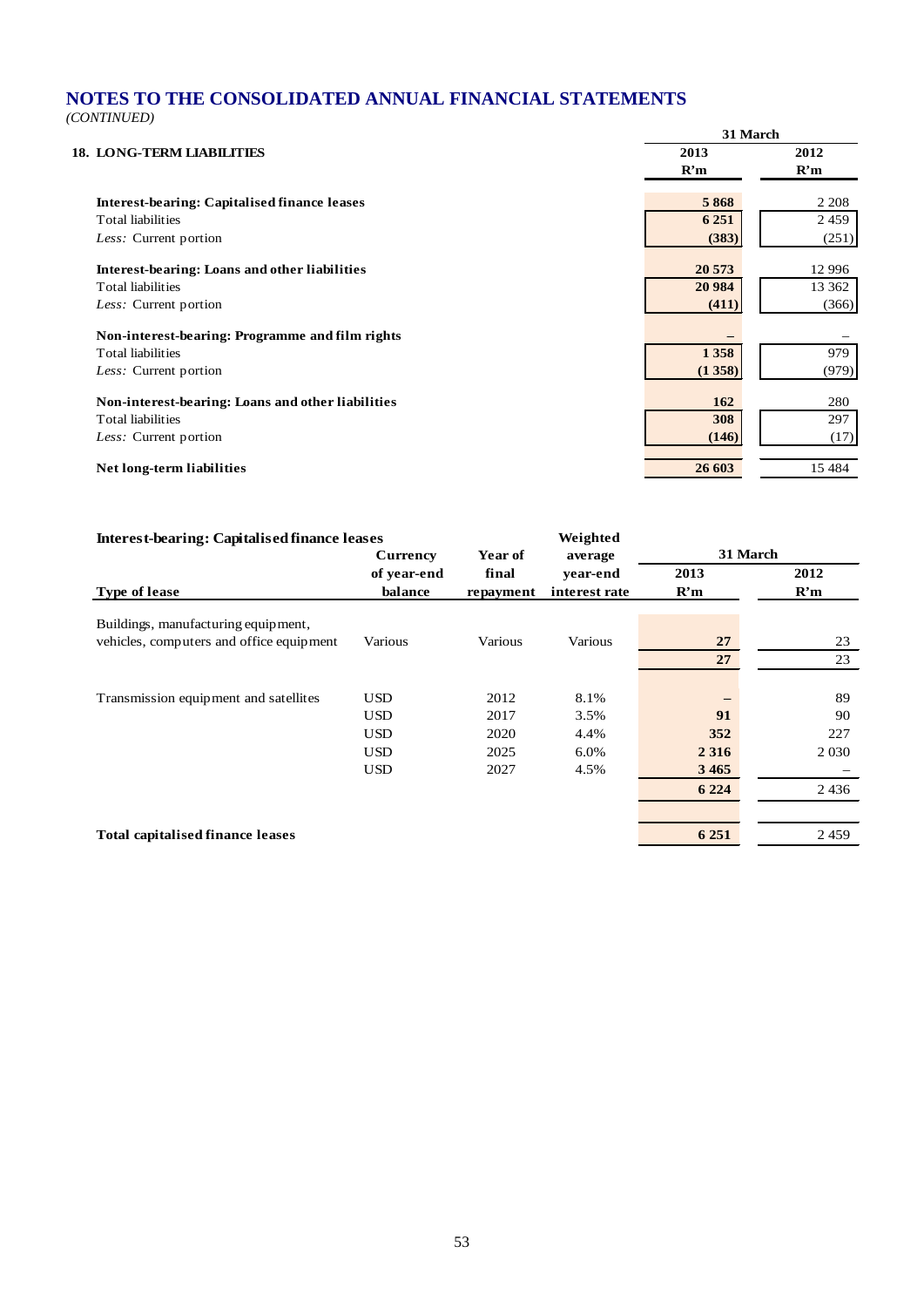*(CONTINUED)*

### **18. LONG-TERM LIABILITIES** *(CONTINUED)*

|                                                                 | 31 March |         |  |
|-----------------------------------------------------------------|----------|---------|--|
| <b>Interest-bearing: Capitalised finance leases (continued)</b> | 2013     | 2012    |  |
|                                                                 | R'm      | R'm     |  |
| <b>Minimum</b> instalments                                      |          |         |  |
| Payable within year one                                         | 689      | 405     |  |
| Payable within year two                                         | 687      | 281     |  |
| Payable within year three                                       | 684      | 280     |  |
| Payable within year four                                        | 681      | 277     |  |
| Payable within year five.                                       | 674      | 277     |  |
| Payable after year five                                         | 5 0 7 7  | 1913    |  |
|                                                                 | 8492     | 3 4 3 3 |  |
| Future finance costs on finance leases                          | (2 241)  | (974)   |  |
| <b>Present value of finance lease liabilities</b>               | 6 2 5 1  | 2459    |  |
|                                                                 |          |         |  |
| <b>Present value</b>                                            |          |         |  |
| Payable within year one                                         | 383      | 251     |  |
| Payable within year two                                         | 401      | 156     |  |
| Payable within year three                                       | 418      | 165     |  |
| Payable within year four                                        | 437      | 172     |  |
| Payable within year five                                        | 452      | 181     |  |
| Pay able after year five                                        | 4 1 6 0  | 1 5 3 4 |  |
| <b>Present value of finance lease liabilities</b>               | 6 2 5 1  | 2459    |  |

#### **Interest-bearing: Loans and other liabilities Weighted**

|                                                       |         | Currency    |                      | average           |         | 31 March |
|-------------------------------------------------------|---------|-------------|----------------------|-------------------|---------|----------|
|                                                       | Asset   | of vear-end | <b>Year of final</b> | vear-end          | 2013    | 2012     |
| Loan                                                  | secured | balance     | repayment            | interest rate     | R'm     | R'm      |
| <b>Secured</b>                                        |         |             |                      |                   |         |          |
| Various institutions                                  | Various | Various     | Various              | Various           | 60      | 29       |
| <b>Unsecured</b>                                      |         |             |                      |                   |         |          |
| Nedbank                                               |         | ZAR         | 2015                 | 7.6%              | 307     | 466      |
| Nedbank                                               |         | ZAR         | 2018                 | 7.0%              | 861     |          |
|                                                       |         |             |                      | 1-month LIBOR     |         |          |
| Syndication of banks                                  |         | <b>USD</b>  | 2016                 | $+1.75\%$ (1.95%) | 12807   | 7 2 4 8  |
| Publicly traded bond                                  |         | <b>USD</b>  | 2017                 | 6.4%              | 6413    | 5 3 6 8  |
| Related party loans from non-controlling shareholders |         | Various     | Various              | Various           | 536     | 228      |
| Other loans                                           |         | Various     | Various              | Various           |         | 23       |
|                                                       |         |             |                      |                   | 20 9 84 | 13 362   |
|                                                       |         |             |                      |                   |         |          |

#### **Non-interest-bearing: Programme and film rights**

|                                       | <b>Currency</b> |                      | 31 March |      |
|---------------------------------------|-----------------|----------------------|----------|------|
|                                       | of vear-end     | <b>Year of final</b> | 2013     | 2012 |
| Liabilities                           | balance         | repayment            | R'm      | R'm  |
| Unsecured                             |                 |                      |          |      |
| Programme and film rights liabilities | Various         | 2013                 | 1 2 7 2  | 867  |
| Programme and film rights liabilities | Various         | 2017                 | 86       | 112  |
|                                       |                 |                      | 1 3 5 8  | 979  |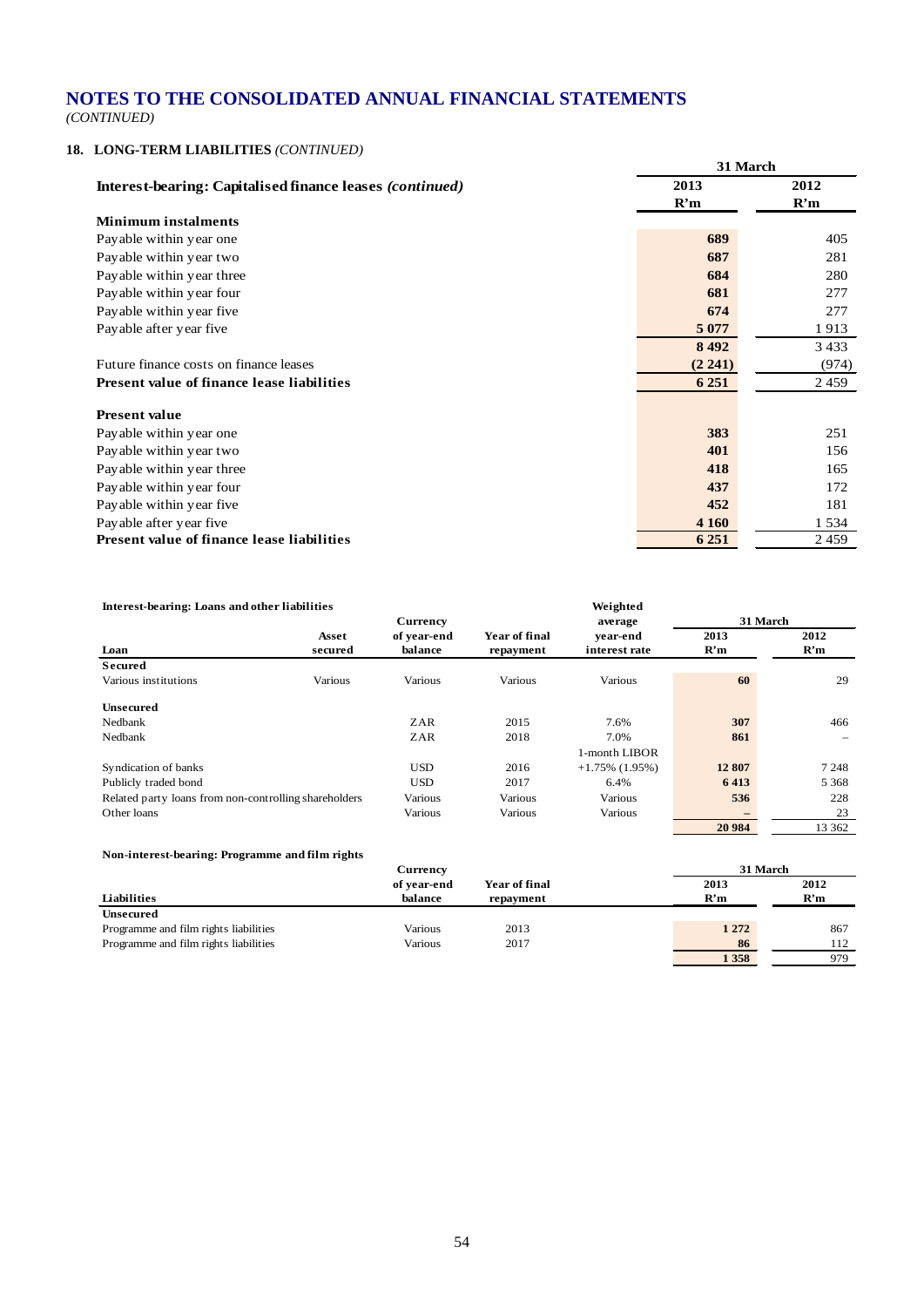*(CONTINUED)*

#### **18. LONG-TERM LIABILITIES** *(CONTINUED)*

#### **Non-interest-bearing: Loans and other liabilities**

|                                                                                 | Currency    |               | 31 March        |      |  |
|---------------------------------------------------------------------------------|-------------|---------------|-----------------|------|--|
|                                                                                 | of vear-end | Year of final | 2013            | 2012 |  |
| Loans                                                                           | balance     | repayment     | R'm             | R'm  |  |
| Secured                                                                         |             |               |                 |      |  |
| Fortress                                                                        | <b>EUR</b>  | $2014 - 2019$ | 19 <sup>°</sup> |      |  |
|                                                                                 |             |               |                 |      |  |
| <b>Unsecured</b>                                                                |             |               |                 |      |  |
| <b>MTN</b> Limited                                                              | ZAR         | Conditional   | 83              | 80   |  |
| Earnouts                                                                        | Various     | Conditional   | 122             | 185  |  |
| Related party loans from non-controlling shareholders                           | Various     | Various       | 47              | 10   |  |
| Other                                                                           | Various     | Various       | 37              | 22   |  |
|                                                                                 |             |               | 308             | 297  |  |
| <b>Total long-term liabilities</b>                                              |             |               |                 |      |  |
| Repayment terms of long-term liabilities (excluding capitalised finance leases) |             |               |                 |      |  |

| - Payable within year one                                                                                           | 1830    | 1 2 5 0 |
|---------------------------------------------------------------------------------------------------------------------|---------|---------|
| - Payable within year two                                                                                           | 299     | 340     |
| - Payable within year three                                                                                         | 12759   | 97      |
| - Payable within year four                                                                                          | 87      | 7 2 5 2 |
| - Payable within year five                                                                                          | 7 3 3 0 | 94      |
| - Payable after year five                                                                                           | 345     | 5 6 0 5 |
|                                                                                                                     | 22 650  | 14 638  |
| Interest rate profile of long-term liabilities (long- and short-term portion, including capitalised finance leases) |         |         |
| - Loans at fixed rates: 1 - 12 months                                                                               | 621     | 386     |
| - Loans at fixed rates: more than 12 months                                                                         | 12 631  | 8 1 2 2 |
| - Interest-free loans                                                                                               | 1666    | 1 2 7 6 |
| - Loans linked to variable rates                                                                                    | 13 983  | 7313    |
|                                                                                                                     | 28 901  | 17097   |

#### **19. PROVISIONS**

The following account balances have been determined based on management's estimates and assumptions:

|                                         | 1 April<br>2012<br>R'm | <b>Additional</b><br>provisions<br>raised<br>R'm | <b>Unutilised</b><br>provisions<br>reversed to<br>income<br>R'm | <b>Provisions</b><br>utilised<br>R'm | Foreign<br>currency<br>translation<br>R'm | Other<br>R'm             | 31 March<br>2013<br>R'm | Less<br>short-term<br>portion<br>R'm | Long-term<br>portion<br>R'm |
|-----------------------------------------|------------------------|--------------------------------------------------|-----------------------------------------------------------------|--------------------------------------|-------------------------------------------|--------------------------|-------------------------|--------------------------------------|-----------------------------|
| Group                                   |                        |                                                  |                                                                 |                                      |                                           |                          |                         |                                      |                             |
| Warranties                              | 95                     | $\mathbf{1}$                                     | $\overline{\phantom{0}}$                                        | (1)                                  | 16                                        | $\overline{\phantom{0}}$ | 111                     | (111)                                |                             |
| Pending litigation                      | 86                     | 14                                               | (22)                                                            | (7)                                  | 6                                         | (3)                      | 74                      | (41)                                 | 33                          |
| Reorganisation                          | 40                     | 77                                               | (28)                                                            | (31)                                 | 9                                         | $\mathbf{1}$             | 68                      | (68)                                 |                             |
| Onerous contracts                       | $7\phantom{.0}$        | 32                                               | $\overline{\phantom{0}}$                                        | (4)                                  | $\overline{\mathbf{4}}$                   | (1)                      | 38                      | (26)                                 | 12                          |
| Ad valorem duties                       | 23                     | $\qquad \qquad$                                  | $\overline{\phantom{0}}$                                        | $\overline{\phantom{0}}$             | —                                         | -                        | 23                      | (23)                                 | $\overline{\phantom{0}}$    |
| Long-service and retirement<br>gratuity | 50                     | 8                                                | $\overline{\phantom{0}}$                                        | (4)                                  | $\qquad \qquad -$                         | $\overline{\phantom{0}}$ | 54                      | $\overline{\phantom{0}}$             | 54                          |
| Other                                   | 40                     | 17                                               | (6)                                                             | (12)                                 | 6                                         | (11)                     | 34                      | (26)                                 | 8                           |
|                                         | 341                    | 149                                              | (56)                                                            | (59)                                 | 41                                        | (14)                     | 402                     | (295)                                | 107                         |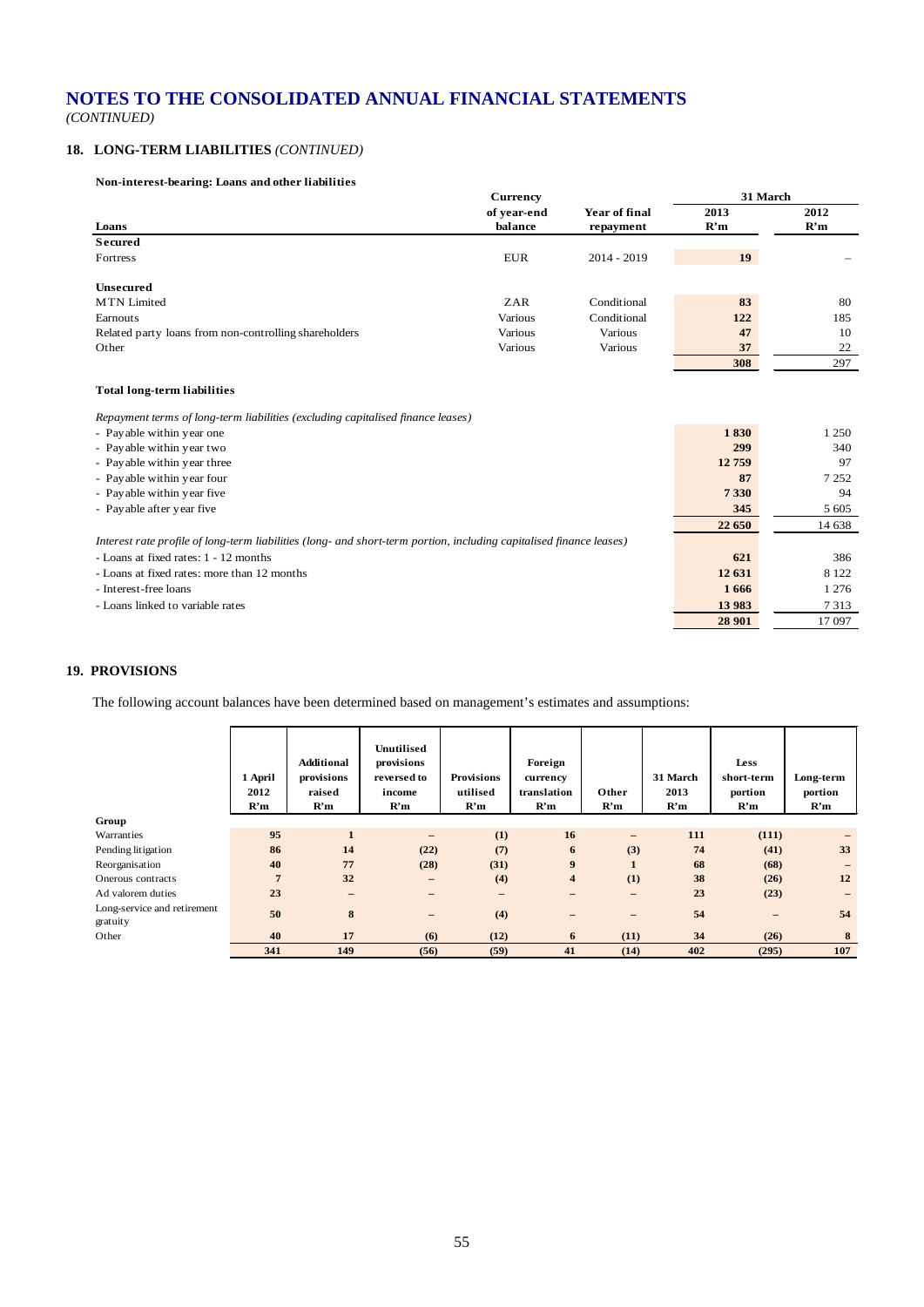*(CONTINUED)*

#### **19. PROVISIONS** *(CONTINUED)*

|                     | 1 April<br>2011<br>R'm | <b>Additional</b><br>provisions<br>raised<br>R'm | Unutilised<br>provisions<br>reversed to<br>income<br>R'm | <b>Provisions</b><br>utilised<br>R'm | Foreign<br>currency<br>translation<br>R'm | Other<br>R'm | 31 March<br>2012<br>R'm | Less<br>short-term<br>portion<br>R'm | Long-term<br>portion<br>R'm |
|---------------------|------------------------|--------------------------------------------------|----------------------------------------------------------|--------------------------------------|-------------------------------------------|--------------|-------------------------|--------------------------------------|-----------------------------|
| Group               |                        |                                                  |                                                          |                                      |                                           |              |                         |                                      |                             |
| Warranties          | 91                     |                                                  | (1)                                                      | (1)                                  | 6                                         |              | 95                      | (95)                                 |                             |
| Pending litigation  | 57                     | 34                                               | (1)                                                      | (5)                                  |                                           |              | 86                      | (70)                                 | 16                          |
| Reorganisation      |                        | 39                                               | -                                                        | (6)                                  | $\overline{\phantom{0}}$                  | 6            | 40                      | (40)                                 |                             |
| Onerous contracts   | 23                     |                                                  | (3)                                                      | (16)                                 |                                           |              | 7                       | (5)                                  | 2                           |
| Ad valorem duties   | 23                     |                                                  |                                                          |                                      |                                           |              | 23                      | (23)                                 |                             |
| Long-service and    |                        |                                                  |                                                          |                                      |                                           |              |                         |                                      |                             |
| retirement gratuity | 33                     | 23                                               |                                                          | (6)                                  |                                           |              | 50                      | (11)                                 | 39                          |
| Other               | 9                      | 32                                               | (4)                                                      | (1)                                  | 2                                         | 2            | 40                      | (35)                                 | 5                           |
|                     | 237                    | 129                                              | (9)                                                      | (35)                                 | 10                                        | 9            | 341                     | (279)                                | 62                          |

Further details describing the provisions are included below:

The group recognises the estimated liability on all products still under warranty at the statement of financial position date. Included in warranties are Irdeto's 12-month warranty on all hardware provided as well as warranties relating to a disposal in a subsidiary.

The group is currently involved in various litigation matters. The litigation provision has been made based on legal counsel and management's estimates of costs and possible claims relating to these actions (refer to note 21).

The provision for reorganisation relates to the estimated costs for the reorganisation of businesses in the pay-television segment.

The provision for onerous contracts relates to anticipated costs for work to still be completed in regards to the technology service contracts, compensation for early termination of a contract with a business partner, and obligations that the group has in terms of lease agreements for office space not yet expired, but the premises have been vacated. The group is liable for the rent under these contracts. The obligation will be settled over the remaining lease periods.

The provision for ad valorem duties relates to an investigation by tax authorities into the value ascribed to digital satellite decoders purchased for onward sale to major retailers. The provision was raised for the payment of these duties.

The provision for long service and retirement gratuity relates to the estimated cost of these employee benefits.

|                                                    | 31 March |         |  |
|----------------------------------------------------|----------|---------|--|
| 20. ACCRUED EXPENSES AND OTHER CURRENT LIABILITIES | 2013     | 2012    |  |
|                                                    | R'm      | R'm     |  |
| Deferred income                                    | 1896     | 1 5 9 5 |  |
| Accrued expenses                                   | 3 1 0 3  | 2404    |  |
| Amounts owing in respect of investments acquired   | 11       | 12      |  |
| Taxes and other statutory liabilities              | 2637     | 1722    |  |
| Bonus accrual                                      | 470      | 457     |  |
| Accrual for leave                                  | 316      | 267     |  |
| Other personnel accruals                           | 171      | 239     |  |
| Payments received in advance                       | 358      | 204     |  |
| Other current liabilities                          | 761      | 413     |  |
|                                                    | 9 7 2 3  | 7313    |  |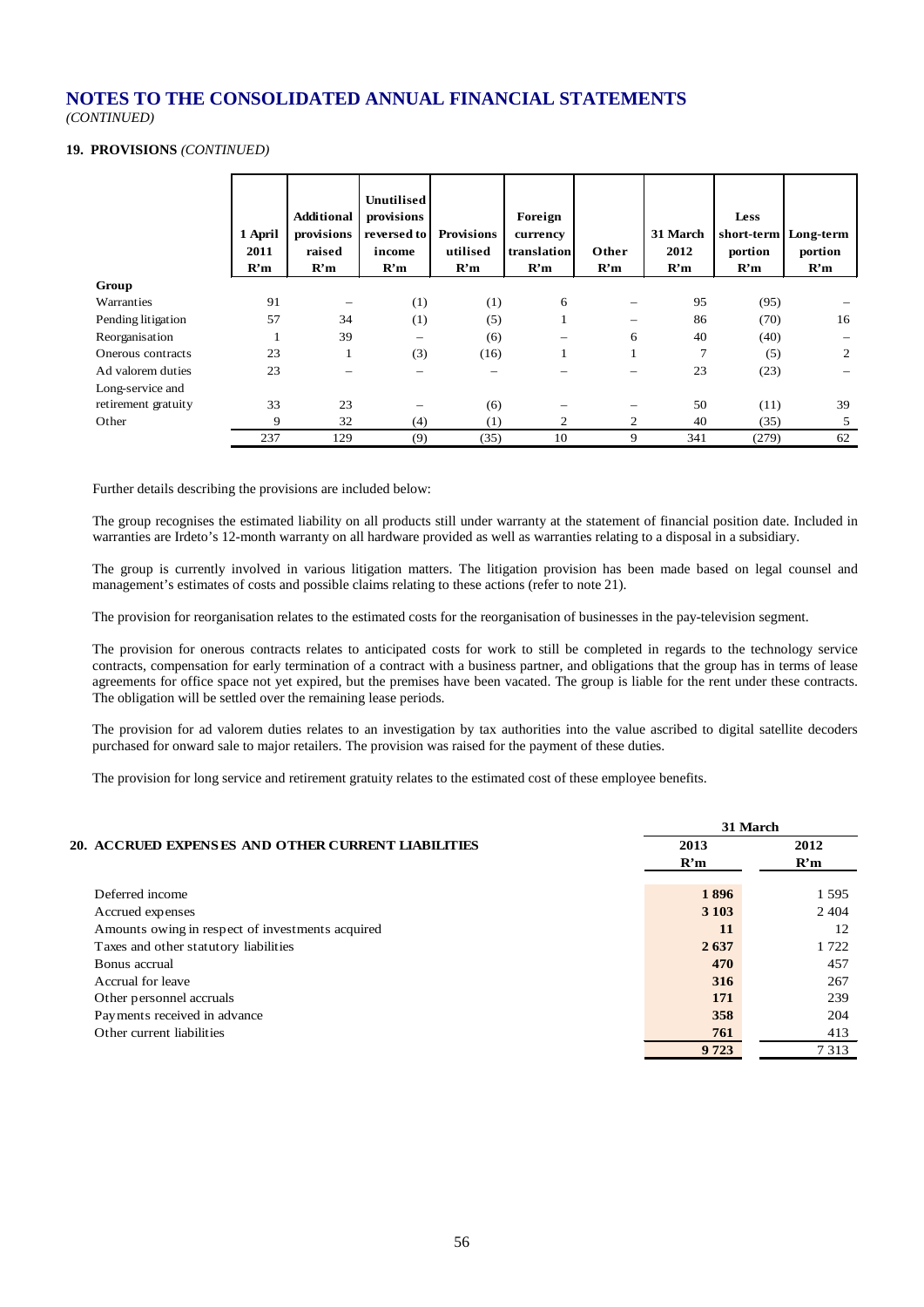#### **21. COMMITMENTS AND CONTINGENCIES**

The group is subject to commitments and contingencies, which occur in the normal course of business, including legal proceedings and claims that cover a wide range of matters. The group plans to fund these commitments and contingencies out of existing loan facilities and internally generated funds.

#### **(a) Capital expenditure**

Commitments in respect of contracts placed for capital expenditure at 31 March 2013 amounted to R1,1bn (2012: R298,9m).

#### **(b) Programme and film rights**

At 31 March 2013 the group had entered into contracts for the purchase of programme and film rights. The group's commitments in respect of these contracts amounted to R13,6bn (2012: R12,1bn).

#### **(c) Transponder leases**

During the year ended 31 March 2013 the group entered into new leasing contracts for new satellite transponders. The commitment outstanding as at 31 March 2013 amounted to R399,5m (2012: R4,5bn).

Transponder lease commitments disclosed at 31 March 2012 have been restated by R3,3bn to exclude assets already capitalised.

#### **(d) Set-top boxes**

At 31 March 2013 the group had entered into contracts for the purchase of set-top boxes (decoders). The group's commitments in respect of these contracts amounted to R559,6m (2012: R228,4m).

#### **(e) Other commitments**

At 31 March 2013 the group had entered into contracts for the receipt of various services. These service contracts are for the receipt of advertising, satellite and DVB-H broadcast capacity, computer and decoder support services, access to networks and contractual relationships with customers, suppliers and employees. The group's commitments in respect of these agreements amounted to R1,2bn (2012: R952,8m).

| <b>Operating lease commitments</b><br>(f)                                           |         | 31 March |
|-------------------------------------------------------------------------------------|---------|----------|
| The group has the following operating lease liabilities at 31 M arch 2013 and 2012: | 2013    | 2012     |
|                                                                                     | R'm     | R'm      |
| Minimum operating lease payments:                                                   |         |          |
| Payable in year one                                                                 | 404     | 302      |
| Payable in year two                                                                 | 300     | 235      |
| Payable in year three                                                               | 217     | 195      |
| Payable in year four                                                                | 147     | 121      |
| Payable in year five                                                                | 99      | 100      |
| Payable after five years                                                            | 193     | 129      |
|                                                                                     | 1 3 6 0 | 1082     |

The group leases office, manufacturing and warehouse space under various non-cancellable operating leases. Certain contracts contain renewal options and escalation clauses for various periods of time.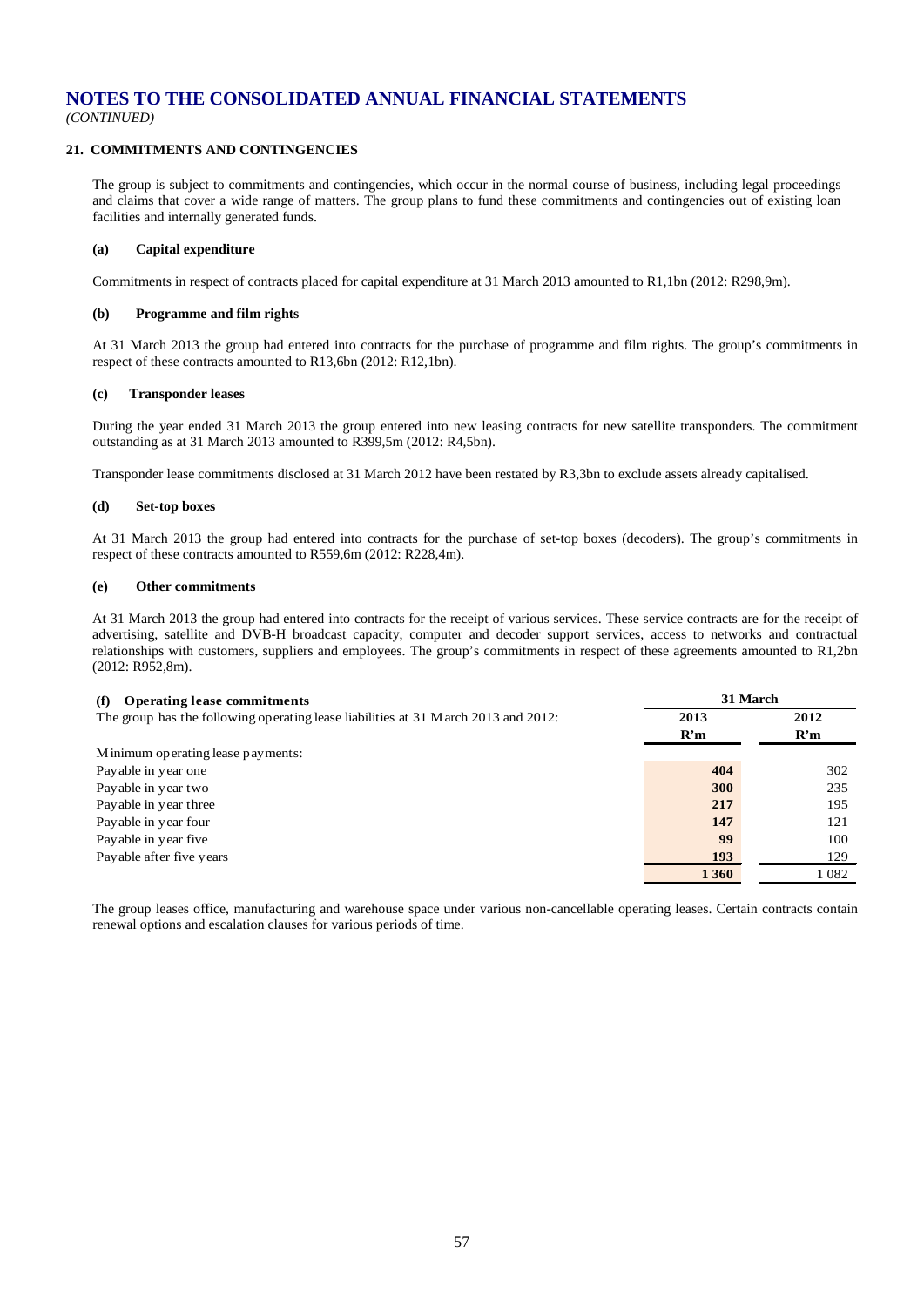*(CONTINUED)*

#### **21. COMMITMENTS AND CONTINGENCIES** *(CONTINUED)*

#### **(g) Litigation claims**

#### *Taxation matters*

The group operates a number of businesses in jurisdictions where withholding taxes are payable on certain transactions or payments. In some circumstances transactions could possibly lead to withholding taxes being payable. We continue to seek relevant advice and work with our advisors to identify and quantify such tax exposures. Our current assessment of possible withholding tax exposures, including interest and potential penalties amounts to approximately R1,9bn (US\$210,0m) (2012: R1,2bn (US\$153,6m)).

#### *Complaint referral by the Competition Commission of South Africa*

On 31 October 2011 Media24 Proprietary Limited ("Media24"), a subsidiary of the group, received a complaint referral by the Competition Commission of South Africa relating to its pricing conduct in the market for advertising in community newspapers in the Goldfields area of South Africa during the period January 2004 to February 2009. Media24 allegedly contravened section 8(d)(iv), alternatively 8(c) of the Competition Act, by adopting "predatory" pricing policies.

Media24 prepared and delivered its answer to the complaint referral within the set time limits. Independent legal advice has indicated that Media24 has a good prospect of a successful defence against the charges made in the complaint referral. Accordingly, no provision has been made for the payment of any penalties in the year under review. The matter is expected to be heard by the Competition Tribunal in November 2013.

#### **(h) Guarantees**

At 31 March 2013 the group had provided guarantees of R3,9bn (2012: R3,1bn) mainly in respect of bank guarantees for sport rights, office rental, services, other contracts and revolving credit facilities.

#### **(i) Assets pledged as security**

The group pledged property, plant and equipment, investments, cash and cash equivalents, accounts receivable and inventory with a net carrying value of R5,8bn at 31 March 2013 (2012: R2,6bn) to a number of banks as security for certain term loans listed in note 18 to the value of R6,3bn (2012: R2,5bn).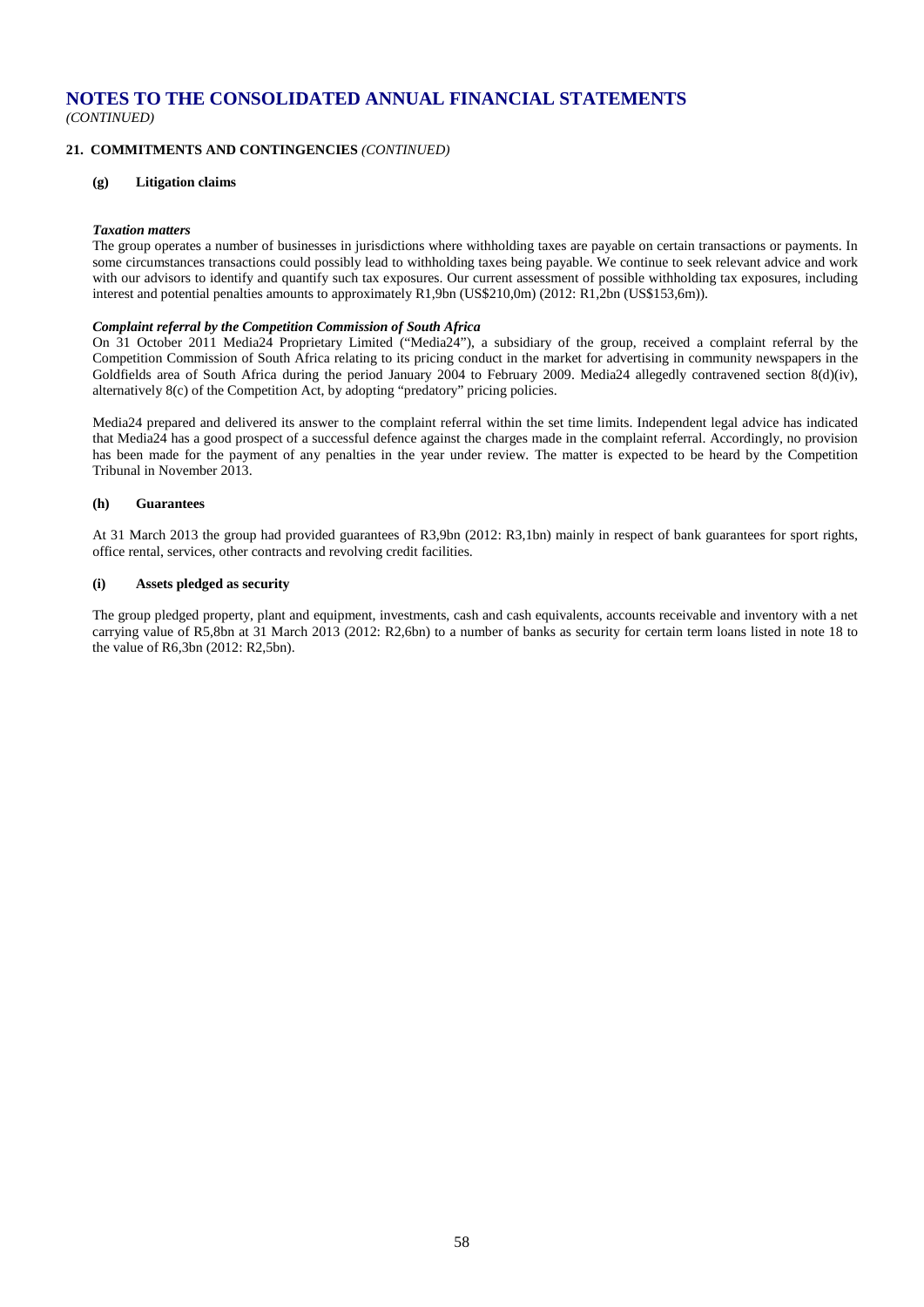*(CONTINUED)*

| 22. REVENUE<br>2012<br>2013<br>R'm<br>R'm<br>24 250<br>19 9 53<br>Subscription revenue<br>10 214<br>5 1 3 4<br>Ecommerce revenue<br>4919<br>5 2 3 7<br>Advertising revenue<br>2 3 4 8<br>Technology revenue<br>2 0 8 1<br>Printing revenue<br>2 1 4 5<br>1919<br>Hardware sales<br>1576<br>1 2 4 3<br>1 3 7 4<br>Circulation revenue<br>1 3 8 2<br>840<br>Book publishing and book sales revenue<br>750<br>Distribution revenue<br>293<br>370<br>282<br>Decoder maintenance<br>273<br>258<br>Sublicence revenue<br>338<br>Reconnection fees<br>172<br>119<br>61<br>Contract publishing<br>173<br>1 1 9 9<br>Other revenue<br>833<br>50 249<br>39 4 87 |  | 31 March |  |  |
|-------------------------------------------------------------------------------------------------------------------------------------------------------------------------------------------------------------------------------------------------------------------------------------------------------------------------------------------------------------------------------------------------------------------------------------------------------------------------------------------------------------------------------------------------------------------------------------------------------------------------------------------------------|--|----------|--|--|
|                                                                                                                                                                                                                                                                                                                                                                                                                                                                                                                                                                                                                                                       |  |          |  |  |
|                                                                                                                                                                                                                                                                                                                                                                                                                                                                                                                                                                                                                                                       |  |          |  |  |
|                                                                                                                                                                                                                                                                                                                                                                                                                                                                                                                                                                                                                                                       |  |          |  |  |
|                                                                                                                                                                                                                                                                                                                                                                                                                                                                                                                                                                                                                                                       |  |          |  |  |
|                                                                                                                                                                                                                                                                                                                                                                                                                                                                                                                                                                                                                                                       |  |          |  |  |
|                                                                                                                                                                                                                                                                                                                                                                                                                                                                                                                                                                                                                                                       |  |          |  |  |
|                                                                                                                                                                                                                                                                                                                                                                                                                                                                                                                                                                                                                                                       |  |          |  |  |
|                                                                                                                                                                                                                                                                                                                                                                                                                                                                                                                                                                                                                                                       |  |          |  |  |
|                                                                                                                                                                                                                                                                                                                                                                                                                                                                                                                                                                                                                                                       |  |          |  |  |
|                                                                                                                                                                                                                                                                                                                                                                                                                                                                                                                                                                                                                                                       |  |          |  |  |
|                                                                                                                                                                                                                                                                                                                                                                                                                                                                                                                                                                                                                                                       |  |          |  |  |
|                                                                                                                                                                                                                                                                                                                                                                                                                                                                                                                                                                                                                                                       |  |          |  |  |
|                                                                                                                                                                                                                                                                                                                                                                                                                                                                                                                                                                                                                                                       |  |          |  |  |
|                                                                                                                                                                                                                                                                                                                                                                                                                                                                                                                                                                                                                                                       |  |          |  |  |
|                                                                                                                                                                                                                                                                                                                                                                                                                                                                                                                                                                                                                                                       |  |          |  |  |
|                                                                                                                                                                                                                                                                                                                                                                                                                                                                                                                                                                                                                                                       |  |          |  |  |
|                                                                                                                                                                                                                                                                                                                                                                                                                                                                                                                                                                                                                                                       |  |          |  |  |
|                                                                                                                                                                                                                                                                                                                                                                                                                                                                                                                                                                                                                                                       |  |          |  |  |

Other revenues include revenues from backhaul charges, financing service fees, online deed searches and instant messaging.

#### **Barter revenue**

| Amount of barter revenue included in total revenue | 129 |  |
|----------------------------------------------------|-----|--|
|                                                    |     |  |

|                                                                         | 31 March     |         |
|-------------------------------------------------------------------------|--------------|---------|
| 23. EXPENSES BY NATURE                                                  | 2013         | 2012    |
|                                                                         | R'm          | R'm     |
| Operating profit includes the following items:                          |              |         |
| Depreciation classification                                             |              |         |
| Cost of providing services and sale of goods                            | 984          | 654     |
| Selling, general and administration expenses                            | 525          | 568     |
|                                                                         | 1509         | 1 2 2 2 |
| Amortisation classification                                             |              |         |
| Cost of providing services and sale of goods                            | 71           | 65      |
| Selling, general and administration expenses                            | 1 0 8 2      | 1 0 23  |
|                                                                         | 1 1 5 3      | 1 0 8 8 |
| <b>Operating leases</b>                                                 |              |         |
| <b>Buildings</b>                                                        | 312          | 228     |
| Satellites and transponders                                             | 24           | 9       |
| Other equipment                                                         | 43           | 47      |
|                                                                         | 379          | 284     |
| <b>Auditor's remuneration</b>                                           |              |         |
| Audit fees                                                              | 82           | 75      |
| Audit fees - prior year underprovision                                  | $\mathbf{2}$ | 1       |
| Audit-related fees                                                      | <b>10</b>    | 4       |
| Tax fees                                                                | 28           | 22      |
| All other fees                                                          | 10           | 7       |
|                                                                         | 132          | 109     |
| Foreign exchange (gains)/losses                                         |              |         |
| On capitalisation of forward exchange contracts in hedging transactions | (132)        | 252     |
| Other                                                                   | (97)         | 26      |
|                                                                         | (229)        | 278     |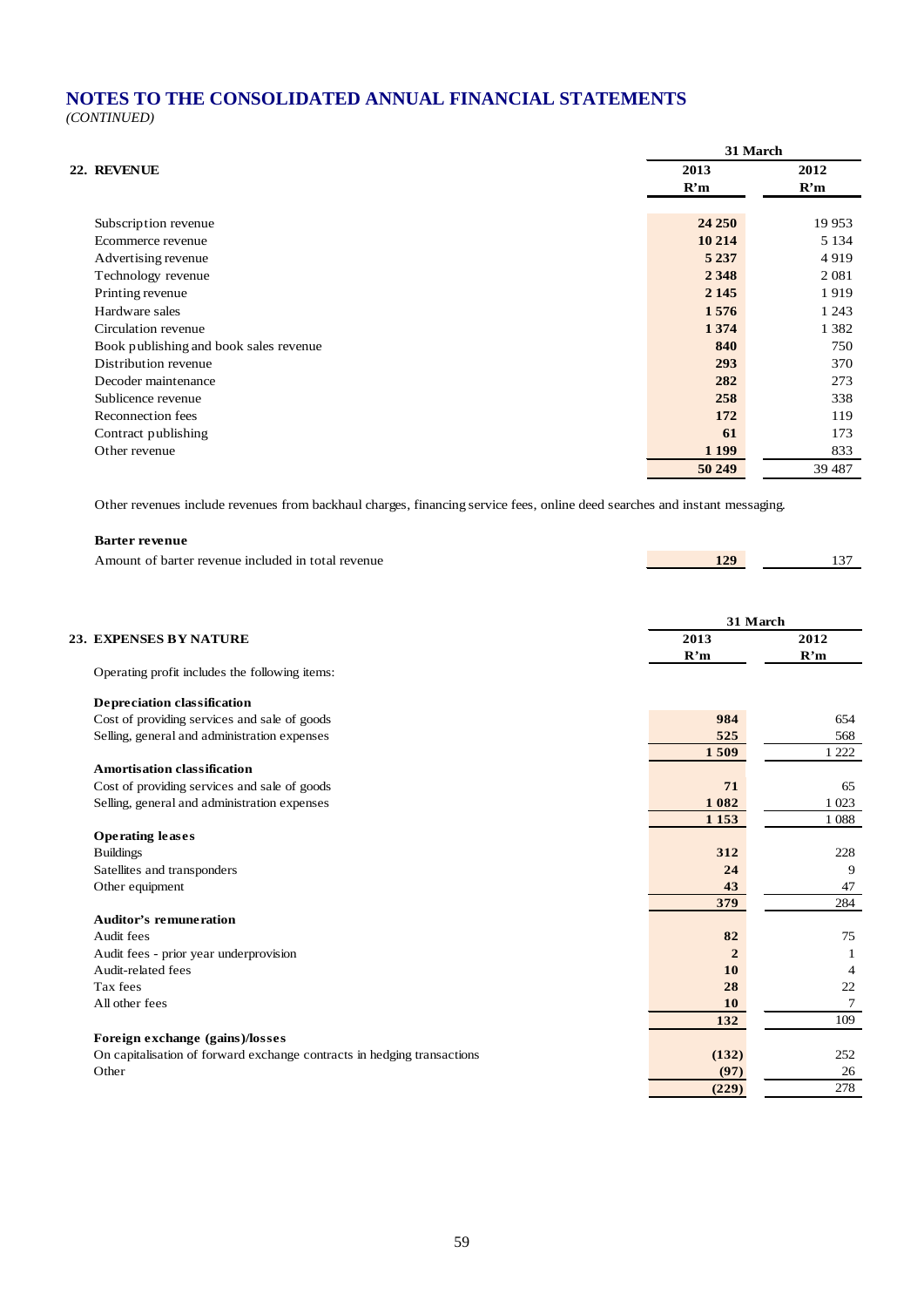*(CONTINUED)*

|                                                                                               |         | 31 March         |
|-----------------------------------------------------------------------------------------------|---------|------------------|
| 23. EXPENSES BY NATURE (CONTINUED)                                                            | 2013    | 2012             |
|                                                                                               | R'm     | R'm              |
| <b>Staff</b> costs                                                                            |         |                  |
| As at 31 March 2013 the group had 21 326 (2012: 19 228) permanent employees.                  |         |                  |
| The total cost of employment of all employees, including executive directors, was as follows: |         |                  |
| Salaries, wages and bonuses                                                                   | 8738    | 7 2 8 8          |
| Retirement benefit costs                                                                      | 385     | 344              |
| Medical aid fund contributions                                                                | 252     | 237              |
| Post-employment benefits                                                                      | 34      | 31               |
| Training costs                                                                                | 125     | 107              |
| Retention option expense                                                                      | 138     |                  |
| Share-based compensation expenses                                                             | 488     | 466              |
| <b>Total staff costs</b>                                                                      | 10 160  | 8 4 7 3          |
| <b>Advertising expenses</b>                                                                   | 2 3 7 9 | 1 5 3 4          |
| Amortisation of programme and film rights                                                     | 5 5 1 7 | 4 4 7 3          |
| <b>Cost of inventories sold</b>                                                               | 5711    | 4 0 22           |
|                                                                                               | 2013    | 31 March<br>2012 |
| 24. OTHER GAINS/(LOSSES) - NET                                                                |         |                  |
|                                                                                               | R'm     | R'm              |
| Loss on sale of assets                                                                        | (17)    | (95)             |
| Fair value adjustment of financial intruments                                                 | (35)    | 32               |
| <b>Impairment losses</b>                                                                      | (781)   | (1487)           |
| Impairment and derecognition of goodwill and other intangible assets                          | (684)   | (1487)           |
| Impairment of other property, plant and equipment and other assets                            | (97)    |                  |
|                                                                                               |         |                  |

#### **Gain on settlement of transponder lease** and the set of the set of the set of the set of the set of the set of the set of the set of the set of the set of the set of the set of the set of the set of the set of the set of

**Compensation received from third parties for property, plant and equipment impaired, lost or stolen 2** 2

**Total other gains/(losses) - net** (831) (1 448)

Refer to notes 4, 5 and 6 for further information on the above impairments.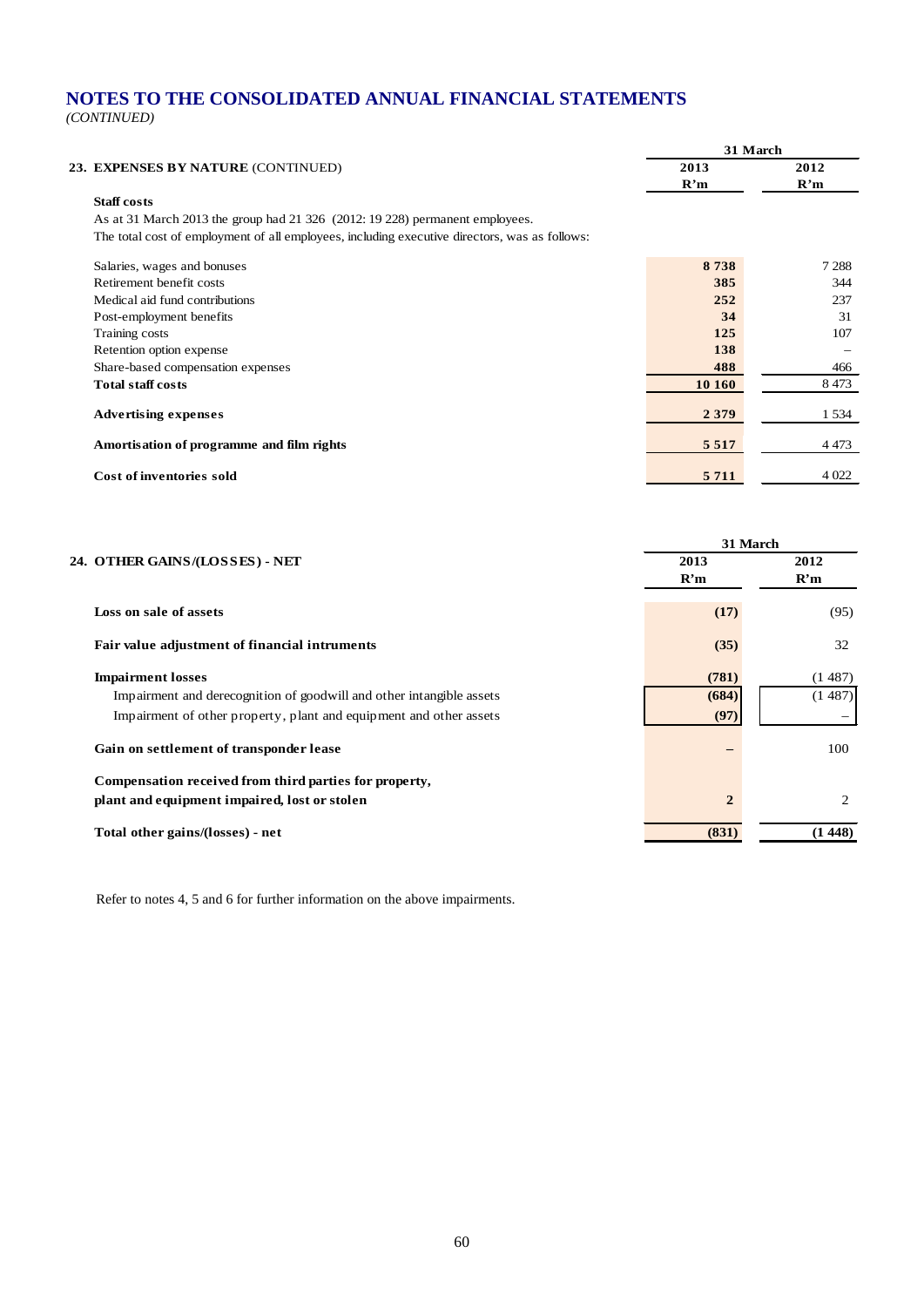*(CONTINUED)*

|                                                            |         | 31 March |
|------------------------------------------------------------|---------|----------|
| 25. FINANCE COSTS/(INCOME)                                 | 2013    | 2012     |
|                                                            | R'm     | R'm      |
| Interest paid                                              |         |          |
| Loans and overdrafts                                       | 1 0 4 5 | 877      |
| Transponder leases                                         | 231     | 132      |
| Other                                                      | 225     | 262      |
|                                                            | 1501    | 1 271    |
| Interest received                                          |         |          |
| Loans and bank accounts                                    | (415)   | (360)    |
| Other                                                      | (18)    | (40)     |
|                                                            | (433)   | (400)    |
|                                                            |         |          |
| Net loss/(profit) from foreign exchange translation and    |         |          |
| fair value adjustments on derivative financial instruments |         |          |
| On translation of assets and liabilities                   | 124     | 303      |
| On translation of transponder leases                       | 391     | 1        |
| On translation of forward exchange contracts               | (142)   | (169)    |
|                                                            | 373     | 135      |
|                                                            |         |          |
| Preference dividends (BEE structures) received             | (125)   | (309)    |
|                                                            |         |          |
| Other finance (income)/costs - net                         | 248     | (174)    |
|                                                            |         |          |
| Total finance costs/(income)                               | 1 3 1 6 | 697      |
|                                                            |         |          |

#### **26. LOSSES ON ACQUISITIONS AND DISPOSALS**

| Profit/(loss) on sale of investments              | 61       |                          |
|---------------------------------------------------|----------|--------------------------|
| Losses recognised on loss of control transactions | (44)     | $\overline{\phantom{a}}$ |
| Acquisition-related costs                         | (73)     | 72)                      |
| Other                                             | $\Omega$ | (55)                     |
|                                                   | (47)     | (134)                    |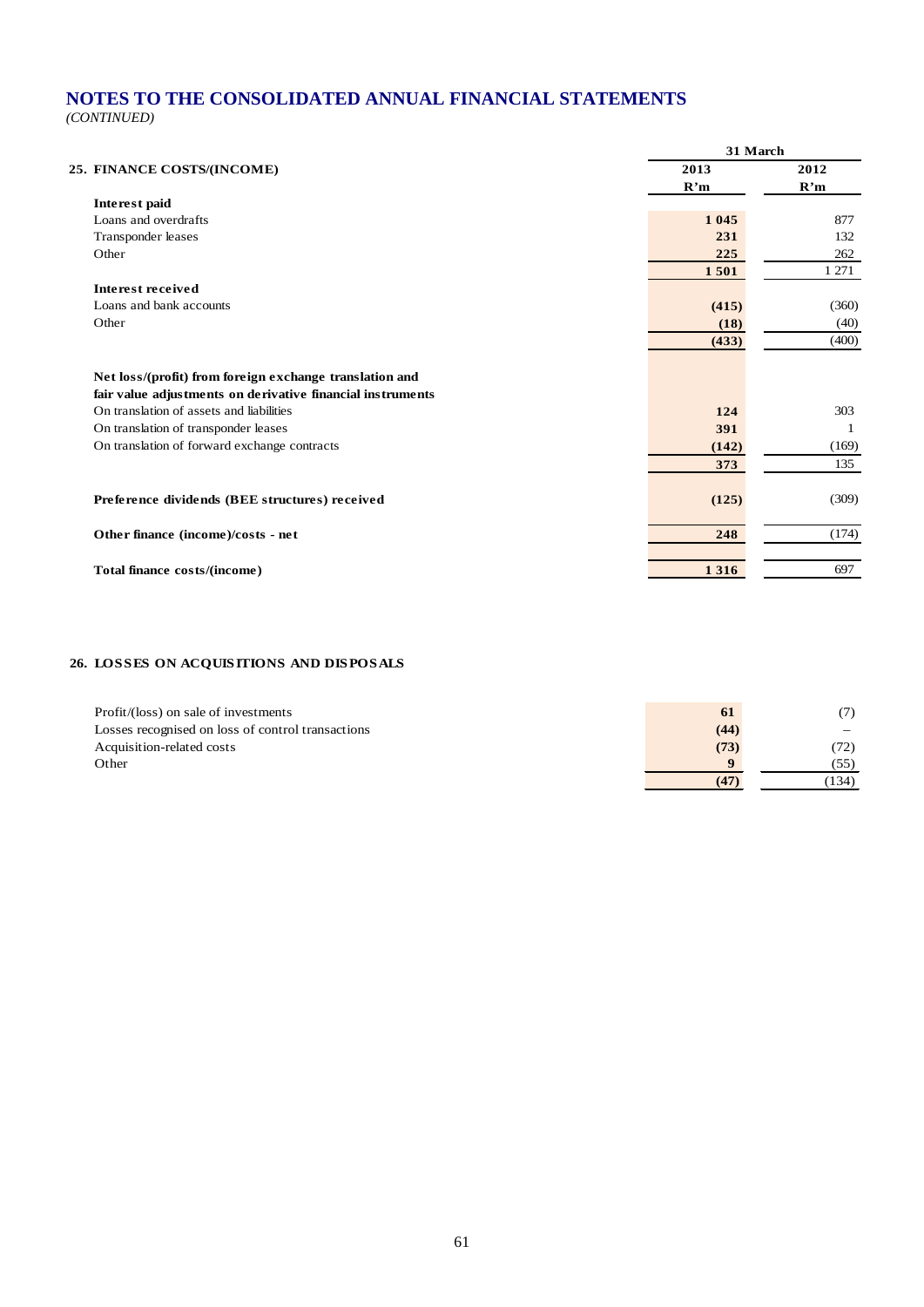*(CONTINUED)*

|                                           | 31 March |         |
|-------------------------------------------|----------|---------|
| 27. TAXATION                              | 2013     | 2012    |
|                                           | R'm      | R'm     |
| Normal taxation                           |          |         |
| South Africa                              | 2 2 8 0  | 1632    |
| Current year                              | 2 2 8 4  | 1 639   |
| Prior year                                | (4)      | (7)     |
| Foreign taxation                          | 719      | 593     |
| Current year                              | 723      | 583     |
| Prior year                                | (4)      | 10      |
| Secondary taxation on companies           | (1)      | 5       |
| Income taxation for the year              | 2998     | 2 2 3 0 |
| Deferred taxation                         |          |         |
| South Africa                              | (315)    | 122     |
| Current year                              | (322)    | 106     |
| Change in rate                            | 8        | 15      |
| Prior year                                | (1)      | 1       |
| Foreign taxation                          | (131)    | (293)   |
| Current year                              | (131)    | (286)   |
| Prior year                                |          | (7)     |
| Total taxation per income statement       | 2552     | 2059    |
| <b>Reconciliation of taxation</b>         |          |         |
| Taxation at statutory rates               | 2604     | 1549    |
| Adjusted for:                             |          |         |
| Non-deductible expenses                   | 1077     | 647     |
| Non-taxable income                        | (34)     | (243)   |
| Temporary differences not provided for    | 641      | 703     |
| Assessed losses unprovided/(utilised)     | 451      | (31)    |
| Initial recognition of prior year taxes   | 14       | (4)     |
| Other taxes                               | 306      | 405     |
| Changes in taxation rates                 | 3        | 7       |
| Tax attributable to associate income      | (2520)   | (1083)  |
| Tax adjustment for foreign taxation rates | 10       | 109     |
| Taxation provided in income statement     | 2 5 5 2  | 2059    |

#### **28. NON-CURRENT ASSETS AND LIABILITIES HELD-FOR-SALE**

#### **Level Up!**

On 19 January 2012 the group concluded an agreement for the sale of Level Up! International Private Holdings Limited to Tencent Holdings Limited. Level Up! is included in the internet segment. The necessary regulatory approval was obtained during the year and the group disposed 49% of its interest. An option to acquire a further 18% and management control has been granted to Tencent.

|                                                     | 31 March |      |
|-----------------------------------------------------|----------|------|
|                                                     | 2013     | 2012 |
|                                                     | R'm      | R'm  |
| Non-current assets classified as held-for-sale      |          |      |
| Goodwill                                            |          | 226  |
| Other intagible assets                              |          | 242  |
| Other                                               |          | 124  |
|                                                     |          | 592  |
| Non-current liabilities classified as held-for-sale |          |      |
| Deferred taxation                                   | -        | 59   |
| Trade payables                                      |          | 35   |
| Accrued expenses and other current liabilities      |          | 54   |
| Other                                               |          | 10   |
|                                                     |          | 158  |

As at 31 March 2013, the remaining held-for-sale assets of R46m (2012: R44m) comprise other tangible assets and land and buildings which are being actively marketed for sale.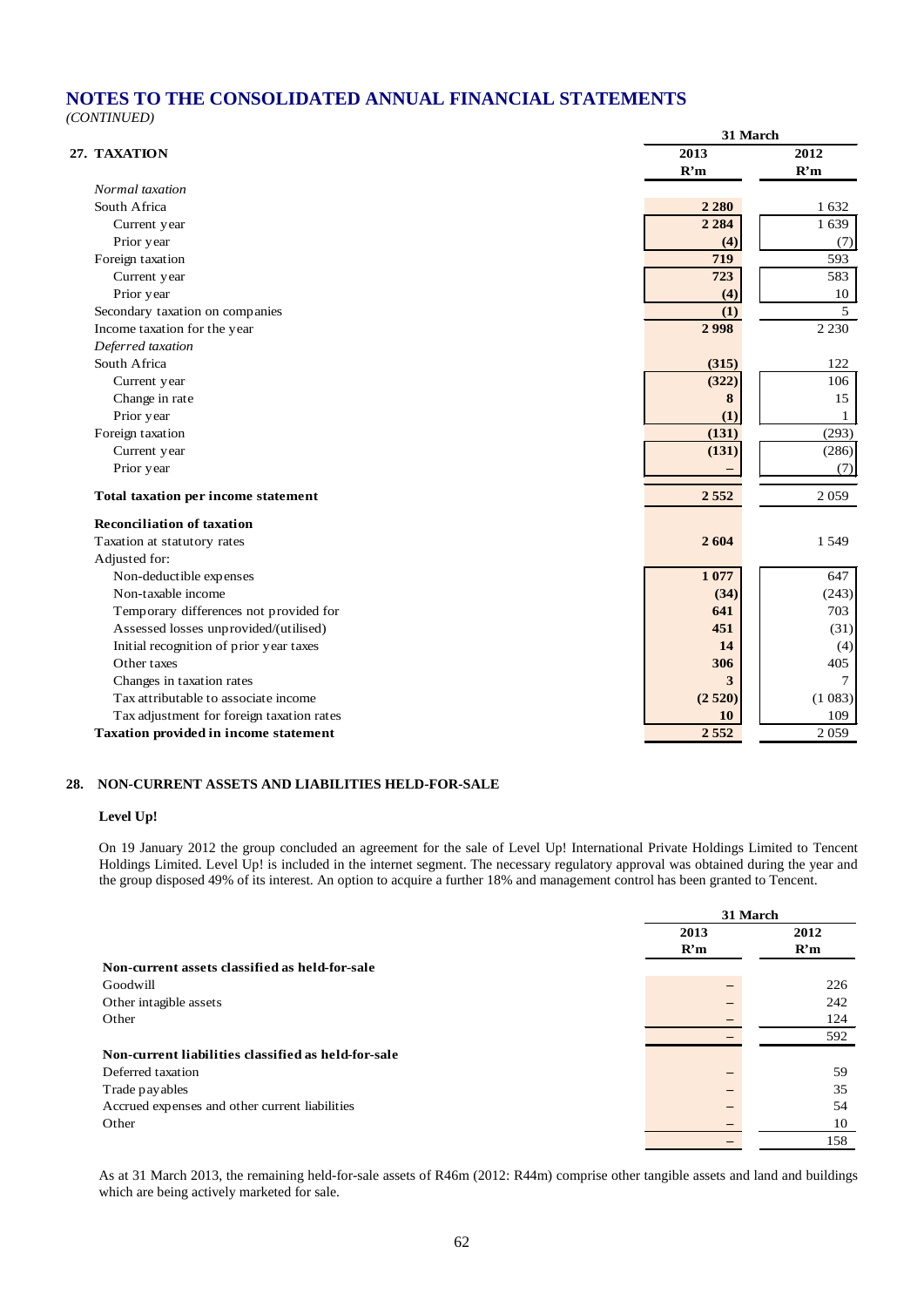*(CONTINUED)*

#### **29. EARNINGS PER SHARE**

| ,,,<br>lawww.c                                      | 31 March          |                   |                          |            |              |                 |                          |            |
|-----------------------------------------------------|-------------------|-------------------|--------------------------|------------|--------------|-----------------|--------------------------|------------|
|                                                     |                   | 2013<br>2012      |                          |            |              |                 |                          |            |
|                                                     |                   |                   | Non-                     |            |              |                 | Non-                     |            |
|                                                     | <b>Gross</b>      | <b>Taxation</b>   | controlling<br>interests | <b>Net</b> | <b>Gross</b> | <b>Taxation</b> | controlling<br>interests | <b>Net</b> |
|                                                     | R'm               | R'm               | R'm                      | R'm        | R'm          | R'm             | R'm                      | R'm        |
| Earnings                                            |                   |                   |                          |            |              |                 |                          |            |
| Net profit attributable to shareholders             |                   |                   |                          | 6 0 4 7    |              |                 |                          | 2894       |
|                                                     |                   |                   |                          |            |              |                 |                          |            |
| <b>Headline adjustments</b>                         |                   |                   |                          |            |              |                 |                          |            |
| Adjustments for:                                    | 644               | (29)              | (32)                     | 583        | 2 2 6 2      | (207)           | (75)                     | 1980       |
| Insurance proceeds                                  | (2)               | $\qquad \qquad -$ | $-$                      | (2)        | (2)          |                 |                          | (2)        |
| Impairment of property, plant and equipment and     |                   |                   |                          |            |              |                 |                          |            |
| other assets                                        | 97                | (19)              | (12)                     | 66         |              |                 |                          |            |
| Impairment of goodwill and intangible assets        | 684               | (6)               | (14)                     | 664        | 1487         | (199)           | (75)                     | 1 2 1 3    |
| Loss on sale of property, plant and equipment       |                   |                   |                          |            |              |                 |                          |            |
| and intangible assets                               | 17                | (2)               | (1)                      | 14         | 7            | (5)             | 2                        |            |
| Profit on sale of intangibles                       | $\qquad \qquad -$ |                   |                          |            | (7)          | $\overline{c}$  |                          | (4)        |
| (Profit)/loss on sale of investments                | (4)               |                   | (4)                      | (8)        | 45           |                 | (3)                      | 42         |
| Dilution loss on equity-accounted investments       | 96                |                   |                          | 96         | 606          |                 |                          | 606        |
| Remeasurement included in equity-accounted earnings | (2301)            | (1)               |                          | (2302)     | 32           | (5)             |                          | 27         |
| Impairment of equity-accounted investments          | 2057              | (1)               | (1)                      | 2 0 5 5    | 94           |                 |                          | 94         |
| <b>Headline earnings</b>                            |                   |                   |                          | 6 6 3 0    |              |                 |                          | 4 8 7 4    |
|                                                     |                   |                   |                          |            |              |                 |                          |            |

|                                                                               | 2013 Number of | 2012 Number |
|-------------------------------------------------------------------------------|----------------|-------------|
|                                                                               | N shares       | of N shares |
|                                                                               |                |             |
| Number of N ordinary shares in issue at year-end (excluding treasury shares)  | 394 271 805    | 384 714 099 |
| Adjusted for movement in shares held by share trusts                          | (9207668)      | (9061589)   |
| Weighted average number of N ordinary shares in issue during the year         | 385 064 137    | 375 652 510 |
| Adjusted for effect of future share-based compensation payments               | 9 300 400      | 12 914 523  |
| Diluted weighted average number of N ordinary shares in issue during the year | 394 364 537    | 388 567 033 |
|                                                                               |                |             |
| Earnings per N ordinary share (cents)                                         |                |             |
| <b>Basic</b>                                                                  | 1570           | 770         |
| Fully diluted                                                                 | 1533           | 745         |
|                                                                               |                |             |
| Headline earnings per N ordinary share (cents)                                |                |             |
| <b>Basic</b>                                                                  | 1722           | 1 297       |
| Fully diluted                                                                 | 1681           | 1 2 5 4     |
|                                                                               |                |             |
| Dividend paid per A ordinary share (cents)                                    | 67             | 54          |
| Dividend paid per N ordinary share (cents)                                    | 335            | 270         |
| Proposed dividend per A ordinary share (cents)                                | 77             | 67          |
| Proposed dividend per N ordinary share (cents)                                | 385            | 335         |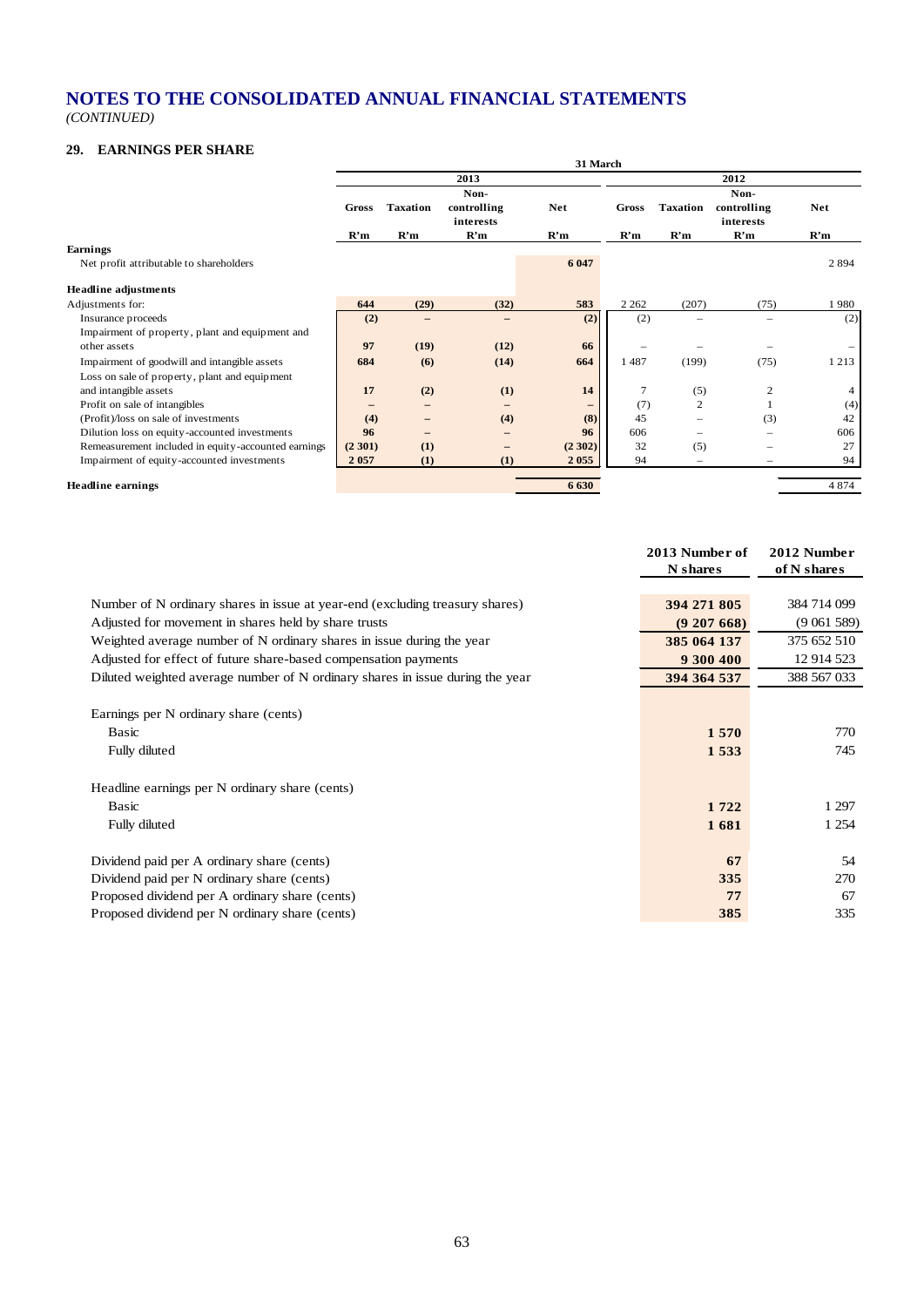*(CONTINUED)*

|                                                                | 31 March |         |  |
|----------------------------------------------------------------|----------|---------|--|
| <b>30. CASH FROM OPERATIONS</b>                                | 2013     | 2012    |  |
|                                                                | R'm      | R'm     |  |
| Profit before tax per income statement                         | 9 300    | 5 5 4 0 |  |
| Adjustments:                                                   |          |         |  |
| - Non-cash and other                                           | (1193)   | 1870    |  |
| Loss on sale of assets                                         | 17       | 95      |  |
| Depreciation and amortisation                                  | 2662     | 2 3 1 0 |  |
| Retention option expense                                       | 138      |         |  |
| Share-based compensation expenses                              | 488      | 466     |  |
| Net finance cost                                               | 1 3 1 6  | 697     |  |
| Share of equity-accounted results                              | (9001)   | (3869)  |  |
| Impairment of equity-accounted investments                     | 2057     | 94      |  |
| (Gains)/loss on acquisitions and disposals                     | (26)     | 63      |  |
| Dilution losses on equity-accounted investments                | 96       | 606     |  |
| Gain on settlement of transponder lease                        |          | (100)   |  |
| Insurance proceeds                                             | (2)      | (2)     |  |
| Impairment losses                                              | 781      | 1487    |  |
| Other                                                          | 281      | 23      |  |
| Working capital                                                | 332      | 97      |  |
| Cash movement in trade and other receivables                   | (980)    | (595)   |  |
| Cash movement in payables, provisions and accruals             | 1796     | 946     |  |
| Cash movements for programme and film rights                   | (151)    | 103     |  |
| Cash movement in inventories                                   | (333)    | (357)   |  |
| <b>Cash from operations</b>                                    | 8 4 3 9  | 7507    |  |
| 31. ACQUISITION OF SUBSIDIARIES                                |          |         |  |
| Fair value of assets and liabilities acquired:                 |          |         |  |
| Property, plant and equipment                                  | 165      | 70      |  |
| Investments and loans                                          | 13       | 5       |  |
| Intangible assets                                              | 1 1 8 1  | 1 0 8 5 |  |
| Net current assets/(liabilities)                               | (136)    | 203     |  |
| Deferred taxation                                              | (205)    | (256)   |  |
| Long-term liabilities                                          | (35)     | (36)    |  |
|                                                                | 983      | 1 0 7 1 |  |
|                                                                |          |         |  |
| Non-controlling interests                                      | (242)    | (259)   |  |
| Common Control                                                 | (2)      |         |  |
| Derecognition of investment in associate                       | (26)     | (57)    |  |
| Gain on bargain purchase                                       | (5)      |         |  |
| Goodwill                                                       | 2 4 2 3  | 1 1 8 4 |  |
| Purchase consideration                                         | 3 1 3 1  | 1939    |  |
| Settlement of loans as part of purchase agreement              | (96)     |         |  |
| Amount to be settled in future                                 | (23)     | (141)   |  |
| Settlement of amounts owing in respect of prior year purchases | 83       |         |  |
| Cash in subsidiaries acquired                                  | (140)    | (227)   |  |
| Net cash outflow from acquisition of subsidiaries              | 2955     | 1 571   |  |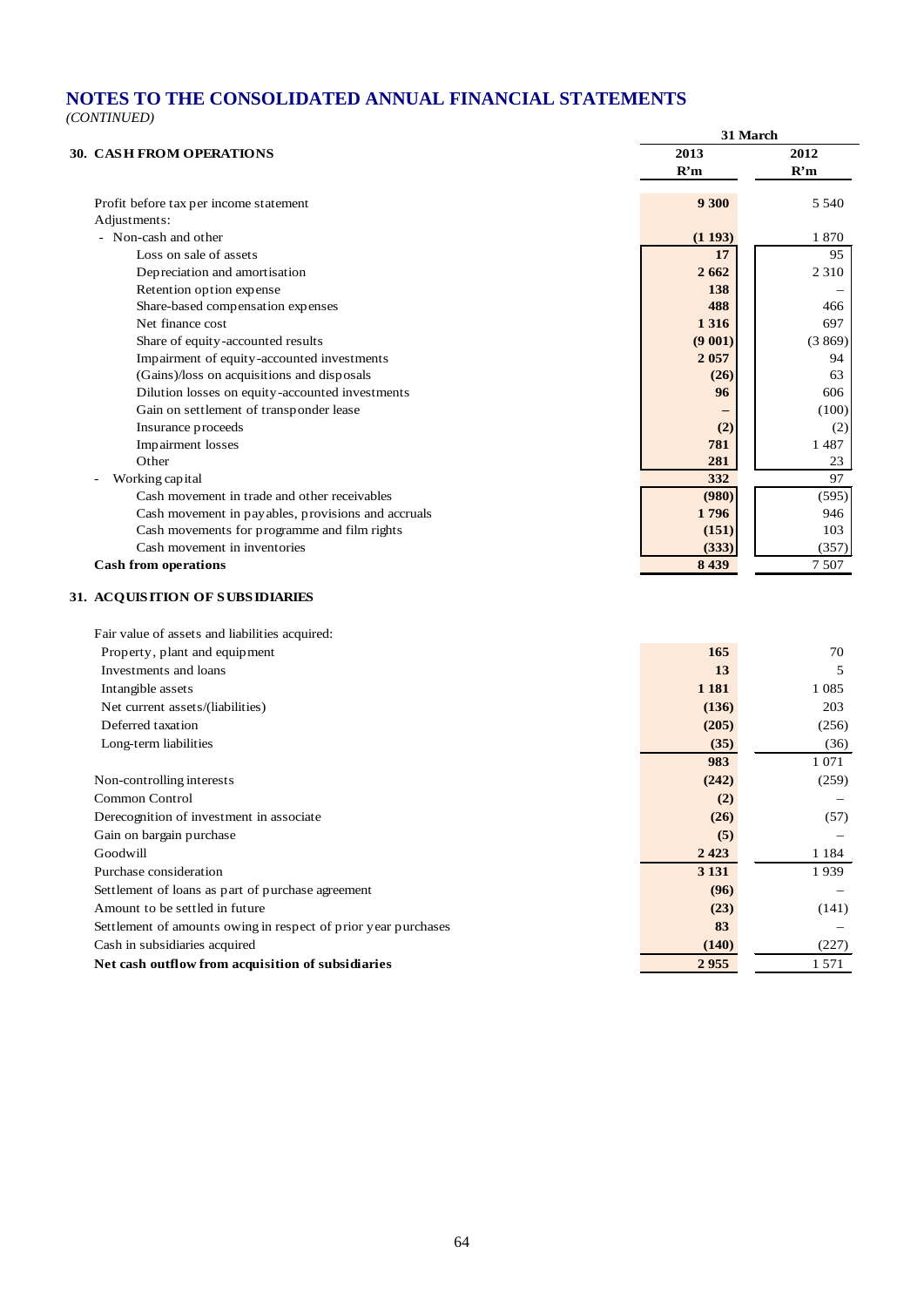*(CONTINUED)*

#### **32. DISPOSAL OF SUBSIDIARY**

|                                               | 2013  | 2012 |  |  |
|-----------------------------------------------|-------|------|--|--|
|                                               | R'm   | R'm  |  |  |
| Book value of assets and liabilities:         |       |      |  |  |
| Property, plant and equipment                 | 20    |      |  |  |
| Investments and loans                         | 122   | 6    |  |  |
| Goodwill                                      | 164   | 9    |  |  |
| Intangible assets                             | 29    | 21   |  |  |
| Net current assets                            | 98    | 3    |  |  |
| Deferred taxation                             | (2)   | (4)  |  |  |
| Long-term liabilities                         | (109) |      |  |  |
| FCTR realised                                 | (27)  |      |  |  |
|                                               | 295   | 35   |  |  |
| Non-controlling interests                     | 9     |      |  |  |
| Transferred to common control                 |       | (5)  |  |  |
| Held-for-sale assets                          | 483   |      |  |  |
| Loss on sale                                  | (9)   | (7)  |  |  |
| Selling price                                 | 778   | 24   |  |  |
| Cash in subsidiaries disposed of              | (10)  | 2    |  |  |
| Shares received as settlement                 | (430) |      |  |  |
| Net cash inflow from disposal of subsidiaries | 338   | 26   |  |  |
|                                               |       |      |  |  |
|                                               |       |      |  |  |
| <b>33. DISPOSAL OF JOINT VENTURES</b>         |       |      |  |  |
| Book value of assets and liabilities:         |       |      |  |  |

**31 March**

| Property, plant and equipment                   | 35   | 3    |
|-------------------------------------------------|------|------|
| Investments and loans                           | 6    | 30   |
| Goodwill                                        | 39   |      |
| Intangible assets                               | 11   | 91   |
| Net current assets                              | 33   | 11   |
| Deferred taxation                               | (6)  | 3    |
| Long-term liabilities                           | (20) | (22) |
|                                                 | 98   | 116  |
| Loss on sale                                    | (26) | (3)  |
| Selling price                                   | 72   | 113  |
| Cash in joint ventures disposed of              | (27) | (12) |
| Shares received as settlement                   | (11) |      |
| Net cash inflow from disposal of joint ventures | 34   | 101  |

#### **34. ACQUISITION OF ASSOCIATES**

Included in acquisition of associates of R1 705m (2012: R122m) are the following: Flipkart Private Limited R858m, Avito Holdings AB R462m, Souq Group Limited R319m and other acquisitions of R66m (2012: Vtex Informática Limited R111m and other acquisitions of R11m). These investments were allocated to investments in associates.

#### **35. CASH AND CASH EQUIVALENTS**

| Cash at bank and on hand       | 8756    | 5 5 9 3  |
|--------------------------------|---------|----------|
| Short-term bank deposits       | 7 0 5 7 | 4 2 3 2  |
| Bank overdrafts and call loans | (1423)  | $1\,034$ |
|                                | 14 390  | 8 7 9 1  |

**Restricted cash**

Restricted cash is still included in cash and cash equivalents due to the fact that it mostly relates to cash held on behalf of customers. The following cash balances are restricted from immediate use according to agreements with banks and other financial institutions:

| Europe                       | 412 | 278            |
|------------------------------|-----|----------------|
| Other                        | 44  | $\gamma$<br>رے |
| <b>Total restricted cash</b> | 456 | 303            |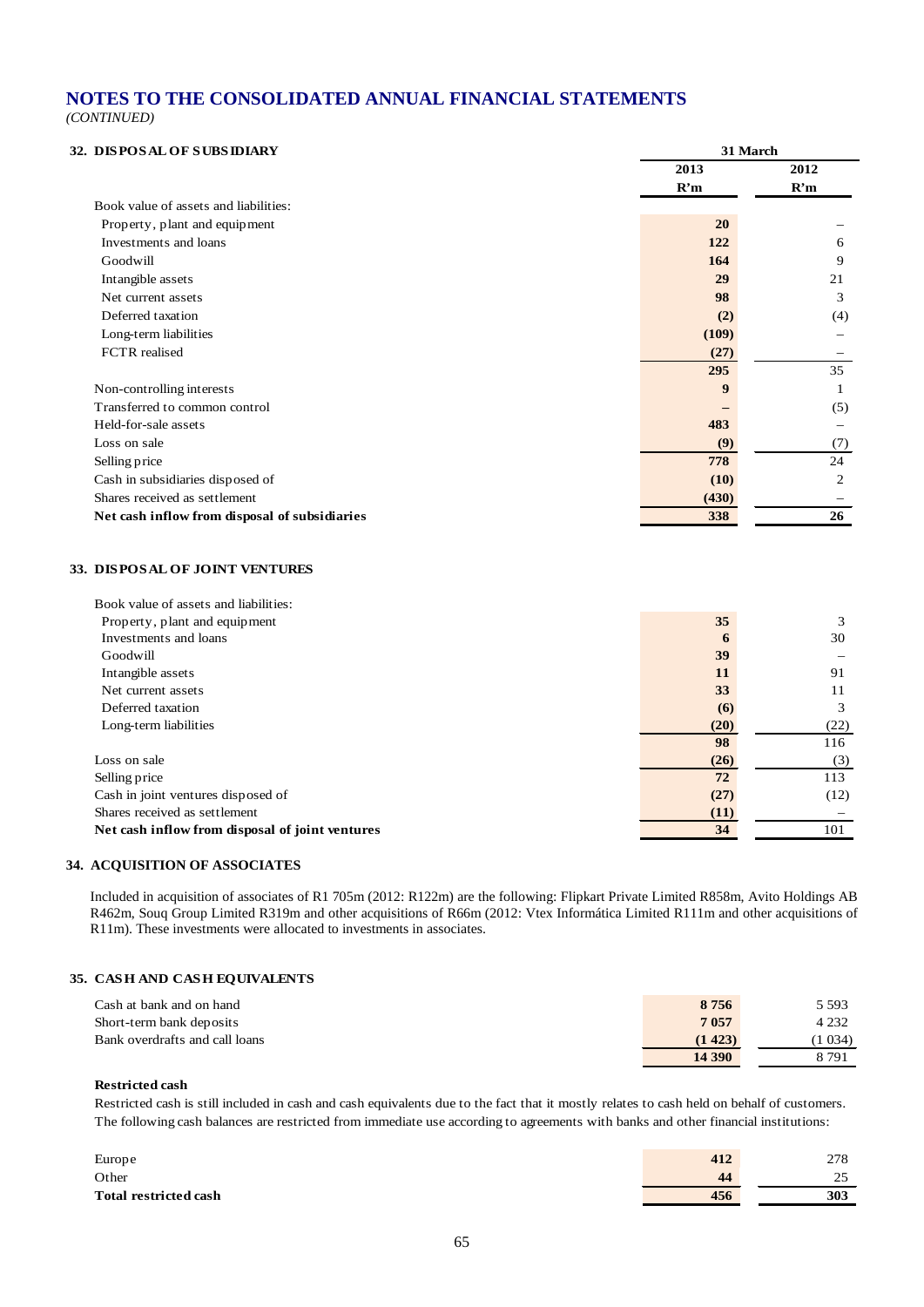*(CONTINUED)*

#### **36. SEGMENT INFORMATION**

IFRS 8 requires operating segments to be identified on the basis of internal reports about components of the group that are regularly reviewed by the chief operating decision-maker (CODM) in order to allocate resources to the segments and to assess their performance. The chief operating decision-maker has been identified as the executive committee that makes strategic decisions.

The group proportionally consolidates its share of the results of its associated companies in the various reportable segments. This is considered to be more reflective of the economic value of these investments.

The group has identified its operating segments based on its business by service or product and aggregated them into the following reporting segments: pay television, internet and print. Below are the types of services and products from which each segment generates revenue.

- *Pay television –* the group offers digital satellite and other pay-television services to subscribers through MultiChoice South Africa and MultiChoice Africa in the rest of sub-Saharan Africa. Through Irdeto, the group provides digital content management and protection systems to customers globally to protect, manage and monetise all digital media on any platform.
- *Internet* the group operates internet platforms to provide various services and products. These platforms and communities offer ecommerce, communication, social networks, entertainment and mobile value-added services. Our internet activities are segmented within our internet operations as follows: Integrated internet platforms consisting of Tencent and Mail.ru, Ecommerce platforms (classifieds, etail and payments) and other internet operations.
- *Print –* through Media24 in Africa, the group publishes newspapers, magazines and books. Its activities also include printing and distribution. The group also has print interests in Brazil through its 30% stake in the magazine publisher, Abril S.A., and in China through its stake in the listed Beijing Media Company and Xin'an Media Company.

The pay-television and technology segments have been combined as these segments are interdependent in the provision of paytelevision services. Our internet segment has previously been disclosed as "Tencent" and "Other internet". We will from now on disclose four separate reporting units, being "Tencent", "Mail.ru", "Ecommerce" and "Other internet". The group's focus on ecommerce, and Tencent and Mail.ru being listed entities, prompted us to disclose these units separately. The definition of trading profit has been updated to exclude equity-settled share scheme charges and retention option expenses. This resulted in the March 2012 trading profit being restated from R5,5bn to R5,7bn. This is deemed to be a more accurate presentation of the sustainable earnings measurements of the group. Comparative segmental results have been restated in accordance with IFRS 8 "Operating Segments".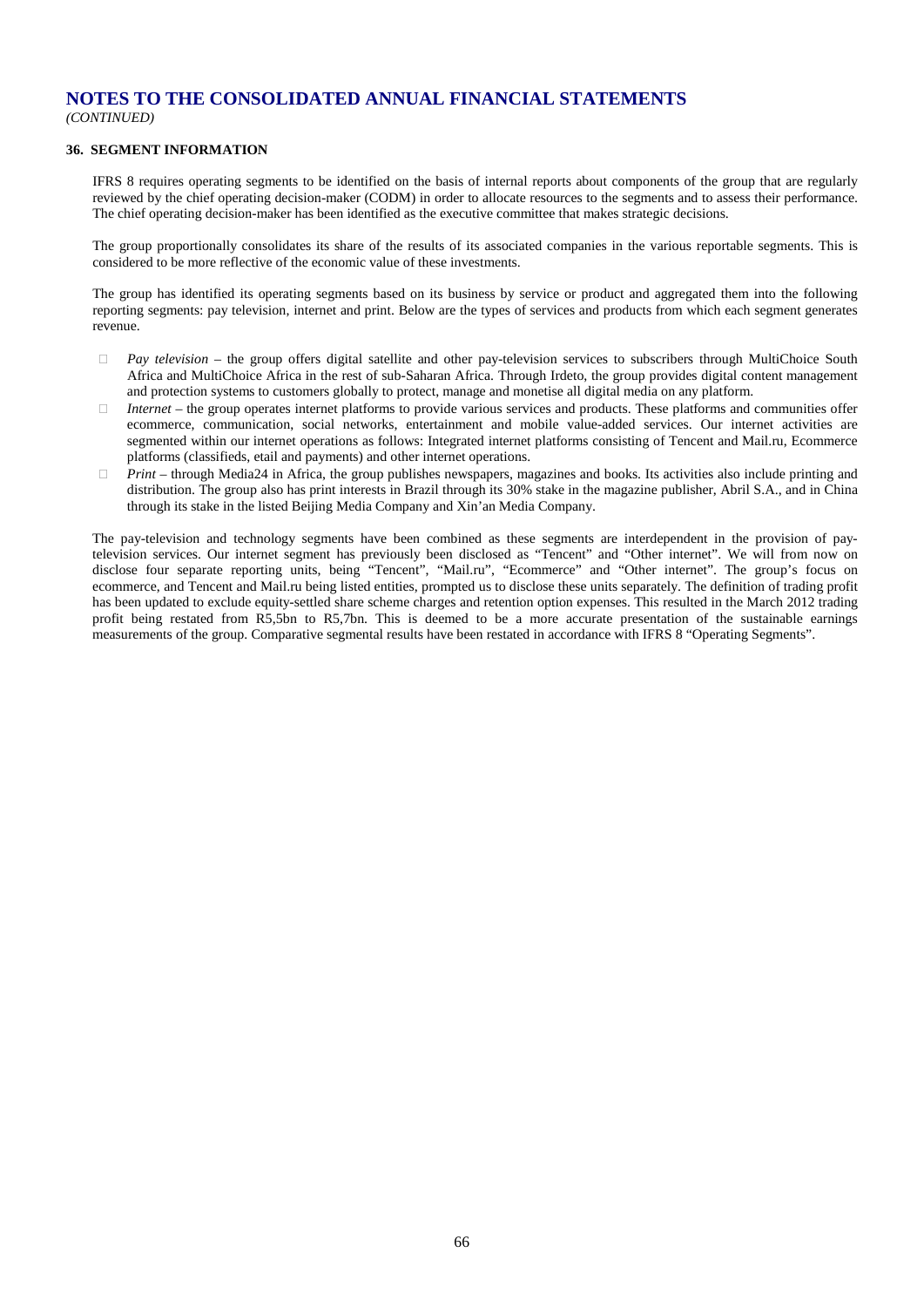*(CONTINUED)*

#### **36. SEGMENT INFORMATION** *(CONTINUED)*

|                                                  |                   | Internet                 |                   |        |                          |                          |                            |                          |                                         |                          |                          |
|--------------------------------------------------|-------------------|--------------------------|-------------------|--------|--------------------------|--------------------------|----------------------------|--------------------------|-----------------------------------------|--------------------------|--------------------------|
|                                                  | Pay               |                          |                   | Ecom-  | Other                    |                          | <b>Total</b><br>reportable |                          | Less:<br>Proportionally<br>consolidated | Elimi-                   |                          |
| March 2013                                       | television        | <b>Tencent</b>           | Mail.ru           | merce  | internet                 | Print                    | segments                   | Corporate                | associates                              | nations                  | <b>Total</b>             |
|                                                  | R'm               | R'm                      | R'm               | R'm    | R'm                      | R'm                      | R'm                        | R'm                      | R'm                                     | R'm                      | R'm                      |
| Revenue                                          |                   |                          |                   |        |                          |                          |                            |                          |                                         |                          |                          |
| External                                         | 30 257            | 20 532                   | 1669              | 11 433 | 953                      | 11932                    | 76 776                     | $\qquad \qquad -$        | (26527)                                 | $\overline{\phantom{a}}$ | 50 249                   |
| Intersegmental                                   | 246               |                          |                   | 38     | $\overline{\phantom{m}}$ | 256                      | 540                        | 24                       |                                         | (564)                    | $\overline{\phantom{m}}$ |
| <b>Total revenue</b>                             | 30 503            | 20 532                   | 1669              | 11 471 | 953                      | 12 188                   | 77 316                     | 24                       | (26527)                                 | (564)                    | 50 249                   |
| Cost of providing services and sale of goods     | (15378)           | (7585)                   | (411)             | (6164) | (503)                    | (7364)                   | (37405)                    | $\overline{\phantom{m}}$ | 10 340                                  | 268                      | (26797)                  |
| Selling, general and administration expenses     | (6192)            | (4344)                   | (363)             | (7286) | (580)                    | (3657)                   | (22 422)                   | (162)                    | 6 457                                   | 296                      | (15831)                  |
| <b>EBITDA</b>                                    | 8933              | 8 6 0 3                  | 895               | (1979) | (130)                    | 1 1 6 7                  | 17 489                     | (138)                    | (9730)                                  | $\overline{\phantom{m}}$ | 7621                     |
| Depreciation                                     | (1075)            | (880)                    | (44)              | (167)  | (11)                     | (334)                    | (2511)                     | (1)                      | 1 003                                   |                          | (1509)                   |
| Amortisation - Software                          | (68)              | (21)                     | (53)              | (46)   | (4)                      | (90)                     | (282)                      | $\qquad \qquad -$        | 130                                     |                          | (152)                    |
| Interest on capitalised transponder leases       | (231)             |                          |                   |        |                          |                          | (231)                      | $\qquad \qquad -$        |                                         |                          | (231)                    |
| <b>Trading profit</b>                            | 7559              | 7702                     | 798               | (2192) | (145)                    | 743                      | 14 4 65                    | (139)                    | (8597)                                  | $\overline{\phantom{0}}$ | 5729                     |
| Interest received                                | 1016              | 392                      | 22                | 54     | 116                      | 119                      | 1719                       | 251                      | (504)                                   | (1033)                   | 433                      |
| Interest paid                                    | (723)             | (153)                    | $\qquad \qquad -$ | (1029) | (287)                    | (490)                    | (2682)                     | $\equiv$                 | 379                                     | 1 0 3 3                  | (1 270)                  |
| Investment income                                | 102               | 423                      |                   |        |                          |                          | 525                        | 23                       | (423)                                   |                          | 125                      |
| Share of equity-accounted results <sup>(1)</sup> |                   | (39)                     | 9                 | (7)    | (1)                      | $\overline{2}$           | (36)                       |                          | 9 3 0 9                                 |                          | 9 2 7 3                  |
| Profit before taxation                           | 7954              | 8 3 2 5                  | 829               | (3174) | (317)                    | 374                      | 13 991                     | 135                      | 164                                     | $\overline{\phantom{0}}$ | 14 290                   |
| Taxation                                         | (2394)            | (1035)                   | (231)             | 139    | (35)                     | (7)                      | (3563)                     | (61)                     | 1072                                    | $\overline{\phantom{0}}$ | (2552)                   |
| <b>Profit after taxation</b>                     | 5 5 6 0           | 7 2 9 0                  | 598               | (3035) | (352)                    | 367                      | 10 4 28                    | 74                       | 1 2 3 6                                 | $\overline{\phantom{0}}$ | 11 738                   |
| Non-controlling interests                        | (963)             | (25)                     | (2)               | 407    | (80)                     | (64)                     | (727)                      |                          | 26                                      |                          | (701)                    |
| <b>Profit from operations</b>                    | 4597              | 7 2 6 5                  | 596               | (2628) | (432)                    | 303                      | 9701                       | 74                       | 1 2 6 2                                 | $\overline{\phantom{0}}$ | 11 037                   |
| Amortisation of other intangibles                | (88)              | (322)                    | (179)             | (896)  | (22)                     | (237)                    | (1744)                     |                          | 472                                     |                          | (1 272)                  |
| Foreign exchange (losses)/gains                  | (309)             | (8)                      | 53                | (47)   | $\boldsymbol{9}$         | (43)                     | (345)                      | 6                        | (34)                                    |                          | (373)                    |
| Impairment of investment in associates           | (5)               |                          |                   | (10)   | (4)                      | (2042)                   | $(2 061)^{(3)}$            | $\overline{\phantom{0}}$ | $\boldsymbol{\Lambda}$                  |                          | (2 057)                  |
| Equity-settled share-based charge                | (74)              | (495)                    | (180)             | (22)   | (32)                     | $\overline{\phantom{a}}$ | (803)                      | (47)                     | 675                                     |                          | (175)                    |
| Exceptional items                                | (128)             | (387)                    | 2 6 6 5           | (808)  | (51)                     | (25)                     | 1 2 6 6                    |                          | (2379)                                  |                          | (1113)                   |
| Net profit/(loss)                                | 3993              | 6 0 53                   | 2955              | (4411) | (532)                    | (2044)                   | 6 0 1 4                    | 33                       |                                         |                          | 6 0 4 7                  |
| <b>Additional disclosure</b>                     |                   |                          |                   |        |                          |                          |                            |                          |                                         |                          |                          |
| Impairment of assets                             | (121)             | (330)                    | (58)              | (36)   |                          | (21)                     | (566)                      |                          | 387                                     |                          | (179)                    |
| Impairment of goodwill                           | (140)             | $\overline{\phantom{a}}$ | $\qquad \qquad -$ | (436)  | $\qquad \qquad -$        | (26)                     | (602)                      |                          |                                         |                          | (602)                    |
| Share of equity-accounted results <sup>(2)</sup> | $\qquad \qquad -$ | 6 1 1 4                  | 2992              | (64)   | (17)                     | (24)                     | 9 0 0 1                    |                          |                                         |                          | 9 0 0 1                  |

 *Notes (1) Includes immaterial associates not proportionally consolidated. (2) All associates' results are accounted for using the equity method.*

*(3) Refer to note 7 for details on Abril S.A. and Xin'An Media Company Limited impairments.*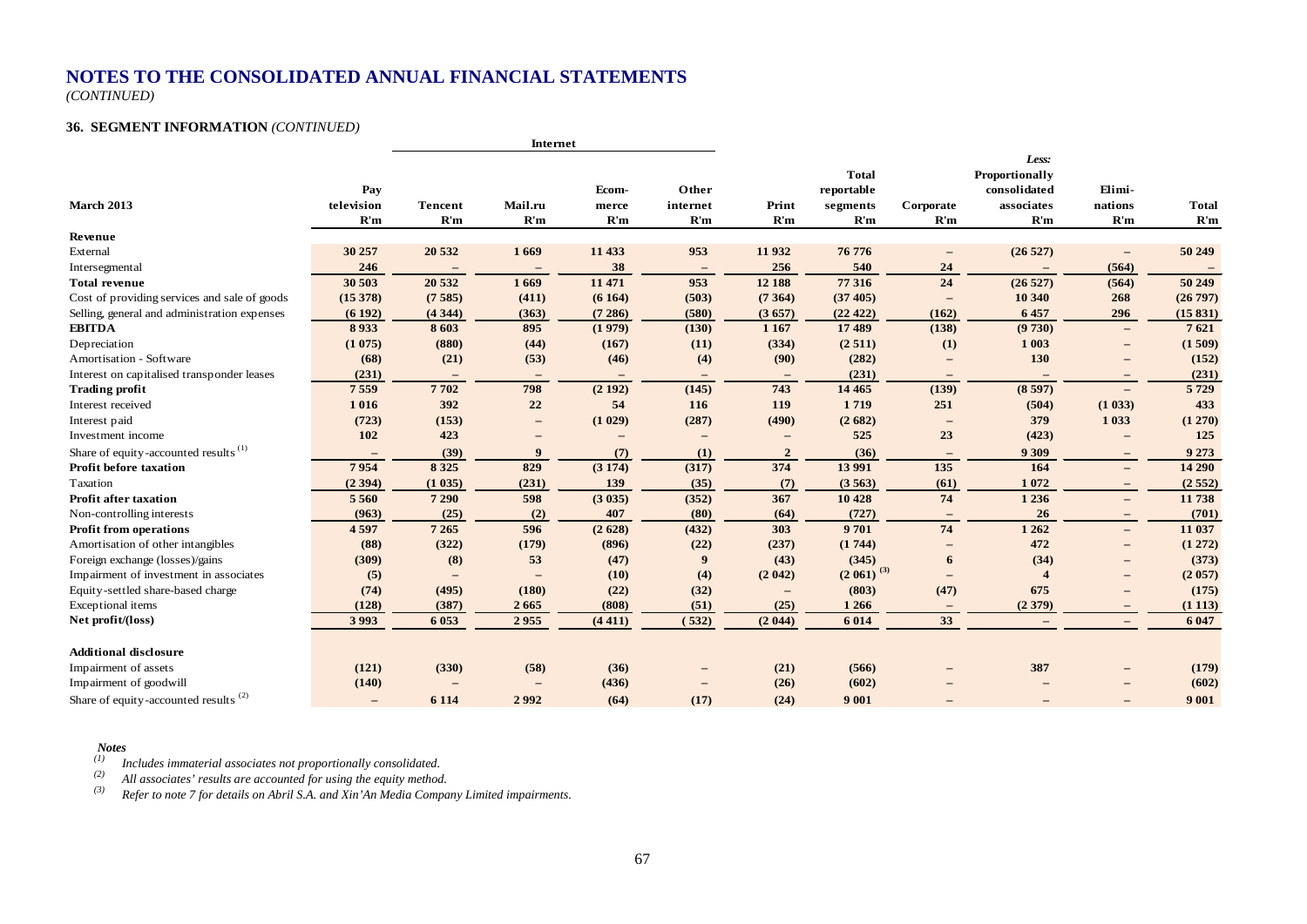*(CONTINUED)*

#### **36. SEGMENT INFORMATION** *(CONTINUED)*

|                                                  |                          | Internet                 |                          |                          |                                 |                          |                                               |                          |                                                              |                          |                          |
|--------------------------------------------------|--------------------------|--------------------------|--------------------------|--------------------------|---------------------------------|--------------------------|-----------------------------------------------|--------------------------|--------------------------------------------------------------|--------------------------|--------------------------|
| <b>March 2012</b>                                | Pay<br>television<br>R'm | <b>Tencent</b><br>R'm    | Mail.ru<br>R'm           | Ecom-<br>merce<br>R'm    | Other<br><i>internet</i><br>R'm | Print<br>R'm             | <b>Total</b><br>reportable<br>segments<br>R'm | Corpo-rate<br>R'm        | Less:<br>Proportionally<br>consolidated<br>associates<br>R'm | Elimi-<br>nations<br>R'm | <b>Total</b><br>R'm      |
| Revenue                                          |                          |                          |                          |                          |                                 |                          |                                               |                          |                                                              |                          |                          |
| External                                         | 25 25 9                  | 11 455                   | 1 0 9 4                  | 5 7 3 6                  | 907                             | 12 071                   | 56 522                                        | $\overline{\phantom{a}}$ | (17035)                                                      | $\overline{\phantom{a}}$ | 39 487                   |
| Intersegmental                                   | 214                      | $\overline{\phantom{a}}$ | $\overline{\phantom{a}}$ | 5                        | 36                              | 283                      | 538                                           | 25                       | $\overline{\phantom{a}}$                                     | (563)                    | $\overline{\phantom{m}}$ |
| <b>Total revenue</b>                             | 25 473                   | 11 455                   | 1 0 9 4                  | 5 7 4 1                  | 943                             | 12 3 54                  | 57 060                                        | 25                       | (17035)                                                      | (563)                    | 39 487                   |
| Cost of providing services and sale of goods     | (13190)                  | (3687)                   | (247)                    | (1708)                   | (475)                           | (7140)                   | (26447)                                       | $\overline{\phantom{a}}$ | 6 0 21                                                       | 282                      | (20144)                  |
| Selling, general and administration expenses     | (4891)                   | (2 281)                  | (256)                    | (4793)                   | (733)                           | (3749)                   | (16703)                                       | (124)                    | 4 3 4 7                                                      | 281                      | (12199)                  |
| <b>EBITDA</b>                                    | 7 3 9 2                  | 5 4 8 7                  | 591                      | (760)                    | (265)                           | 1465                     | 13 910                                        | (99)                     | (6667)                                                       | $\overline{\phantom{a}}$ | 7 1 4 4                  |
| Depreciation                                     | (828)                    | (488)                    | (35)                     | (126)                    | (27)                            | (308)                    | (1812)                                        | (1)                      | 591                                                          |                          | (1 222)                  |
| Amortisation - Software                          | (53)                     | (11)                     | (39)                     | (28)                     | (6)                             | (67)                     | (204)                                         |                          | 83                                                           |                          | (121)                    |
| Interest on capitalised transponder leases       | (132)                    | $\overline{\phantom{a}}$ | $\overline{\phantom{m}}$ | $\overline{\phantom{a}}$ | $\overline{\phantom{a}}$        | $\overline{\phantom{m}}$ | (132)                                         | $\overline{\phantom{a}}$ | $\overline{\phantom{a}}$                                     | $\overline{\phantom{a}}$ | (132)                    |
| <b>Trading profit</b>                            | 6 3 7 9                  | 4988                     | 517                      | (914)                    | (298)                           | 1 0 9 0                  | 11762                                         | (100)                    | (5993)                                                       |                          | 5 6 6 9                  |
| Interest received                                | 1 2 3 3                  | 188                      |                          | 32                       | 394                             | 66                       | 1920                                          | 129                      | (199)                                                        | (1450)                   | 400                      |
| Interest paid                                    | (677)                    | (29)                     |                          | (911)                    | (731)                           | (359)                    | (2707)                                        | (2)                      | 120                                                          | 1 4 5 0                  | (1139)                   |
| Investment income                                | 284                      | $\overline{\phantom{a}}$ |                          | -                        |                                 | $\overline{\phantom{a}}$ | 284                                           | 25                       | $\overline{\phantom{a}}$                                     | $\overline{\phantom{a}}$ | 309                      |
| Share of equity-accounted results <sup>(1)</sup> | (1)                      | (13)                     |                          |                          |                                 | $\overline{4}$           | (7)                                           |                          | 4 1 6 8                                                      |                          | 4 1 6 1                  |
| Profit before taxation                           | 7 2 1 8                  | 5 1 3 4                  | 525                      | (1792)                   | (634)                           | 801                      | 11 25 2                                       | 52                       | (1904)                                                       | $\sim$                   | 9 4 0 0                  |
| Taxation                                         | (1887)                   | (744)                    | (90)                     | 180                      | (31)                            | (273)                    | (2845)                                        | (135)                    | 921                                                          |                          | (2059)                   |
| <b>Profit after taxation</b>                     | 5 3 3 1                  | 4 3 9 0                  | 435                      | (1612)                   | (665)                           | 528                      | 8 4 0 7                                       | (83)                     | (983)                                                        |                          | 7 3 4 1                  |
| Non-controlling interests                        | (881)                    | (8)                      | (2)                      | 338                      | 21                              | (69)                     | (601)                                         |                          | 14                                                           |                          | (587)                    |
| Profit from operations                           | 4 4 5 0                  | 4 3 8 2                  | 433                      | (1274)                   | (644)                           | 459                      | 7806                                          | (83)                     | (969)                                                        |                          | 6754                     |
| Amortisation of other intangibles                | (171)                    | (293)                    | (233)                    | (745)                    | (28)                            | (239)                    | (1709)                                        |                          | 450                                                          |                          | (1259)                   |
| Foreign exchange (losses)/gains                  | (39)                     | 45                       | (8)                      | (38)                     | (9)                             | (64)                     | (113)                                         | 3                        | (25)                                                         |                          | (135)                    |
| Impairment of investment in associates           | $\overline{\phantom{a}}$ | $\overline{\phantom{a}}$ | (13)                     | (94)                     |                                 | $\sim$                   | (107)                                         |                          | 13                                                           |                          | (94)                     |
| Equity-settled share-based charge                | (59)                     | (329)                    | (139)                    |                          | (26)                            |                          | (553)                                         | (99)                     | 468                                                          |                          | (184)                    |
| Exceptional items                                | (856)                    | (606)                    | (77)                     | (489)                    | (231)                           | 8                        | (2 251)                                       |                          | 63                                                           |                          | (2188)                   |
| Net profit/(loss)                                | 3 3 2 5                  | 3 1 9 9                  | (37)                     | (2640)                   | (938)                           | 164                      | 3 0 7 3                                       | (179)                    |                                                              |                          | 2894                     |
| <b>Additional disclosure</b>                     |                          |                          |                          |                          |                                 |                          |                                               |                          |                                                              |                          |                          |
| Impairment of assets                             | (414)                    |                          | (16)                     | (143)                    | (90)                            | (3)                      | (666)                                         |                          | 16                                                           |                          | (650)                    |
| Impairment of goodwill                           | (408)                    |                          |                          | (277)                    | (108)                           | (43)                     | (836)                                         |                          |                                                              |                          | (836)                    |
| Share of equity-accounted results <sup>(2)</sup> | (1)                      | 3787                     | (21)                     | (40)                     | $\sim$                          | 144                      | 3869                                          |                          |                                                              |                          | 3869                     |

*Notes (1) Includes immaterial associates not proportionally consolidated. (2) All associates' results are accounted for using the equity method.*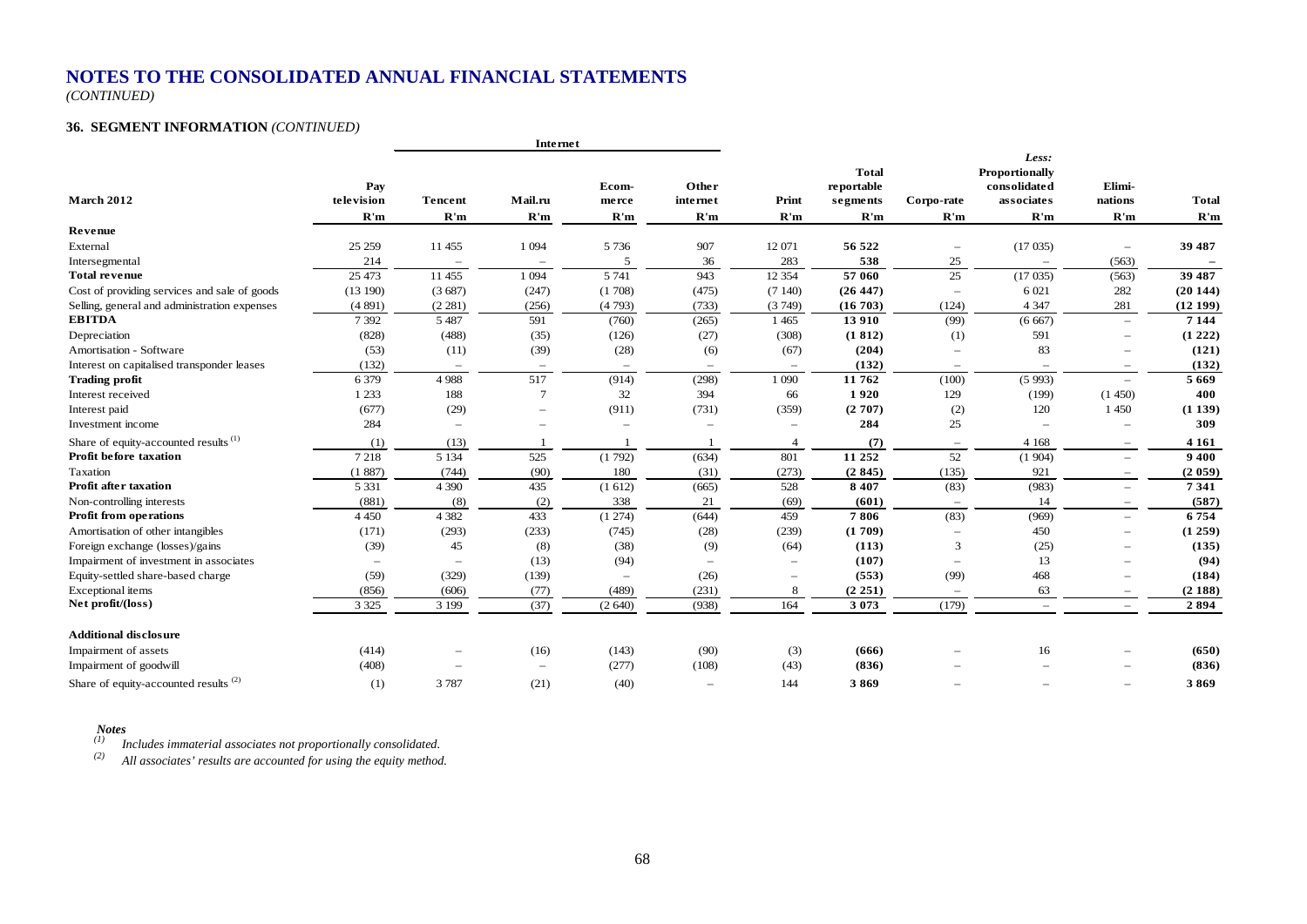*(CONTINUED)*

#### **36. SEGMENT INFORMATION** *(CONTINUED)*

The trading profit as disclosed in the segment disclosure above is the CODM and management's measure of each segment's operational performance. A reconciliation of the segmental trading profit to operating profit and profit before tax as reported in the income statement is provided below:

|                                                    | 31 March |         |  |  |
|----------------------------------------------------|----------|---------|--|--|
|                                                    | 2013     | 2012    |  |  |
|                                                    | R'm      | R'm     |  |  |
|                                                    |          |         |  |  |
| Trading profit per segment report                  | 5729     | 5 6 6 9 |  |  |
| Adjusted for:                                      |          |         |  |  |
| Interest on capitalised finance leases             | 231      | 132     |  |  |
| Amortisation of other intangible assets            | (1 001)  | (967)   |  |  |
| Other gains/(losses) - net                         | (831)    | (1448)  |  |  |
| Retention option expense                           | (138)    |         |  |  |
| Equity-settled share-based charge                  | (175)    | (184)   |  |  |
| Operating profit per the income statement          | 3815     | 3 202   |  |  |
| Interest received                                  | 433      | 400     |  |  |
| Interest paid                                      | (1501)   | (1 271) |  |  |
| Other finance income/(costs) - net                 | (248)    | 174     |  |  |
| Share of equity-accounted results                  | 9 0 0 1  | 3869    |  |  |
| Impairment of investment in associates             | (2 057)  | (94)    |  |  |
| Losses on acquisitions and disposals               | (47)     | (134)   |  |  |
| Dilution losses on equity-accounted investments    | (96)     | (606)   |  |  |
| Profit before taxation as per the income statement | 9 300    | 5 5 4 0 |  |  |

Sales between segments are eliminated in the "Eliminations" column. The revenue from external parties and all other items of income, expenses, profits and losses reported in the segment report is measured in a manner consistent with that in the income statement.

The revenues from external customers for each major group of products and services are disclosed in note 22. The group is not reliant on any one major customer as the group's products are consumed by the general public in a large number of countries.

#### **Geographical information**

The group operates in five main geographical areas:

*Africa -* The group derives revenues from television platform services, print media activities, internet services and technology products and services. The group is domiciled in the Republic of South Africa and is therefore presented separately.

*Asia -* The group's activities comprise its interest in internet and print activities based in China, India, Thailand and Singapore.

*Europe* - The group's activities comprise its interest in internet activities based in Central and Eastern Europe and Russia. Furthermore, the group generates revenue from technology products and services provided by subsidiaries based in the Netherlands.

*Latin America* - The group's activities comprise its interest in internet and print activities based in Brazil and other Latin American countries.

*Other -* Includes the group's provision of various products through internet and technology activities located mainly in Australia and the United States of America.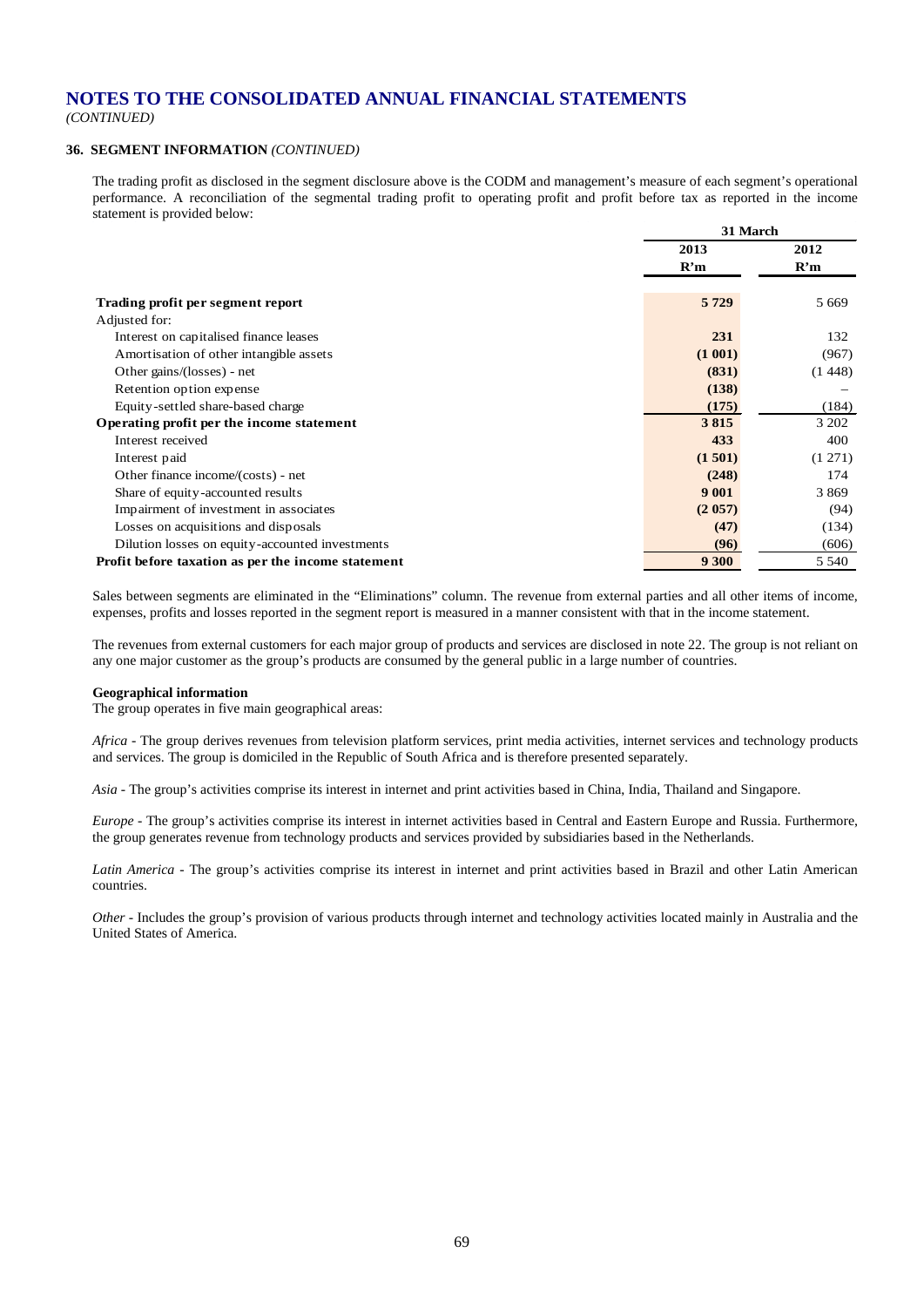**Africa**

#### **36. SEGMENT INFORMATION** *(CONTINUED)*

|                                       | 1.11.04                       |                                 |                         |             |                      |              |              |
|---------------------------------------|-------------------------------|---------------------------------|-------------------------|-------------|----------------------|--------------|--------------|
|                                       | <b>South</b><br>Africa<br>R'm | <b>Rest of</b><br>Africa<br>R'm | Latin<br>America<br>R'm | Asia<br>R'm | <b>Europe</b><br>R'm | Other<br>R'm | Total<br>R'm |
| <b>March 2013</b>                     |                               |                                 |                         |             |                      |              |              |
| External consolidated revenue         | 28 900                        | 8 2 9 5                         | 2419                    | 825         | 9 3 6 0              | 450          | 50 249       |
| External proportionately consolidated |                               |                                 |                         |             |                      |              |              |
| revenue $(1)$                         | 28 900                        | 8 2 9 5                         | 6 2 3 5                 | 21 867      | 11 029               | 450          | 76 776       |
| Segment assets <sup>(2)</sup>         | 13 230                        | 4 5 2 3                         | 5 1 3 0                 | 22 892      | 26 50 6              | 1 1 1 9      | 73 400       |
| <b>March 2012</b>                     |                               |                                 |                         |             |                      |              |              |
| External consolidated revenue         | 26 104                        | 6 0 9 6                         | 1996                    | 605         | 4 2 5 4              | 432          | 39 4 87      |
| External proportionately consolidated |                               |                                 |                         |             |                      |              |              |
| revenue $(1)$                         | 26 104                        | 6 0 9 6                         | 6 1 5 6                 | 12 3 8 8    | 5 3 5 1              | 427          | 56 522       |
| Segment assets $(2)$                  | 9607                          | 3413                            | 6 6 5 9                 | 13 000      | 24 781               | 1 2 8 2      | 58 742       |

### *Notes*

*(1) Revenue includes the group's proportionate share of associates' external revenue.*

*(2) Segment assets consist of non-current assets excluding financial instruments, deferred tax and the proportionate share of associates' assets.*

Included in the segment assets above is R4,8bn (2012: R6,3bn) attributable to Brazil, R21,0bn (2012: R12,7bn) attributable to China, R6,8bn (2012: R5,7bn) attributable to Poland and R8,3bn (2012: R12,1bn) attributable to Russia. These being the only significant foreign countries contributing more than 10% of the group's segment assets for the year ended 31 March 2013 and relates mainly to the investments in associates.

Revenue is allocated to a country based on the location of subscribers or users.

#### **37. FINANCIAL RISK MANAGEMENT**

#### **Financial risk factors**

The group's activities expose it to a variety of financial risks such as market risk (including currency risk, fair value interest risk, cash flow interest risk and price risk), credit risk and liquidity risk. These include the effects of changes in debt and equity markets, foreign currency exchange rates and interest rates. The group's overall risk management programme seeks to minimise the potential adverse effects on the financial performance of the group. The group uses derivative financial instruments, such as forward exchange contracts and interest rate swaps, to hedge certain risk exposures. The group had no significant price risk for the years ending 31 March 2013 and 31 March 2012.

Risk management is carried out by the management of the group under policies approved by the board of directors and its risk management committee. Management identifies, evaluates and hedges financial risks. The various boards of directors within the group provide written policies covering specific areas, such as foreign exchange risk, interest rate risk, credit risk, the use of derivative instruments and the investment of excess liquidity.

#### **Foreign exchange risk**

The group operates internationally and is exposed to foreign exchange risk. Although a substantial portion of the group's revenue is denominated in the currencies of the countries in which it operates, a significant portion of cash obligations, including satellite transponder leases and contracts for pay-television programming, are denominated in US dollars. Where the group's revenue is denominated in local currency depreciation of the local currency against the US dollar adversely affects the group's earnings and its ability to meet cash obligations. Some entities in the group use forward exchange contracts to hedge their exposure to foreign currency risk in connection with their obligations. Management may hedge the net position in the major foreign currencies by using forward currency contracts. The group generally covers forward 50% to 100% of firm commitments in foreign currency for up to two years in the pay-television business. The group also uses forward exchange contracts to hedge foreign currency exposure in its print business where cover is generally taken for 75% to 100% of firm commitments in foreign currency for up to one year.

The group has classified its forward exchange contracts relating to forecast transactions and firm commitments as cash flow and fair value hedges, and measures them at fair value. The transactions relate mainly to programming costs, transponder lease instalments and the acquisition of inventory items. A cumulative after-tax loss of R175,0m (2012: R328,3m after-tax loss) has been deferred in a hedging reserve at 31 March 2013. This amount is expected to realise over the next two years. The fair value of all forward exchange contracts designated as cash flow hedges at 31 March 2013 was a net asset of R395,3m (2012: net asset of R80,7m), comprising assets of R394,5m (2012: R85,9m) and liabilities of R0,5m (2012: R5,2m), that were recognised as derivative financial instruments. The fair value of all forward exchange contracts designated as fair value hedges at 31 March 2013 was a liability of R124,4m (2012: liability of R8,7m).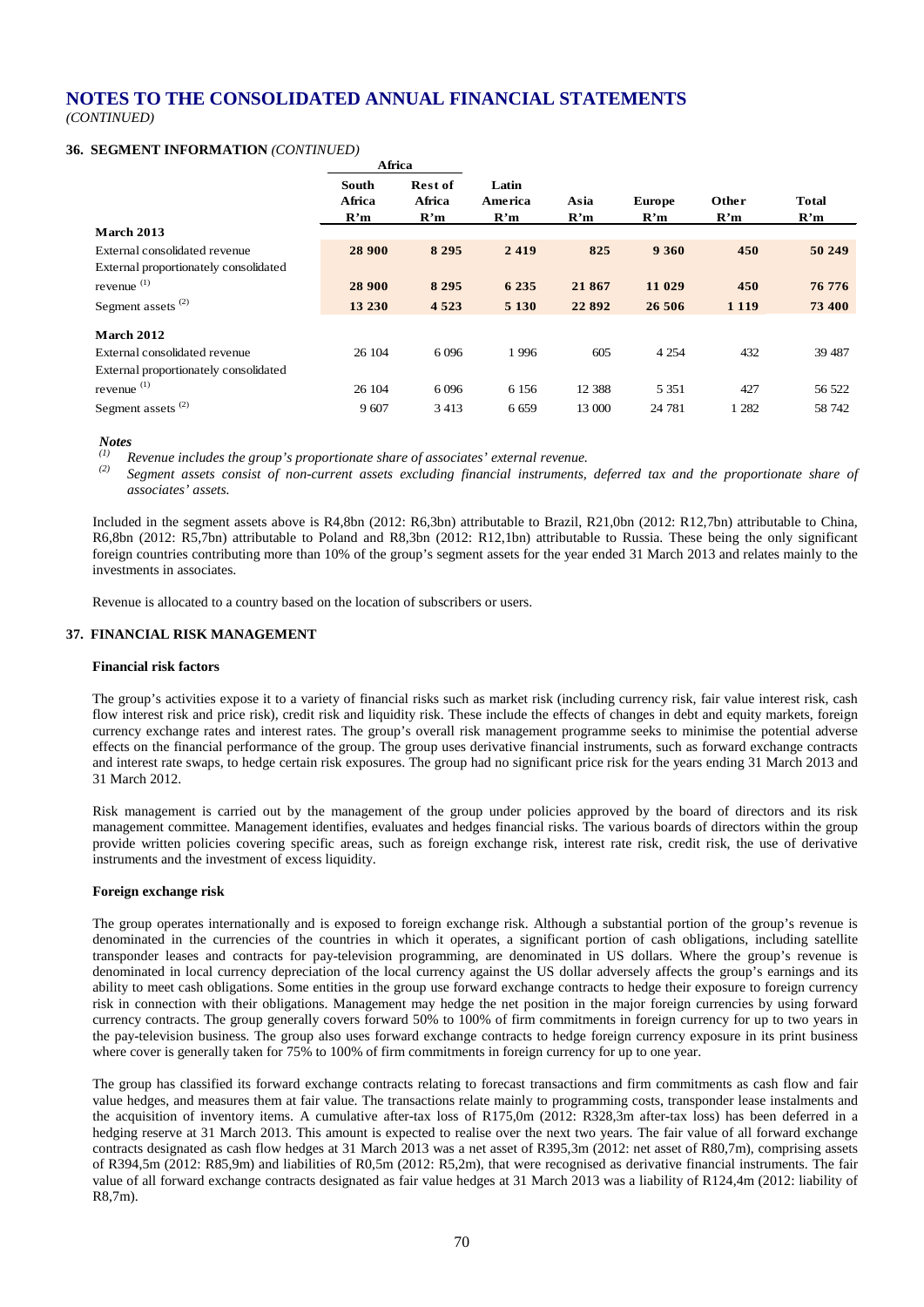# **37. FINANCIAL RISK MANAGEMENT** *(CONTINUED)*

#### **Foreign exchange risk** *(continued)*

During the year ended 31 March 2013 the group recognised gains on fair value hedges of R88,0m (2012: R87,9m) and losses of R422,3m (2012: R148,3m) on the hedged items attributable to the hedged risks. The amount recognised in the income statement due to the ineffectiveness of cash flow hedges was Rnil (2012: R4,1m). As at 31 March 2013 the group had no hedges of net investments in foreign operations.

The table below sets out the periods when the cash flows are expected to occur for both fair-value and cash flow hedges in place at 31 March 2013:

|                               | Maturing within one year | <b>Maturing within</b><br>one to two years |                  |                                             |
|-------------------------------|--------------------------|--------------------------------------------|------------------|---------------------------------------------|
| <b>Total outstanding FECs</b> | <b>EUR</b>               | <b>USD</b>                                 | Other            | <b>USD</b>                                  |
| at 31 March 2013:             | $\mathbf{m}$             | $\mathbf{m}$                               | 'm               | 'm                                          |
| Pay television                |                          | 306                                        |                  | 61                                          |
| Corporate                     |                          | 91                                         |                  | 34                                          |
| Print                         | 12                       | 14                                         | $\boldsymbol{2}$ |                                             |
|                               | 12                       | 411                                        | $\overline{2}$   | 95                                          |
| Rand value (R'm)              | 136                      | 3 4 1 7                                    | 27               | 854                                         |
| Average exchange rate         | 11.33                    | 8.31                                       | 13.50            | 8.99                                        |
|                               |                          | Maturing within one year:                  |                  | <b>Maturing within</b><br>one to two years: |
| <b>Total outstanding FECs</b> | <b>EUR</b>               | <b>USD</b>                                 | Other            | <b>USD</b>                                  |
| at 31 March 2012:             | $\mathbf{m}$             | $\mathbf{m}$                               | 'n               | $\mathbf{m}$                                |
| Pay television                |                          | 309                                        |                  | 260                                         |
| Corporate                     |                          | 129                                        |                  | 67                                          |
| Print                         | 27                       | 20                                         | 2                |                                             |
|                               | 27                       | 458                                        | $\overline{c}$   | 327                                         |
| Rand value (R'm)              | 285                      | 3 5 5 9                                    | 31               | 2687                                        |
| Average exchange rate         | 10.56                    | 7.77                                       | 15.50            | 8.22                                        |

Where the group has surplus funds offshore, the treasury policy is to spread the funds between more than one currency to limit the effect of foreign exchange rate fluctuations and to achieve the highest level of interest income. As at 31 March 2013 the group had a net cash balance of R14,4bn (2012: R8,8bn), of which R8,1bn (2012: R5,5bn) was held in South Africa. The R6,3bn (2012: R3,3bn) held offshore was largely denominated in US dollar, euro, Polish zloty and Chinese yuan renminbi.

#### **Foreign currency sensitivity analysis**

The group's presentation currency is the South African rand, but as it operates internationally, it is exposed to a number of currencies, of which the exposure to the US dollar, euro and Polish zloty is the most significant. The group is also exposed to the Chinese yuan renminbi and Brazil real but to a lesser extent.

The sensitivity analysis details the group's sensitivity to a 10% decrease (2012: 10% decrease) in the rand against the US dollar and euro, as well as a 10% decrease (2012: 10% decrease) of the US dollar against the euro and Polish zloty. These movements would result in an after-tax loss of R163,5m (2012: R79,7m after-tax gain). Other equity would decrease by R405,0m (2012: R339,0m increase).

This analysis includes only outstanding foreign currency denominated monetary items and adjusts their translation at the period-end for the above percentage change in foreign currency rates. The sensitivity analysis includes external loans, as well as loans to foreign operations within the group, but excludes loans considered part of the net foreign investment and translation differences due to translating from functional currency to presentation currency.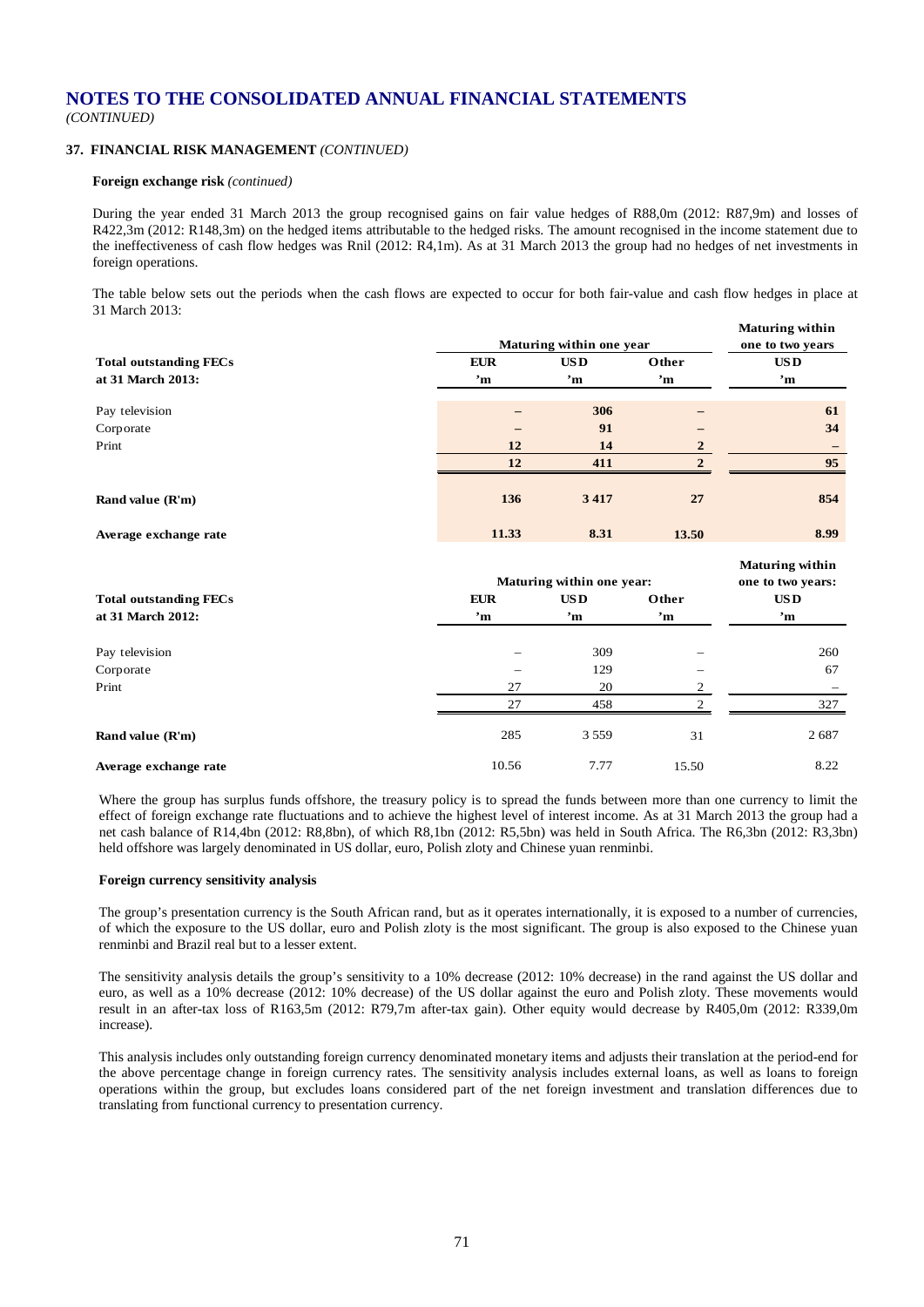# **37. FINANCIAL RISK MANAGEMENT** *(CONTINUED)*

#### **Foreign exchange risk** *(continued)*

#### **Foreign exchange rates**

The exchange rates used by the group to translate foreign entities' income statements and statements of financial position are as follows:

|                        | 31 March 2013   |                 | <b>31 March 2012</b> |                        |  |
|------------------------|-----------------|-----------------|----------------------|------------------------|--|
| Currency $(1FC = ZAR)$ | Average<br>rate | Closing<br>rate | Average<br>rate      | <b>Closing</b><br>rate |  |
| US dollar              | 8.5537          | 9.2364          | 7.4098               | 7.6690                 |  |
| Euro                   | 11.0271         | 11.8433         | 10.2214              | 10.2335                |  |
| Chinese yuan renminbi  | 1.3625          | 1.4879          | 1.1620               | 1.2179                 |  |
| Brazilian real         | 4.2415          | 4.5676          | 4.3660               | 4.1974                 |  |
| British pound          | 13.5135         | 14.0443         | 11.8736              | 12.2800                |  |
| Polish zloty           | 2.6449          | 2.8342          | 2.4423               | 2.4641                 |  |
| Russian ruble          | 0.2738          | 0.2974          | 0.2511               | 0.2616                 |  |

The average rates listed above are only approximate average rates for the year. The group measures separately the transactions of each of its material operations, using the particular currency of the primary economic environment in which the operation conducts its business, translated at the prevailing exchange rate on the transaction date.

|                                                 | 31 March 2013 |             | 31 March 2012 |             |  |
|-------------------------------------------------|---------------|-------------|---------------|-------------|--|
|                                                 | Assets        | Liabilities | <b>Assets</b> | Liabilities |  |
| <b>Derivative financial instruments</b>         | R'm           | R'm         | R'm           | R'm         |  |
| <b>Current portion</b>                          |               |             |               |             |  |
| Foreign exchange contracts                      | 448           |             | 76            | 38          |  |
| Shareholders' assets/liabilities <sup>(1)</sup> |               | 23          |               | 39          |  |
| Interest rate swaps                             |               | 157         |               | 129         |  |
| Other derivatives                               | 1             |             | 9             |             |  |
|                                                 | 449           | 180         | 85            | 206         |  |
| Non-current portion                             |               |             |               |             |  |
| Foreign exchange contracts                      | 72            |             | 51            | 23          |  |
| Shareholders' assets/liabilities <sup>(1)</sup> |               | 681         |               | 554         |  |
| Interest rate swaps                             |               | 291         |               | 262         |  |
| Other derivatives                               |               |             | 34            |             |  |
|                                                 | 72            | 972         | 86            | 839         |  |
| <b>Total</b>                                    | 521           | 1 1 5 2     | 171           | 1 0 4 5     |  |

*Note* 

*(1) Media24 Limited entered into a contract with the Retief family trust in October 2008 which contains a put option whereby the Retief family trust can enforce a buy-out by Media24 Limited of its remaining interest in Paarl Media Holdings Proprietary Limited (currently 5%) and Paarl Coldset Proprietary Limited (currently 12,6%). Mr L P Retief, a director of Naspers Limited (refer to note 13), is a related party to the Retief family trust. The group has several other put options where non-controlling shareholders can put their stakes to the group based on specified terms and conditions. The total value of these other options was R314m at 31 March 2013 (2012: R206m).*

|                                                            | 31 March 2013                              |         | 31 March 2012                 |         |  |
|------------------------------------------------------------|--------------------------------------------|---------|-------------------------------|---------|--|
|                                                            | Foreign<br>currency<br>amount<br>R'm<br>'n |         | Foreign<br>currency<br>amount | R'm     |  |
| Uncovered foreign liabilities                              |                                            |         | 'n                            |         |  |
| The group had the following uncovered foreign liabilities: |                                            |         |                               |         |  |
| US dollar                                                  | 871                                        | 8 0 4 2 | 1 2 2 2                       | 9 3 6 2 |  |
| British pound                                              |                                            |         | 6                             | 69      |  |
| Euro                                                       | 91                                         | 1 0 9 0 | 80                            | 821     |  |
| Polish zloty                                               | 89                                         | 260     | 5                             | 11      |  |
| Sterling                                                   | 13                                         | 176     |                               |         |  |
| Danish kroner                                              |                                            |         | 145                           | 199     |  |
| Other                                                      |                                            | 341     |                               | 76      |  |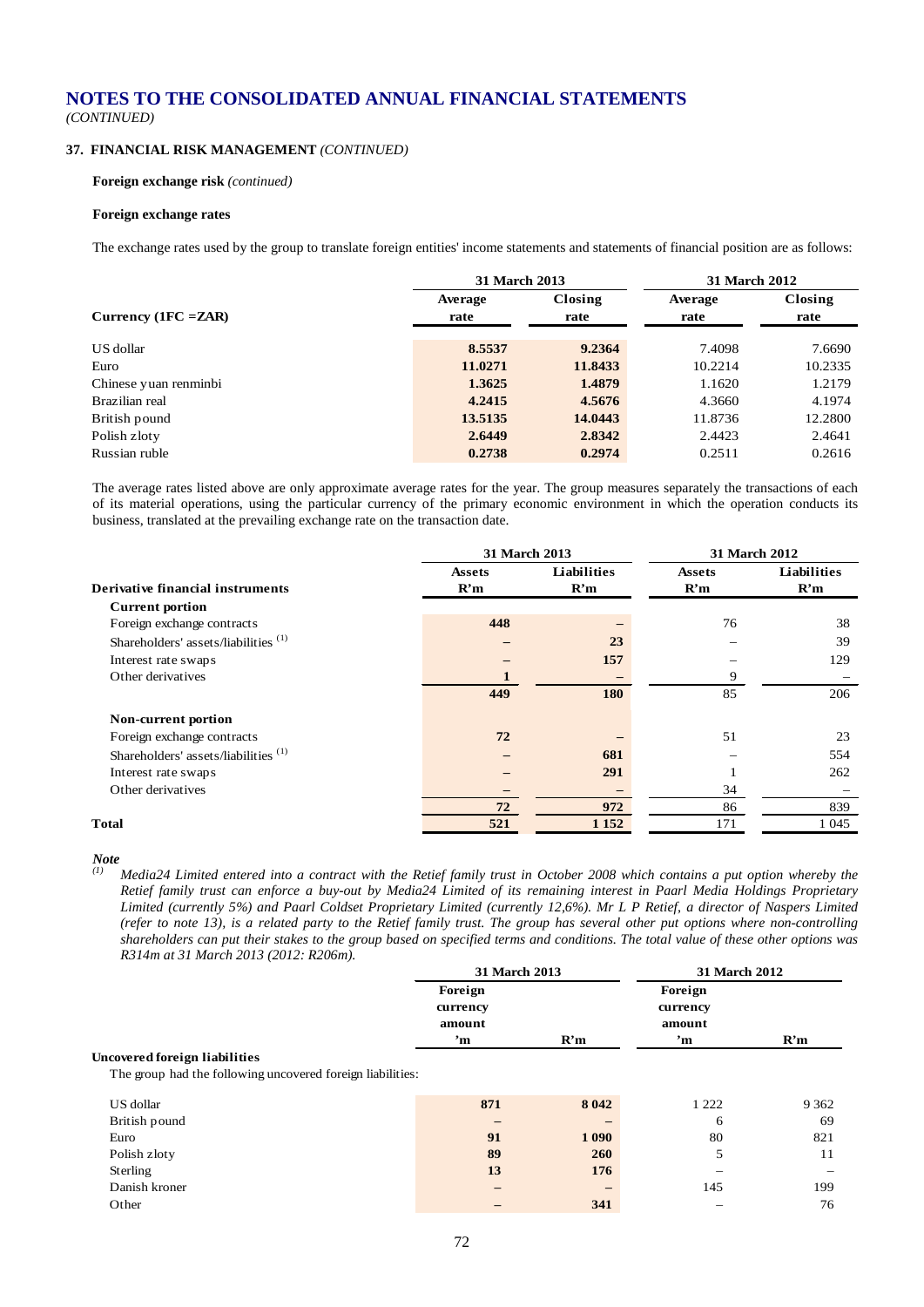### **37. FINANCIAL RISK MANAGEMENT** *(CONTINUED)*

#### **Credit risk**

The group is exposed to certain concentrations of credit risk relating to the following assets:

#### *Investments and loans*

There is no concentration of credit risk within investments and loans, except for preference shares in Welkom Yizani and Phuthuma Nathi. Shareholder agreements are in place, which regulate the shares held by Welkom Yizani and Phuthuma Nathi, and management monitors the credit risk regularly.

#### *Trade receivables*

Receivables consist primarily of invoiced amounts from normal trading activities. The group has a large diversified customer base across many geographical areas. The majority of trade receivables consist of receivables within the pay-television, internet and print segments. Various credit checks are performed on new debtors to determine the quality of their credit history. These checks are also performed on existing debtors with long-overdue accounts. Furthermore, current debtors are monitored to ensure they do not exceed their credit limits.

#### *Other receivables*

There is no concentration of credit risk within other receivables, except for the accrued preference share dividends relating to the preference share investments, as disclosed above, and the promissory notes. The level of interest in related party receivables minimises the credit risk.

#### *Cash, deposits and derivative assets*

The group is exposed to certain concentrations of credit risk relating to its cash, current investments and derivative assets. It places these instruments mainly with major banking groups and high-quality institutions that have high credit ratings. The group's treasury policy is designed to limit exposure to any one institution and invests its excess cash in low-risk investment accounts. As at 31 March 2013 the group held the majority of its cash, deposits and derivative assets with local and international banks with a 'Baa2' credit rating or higher (Moody's International rating). The counterparties that are used by the group are evaluated on a continuous basis.

#### **Liquidity risk**

Prudent liquidity risk management implies, among others, maintaining sufficient cash and marketable securities, the availability of funding through an adequate amount of committed credit facilities and the ability to close out market positions. In terms of the memorandum of incorporation of the company, no limitation is placed on its borrowing capacity. The facilities expiring within one year are subject to renewal at various dates during the next year. The group had the following unutilised banking facilities as at 31 March 2013 and 31 March 2012:

|                          | 31 March |      |  |
|--------------------------|----------|------|--|
|                          | 2013     | 2012 |  |
|                          | R'm      | R'm  |  |
| On call                  | 1812     | 490  |  |
| Expiring within one year | 15       | 659  |  |
| Expiring beyond one year | 7 3 0 4  | 8784 |  |
|                          | 9 1 3 1  | 9933 |  |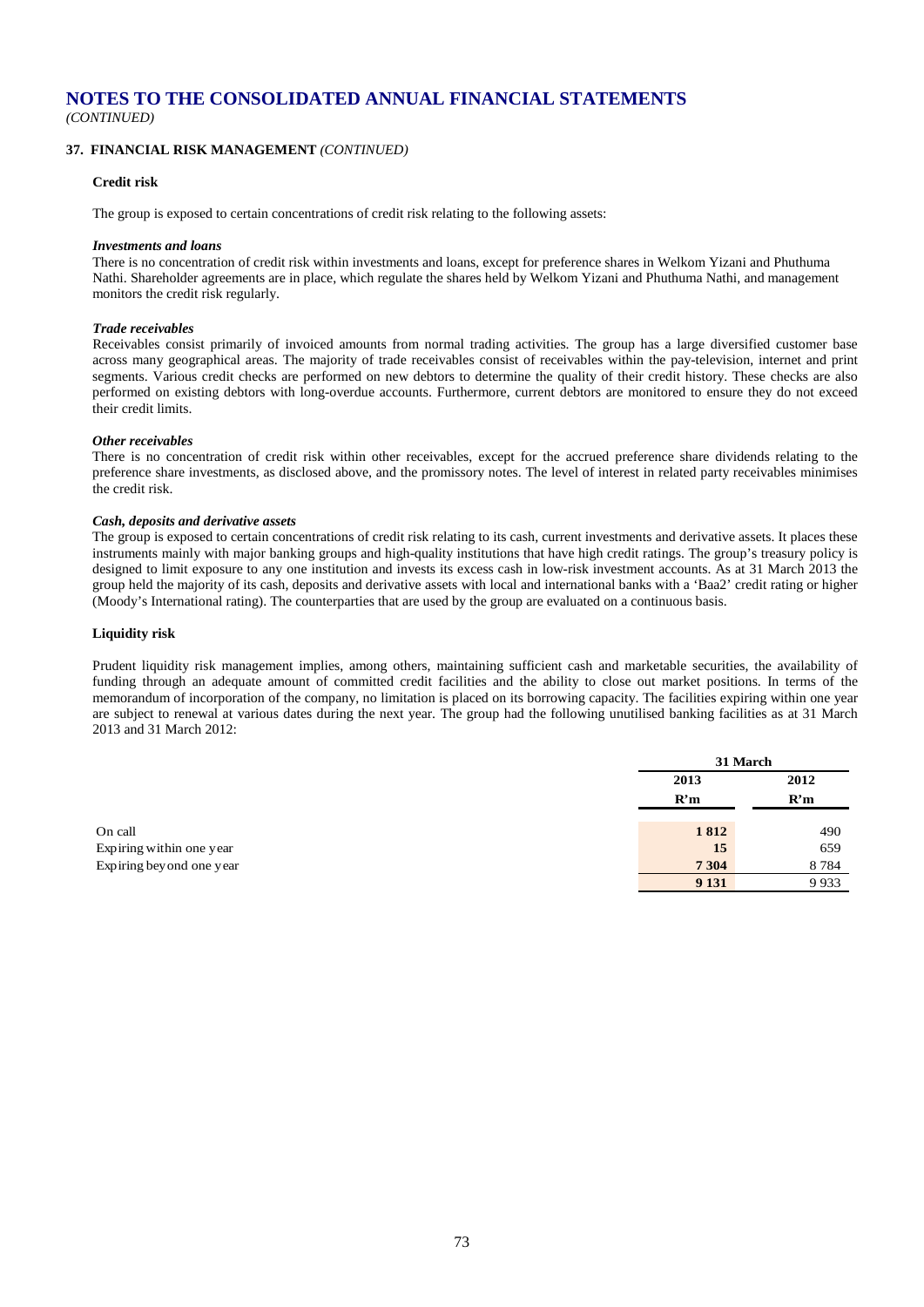# **37. FINANCIAL RISK MANAGEMENT** *(CONTINUED)*

#### **Liquidity risk** *(continued)*

The following analysis details the group's remaining contractual maturity for its non-derivative and derivative financial liabilities. The analysis is based on the undiscounted cash flows of financial liabilities based on the earliest date on which the group can be required to pay. The analysis includes both interest and principal cash flows.

| 31 March 2013                                       | Carrying<br>value | Contractual<br>cash flows | $0-12$ months | $1 - 5$ years     | $5$ years $+$ |
|-----------------------------------------------------|-------------------|---------------------------|---------------|-------------------|---------------|
| Non-derivative financial liabilities                | R'm               | R'm                       | R'm           | R'm               | R'm           |
| - Interest-bearing: Capitalised finance leases      | (6251)            | (8492)                    | (689)         | (2726)            | (5077)        |
| - Interest-bearing: Loans and other liabilities     | (20984)           | (24112)                   | (1316)        | (22399)           | (397)         |
| - Non-interest-bearing: Programme and film rights   | (1358)            | (1385)                    | (1 293)       | (92)              |               |
| - Non-interest-bearing: Loans and other liabilities | (308)             | (342)                     | (148)         | (188)             | (6)           |
| - Trade payables                                    | (4179)            | (4179)                    | (4179)        |                   |               |
| - Accrued expenses and other current liabilities    | (3489)            | (3489)                    | (3489)        | $\qquad \qquad -$ |               |
| - Related party payables                            | (139)             | (1452)                    | (577)         | (17)              | 858           |
| - Dividends payable                                 | (13)              | (13)                      | (13)          |                   |               |
| - Bank overdrafts and call loans                    | (1423)            | (1423)                    | (1423)        |                   |               |
| - Other financial liabilities                       | (12)              | (12)                      | (12)          |                   |               |
|                                                     |                   |                           |               |                   |               |

|                                           | Carrying<br>value | Contractual<br>cash flows | $0-12$ months | $1 - 2$ vears | $2$ years $+$ |
|-------------------------------------------|-------------------|---------------------------|---------------|---------------|---------------|
|                                           | R'm               | R'm                       | R'm           | R'm           | R'm           |
| Derivative financial assets/(liabilities) |                   |                           |               |               |               |
| - Forward exchange contracts - outflow    | 520               | (4434)                    | (3,580)       | (854)         |               |
| - Forward exchange contracts - inflow     | $\qquad \qquad -$ | 4958                      | 4 0 29        | 929           |               |
| - Shareholders' liabilities               | (704)             | (831)                     | (57)          | (751)         | (23)          |
| - Interest rate swaps                     | (448)             | (446)                     | (152)         | (152)         | (142)         |

| 31 March 2012                                       | Carrying<br>value | Contractual<br>cash flows | $0-12$ months | $1 - 5$ years | $5$ years $+$            |
|-----------------------------------------------------|-------------------|---------------------------|---------------|---------------|--------------------------|
| Non-derivative financial liabilities                | R'm               | R'm                       | R'm           | R'm           | R'm                      |
| - Interest-bearing: Capitalised finance leases      | (2459)            | (3433)                    | (405)         | (1115)        | (1913)                   |
| - Interest-bearing: Loans and other liabilities     | (13362)           | (15977)                   | (748)         | (9464)        | (5765)                   |
| - Non-interest-bearing: Programme and film rights   | (979)             | (979)                     | (867)         | (112)         | $\overline{\phantom{0}}$ |
| - Non-interest-bearing: Loans and other liabilities | (297)             | (297)                     | (18)          | (262)         | (17)                     |
| - Trade payables                                    | (2865)            | (2865)                    | (2865)        |               |                          |
| - Accrued expenses and other current liabilities    | (2635)            | (2635)                    | (2526)        | (109)         |                          |
| - Related party payables                            | (111)             | (111)                     | (111)         |               |                          |
| - Dividends payable                                 | (13)              | (13)                      | (13)          |               |                          |
| - Bank overdrafts and call loans                    | (1034)            | (1034)                    | (1034)        |               |                          |
|                                                     | Carrvino          | Contractual               |               |               |                          |

|                                           | Саггунія<br>value<br>R'm | Сопитасциан<br>cash flows<br>R'm | $0-12$ months<br>R'm | $1 - 2$ vears<br>R'm | $2$ years $+$<br>R'm |
|-------------------------------------------|--------------------------|----------------------------------|----------------------|----------------------|----------------------|
| Derivative financial assets/(liabilities) |                          |                                  |                      |                      |                      |
| - Forward exchange contracts - outflow    | 66                       | (6562)                           | (3875)               | (2687)               |                      |
| - Forward exchange contracts - inflow     | $\overline{\phantom{0}}$ | 6.632                            | 3915                 | 2 7 1 7              | -                    |
| - Shareholders' liabilities               | (593)                    | (636)                            | (42)                 | (36)                 | (558)                |
| - Interest rate swaps                     | (390)                    | (390)                            | (129)                | (114)                | (147)                |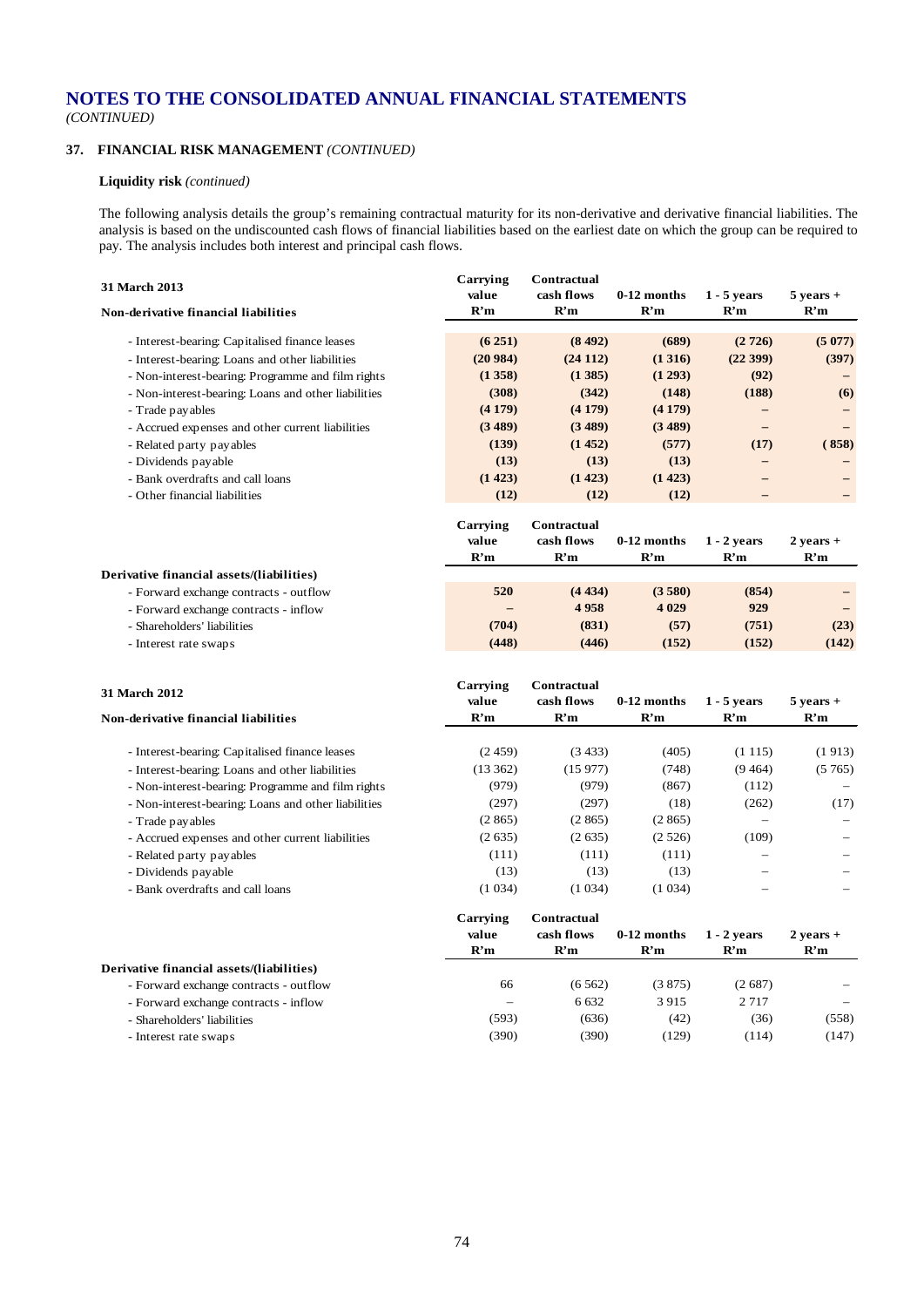# **37. FINANCIAL RISK MANAGEMENT** *(CONTINUED)*

#### **Interest rate risk**

As part of the process of managing the group's fixed and floating borrowings mix, the interest rate characteristics of new borrowings and the refinancing of existing borrowings are positioned according to expected movements in interest rates. Where appropriate, the group uses derivative instruments, such as interest rate swap agreements, purely for hedging purposes. The fair value of these instruments will not change significantly as a result of changes in interest rates due to their short-term nature and the floating interest rates. As at 31 March 2013 the group had the following interest rate swaps in place:

|                    | Fair value of     | Loan   |                                        |                   |
|--------------------|-------------------|--------|----------------------------------------|-------------------|
|                    | asset/(liability) | amount |                                        |                   |
| Institution        | R'm               | R'm    | Rate of loan                           | Rate of swap      |
| Rand Merchant Bank | (2)               | 500    | 3-month average JIBAR $+1.77\%$ (6.9%) | 7.59%             |
| Rand Merchant Bank | (1)               | 424    | 3-month average JIBAR (5.13%)          | 5.52%             |
| Various            | (445)             | 12 931 | 1-month LIBOR $+1.75\%$ (1.95%)        | $2.55\% + 1.75\%$ |
|                    | (448)             |        |                                        |                   |

Please refer to note 18 for the interest rate profile and repayment terms of long-term liabilities as at 31 March 2013 and 31 March 2012.

#### **Interest rate sensitivity analysis**

The sensitivity analysis below has been determined based on the exposure to interest rates for both derivative and non-derivative instruments at the statement of financial position date (after taking into account the effect of hedging) and the stipulated change taking place at the beginning of the next financial year and held constant throughout the reporting period in the case of instruments that have floating rates. The group is mainly exposed to interest rate fluctuations of the South African, American and European repo rates. The following changes in the repo rates represent management's best estimate of the possible change in interest rates at the respective yearends:

o South African repo rate: increases by 100-basis points (2012: increases by 100-basis points)

o American, European and London interbank rates: increases by 100-basis points each (2012: increases by 100-basis points each)

If interest rates changed as stipulated above and all other variables were held constant, specifically foreign exchange rates, the group's profit after tax for the year ended 31 March 2013 would increase by R4,7m (2012: increase by R56,2m). Other equity would increase by R200,9m (2012: increase by R243,5m).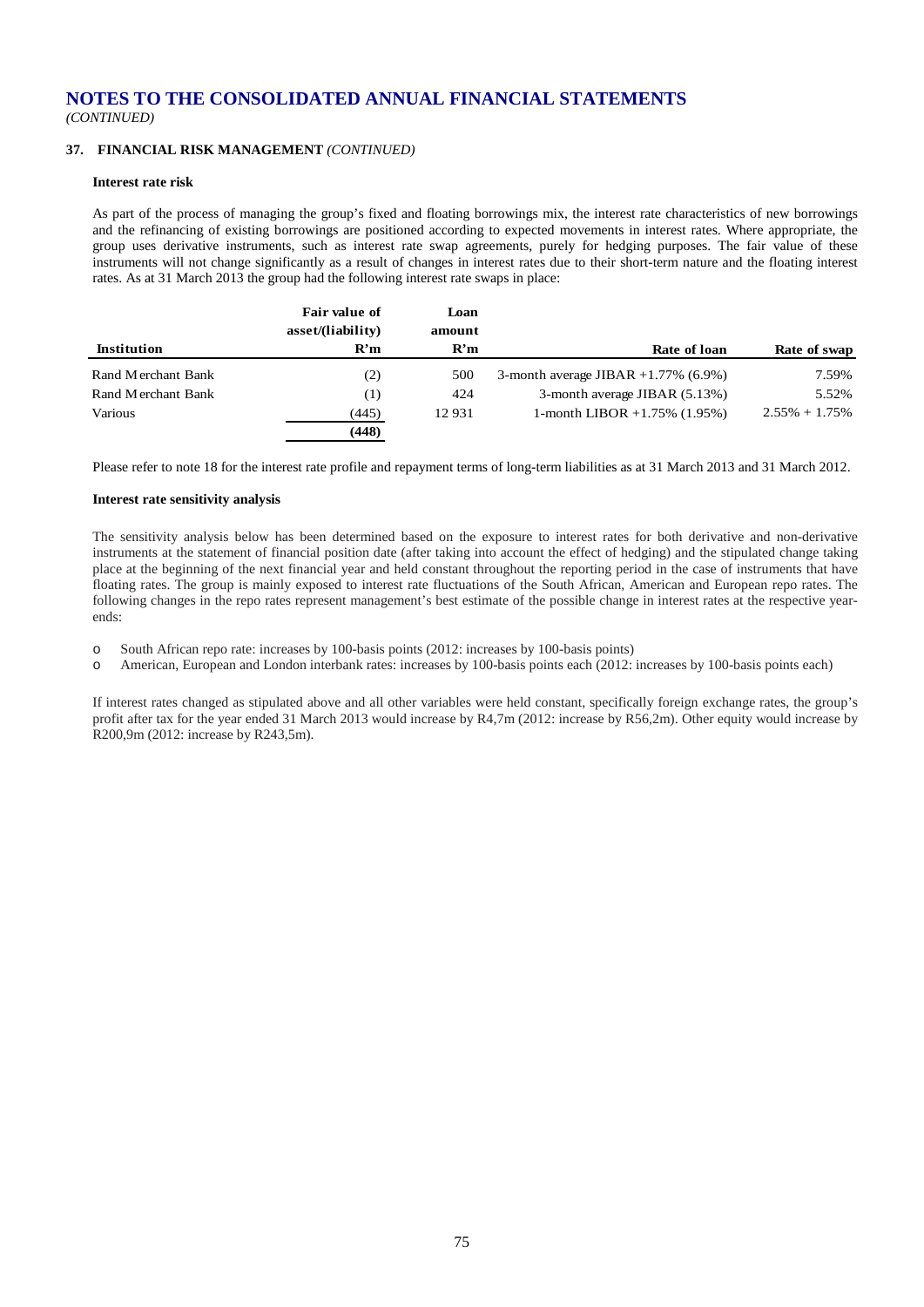*(CONTINUED)*

# **38. FAIR VALUE OF FINANCIAL INSTRUMENTS**

The fair values, together with the carrying values, net gains and losses recognised in profit and loss, total interest income, total interest expense and impairment of each class of financial instrument are as follows:

| <b>31 March 2013</b>                              | Carrying<br>value<br>R'm | <b>Fair value</b><br>R'm | Net gains and<br>(losses)<br>recognised in<br>profit and loss<br>R'm | Total<br>interest<br>income<br>R'm | Total<br>interest<br>expense<br>R'm | Impair-<br>ment<br>R'm |
|---------------------------------------------------|--------------------------|--------------------------|----------------------------------------------------------------------|------------------------------------|-------------------------------------|------------------------|
| <b>Assets</b>                                     |                          |                          |                                                                      |                                    |                                     |                        |
| Investments and loans                             | 1891                     | 1891                     |                                                                      | 126                                |                                     | 13                     |
| Loans and receivables                             | 1564                     | 1564                     | $\overline{\phantom{0}}$                                             | 125                                |                                     |                        |
| Other                                             | 3                        | 3                        |                                                                      | $\mathbf{1}$                       |                                     |                        |
| Related party loans                               | 324                      | 324                      |                                                                      |                                    |                                     | 13                     |
| Receivables and loans                             | 5 2 8 6                  | $\overline{5}286$        | 139                                                                  | 35                                 | $\overline{\phantom{0}}$            | 162                    |
| Accounts receivable                               | 4 1 2 1                  | 4 1 2 1                  | (2)                                                                  | $\mathbf{1}$                       | $\overline{\phantom{0}}$            | 162                    |
| Other receivables                                 | 1 1 4 3                  | 1 1 4 3                  | 123                                                                  | 34                                 | $\overline{\phantom{0}}$            |                        |
| Related party receivables                         | 22                       | 22                       | 18                                                                   | $\qquad \qquad -$                  | —                                   | $\qquad \qquad -$      |
| Derivative financial instruments                  | 521                      | 521                      | 225                                                                  | $\equiv$                           | $\equiv$                            | $\equiv$               |
| Foreign exchange contracts                        | 520                      | 520                      | 271                                                                  | $\overline{\phantom{0}}$           | $\overline{\phantom{0}}$            |                        |
| Other derivatives                                 | 1                        | 1                        | (46)                                                                 |                                    | $\overline{\phantom{0}}$            | $\qquad \qquad -$      |
| Cash and cash equivalents                         | 15813                    | 15813                    | 88                                                                   | 392                                | —                                   |                        |
| <b>Total</b>                                      | 23 511                   | 23 5 11                  | 452                                                                  | 553                                |                                     | 175                    |
|                                                   |                          |                          |                                                                      |                                    |                                     |                        |
| Liabilities                                       |                          |                          |                                                                      |                                    |                                     |                        |
| Long-term liabilities                             | 26 603                   | 26 603                   | (354)                                                                | -                                  | 1 0 4 5                             |                        |
| Interest-bearing: Capitalised finance leases      | 5868                     | 5868                     | (372)                                                                | $\overline{\phantom{0}}$           | 227                                 |                        |
| Interest-bearing: Loans and other liabilities     | 20 573                   | 20 573                   | 18                                                                   | $\qquad \qquad -$                  | 818                                 |                        |
| Non-interest-bearing: Loans and other liabilities | 162                      | 162                      |                                                                      | $\overline{\phantom{0}}$           |                                     |                        |
| Short-term payables and loans                     | 10 118                   | 10 118                   | (257)                                                                | $\qquad \qquad -$                  | 145                                 | $\qquad \qquad -$      |
| Interest-bearing: Capitalised finance leases      | 383                      | 383                      | (19)                                                                 | $\qquad \qquad -$                  | 6                                   |                        |
| Interest-bearing: Loans and other liabilities     | 411                      | 411                      | (14)                                                                 | $\qquad \qquad -$                  | 15                                  |                        |
| Non-interest-bearing: Programme and film rights   | 1 3 5 8                  | 1 3 5 8                  | (164)                                                                | $\qquad \qquad -$                  | 44                                  |                        |
| Non-interest-bearing: Loans and other liabilities | 146                      | 146                      | 13                                                                   | $\qquad \qquad -$                  |                                     |                        |
| Trade payables                                    | 4 1 7 9                  | 4 1 7 9                  | (102)                                                                | $\overline{\phantom{0}}$           | 75                                  |                        |
| Accrued expenses and other current liabilities    | 3489                     | 3 4 8 9                  | 14                                                                   | $\qquad \qquad -$                  |                                     |                        |
| Related party payables                            | 139                      | 139                      | 15                                                                   | $\overline{\phantom{0}}$           | 5                                   |                        |
| Dividends payable                                 | 13                       | 13                       |                                                                      | $\qquad \qquad -$                  |                                     | $\qquad \qquad -$      |
| Derivative financial instruments                  | 1 1 5 2                  | 1 1 5 2                  | 13                                                                   | $\equiv$                           | 203                                 |                        |
| Foreign exchange contracts                        |                          |                          | $\overline{\mathbf{4}}$                                              | $\qquad \qquad -$                  |                                     |                        |
| Shareholders' liabilities                         | 704                      | 704                      | 9                                                                    | $\overline{\phantom{0}}$           | 54                                  |                        |
| Interest rate swaps                               | 448                      | 448                      |                                                                      | $\qquad \qquad -$                  | 149                                 | $\qquad \qquad -$      |
| Bank overdrafts and call loans                    | 1423                     | 1423                     |                                                                      |                                    | 98                                  |                        |
| <b>Total</b>                                      | 39 29 6                  | 39 29 6                  | (598)                                                                |                                    | 1491                                |                        |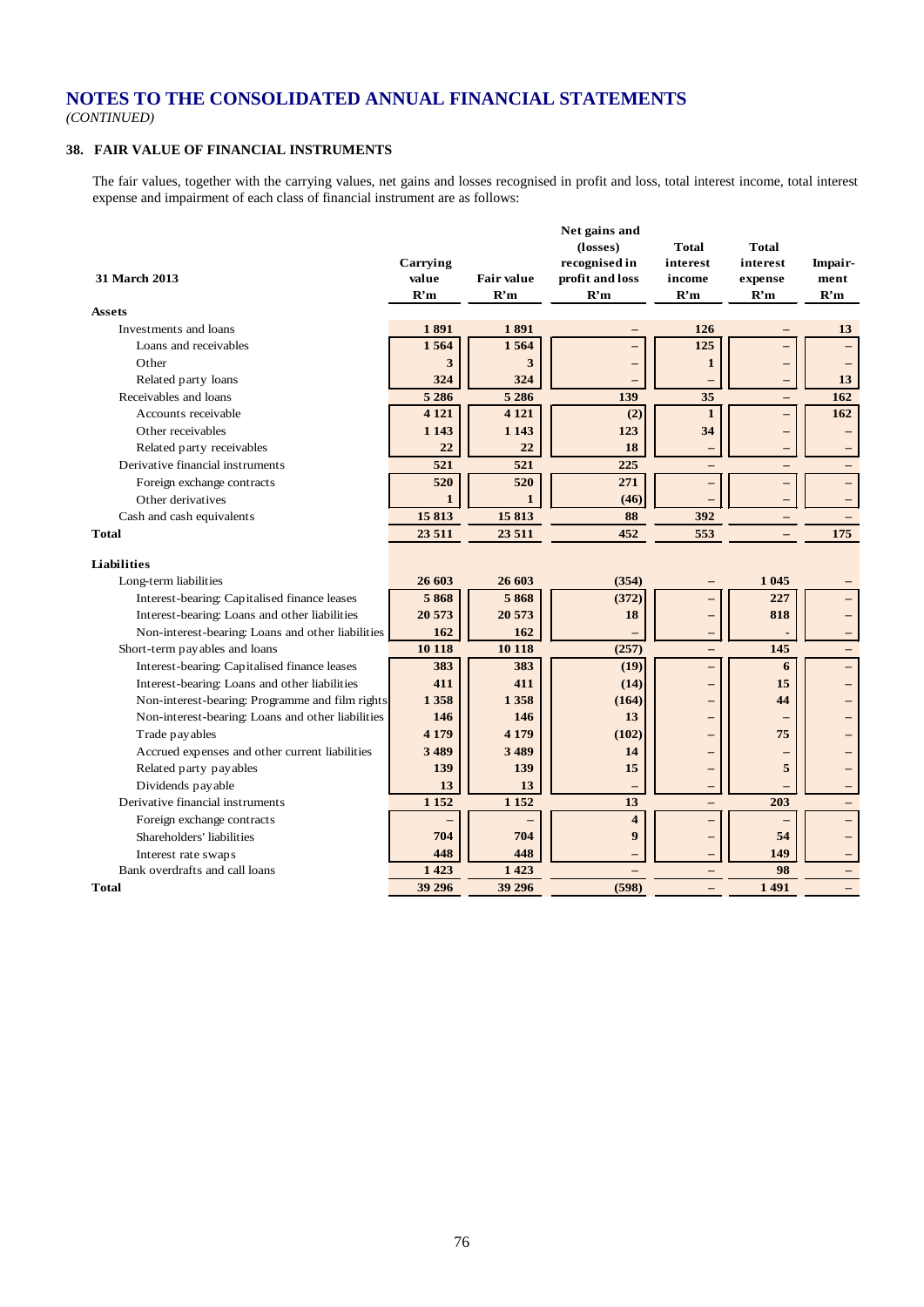#### **38. FAIR VALUE OF FINANCIAL INSTRUMENTS** *(CONTINUED)*

|                                                                                                    | Carrying     |                          | Net gains and<br>(losses)<br>recognised in | Total<br>interest                                    | Total<br>interest        | Impair-                              |
|----------------------------------------------------------------------------------------------------|--------------|--------------------------|--------------------------------------------|------------------------------------------------------|--------------------------|--------------------------------------|
| <b>31 March 2012</b>                                                                               | value<br>R'm | <b>Fair value</b><br>R'm | profit and loss<br>R'm                     | income<br>R'm                                        | expense<br>R'm           | ment<br>R'm                          |
| <b>Assets</b>                                                                                      |              |                          |                                            |                                                      |                          |                                      |
| Investments and loans                                                                              | 2 5 7 0      | 2 5 7 0                  |                                            | 309                                                  |                          |                                      |
| Loans and receivables                                                                              | 2 3 4 3      | 2 3 4 3                  |                                            | 309                                                  |                          |                                      |
| Other                                                                                              | 10           | 10                       |                                            |                                                      | $\overline{\phantom{0}}$ |                                      |
| Related party loans                                                                                | 217          | 217                      |                                            |                                                      |                          |                                      |
| Receivables and loans                                                                              | 4 6 3 0      | 4630                     | (28)                                       | 56                                                   | L.                       | 76                                   |
| Accounts receivable                                                                                | 3 2 9 6      | 3 2 9 6                  | (2)                                        | $\mathbf{1}$                                         | L.                       | 76                                   |
| Other receivables                                                                                  | 1 3 0 6      | 1 3 0 6                  | 49                                         | 55                                                   | $\overline{\phantom{0}}$ |                                      |
| Related party receivables                                                                          | 28           | 28                       | (75)                                       |                                                      |                          |                                      |
| Derivative financial instruments                                                                   | 171          | 171                      | (86)                                       | $\equiv$                                             | ÷                        | $\equiv$                             |
| Foreign exchange contracts                                                                         | 127          | 127                      | (83)                                       | $\overline{\phantom{0}}$                             | $\overline{\phantom{0}}$ | $\overline{\phantom{0}}$             |
| Interest rate swaps                                                                                | 1            | 1                        | $\overline{\phantom{0}}$                   | L.                                                   | ÷                        |                                      |
| Other derivatives                                                                                  | 43           | 43                       | (3)                                        |                                                      | ÷                        |                                      |
| Cash and cash equivalents                                                                          | 9825         | 9825                     | 17                                         | 309                                                  | $\overline{\phantom{0}}$ | $\overline{\phantom{0}}$             |
| <b>Total</b>                                                                                       | 17 19 6      | 17 19 6                  | (97)                                       | 674                                                  | L.                       | 76                                   |
| <b>Liabilities</b>                                                                                 |              |                          |                                            |                                                      |                          |                                      |
| Long-term liabilities                                                                              | 15 4 8 4     | 15 4 8 4                 | 115                                        |                                                      | 736                      |                                      |
|                                                                                                    | 2 2 0 8      | 2 2 0 8                  | 97                                         | L,                                                   | 135                      |                                      |
| Interest-bearing: Capitalised finance leases                                                       | 12 9 96      | 12 9 9 6                 | 17                                         |                                                      | 601                      |                                      |
| Interest-bearing: Loans and other liabilities<br>Non-interest-bearing: Loans and other liabilities | 280          | 280                      | 1                                          | $\overline{\phantom{0}}$                             |                          |                                      |
|                                                                                                    | 7 2 3 7      | 7 2 3 7                  | (329)                                      |                                                      | 129                      | $\overline{\phantom{0}}$<br>$\equiv$ |
| Short-term payables and loans                                                                      | 251          | 251                      |                                            |                                                      | 11                       |                                      |
| Interest-bearing: Capitalised finance leases<br>Interest-bearing: Loans and other liabilities      | 366          | 366                      | (1)                                        | $\equiv$                                             | 14                       |                                      |
| Non-interest-bearing: Programme and film rights                                                    | 979          | 979                      | (84)                                       | $\overline{\phantom{0}}$                             | 92                       |                                      |
| Non-interest-bearing: Loans and other liabilities                                                  | 17           | 17                       | (4)                                        | $\overline{\phantom{0}}$<br>$\overline{\phantom{0}}$ |                          |                                      |
| Trade payables                                                                                     | 2865         | 2865                     | (253)                                      | $\overline{\phantom{0}}$                             | 10                       |                                      |
| Accrued expenses and other current liabilities                                                     | 2635         | 2635                     | (5)                                        | -                                                    | $\overline{2}$           |                                      |
| Related party payables                                                                             | 111          | 111                      | 18                                         | $\overline{\phantom{0}}$                             |                          |                                      |
| Dividends payable                                                                                  | 13           | 13                       | $\overline{\phantom{m}}$                   | $\overline{\phantom{0}}$                             |                          |                                      |
| Derivative financial instruments                                                                   | 1 0 4 5      | 1 0 4 5                  | 8                                          | $\equiv$                                             | 167                      | $\overline{\phantom{0}}$             |
| Foreign exchange contracts                                                                         | 61           | 61                       | $\overline{\phantom{0}}$                   | $\overline{\phantom{0}}$                             |                          | $\equiv$                             |
| Shareholders' liabilities                                                                          | 593          | 593                      | 8                                          | $\overline{\phantom{0}}$                             | 51                       |                                      |
| Interest rate swaps                                                                                | 391          | 391                      | $\overline{\phantom{0}}$                   | $\overline{\phantom{0}}$                             | 116                      | $\overline{\phantom{0}}$             |
| Bank overdrafts and call loans                                                                     | 1 0 3 4      | 1 0 3 4                  | 1                                          | $\equiv$                                             | 147                      | L,                                   |
| <b>Total</b>                                                                                       | 24 800       | 24 800                   | (205)                                      |                                                      | 1 1 7 9                  | $\overline{\phantom{0}}$             |
|                                                                                                    |              |                          |                                            |                                                      |                          |                                      |

The fair value of financial instruments was calculated using market information and other relevant valuation techniques, and does not necessarily represent the values that the group will realise in the normal course of business. The carrying amounts of cash and cash equivalents, bank overdrafts, receivables and payables are deemed to reflect fair value due to the short maturities of these instruments. The fair values of forward exchange contracts and other derivative instruments are based on quoted market prices, other prices that are observable for the asset or liability, either directly or indirectly, or valuation techniques that include unobservable inputs. The fair values of interest-bearing loans are calculated based on discounted expected future principal and interest cash flows.

The following table provides an analysis of financial instruments that are measured subsequent to initial recognition at fair value, grouped into levels 1 to 3 based on the degree to which the fair value is observable:

- Level 1 fair value measurements are those derived from quoted prices (unadjusted) in active markets for identical assets or liabilities.
- Level 2 fair value measurements are those derived from inputs other than quoted prices included within level 1 that are observable for the asset or liability, either directly (ie as prices) or indirectly (ie derived from prices).
- Level 3 fair value measurements are those derived from valuation techniques that include inputs for the asset or liability that are not based on observable market data (unobservable inputs).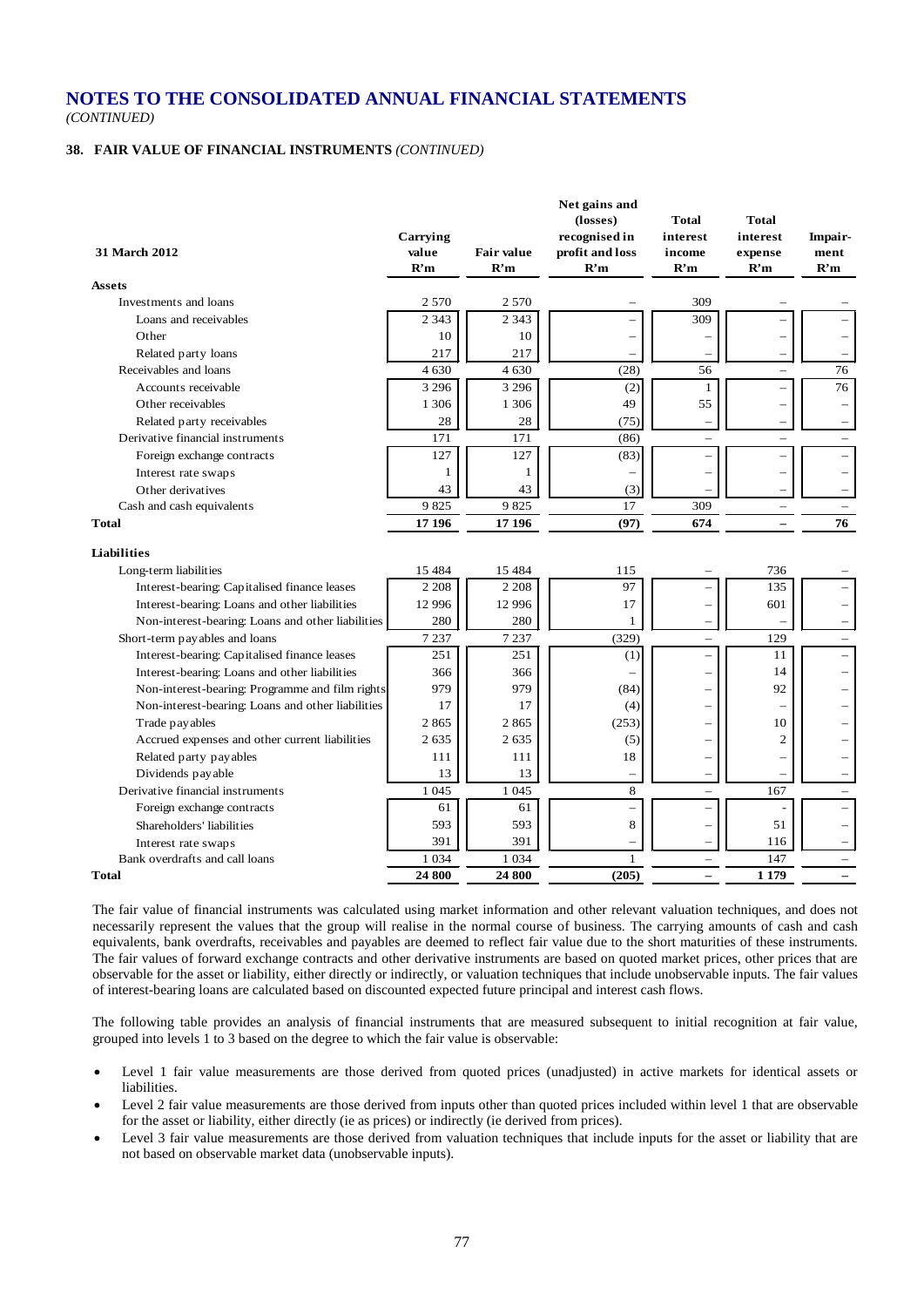# **38. FAIR VALUE OF FINANCIAL INSTRUMENTS** *(CONTINUED)*

| 31 March 2013                              |                   |         |         |         |              |
|--------------------------------------------|-------------------|---------|---------|---------|--------------|
| Assets/liabilities measured at fair value: | <b>Fair value</b> | Level 1 | Level 2 | Level 3 | <b>Total</b> |
|                                            | R'm               | R'm     | R'm     | R'm     | R'm          |
| <b>Assets</b>                              |                   |         |         |         |              |
| Foreign exchange contracts                 | 520               |         | 520     |         | 520          |
| Other derivatives                          | 1                 |         | 1       |         | $\mathbf{1}$ |
| <b>Total</b>                               | 521               |         | 521     |         | 521          |
| Liabilities                                |                   |         |         |         |              |
| Shareholders' liabilities                  | 704               |         |         | 704     | 704          |
| Interest rate swaps                        | 448               |         | 448     |         | 448          |
| <b>Total</b>                               | 1 1 5 2           |         | 448     | 704     | 1 1 5 2      |
| 31 March 2012                              |                   |         |         |         |              |
| Assets/liabilities measured at fair value: | <b>Fair value</b> | Level 1 | Level 2 | Level 3 | <b>Total</b> |
|                                            | R'm               | R'm     | R'm     | R'm     | R'm          |
| <b>Assets</b>                              |                   |         |         |         |              |
| Foreign exchange contracts                 | 127               |         | 127     |         | 127          |
| Interest rate swaps                        |                   |         |         |         |              |
| Other derivatives                          | 43                |         | 43      |         | 43           |
| <b>Total</b>                               | 171               |         | 171     |         | 171          |
| Liabilities                                |                   |         |         |         |              |
| Foreign exchange contracts                 | 61                |         | 61      |         | 61           |
| Shareholders' liabilities                  | 593               |         | -       | 593     | 593          |
| Interest rate swaps                        |                   |         |         |         |              |
|                                            | 391               |         | 391     |         | 391          |

There were no transfers between level 1 and level 2 during the period.

The following table presents the changes in level 3 instruments for the year ending 31 March 2013:

|                                               | Other         |              | Other          |              |
|-----------------------------------------------|---------------|--------------|----------------|--------------|
|                                               | derivatives - |              | derivatives -  |              |
|                                               | shareholders' |              | shareholders'  |              |
|                                               | assets        | <b>Total</b> | liabilities    | <b>Total</b> |
| <b>Reconciliation of level 3 instruments:</b> | R'm           | R'm          | R'm            | R'm          |
| Opening balance at 1 April 2012               |               |              | 593            | 593          |
| Total losses in income statement              |               |              | 56             | 56           |
| Purchases                                     |               |              | 29             | 29           |
| Issues                                        |               |              |                |              |
| Settlements                                   |               |              | (31)           | (31)         |
| Foreign currency translation effects          |               |              | 38             | 38           |
| Other                                         |               |              | 19             | 19           |
| Closing balance 31 March 2013                 |               |              | 704            | 704          |
|                                               | Other         |              | Other          |              |
|                                               | derivatives - |              | derivatives -  |              |
|                                               | shareholders' |              | shareholders'  |              |
|                                               | assets        | <b>Total</b> | liabilities    | <b>Total</b> |
| <b>Reconciliation of level 3 instruments:</b> | R'm           | R'm          | R'm            | R'm          |
| Opening balance at 1 April 2011               | 3             | 3            | 686            | 686          |
| Total losses in income statement              | (6)           | (6)          | $\overline{7}$ | 7            |
| Settlements                                   |               |              | (131)          | (131)        |
| Foreign currency translation effects          |               | -            | 28             | 28           |
| Reclassification                              | 3             | 3            | 3              | 3            |
| Closing balance 31 March 2012                 |               |              | 593            | 593          |

Total losses for the period included in the income statement for liabilities still held at the end of the period amounted to R57,0m (2012: R13,4m). Of this amount included in the income statement a loss of R54,2m (2012: a loss of R49,5m) was included in "Other finance income/(costs) – net", a profit of R9,9m (2012: a profit of R34,8m) in "Other gains/(losses) – net", and a loss of R1,0m (2012: a gain of R1,2m) in "Foreign exchange profits/(losses)".

If one or more of the inputs were changed to a reasonable possible alternative assumption, there would be no significant change in the fair value measurements of level 3 instruments.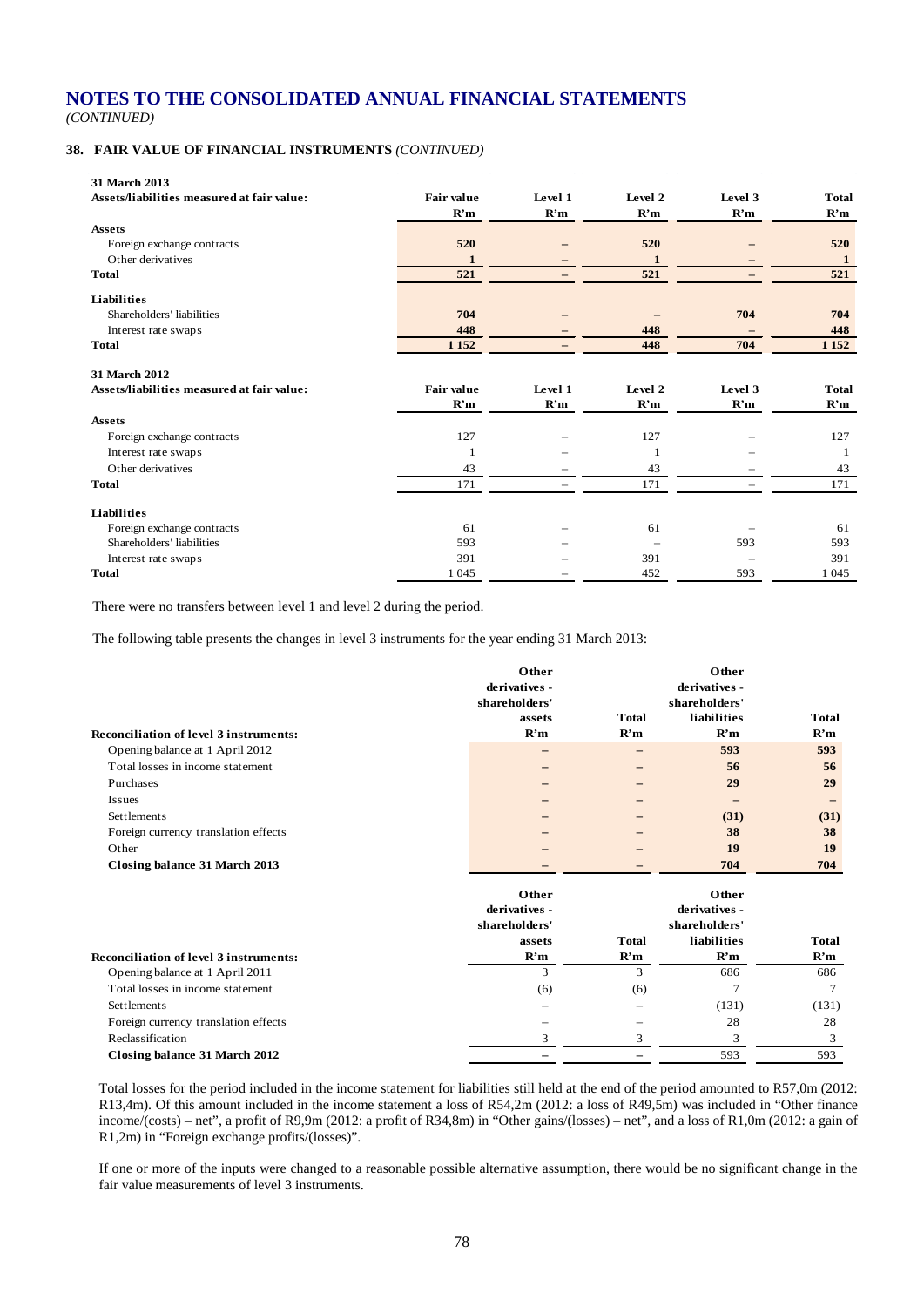*(CONTINUED)*

### **39. SUBSEQUENT EVENTS**

No significant events have occurred between the financial year-end and the date of these financial statements.

#### **40. EQUITY COMPENSATION BENEFITS**

The following share incentive plans were in operation during the financial year:

|                                |                                                               | махничн                        |                |                      |                   |
|--------------------------------|---------------------------------------------------------------|--------------------------------|----------------|----------------------|-------------------|
|                                | Date of                                                       | awards                         | <b>Vesting</b> | Period to expiry     | <b>IFRS 2</b>     |
| Share trusts:                  | Incorporation                                                 | permissible #                  | period         | from date of offer   | classification    |
| Naspers                        | 14 August 1987                                                | note                           | *              | 10 years             | Equity-settled    |
| Media24                        | 31 August 2000                                                | 15%                            | $\ast$         | 10 years             | Cash-settled      |
| Paarl Media Holdings           | 29 May 2001                                                   | 5%                             | $\ast$         | 10 years             | Cash-settled      |
| <b>MIH Holdings</b>            | 27 September 1993                                             | note <sup>1</sup>              | $\ast$         | 10 years             | Equity-settled    |
| MIH (Mauritius) Limited        | 25 March 1999                                                 | note <sup>1</sup>              | $\ast$         | 10 years             | Equity-settled    |
| Irdeto Access B.V.             | 14 October 1999                                               | note <sup>5</sup>              | $\ast$         | 10 years             | note <sup>6</sup> |
| MIH China (BVI)                | 23 February 2003                                              | note <sup>2</sup>              | $**$           | 10 years             | Equity-settled    |
| 2005 MIH China (BVI)           | 30 September 2005                                             | note <sup>2</sup>              | $**$           | 5 to 8 years         | Equity-settled    |
| Entriq (Mauritius)             | 06 May 2003                                                   | 15%                            | $***$          | 10 years             | Cash-settled      |
| MediaZone Holdings B.V.        | 08 August 2006                                                | 15%                            | $**$           | 10 years             | Equity-settled    |
| M-Net                          | 12 June 1991                                                  | note <sup>1</sup>              | $\ast$         | 10 years             | Equity-settled    |
| SuperSport                     | 12 June 1991                                                  | note <sup>1</sup>              | $\ast$         | 10 years             | Equity-settled    |
| MIH India (Mauritius)          | 22 February 2007                                              | 15%                            | ***            | 10 years             | Equity-settled    |
| MIH Russia Internet B.V.       | 04 June 2007                                                  | 10%                            | ***            | 10 years             | Equity-settled    |
| MIH BuscaPé Holdings B.V.      | 15 M arch 2010                                                | note <sup>3</sup>              | $\ast$         | 5 years $&$ 3 months | Equity-settled    |
| MIH BuscaPé Holdings B.V. 2011 | 05 December 2011                                              | note <sup>3</sup>              | ***            | 6 years              | Equity-settled    |
| OLX Inc                        | 31 March 2011                                                 | 10%                            | $\ast$         | 7 years & 3 months   | Equity-settled    |
| MIH BuscaPé Holdings B.V. 2012 | 14 September 2012                                             | $\frac{\text{note}}{\text{.}}$ | ***            | 10 years             | Equity-settled    |
| MIH Allegro B.V. 2012          | $\frac{14 \text{ September } 2012}{\text{note}}$ <sup>4</sup> |                                | ***            | 10 years             | Equity-settled    |

**Maximum** 

#### *Notes*

*# The percentage reflected in this column is the maximum percentage of the respective companies issued/notional share capital that the applicable trust may hold and subsequently allocate to participants subject to the following, where applicable:*

- <sup>(1)</sup> At the Naspers annual general meeting held on Friday 27 August 2010 a resolution was adopted by shareholders whereby the *maximum number of shares for fresh allocation after 27 August 2010 to participants under this scheme and any other share incentive scheme of Naspers or any direct or indirect subsidiary of Naspers is 40 588 541 shares which number will increase by*
- virtue of any subdivision of shares or decrease by virtue of any consolidation of shares, as the case may be.<br>
The MIH China and 2005 MIH China share trusts may collectively issue no more than 10% of the total number of M

*Limited ordinary shares in issue. (3) The MIH BuscaPé Holdings B.V., MIH BuscaPé Holdings B.V. 2011 and MIH BuscaPé Holdings B.V. 2012 share trusts may* 

- collectively issue no more than 15% of the total number of MIH BuscaPé Holdings B.V. ordinary shares in issue.<br><sup>(4)</sup> The MIH Allegro B.V. 2008 and MIH Allegro B.V. 2009 share appreciation rights plans and MIH Allegro B.V. *may collectively issue no more than 10% of the total number of MIH Allegro B.V. ordinary shares and notional shares in issue as recorded in the most recent pro forma capitalisation table. (5) The Irdeto Access B.V., Irdeto Access B.V. 2008 and Irdeto Access B.V. 2009 share appreciation rights plans and Irdeto Access*
- *Share Trust may collectively issue no more than 15% of the total number of Irdeto Access B.V. notional shares as recorded in the*  most recent pro forma capitalisation table.<br><sup>(6)</sup> Offers before September 2005 are cash-settled and offers after September 2005 are equity-settled.

| Vesting period: |  |  | One-third vests after years three, four and five. |
|-----------------|--|--|---------------------------------------------------|
|-----------------|--|--|---------------------------------------------------|

- *\*\* - One-quarter vests after years one, two, three and four.*
	- *\*\*\* - One-fifth vests after years one, two, three, four and five.*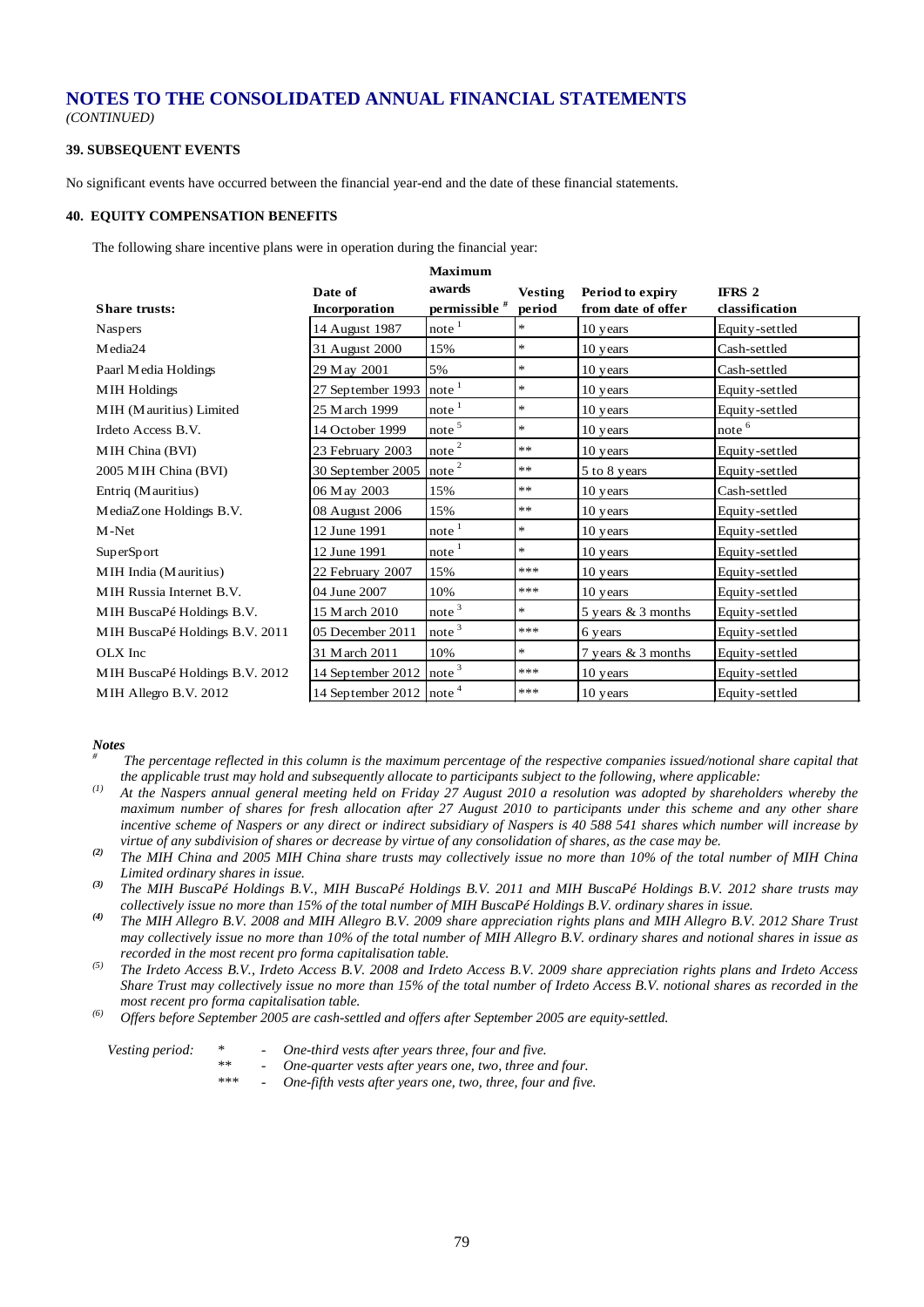#### **40. EQUITY COMPENSATION BENEFITS** *(CONTINUED)*

The following share incentive plans were in operation during the financial year:

|                                    |                   | <b>Maximum</b>           |                |                        |                |
|------------------------------------|-------------------|--------------------------|----------------|------------------------|----------------|
|                                    | Date of           | awards                   | <b>Vesting</b> | Period to expiry       | <b>IFRS 2</b>  |
| SARs:                              | Incorporation     | permissible <sup>#</sup> | period         | from date of offer     | classification |
| Media24 Limited                    | 20 September 2005 | 10%                      | $\ast$         | 5 years & 14 days      | Equity-settled |
| MultiChoice Africa                 | 20 September 2005 | 10%                      | $\ast$         | 5 years & 14 days      | Equity-settled |
| M-Net/SuperSport                   | 20 September 2005 | 10%                      | $\ast$         | 5 years & 14 days      | Equity-settled |
| MIH Brazil Holdings B.V.           | 09 June 2006      | 10%                      | $\ast$         | 5 years & 14 days      | Equity-settled |
| Irdeto Access B.V.                 | 09 June 2006      | $note$ <sup>1</sup>      | $\ast$         | 5 years & 14 days      | Equity-settled |
| MultiChoice Africa 2008            | 02 April 2008     | 10%                      | $\ast$         | 5 years & 14 days      | Equity-settled |
| Gadu-Gadu S.A. 2008                | 11 July 2008      | 10%                      | ***            | 5 years & 14 days      | Equity-settled |
| MIH Allegro B.V. 2008              | 11 July 2008      | note <sup>2</sup>        | ***            | 7 years & 14 days      | Equity-settled |
| MIH Ricardo B.V. 2008              | 11 July 2008      | note $3$                 | ***            | 5 years & 14 days      | Equity-settled |
| Irdeto Access B.V. 2008            | 05 September 2008 | note <sup>1</sup>        | ***            | 5 years & 14 days      | Equity-settled |
| MIH (China) Mauritius Limited 2008 | 05 September 2008 | 10%                      | ***            | 5 to 8 years & 14 days | Equity-settled |
| Molotok No1                        | 12 June 2009      | 10%                      | $\ast$         | 5 years & 14 days      | Equity-settled |
| MIH Allegro B.V. 2009              | 25 September 2009 | note <sup>2</sup>        | ***            | 7 years & 14 days      | Equity-settled |
| Paarl Coldset <sup>4</sup>         | 10 M arch 2010    | 5%                       | $\ast$         | 5 years & 14 days      | Equity-settled |
| Paarl Media Holdings <sup>4</sup>  | 10 M arch 2010    | 5%                       | $\ast$         | $5$ years & 14 days    | Equity-settled |
| <b>MIH</b> Internet Africa         | 09 June 2010      | 10%                      | $\ast$         | 5 years & 14 days      | Equity-settled |
| On the Dot                         | 24 November 2010  | 10%                      | $\ast$         | 5 years & 14 days      | Equity-settled |
| Movile Internet Movel S.A.         | 23 M arch 2011    | 10%                      | $\ast$         | 8 years                | Equity-settled |
| Level Up! International Holdings   | 30 M arch 2011    | 10%                      | $\ast$         | 7 years & 14 days      | Equity-settled |
| Irdeto Access B.V. 2012            | 28 August 2012    | note <sup>1</sup>        | ***            | 5 years & 14 days      | Equity-settled |
| MIH Internet Africa 2012           | 28 August 2012    | 15%                      | ***            | 10 years               | Equity-settled |
| Korbitec (Proprietary) Limited     | 28 August 2012    | 15%                      | ***            | 6 Years                | Equity-settled |
| MIH India Global Internet Limited  | 28 August 2012    | 15%                      | ***            | 10 Years               | Equity-settled |
| MIH South East Asia                | 28 August 2012    | 2%                       | ***            | 10 Years               | Equity-settled |
| Multiply Singapore Pte Limited     | 28 August 2012    | 15%                      | ***            | 10 Years               | Equity-settled |
| MWEB Holdings (Thailand) Limited   |                   |                          |                |                        |                |
| (Sanook! Ecommerce)                | 28 August 2012    | 15%                      | ***            | 10 Years               | Equity-settled |
| Netrepreneur Connections           |                   |                          | ***            |                        |                |
| Enterprises Inc (Sulit)            | 28 August 2012    | 15%                      |                | 10 Years               | Equity-settled |
| MIH Ricardo BV 2012                | 09 November 2012  | note <sup>3</sup>        | ***            | 10 years               | Equity-settled |
| FixeAds B.V.                       | 09 November 2012  | 15%                      | ***            | 10 Years               | Equity-settled |
| Tokobagus Eploitatie B.V.          | 09 November 2012  | 15%                      | ***            | 10 Years               | Equity-settled |

#### *Notes*

*# The percentage reflected in this column is the maximum percentage of the respective companies issued/notional share capital that the applicable trust may hold. (1) The Irdeto Access B.V., Irdeto Access B.V. 2008 and Irdeto Access B.V. 2009 share appreciation rights plans and Irdeto Access* 

*Share Trust may collectively issue no more than 15% of the total number of Irdeto Access B.V. notional shares as recorded in the* 

*most recent pro forma capitalisation table. (2) The MIH Allegro B.V. 2008 and MIH Allegro B.V. 2009 share appreciation rights plans and MIH Allegro B.V. 2012 Share Trust may collectively issue no more than 10% of the total number of MIH Allegro B.V. ordinary shares and notional shares in issue as recorded in the most recent pro forma capitalisation table. (3) The MIH Ricardo B.V. 2008 and MIH Ricardo B.V. 2012 share appreciation rights plans may collectively issue no more than 15%* 

*of the total number of MIH Ricardo B.V. notional shares as recorded in the most recent pro forma capitalisation table.*

*(4) For these two schemes, the initial grants vest one third after two, three and four years with all subsequent grants vesting as indicated in the table above.*

| <i>Vesting period:</i> |    | One-third vests after years three, four and five.       |
|------------------------|----|---------------------------------------------------------|
|                        | ** | One-quarter vests after years one, two, three and four. |

*\*\*\* - One-fifth vests after years one, two, three, four and five.*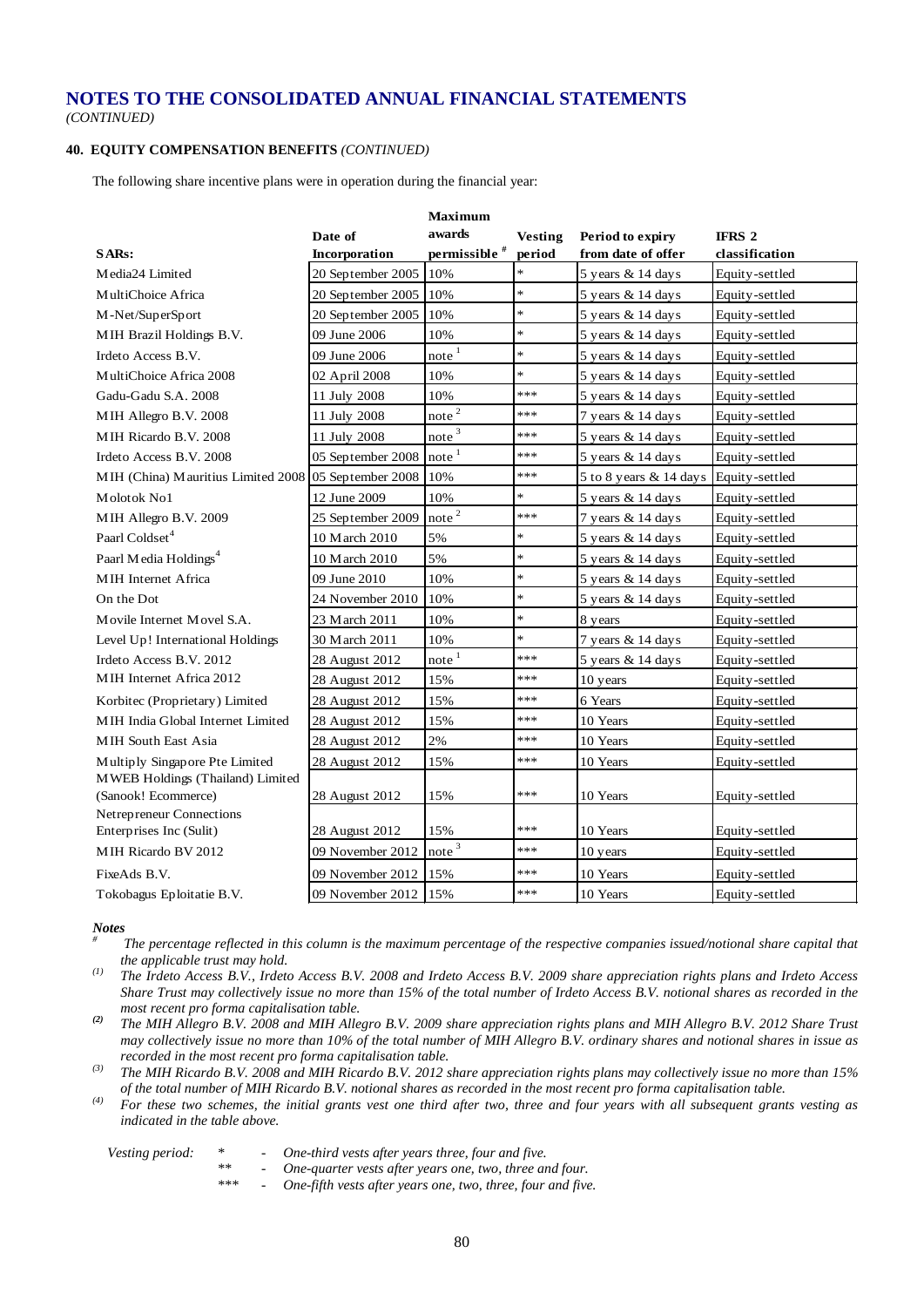*(CONTINUED)*

# **40. EQUITY COMPENSATION BENEFITS** *(CONTINUED)*

All share options are granted with an exercise price of not less than 100% of the market value or fair value of the respective company's shares on the date of the grant. All SARs are granted with an exercise price of not less than 100% of the fair value of the SARs on the date of the grant. All unvested share options/SARs are subject to forfeiture upon termination of employment. All cancelled options/SARs are options/SARs cancelled by mutual agreement between the employer and employee.

Movements in terms of the share trust incentive plans are as follows:

|                                                                                   |                   |                 |                            |                          | <b>MIH</b>               | <b>MIH</b>               |
|-----------------------------------------------------------------------------------|-------------------|-----------------|----------------------------|--------------------------|--------------------------|--------------------------|
|                                                                                   |                   |                 |                            |                          | (Mauritius)              | (Mauritius)              |
| 31 March 2013                                                                     | <b>Naspers</b>    | Media24         |                            | Paarl Media MIH Holdings | (US\$-based)             | (rand-based)             |
|                                                                                   |                   |                 |                            |                          |                          |                          |
| <b>Shares</b>                                                                     |                   | 70718           | 38 000                     |                          | 20 170                   |                          |
| Outstanding at 1 April                                                            | 17 130 713        |                 |                            | 939 195                  |                          | 3811386                  |
| Granted                                                                           | 42 745            |                 |                            | 236 173                  | L,                       | 186 271                  |
| Exercised                                                                         | (4899343)         | (9146)          | (38000)                    | (302 656)                | (11500)                  | (1877417)                |
| Forfeited                                                                         | (6149)            | (9489)          | -                          | (21578)                  |                          | (20342)                  |
| Expired                                                                           | (15000)           | (955)           |                            | (1 000)                  |                          |                          |
| Outstanding at 31 M arch                                                          | 12 252 966        | 51 1 28         | $\qquad \qquad -$          | 850 134                  | 8670                     | 2 099 898                |
| Available to be implemented at                                                    |                   |                 |                            |                          |                          |                          |
| 31 March                                                                          | 12 111 762        | 51 1 28         |                            | 208 131                  | 8670                     | 1 208 551                |
|                                                                                   |                   |                 |                            |                          |                          |                          |
| Weighted average exercise price                                                   | (rand)            | (rand)          | (rand)                     | (rand)                   | (US\$)                   | (rand)                   |
| Outstanding at 1 April                                                            | 132.81            | 12.60           | 11.50                      | 239.11                   | 3.15                     | 176.39                   |
| Granted                                                                           | 464.77            |                 |                            | 472.51                   | $\overline{\phantom{m}}$ | 476.57                   |
| Exercised                                                                         | 28.46             | 8.58            | 11.50                      | 184.49                   | 3.12                     | 152.10                   |
| Forfeited                                                                         | 182.32            | 13.94           |                            | 217.42                   | $=$                      | 340.13                   |
| Expired                                                                           | 18.50             | 6.90            | $\qquad \qquad -$          | 23.50                    | $\overline{\phantom{0}}$ | $\overline{\phantom{m}}$ |
| Outstanding at 31 March                                                           | 175.81            | 13.18           | $\qquad \qquad -$          | 324.20                   | 3.20                     | 223.14                   |
| Available to be implemented at                                                    |                   |                 |                            |                          |                          |                          |
| 31 March                                                                          | 173.83            | 13.18           |                            | 158.21                   | 3.20                     | 151.07                   |
|                                                                                   |                   |                 |                            |                          |                          |                          |
|                                                                                   |                   |                 |                            |                          |                          |                          |
| Weighted average share price of options taken up during the year                  |                   |                 |                            |                          |                          |                          |
| <b>Shares</b>                                                                     | 4 899 343         | 9 1 4 6         | $\overline{\phantom{0}}$   | 302 656                  | 11 500                   | 1877417                  |
| Weighted average share price                                                      | 544.73            | 25.99           | $\qquad \qquad -$          | 530.12                   | 62.43                    | 576.42                   |
|                                                                                   |                   |                 |                            |                          |                          |                          |
|                                                                                   |                   |                 |                            |                          | <b>MIH</b>               | MШ                       |
|                                                                                   |                   |                 |                            |                          | (Mauritius)              | (Mauritius)              |
| 31 March 2012                                                                     | <b>Naspers</b>    | Media24         |                            | Paarl Media MIH Holdings | (US\$-based)             | (rand-based)             |
| <b>Shares</b>                                                                     |                   |                 |                            |                          |                          |                          |
| Outstanding at 1 April                                                            | 17 225 629        | 136 004         | 41740                      | 857 722                  | 43 250                   | 7 589 587                |
| Granted                                                                           | 41 970            |                 |                            | 284 406                  |                          | 269 176                  |
| Exercised                                                                         | (128483)          | (64856)         | (3740)                     | (180 237)                | (20980)                  | (4013893)                |
| Forfeited                                                                         | (4401)            | (430)           | $\overline{\phantom{0}}$   | (22696)                  | $\overline{\phantom{0}}$ | (33 484)                 |
| Expired                                                                           | (4002)            |                 | $\overline{\phantom{0}}$   |                          | (2100)                   |                          |
| Outstanding at 31 March                                                           | 17 130 713        | 70718           | 38 000                     | 939 195                  | 20 170                   | 3811386                  |
|                                                                                   |                   |                 |                            |                          |                          |                          |
| Available to be implemented at                                                    |                   |                 |                            |                          |                          |                          |
| 31 March                                                                          | 13 032 269        | 70718           | 38 000                     | 265 917                  | 20 170                   | 1 7 1 2 1 9 2            |
|                                                                                   |                   |                 |                            |                          |                          |                          |
| Weighted average exercise price                                                   | (rand)            | (rand)          | (rand)<br>10.90            | (rand)                   | (US \$)                  | (rand)                   |
| Outstanding at 1 April                                                            | 132.23            | 10.66           | -                          | 173.05                   | 2.53                     | 121.68                   |
| Granted                                                                           | 352.58            |                 |                            | 358.38                   |                          | 348.30                   |
| Exercised                                                                         | 127.76            | 8.54            | 4.80                       | 115.36                   | 2.07                     | 84.33                    |
| Forfeited                                                                         | 198.14            | 11.63           |                            | 219.91                   |                          | 193.64                   |
| Expired                                                                           | 25.65             | 12.60           | $\qquad \qquad -$<br>11.50 | 239.11                   | 1.10<br>3.15             | 176.39                   |
| Outstanding at 31 March                                                           | 132.81            |                 |                            |                          |                          |                          |
| Available to be implemented at                                                    |                   |                 |                            |                          |                          |                          |
| 31 March                                                                          | 115.60            | 12.60           | 11.50                      | 110.07                   | 3.15                     | 129.26                   |
|                                                                                   |                   |                 |                            |                          |                          |                          |
| Weighted average share price of options taken up during the year<br><b>Shares</b> |                   |                 |                            |                          |                          |                          |
| Weighted average share price                                                      | 128 483<br>381.64 | 64 856<br>26.83 | 3740<br>26.49              | 180 237<br>391.34        | 20 980<br>48.33          | 4 013 893<br>388.80      |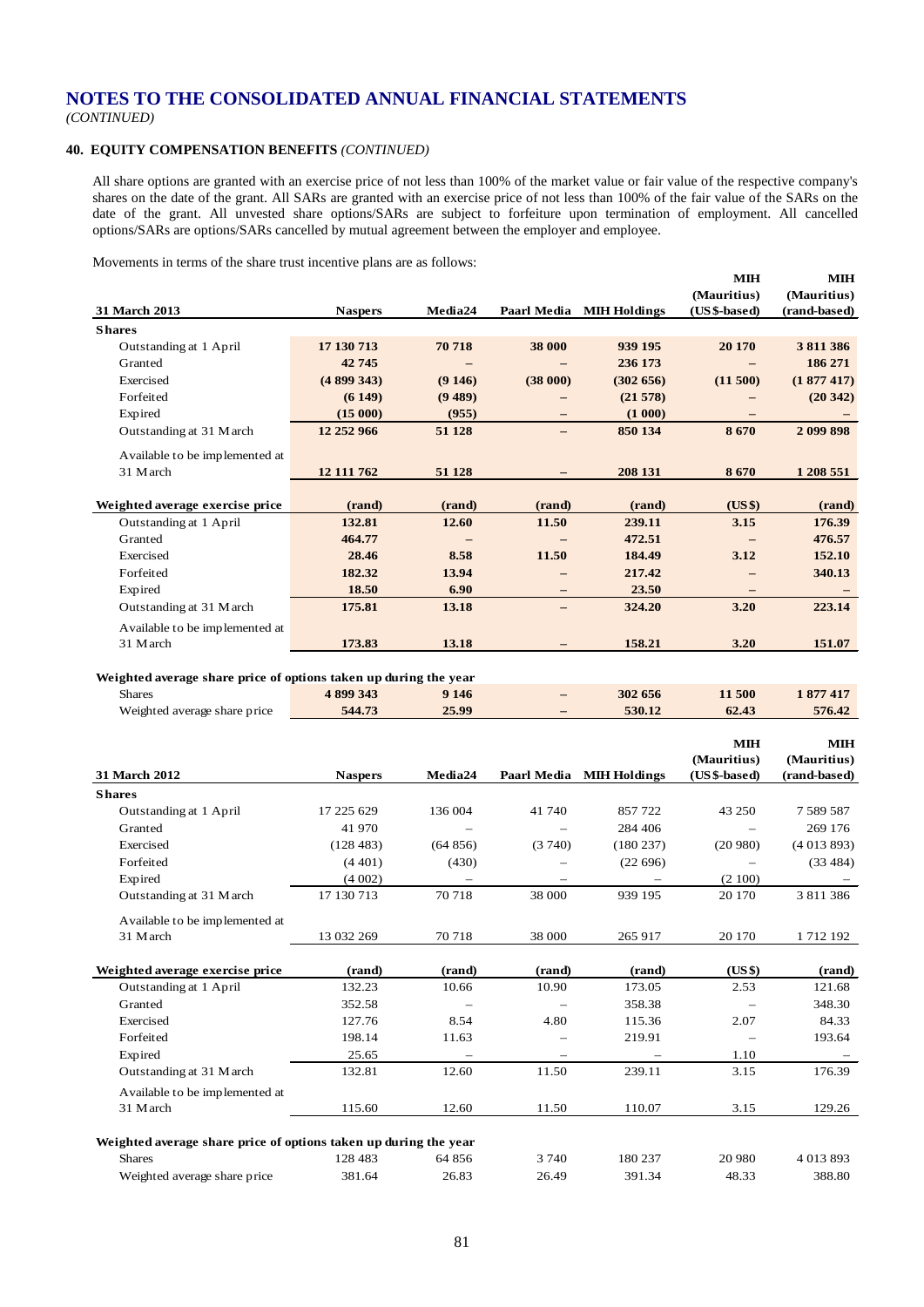# **40. EQUITY COMPENSATION BENEFITS** *(CONTINUED)*

Available to be implemented at

Movements in terms of the share trust incentive plans are as follows:

|                                                                  | <b>Irdeto Access</b> | <b>MIH China</b>  | <b>2005 MIH</b>          |                   |                          |                   |            |
|------------------------------------------------------------------|----------------------|-------------------|--------------------------|-------------------|--------------------------|-------------------|------------|
| 31 March 2013                                                    | B.V.                 | (BVI)             | China (BVI)              |                   | Entriq MediaZone         | <b>M-Net</b>      | SuperSport |
| <b>Shares</b>                                                    |                      |                   |                          |                   |                          |                   |            |
| Outstanding at 1 April                                           | 16743                | 2500              | 5 0 8 7                  | 2785400           | 335 000                  | 24 189            | 31 302     |
| Exercised                                                        | (6197)               |                   | (2457)                   |                   |                          | (24189)           | (31302)    |
| Forfeited                                                        |                      |                   |                          | (2714000)         | (335000)                 |                   |            |
| Cancelled                                                        | -                    | -                 |                          | (67200)           | $\qquad \qquad -$        | $\qquad \qquad -$ |            |
| Outstanding at 31 M arch                                         | 10 546               | 2500              | 2630                     | 4 200             | $\overline{\phantom{0}}$ |                   |            |
| Available to be implemented at                                   |                      |                   |                          |                   |                          |                   |            |
| 31 March                                                         | 10 546               | 2 500             | 2630                     | 4 200             |                          |                   |            |
|                                                                  |                      |                   |                          |                   |                          |                   |            |
| Weighted average exercise price                                  | (US\$)               | (US\$)            | (US\$)                   | (US\$)            | (US\$)                   | (rand)            | (rand)     |
| Outstanding at 1 April                                           | 8.33                 | 368.41            | 764.26                   | 0.65              | 0.82                     | 8.68              | 34.88      |
| Exercised                                                        | 8.74                 | $\qquad \qquad -$ | 770.30                   | $\qquad \qquad -$ | $\qquad \qquad -$        | 8.68              | 34.88      |
| Forfeited                                                        |                      |                   |                          | 0.65              | 0.82                     |                   |            |
| Cancelled                                                        |                      |                   |                          | 0.65              |                          |                   |            |
| Outstanding at 31 M arch                                         | 8.09                 | 368.41            | 758.61                   | 0.65              | 0.82                     | $\equiv$          |            |
| Available to be implemented at                                   |                      |                   |                          |                   |                          |                   |            |
| 31 March                                                         | 8.09                 | 368.41            | 758.61                   | 0.65              | $\overline{\phantom{m}}$ |                   |            |
|                                                                  |                      |                   |                          |                   |                          |                   |            |
| Weighted average share price of options taken up during the year |                      |                   |                          |                   |                          |                   |            |
| <b>Shares</b>                                                    | 6 197                |                   | 2457                     |                   | —                        | 24 189            | 31 302     |
| Weighted average share price                                     | 16.00                | -                 | 20 318.73                |                   | $\overline{\phantom{0}}$ | 581.63            | 580.97     |
|                                                                  | <b>Irdeto Access</b> | <b>MIH China</b>  | 2005 MIH                 |                   |                          |                   |            |
| 31 March 2012                                                    | B.V.                 | (BVI)             | China (BVI)              | Entriq            | <b>MediaZone</b>         | M-Net             | SuperSport |
| <b>Shares</b>                                                    |                      |                   |                          |                   |                          |                   |            |
| Outstanding at 1 April                                           | 388 243              | 6875              | 13 3 63                  | 3 616 800         | 335 000                  | 24 5 5 7          | 32 269     |
| Exercised                                                        | (367032)             | (4375)            | (8276)                   |                   |                          | (368)             | (967)      |
| Forfeited                                                        | (4468)               |                   | $\overline{\phantom{m}}$ | (10300)           |                          |                   |            |
| Cancelled                                                        |                      | $\equiv$          | $\overline{\phantom{m}}$ | (821100)          | $\equiv$                 | $\equiv$          |            |
| Outstanding at 31 M arch                                         | 16743                | 2 500             | 5 0 8 7                  | 2 785 400         | 335 000                  | 24 189            | 31 302     |

| Weighted average exercise price                                  | (US\$)                   | (US\$)                   | (US\$)                   | (US\$)                   | (US\$)   | (rand) | (rand) |
|------------------------------------------------------------------|--------------------------|--------------------------|--------------------------|--------------------------|----------|--------|--------|
| Outstanding at 1 April                                           | 7.58                     | 246.81                   | 742.14                   | 0.65                     | 0.82     | 8.68   | 34.35  |
| Exercised                                                        | 7.53                     | 177.32                   | 728.55                   | $\overline{\phantom{0}}$ | $\equiv$ | 8.67   | 17.17  |
| Forfeited                                                        | 8.86                     | $\overline{\phantom{0}}$ | $\overline{\phantom{m}}$ | 0.65                     |          |        |        |
| Cancelled                                                        | $\overline{\phantom{m}}$ | $\overline{\phantom{a}}$ |                          | 0.65                     |          |        |        |
| Outstanding at 31 M arch                                         | 8.33                     | 368.41                   | 764.26                   | 0.65                     | 0.82     | 8.68   | 34.88  |
| Available to be implemented at                                   |                          |                          |                          |                          |          |        |        |
| 31 March                                                         | 8.33                     | 368.41                   | 764.26                   | 0.65                     | 0.82     | 8.68   | 34.88  |
|                                                                  |                          |                          |                          |                          |          |        |        |
| Weighted average share price of options taken up during the year |                          |                          |                          |                          |          |        |        |

31 March 16 743 2 500 5 087 2 785 400 335 000 24 189 31 302

| Weighted average share price of options taken up during the year |         |           |           |                          |                          |        |        |
|------------------------------------------------------------------|---------|-----------|-----------|--------------------------|--------------------------|--------|--------|
| <b>Shares</b>                                                    | 367 032 | 4 3 7 5   | 8 2 7 6   | $\overline{\phantom{m}}$ | $\overline{\phantom{m}}$ | 368    | 967    |
| Weighted average share price                                     | 16.90   | 12.501.44 | 15 002.67 | $\overline{\phantom{m}}$ | $-$                      | 392.07 | 390.02 |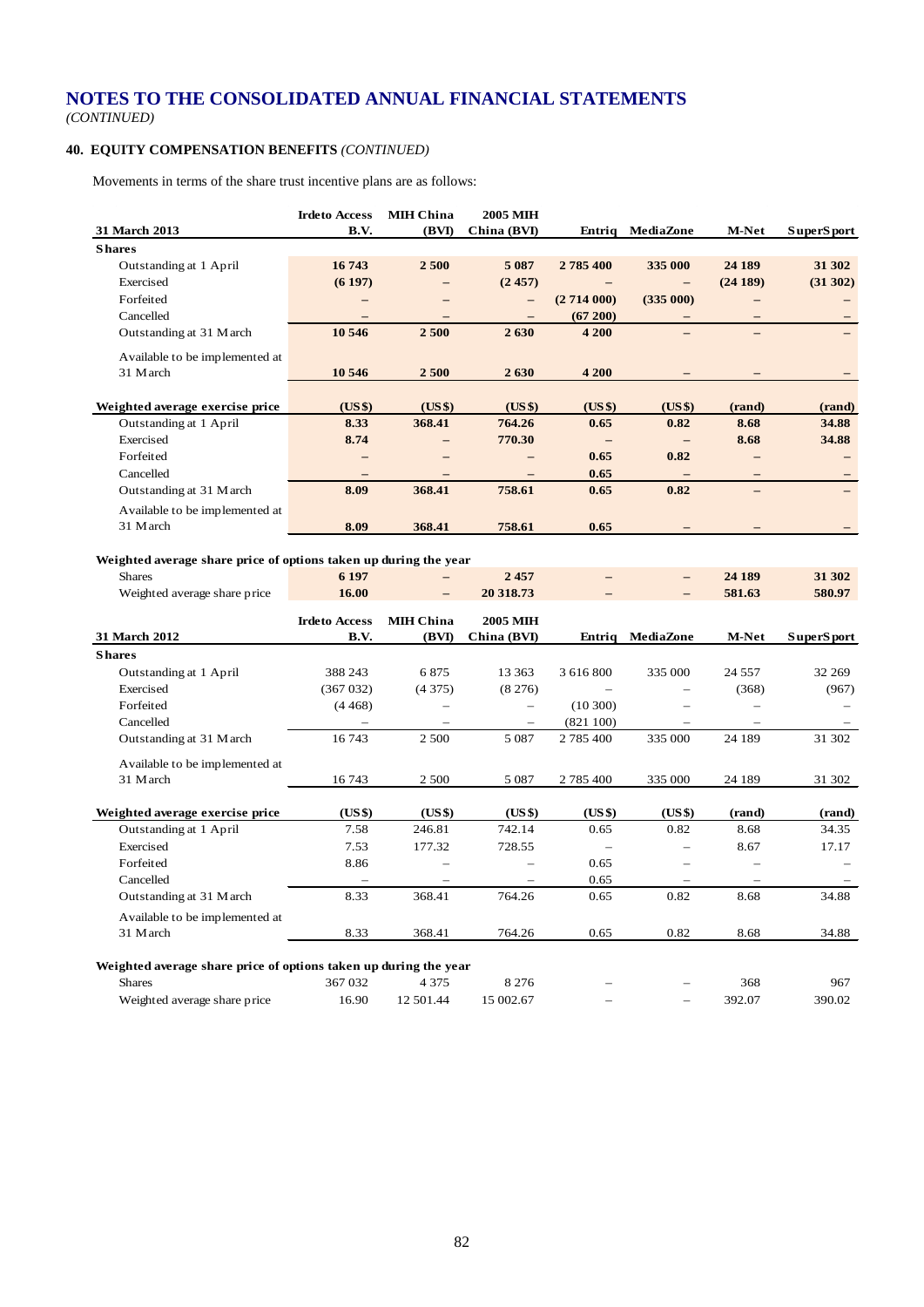# **40. EQUITY COMPENSATION BENEFITS** *(CONTINUED)*

Movements in terms of the share trust incentive plans are as follows:

|                                 |                   |                   |                          |                          |                  |                    | Allegro          |
|---------------------------------|-------------------|-------------------|--------------------------|--------------------------|------------------|--------------------|------------------|
|                                 |                   |                   |                          |                          |                  | <b>MIH BuscaPé</b> | <b>B.V. 2012</b> |
|                                 |                   |                   |                          | <b>MIH BuscaPé</b>       |                  | <b>Holdings BV</b> | <b>Share</b>     |
| 31 March 2013                   | <b>MIH</b> India  | <b>MIH Russia</b> | <b>MIH BuscaPé</b>       | 2011                     | OLX Inc          | 2012               | <b>Trust</b>     |
| <b>Shares</b>                   |                   |                   |                          |                          |                  |                    |                  |
| Outstanding at 1 April          | 11 693 640        | 558 678           | 978 295                  | 293 317                  | 32 418 483       |                    |                  |
| Granted                         |                   | 15867             |                          | $\qquad \qquad -$        | 31 804 737       | 663 872            | 428 262          |
| Exercised                       | (9800503)         | (238986)          |                          | (1 000)                  |                  | $\qquad \qquad -$  |                  |
| Forfeited                       | (1893137)         |                   | (43000)                  | (53000)                  | $(10\ 423\ 061)$ | (7319)             |                  |
| Cancelled                       |                   |                   |                          | $\overline{\phantom{m}}$ | (1513508)        | $\qquad \qquad -$  |                  |
| Outstanding at 31 M arch        |                   | 335 559           | 935 295                  | 239 317                  | 52 286 651       | 656 553            | 428 262          |
| Available to be implemented at  |                   |                   |                          |                          |                  |                    |                  |
| 31 March                        |                   | 191 412           | 276 758                  | 47 663                   |                  | 21 042             |                  |
|                                 |                   |                   |                          |                          |                  |                    |                  |
| Weighted average exercise price | (US\$)            | (euro)            | (euro)                   | (BRL)                    | (US\$)           | (BRL)              | (euro)           |
| Outstanding at 1 April          | 0.56              | 14.79             | 15.40                    | 45.36                    | 0.40             |                    |                  |
| Reduction in strike price       |                   | (5.30)            |                          |                          |                  |                    |                  |
| Granted                         |                   | 56.97             |                          |                          | 0.31             | 49.58              | 112.41           |
| Exercised                       | 0.55              | 11.88             |                          | 45.36                    |                  |                    |                  |
| Forfeited                       | 0.57              |                   | 15.40                    | 45.36                    | 0.40             | 49.58              |                  |
| Cancelled                       | $-$               | $\qquad \qquad -$ | $\overline{\phantom{0}}$ | $\qquad \qquad -$        | 0.40             |                    |                  |
| Outstanding at 31 M arch        | $\qquad \qquad -$ | 10.03             | 15.40                    | 45.36                    | 0.35             | 49.58              | 112.41           |
| Available to be implemented at  |                   |                   |                          |                          |                  |                    |                  |
| 31 March                        |                   | 7.47              | 15.40                    | 45.36                    |                  | 49.58              |                  |

#### **Weighted average share price of options taken up during the year**

| Shares                       | 9800503 | 238 986 | $\qquad \qquad \blacksquare$ | $\bf{000}$         | $\overline{\phantom{a}}$ | $\overline{\phantom{a}}$ | $\overline{\phantom{a}}$ |
|------------------------------|---------|---------|------------------------------|--------------------|--------------------------|--------------------------|--------------------------|
| Weighted average share price | 0.58    | 60.07   | $\overline{\phantom{0}}$     | 49.58              | $\overline{\phantom{a}}$ | $\overline{\phantom{a}}$ | $\overline{\phantom{a}}$ |
|                              |         |         |                              | <b>MIH BuscaPé</b> |                          |                          |                          |
|                              |         |         |                              |                    |                          |                          |                          |

| 31 March 2012                                                    | <b>MIH India</b> | <b>MIH Russia</b> | <b>MIH BuscaPé</b> | 2011    | OLX Inc    |
|------------------------------------------------------------------|------------------|-------------------|--------------------|---------|------------|
| <b>Shares</b>                                                    |                  |                   |                    |         |            |
| Outstanding at 1 April                                           | 12 384 468       | 701 804           | 937 295            |         |            |
| Granted                                                          | 507 256          | 1645              | 120 000            | 293 317 | 35 008 889 |
| Exercised                                                        | (1100064)        | (144771)          |                    |         |            |
| Forfeited                                                        | (98020)          |                   | (79000)            |         | (2590406)  |
| Outstanding at 31 M arch                                         | 11 693 640       | 558 678           | 978 295            | 293 317 | 32 418 483 |
| Available to be implemented at                                   |                  |                   |                    |         |            |
| 31 March                                                         | 6 8 14 1 28      | 218 248           |                    |         |            |
| Weighted average exercise price                                  | (US\$)           | (euro)            | (euro)             | (BRL)   | (US\$)     |
| Outstanding at 1 April                                           | 0.55             | 14.40             | 15.40              |         |            |
| Granted                                                          | 0.58             | 53.06             | 15.40              | 45.36   | 0.40       |
| Exercised                                                        | 0.55             | 13.35             |                    |         |            |
| Forfeited                                                        | 0.57             |                   | 15.40              |         | 0.40       |
| Outstanding at 31 M arch                                         | 0.56             | 14.79             | 15.40              | 45.36   | 0.40       |
| Available to be implemented at                                   |                  |                   |                    |         |            |
| 31 March                                                         | 0.55             | 14.48             |                    |         |            |
| Weighted average share price of options taken up during the year |                  |                   |                    |         |            |
| <b>Shares</b>                                                    | 1 100 064        | 144 771           |                    |         |            |
| Weighted average share price                                     | 0.58             | 63.75             |                    |         |            |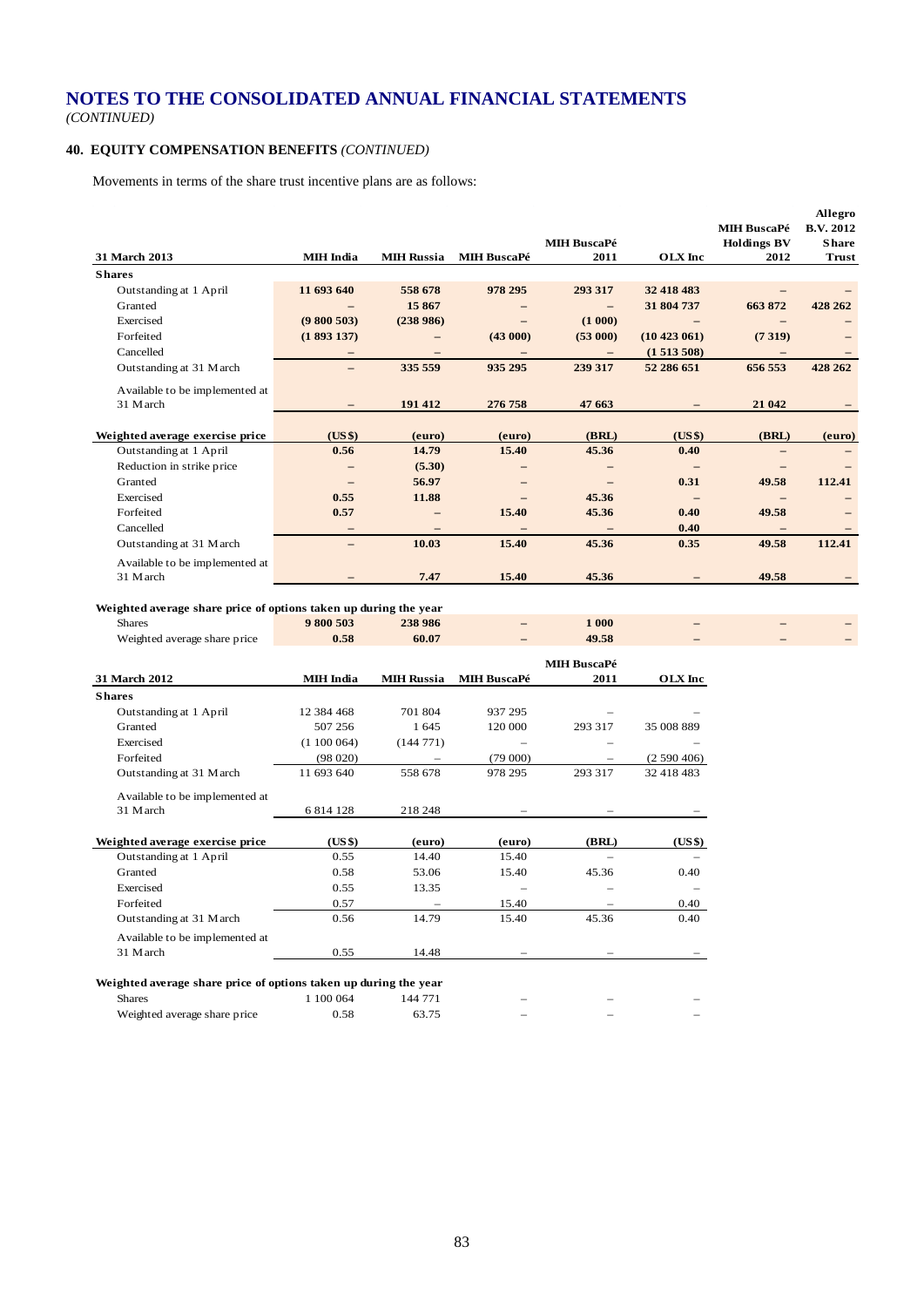# **40. EQUITY COMPENSATION BENEFITS** *(CONTINUED)*

Movements in terms of the share appreciation rights plans are as follows:

|                                 |            | <b>MultiChoice</b> |                      | <b>MultiChoice</b> |
|---------------------------------|------------|--------------------|----------------------|--------------------|
| 31 March 2013                   | Media24    | Africa             | <b>Irdeto Access</b> | Africa 2008        |
| <b>SARs</b>                     |            |                    |                      |                    |
| Outstanding at 1 April          | 9735871    | 858 222            | 80 814               | 8 9 3 3 3 3 3 1    |
| Granted                         | 3 026 204  |                    |                      | 3 690 525          |
| Exercised                       | (149579)   | (810 889)          | $(71\ 244)$          | (540 883)          |
| Forfeited                       | (924502)   | (33759)            | (1740)               | (627572)           |
| Expired                         | (917104)   | (13574)            | (7830)               |                    |
| Outstanding at 31 M arch        | 10 770 890 |                    |                      | 11 455 401         |
|                                 |            |                    |                      |                    |
| Available to be implemented at  |            |                    |                      |                    |
| 31 March                        | 772 627    |                    |                      | 751 121            |
|                                 |            |                    |                      |                    |
| Weighted average exercise price | (rand)     | (rand)             | (US\$)               | (rand)             |
| Outstanding at 1 April          | 17.80      | 58.21              | 15.20                | 88.76              |
| Granted                         | 18.61      |                    |                      | 103.23             |
| Exercised                       | 16.85      | 58.21              | 15.20                | 77.21              |
| Forfeited                       | 18.25      | 58.21              | 15.20                | 91.66              |
| Expired                         | 25.08      | 58.21              | 15.20                |                    |
| Outstanding at 31 M arch        | 17.38      |                    |                      | 93.81              |
|                                 |            |                    |                      |                    |
| Available to be implemented at  |            |                    |                      |                    |
| 31 March                        | 21.94      |                    |                      | 75.56              |

#### **Weighted average share price of SARs taken up during the year**

| SARs                       | 149 579 | 810 889 | 71 244 | 540 883 |
|----------------------------|---------|---------|--------|---------|
| Weighted average SAR price | 18.61   | 73.65   | 16.00  | 103.23  |

|                                                               |                          | <b>MultiChoice</b> |                      | <b>MultiChoice</b> | M-Net/                   |                   |
|---------------------------------------------------------------|--------------------------|--------------------|----------------------|--------------------|--------------------------|-------------------|
| 31 March 2012                                                 | Media24                  | Africa             | <b>Irdeto Access</b> | Africa 2008        | SuperSport               | <b>MIH Brazil</b> |
| <b>SARs</b>                                                   |                          |                    |                      |                    |                          |                   |
| Outstanding at 1 April                                        | 11 140 316               | 2 206 053          | 181 699              | 6492130            | 938 602                  | 197 259           |
| Granted                                                       | 2 646 614                |                    |                      | 3 254 119          |                          |                   |
| Exercised                                                     | $\overline{\phantom{0}}$ | (1244570)          | (93183)              | (276 259)          | (910591)                 | (197259)          |
| Forfeited                                                     | (3305754)                | (80098)            | (7702)               | (536 659)          | $(13\,425)$              |                   |
| Expired                                                       | (745305)                 | (23163)            |                      |                    | (14586)                  |                   |
| Outstanding at 31 M arch                                      | 9 7 3 5 8 7 1            | 858 222            | 80 814               | 8 9 3 3 3 3 1      | $\equiv$                 |                   |
| Available to be implemented at                                |                          |                    |                      |                    |                          |                   |
| 31 March                                                      | 831 834                  | 259 793            | 22 8 9 5             | 262 604            |                          |                   |
| Weighted average exercise price                               | (rand)                   | (rand)             | (US\$)               | (rand)             | (rand)                   | (US\$)            |
| Outstanding at 1 April                                        | 19.83                    | 52.55              | 15.20                | 84.15              | 9.56                     | 44.48             |
| Granted                                                       | 12.78                    |                    |                      | 95.95              |                          |                   |
| Exercised                                                     | $\overline{\phantom{m}}$ | 48.87              | 15.20                | 72.98              | 9.56                     | 44.48             |
| Forfeited                                                     | 19.13                    | 53.10              | 15.20                | 84.75              | 9.56                     |                   |
| Expired                                                       | 24.47                    | 38.69              |                      |                    | 9.56                     |                   |
| Outstanding at 31 M arch                                      | 17.80                    | 58.21              | 15.20                | 88.76              | $\overline{\phantom{0}}$ |                   |
| Available to be implemented at                                |                          |                    |                      |                    |                          |                   |
| 31 March                                                      | 24.80                    | 58.20              | 15.20                | 69.31              |                          |                   |
| Weighted average share price of SARs taken up during the year |                          |                    |                      |                    |                          |                   |
| <b>SARs</b>                                                   |                          | 1 244 570          | 93 183               | 276 259            | 910 591                  | 197 259           |
| Weighted average SAR price                                    |                          | 73.65              | 17.00                | 95.95              | 25.07                    | 51.40             |

l.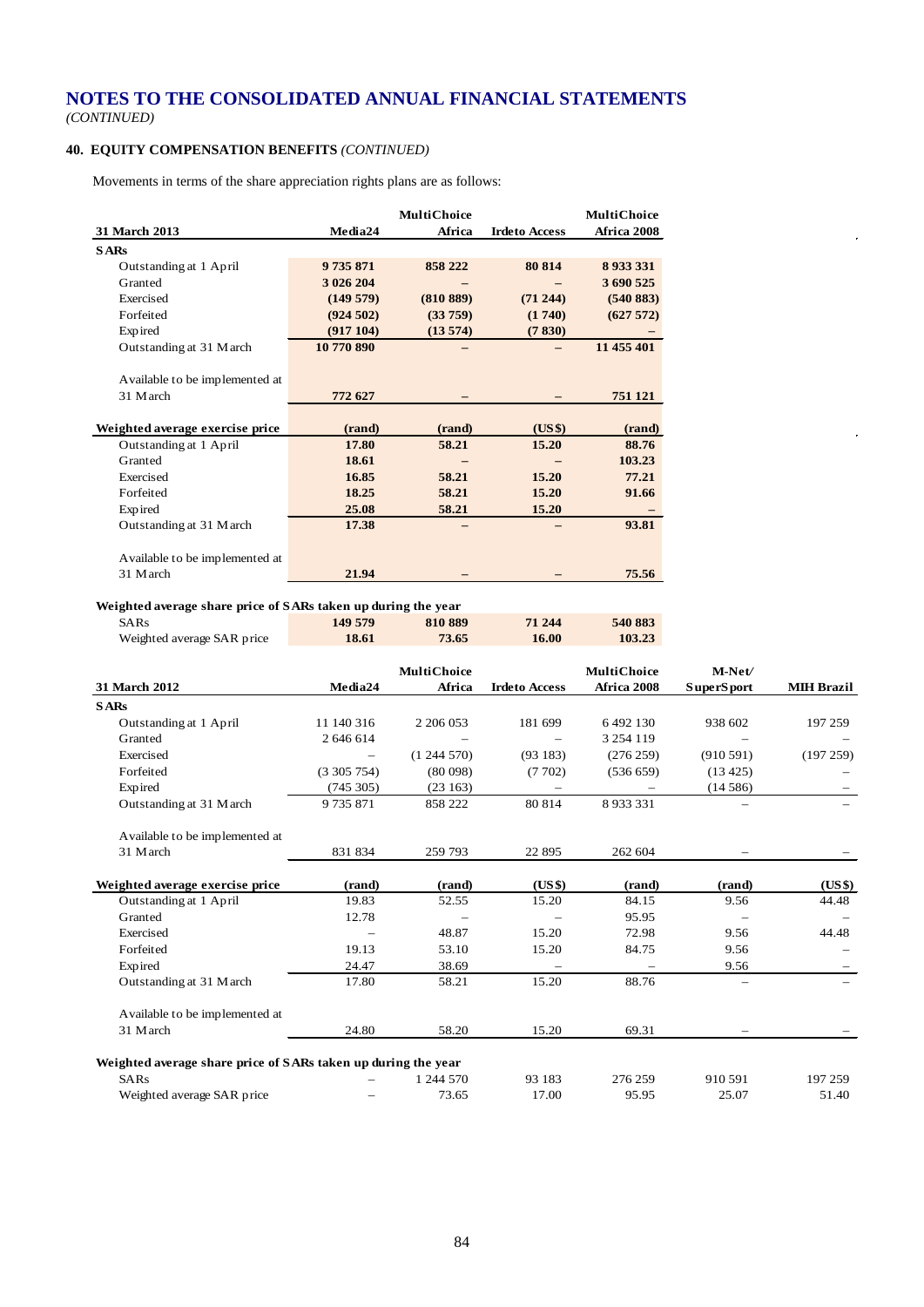# **40. EQUITY COMPENSATION BENEFITS** *(CONTINUED)*

Movements in terms of the share appreciation rights plans are as follows:

|                                                               | Gadu-Gadu         |                  |                  | <b>MIH Allegro MIH Ricardo Irdeto Access</b> | MIH (China)                     | <b>Molotok</b> |
|---------------------------------------------------------------|-------------------|------------------|------------------|----------------------------------------------|---------------------------------|----------------|
| 31 March 2013                                                 | S.A. 2008         | <b>B.V. 2008</b> | <b>B.V. 2008</b> |                                              | <b>B.V. 2008 Mauritius 2008</b> | No1            |
| <b>SARs</b>                                                   |                   |                  |                  |                                              |                                 |                |
| Outstanding at 1 April                                        | 484 166           | 270 726          | 1955 318         | 789 890                                      | 5708                            | 284 226        |
| Sub-division of shares                                        |                   |                  |                  |                                              | 51 372                          |                |
| Granted                                                       | -                 | -                | 144 678          |                                              | 2 0 9 2                         |                |
| Exercised                                                     | $\qquad \qquad -$ | (160 481)        | (1045109)        | (145667)                                     | (56 450)                        |                |
| Forfeited                                                     | (88 234)          | (4447)           | (224 472)        | (91854)                                      |                                 |                |
| Outstanding at 31 M arch                                      | 395 932           | 105 798          | 830 415          | 552 369                                      | 2722                            | 284 226        |
|                                                               |                   |                  |                  |                                              |                                 |                |
| Available to be implemented at                                |                   |                  |                  |                                              |                                 |                |
| 31 March                                                      | 212 786           | 43 640           | 374 910          | 168 538                                      | <b>120</b>                      | 94 742         |
|                                                               |                   |                  |                  |                                              |                                 |                |
| Weighted average exercise price                               | (PLN)             | (euro)           | (euro)           | (US\$)                                       | (US\$)                          | (euro)         |
| Outstanding at 1 April                                        | 13.55             | 47.71            | 1.68             | 12.67                                        | 6446.18                         | 17.80          |
| Granted                                                       |                   |                  | 2.61             |                                              | 1912.39                         |                |
| Exercised                                                     |                   | 42.98            | 1.62             | 12.08                                        | 642.41                          |                |
| Forfeited                                                     | 13.55             | 43.01            | 1.65             | 13.86                                        |                                 |                |
| Outstanding at 31 M arch                                      | 13.55             | 55.07            | 1.92             | 12.63                                        | 1 664.69                        | 17.80          |
|                                                               |                   |                  |                  |                                              |                                 |                |
| Available to be implemented at                                |                   |                  |                  |                                              |                                 |                |
| 31 March                                                      | 13.55             | 57.31            | 1.77             | 12.69                                        | 1 2 2 2 . 3 3                   | 17.80          |
|                                                               |                   |                  |                  |                                              |                                 |                |
| Weighted average share price of SARs taken up during the year |                   |                  |                  |                                              |                                 |                |
| CAD <sub>2</sub>                                              | 160.491           |                  | 1.045, 100       | 11567                                        | $E \in A E \cap$                |                |

| <b>SARs</b>                | $-$ | 160 481 | 1 045 109 | 145 667      | 56 450   |  |
|----------------------------|-----|---------|-----------|--------------|----------|--|
| Weighted average SAR price | -   | 76.30   | 2.61      | <b>16.00</b> | 2 168.67 |  |

|                                                               |           | Gadu-Gadu MIH Allegro MIH Ricardo Irdeto Access |                   |                   | MIH (China)                     | <b>Molotok</b> |
|---------------------------------------------------------------|-----------|-------------------------------------------------|-------------------|-------------------|---------------------------------|----------------|
| 31 March 2012                                                 | S.A. 2008 | <b>B.V. 2008</b>                                | <b>B.V. 2008</b>  |                   | <b>B.V. 2008 Mauritius 2008</b> | No1            |
| <b>SARs</b>                                                   |           |                                                 |                   |                   |                                 |                |
| Outstanding at 1 April                                        | 965 260   | 391 778                                         | 1 878 426         | 1 288 719         | 12 001                          | 284 226        |
| Granted                                                       |           |                                                 | 289 537           |                   |                                 |                |
| Exercised                                                     | -         | (109 320)                                       | (133 454)         | (363 295)         | (6173)                          |                |
| Forfeited                                                     | (481094)  | (11732)                                         | (79191)           | (135 534)         | (19)                            |                |
| Cancelled                                                     |           |                                                 |                   |                   | (101)                           |                |
| Outstanding at 31 M arch                                      | 484 166   | 270 726                                         | 1955318           | 789 890           | 5 7 0 8                         | 284 226        |
| Available to be implemented at                                |           |                                                 |                   |                   |                                 |                |
| 31 March                                                      | 172 392   | 92 306                                          | 828 658           | 57 191            | 344                             |                |
| Weighted average exercise price                               | (PLN)     | (euro)                                          | (euro)            | (US\$)            | (US\$)                          | (euro)         |
| Outstanding at 1 April                                        | 13.55     | 47.37                                           | 1.60              | 12.51             | 6 0 8 4 . 3 5                   | 17.80          |
| Granted                                                       |           |                                                 | 2.15              |                   |                                 |                |
| Exercised                                                     |           | 45.30                                           | 1.59              | 12.74             | 5 645.20                        |                |
| Forfeited                                                     | 13.55     | 58.72                                           | 1.72              | 10.95             | 12 688.00                       |                |
| Cancelled                                                     |           |                                                 | $\qquad \qquad -$ | $\qquad \qquad -$ | 11 233.61                       |                |
| Outstanding at 31 M arch                                      | 13.55     | 47.71                                           | 1.68              | 12.67             | 6446.18                         | 17.80          |
| Available to be implemented at                                |           |                                                 |                   |                   |                                 |                |
| 31 March                                                      | 13.55     | 44.90                                           | 1.59              | 12.54             | 6 849.60                        |                |
| Weighted average share price of SARs taken up during the year |           |                                                 |                   |                   |                                 |                |
| <b>SARs</b>                                                   |           | 109 320                                         | 133 454           | 363 295           | 6 1 7 3                         |                |
| Weighted average SAR price                                    |           | 108.87                                          | 2.15              | 16.97             | 12 505.15                       |                |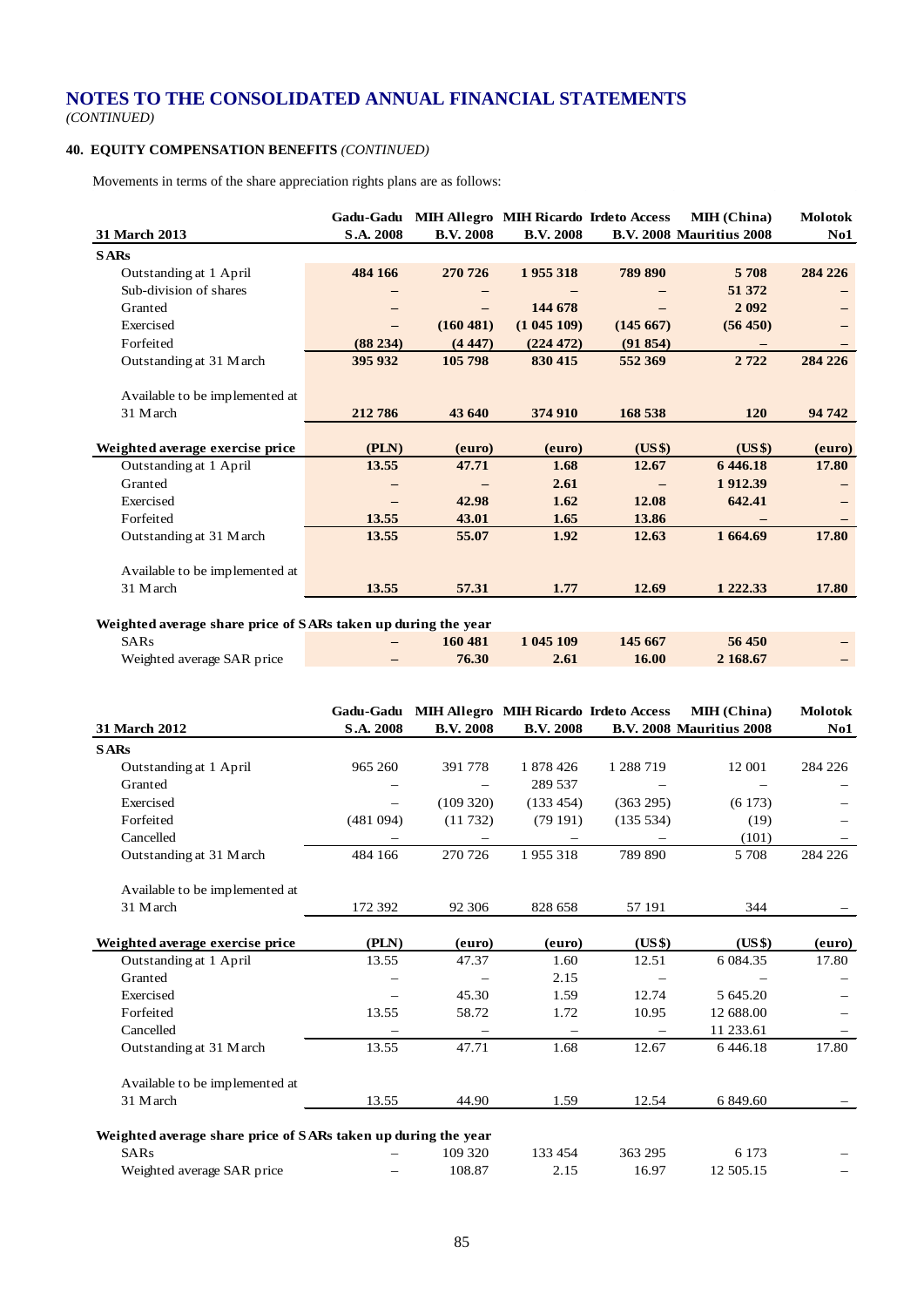*(CONTINUED)*

# **40. EQUITY COMPENSATION BENEFITS** *(CONTINUED)*

Movements in terms of the share appreciation rights plans are as follows:

|                                                               |                    |                          |                   |                          |                          | Movile            | Level Up! |
|---------------------------------------------------------------|--------------------|--------------------------|-------------------|--------------------------|--------------------------|-------------------|-----------|
|                                                               | <b>MIH Allegro</b> | Paarl                    | Paarl Media       | <b>MIH</b> Internet      |                          | Internet          | Inter-    |
| 31 March 2013                                                 | <b>B.V. 2009</b>   | Coldset                  | Holdings          | Africa                   | On the Dot               | Movel S.A         | national  |
| <b>SARs</b>                                                   |                    |                          |                   |                          |                          |                   |           |
| Outstanding at 1 April                                        | 172 834            | 3 833 000                | 3750000           | 906 785                  | 207 000                  | 155 610           | 790 539   |
| Granted                                                       |                    |                          |                   |                          | $\qquad \qquad -$        | 260 337           |           |
| Exercised                                                     | $\qquad \qquad -$  | (230 000)                | (1079990)         | $\equiv$                 |                          |                   |           |
| Forfeited                                                     | (6731)             | (160000)                 | (466667)          | (167552)                 | (37500)                  |                   |           |
| Cancelled                                                     | $\equiv$           | $\overline{\phantom{m}}$ | $\qquad \qquad -$ | (739 233)                |                          |                   |           |
| Outstanding at 31 M arch                                      | 166 103            | 3 443 000                | 2 203 343         |                          | 169 500                  | 415 947           | 790 539   |
|                                                               |                    |                          |                   |                          |                          |                   |           |
| Available to be implemented at                                |                    |                          |                   |                          |                          |                   |           |
| 31 March                                                      | 70 321             | 1 447 328                | 126 663           |                          |                          |                   |           |
|                                                               |                    |                          |                   |                          |                          |                   |           |
| Weighted average exercise price                               | (euro)             | (rand)                   | (rand)            | (rand)                   | (rand)                   | (BRL)             | (US\$)    |
| Outstanding at 1 April                                        | 90.80              | 6.01                     | 27.61             | 20.70                    | 20.27                    | 25.98             | 5.14      |
| Granted                                                       |                    | $\overline{\phantom{m}}$ |                   | $\overline{\phantom{m}}$ | $\qquad \qquad -$        | 35.18             |           |
| Exercised                                                     |                    | 4.35                     | 28.38             | $\overline{\phantom{m}}$ |                          | $\qquad \qquad -$ |           |
| Forfeited                                                     | 103.33             | 5.84                     | 28.22             | 20.70                    | 20.27                    |                   |           |
| Cancelled                                                     |                    |                          |                   | 20.70                    |                          | -                 |           |
| Outstanding at 31 M arch                                      | 90.29              | 6.13                     | 27.10             |                          | 20.27                    | 31.74             | 5.14      |
|                                                               |                    |                          |                   |                          |                          |                   |           |
| Available to be implemented at                                |                    |                          |                   |                          |                          |                   |           |
| 31 March                                                      | 84.64              | 4.35                     | 28.38             |                          |                          |                   |           |
|                                                               |                    |                          |                   |                          |                          |                   |           |
| Weighted average share price of SARs taken up during the year |                    |                          |                   |                          |                          |                   |           |
| <b>SARs</b>                                                   |                    | 230 000                  | 1 079 990         |                          |                          |                   |           |
| Weighted average SAR price                                    |                    | 11.47                    | 44.79             |                          |                          |                   |           |
|                                                               |                    |                          |                   |                          |                          |                   |           |
|                                                               |                    |                          |                   |                          |                          |                   |           |
|                                                               |                    |                          |                   |                          |                          | Movile            | Level Up! |
|                                                               | Allegro B.V.       | Paarl                    | Paarl Media       | <b>MIH</b> Internet      |                          | Internet          | Inter-    |
| 31 March 2012                                                 | 2009               | Coldset                  | Holdings          | Africa                   | On the Dot               | Movel S.A         | national  |
| <b>SARs</b>                                                   |                    |                          |                   |                          |                          |                   |           |
| Outstanding at 1 April                                        | 124 687            | 2 956 000                | 2 340 000         | 750 389                  | 482 000                  |                   |           |
| Granted                                                       | 70 101             | 1 307 000                | 1 590 000         | 249 309                  | $\overline{\phantom{0}}$ | 155 610           | 790 539   |
| Exercised                                                     | (8024)             | (80000)                  |                   |                          |                          |                   |           |
| Forfeited                                                     | (13930)            | (350000)                 | (180000)          | (92913)                  | (275000)                 |                   |           |
| Outstanding at 31 M arch                                      | 172 834            | 3 833 000                | 3 750 000         | 906 785                  | 207 000                  | 155 610           | 790 539   |
|                                                               |                    |                          |                   |                          |                          |                   |           |
| Available to be implemented at                                |                    |                          |                   |                          |                          |                   |           |
| 31 March                                                      | 31 304             | 788 664                  | 719 992           |                          |                          |                   |           |
|                                                               |                    |                          |                   |                          |                          |                   |           |
| Weighted average exercise price                               | (euro)             | (rand)                   | (rand)            | (rand)                   | (rand)                   | (BRL)             | (US\$)    |
| Outstanding at 1 April                                        | 79.37              | 4.35                     | 28.38             | 20.70                    | 20.27                    |                   |           |
| Granted                                                       | 108.87             | 9.22                     | 26.56             | 20.70                    | ÷                        | 25.98             | 5.14      |
| Exercised                                                     | 80.15              | 4.35                     |                   |                          |                          |                   |           |
| Forfeited                                                     | 85.60              | 4.35                     | 28.38             | 20.70                    | 20.27                    |                   |           |
| Outstanding at 31 M arch                                      | 90.80              | 6.01                     | 27.61             | 20.70                    | 20.27                    | 25.98             | 5.14      |
|                                                               |                    |                          |                   |                          |                          |                   |           |
| Available to be implemented at                                |                    |                          |                   |                          |                          |                   |           |
| 31 March                                                      | 76.50              | 4.35                     | 28.38             |                          |                          |                   |           |
|                                                               |                    |                          |                   |                          |                          |                   |           |
| Weighted average share price of SARs taken up during the year |                    |                          |                   |                          |                          |                   |           |
| <b>SARs</b><br>Weighted average SAR price                     | 8 0 2 4<br>108.87  | 80 000<br>10.41          |                   |                          |                          |                   |           |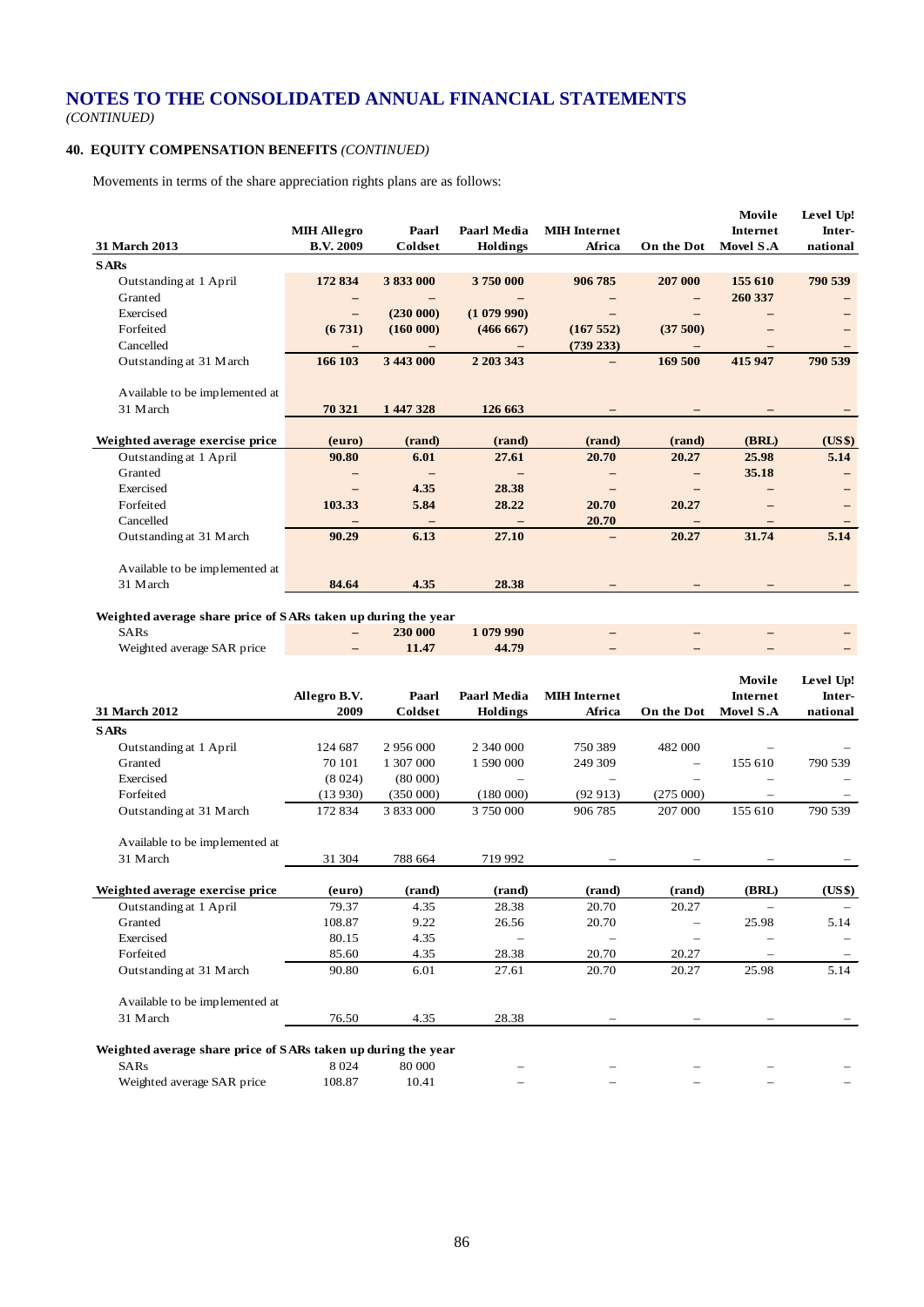# **40. EQUITY COMPENSATION BENEFITS** *(CONTINUED)*

Movements in terms of the share appreciation rights plans are as follows:

|                                 |                                   |             |           | <b>MIH</b> India |                                  |                 |
|---------------------------------|-----------------------------------|-------------|-----------|------------------|----------------------------------|-----------------|
|                                 | <b>Irdeto Access MIH Internet</b> |             |           | (Ibibo           |                                  |                 |
| 31 March 2013                   | <b>B.V. 2012</b>                  | Africa 2012 |           |                  | Korbitec ecommerce) SEA Regional | <b>Multiply</b> |
| <b>SARs</b>                     |                                   |             |           |                  |                                  |                 |
| Outstanding at 1 April          |                                   |             |           |                  |                                  |                 |
| Granted                         | 406 799                           | 1906 307    | 1 192 318 | 1651996          | 570 843                          | 12 042 308      |
| Forfeited                       | (11186)                           | (28 243)    |           | $(156\,216)$     |                                  | (832 000)       |
| Outstanding at 31 M arch        | 395 613                           | 1878 064    | 1 192 318 | 1495780          | 570 843                          | 11 210 308      |
| Available to be implemented at  |                                   |             |           |                  |                                  |                 |
| 31 March                        | 11 497                            | 113705      |           |                  |                                  |                 |
|                                 |                                   |             |           |                  |                                  |                 |
| Weighted average exercise price | (US\$)                            | (rand)      | (rand)    | (US\$)           | (US\$)                           | (US\$)          |
| Outstanding at 1 April          |                                   |             |           |                  |                                  |                 |
| Granted                         | 16.00                             | 11.60       | 32.00     | 2.50             | 4.58                             | 0.20            |
| Forfeited                       | 16.00                             | 11.60       |           | 2.50             | $\overline{\phantom{0}}$         | 0.20            |
| Outstanding at 31 M arch        | 16.00                             | 11.60       | 32.00     | 2.50             | 4.58                             | 0.20            |
| Available to be implemented at  |                                   |             |           |                  |                                  |                 |
| 31 March                        | 16.00                             | 11.60       |           |                  |                                  |                 |

### **Weighted average share price of SARs taken up during the year**

|                            | $\overline{\phantom{a}}$ | $\sim$ |  |  |
|----------------------------|--------------------------|--------|--|--|
| Weighted average SAR price | -                        | $\sim$ |  |  |
|                            |                          |        |  |  |

|                                                               |               |         | <b>MIH</b> |                        | <b>Tokobagus</b>   |
|---------------------------------------------------------------|---------------|---------|------------|------------------------|--------------------|
|                                                               | <b>Sanook</b> |         | Ricardo    |                        | <b>Exploitatie</b> |
| <b>31 March 2013</b>                                          | ecommerce     | Sulit   |            | B.V. 2012 FixeAds B.V. | <b>B.V.</b>        |
| <b>SARs</b>                                                   |               |         |            |                        |                    |
| Outstanding at 1 April                                        |               |         |            |                        |                    |
| Granted                                                       | 3700 000      | 622 000 | 457956     | 530 000                | 704 320            |
| Forfeited                                                     |               |         |            |                        | (851)              |
| Outstanding at 31 M arch                                      | 3700 000      | 622 000 | 457 956    | 530 000                | 703 469            |
| Available to be implemented at                                |               |         |            |                        |                    |
| 31 March                                                      |               |         |            |                        | 12771              |
|                                                               |               |         |            |                        |                    |
| Weighted average exercise price                               | (US\$)        | (US\$)  | (CHF)      | (euro)                 | (US\$)             |
| Outstanding at 1 April                                        |               |         |            |                        |                    |
| Granted                                                       | 0.20          | 1.00    | 11.58      | 2.80                   | 2.70               |
| Forfeited                                                     |               |         |            |                        | 2.70               |
| Outstanding at 31 M arch                                      | 0.20          | 1.00    | 11.58      | 2.80                   | 2.70               |
| Available to be implemented at                                |               |         |            |                        |                    |
| 31 March                                                      |               |         |            |                        | 2.70               |
|                                                               |               |         |            |                        |                    |
| Weighted average share price of SARs taken up during the year |               |         |            |                        |                    |

# SARs **– – – – –** Weighted average SAR price **– – – – –**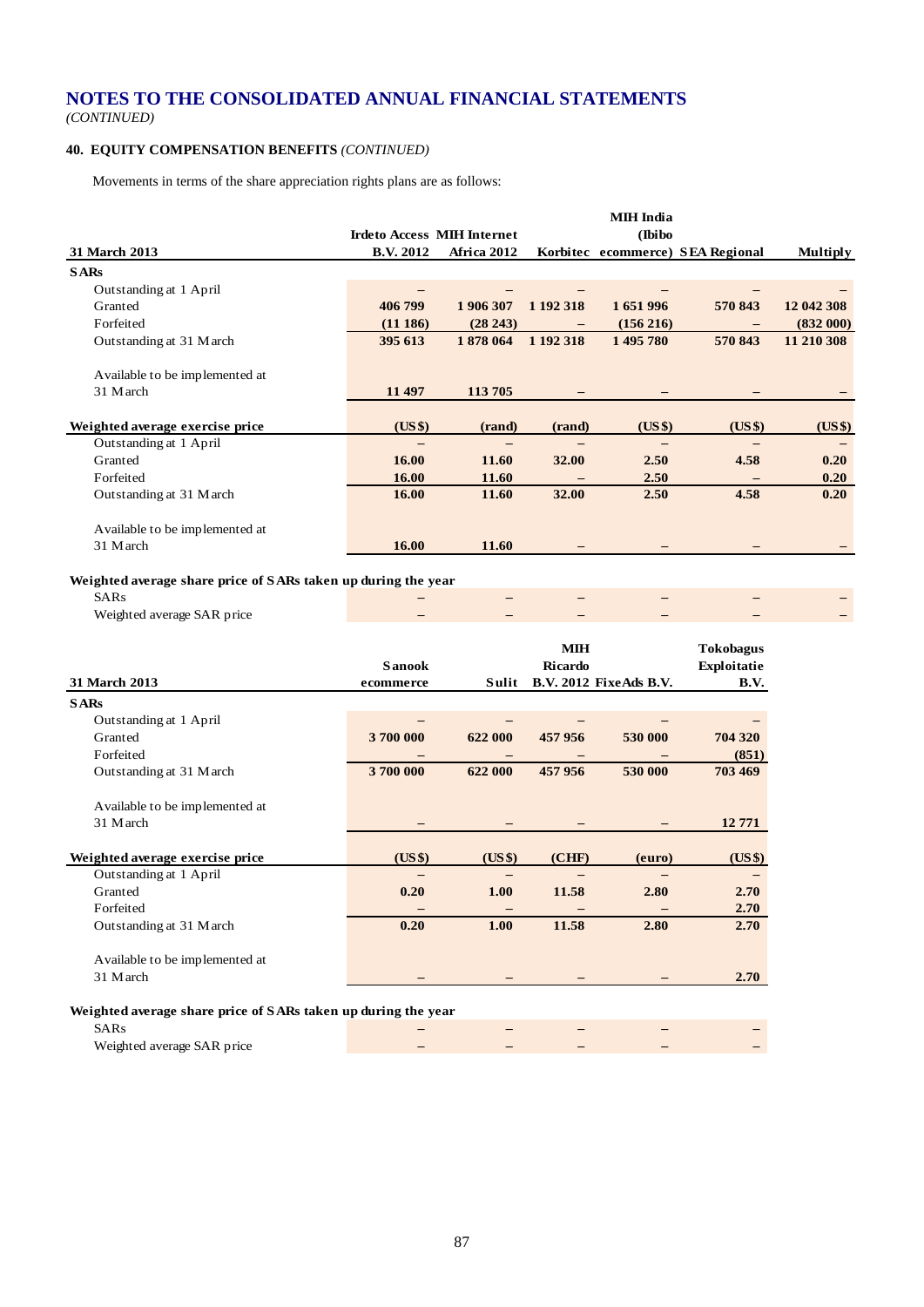*(CONTINUED)*

# **40. EQUITY COMPENSATION BENEFITS** *(CONTINUED)*

Share option allocations outstanding and currently available to be implemented at 31 March 2013 by exercise price:

| Share options outstanding<br>available<br>Weighted<br><b>Number</b><br>Weighted<br>Weighted<br>average<br><b>Exercisable</b> at<br>outstanding<br>remaining<br>average<br>average<br>at 31 March<br>exercise<br>31 March<br>exercise<br>contractual<br><b>Exercise</b> prices<br>2013<br>2013<br>life (years)<br>price<br>price<br>27.80<br>27.80<br>35 666<br>0.41<br>27.80<br>35 666<br>100 000<br>1.44<br>50.00<br>100 000<br>50.00<br>50.00<br>114.52<br>150 000<br>3.35<br>114.52<br>150 000<br>114.52<br>124.00<br>4 1 6 4<br>3.43<br>124.00<br>4 1 6 4<br>124.00<br>86 195<br>86 195<br>138.87<br>138.87<br>4.95<br>138.87<br>167.23<br>3 895 936<br>5.00<br>167.23<br>3 895 936<br>167.23<br>3 3 3 9<br>4.39<br>167.99<br>167.99<br>167.99<br>3 3 3 9<br>173.44<br>30 519<br>5.25<br>173.44<br>173.44<br>20 34 6<br>10 000<br>174.00<br>4.66<br>174.00<br>10 000<br>174.00<br>3 895 936<br>5.00<br>176.11<br>3 895 936<br>176.11<br>176.11<br>176.90<br>9476<br>5.48<br>176.90<br>5 6 8 2<br>176.90<br>3 895 936<br>3 895 936<br>185.56<br>185.56<br>5.00<br>185.56<br>14 972<br>251.00<br>6.42<br>251.00<br>4939<br>251.00<br>253.00<br>16 187<br>7.25<br>253.00<br>10870<br>6.91<br>288.00<br>288.00<br>288.00<br>3 6 2 3<br>306.00<br>3 3 3 4<br>7.44<br>306.00<br>34 294<br>350.00<br>8.47<br>350.00<br>5 8 6 4<br>7.96<br>351.95<br>351.95<br>364.35<br>7533<br>8.67<br>364.35<br>17797<br>436.83<br>9.25<br>436.83<br>484.70<br>9.44<br>24 948<br>484.70<br>12 252 966<br>175.81<br>12 111 762<br>173.83<br>6.92<br>1 100<br>6.92<br>1 100<br>6.92<br>8.12<br>8.12<br>7748<br>0.84<br>7748<br>8.12<br>11.63<br>1.47<br>11.63<br>29 560<br>11.63<br>29 560<br>20.42<br>12 7 20<br>2.47<br>20.42<br>20.42<br>12720<br>13.18<br>51 128<br>51 128<br>13.18 |                |  | <b>Share options currently</b> |  |
|----------------------------------------------------------------------------------------------------------------------------------------------------------------------------------------------------------------------------------------------------------------------------------------------------------------------------------------------------------------------------------------------------------------------------------------------------------------------------------------------------------------------------------------------------------------------------------------------------------------------------------------------------------------------------------------------------------------------------------------------------------------------------------------------------------------------------------------------------------------------------------------------------------------------------------------------------------------------------------------------------------------------------------------------------------------------------------------------------------------------------------------------------------------------------------------------------------------------------------------------------------------------------------------------------------------------------------------------------------------------------------------------------------------------------------------------------------------------------------------------------------------------------------------------------------------------------------------------------------------------------------------------------------------------------------------------------------------------------------------------------------------------|----------------|--|--------------------------------|--|
|                                                                                                                                                                                                                                                                                                                                                                                                                                                                                                                                                                                                                                                                                                                                                                                                                                                                                                                                                                                                                                                                                                                                                                                                                                                                                                                                                                                                                                                                                                                                                                                                                                                                                                                                                                      |                |  |                                |  |
|                                                                                                                                                                                                                                                                                                                                                                                                                                                                                                                                                                                                                                                                                                                                                                                                                                                                                                                                                                                                                                                                                                                                                                                                                                                                                                                                                                                                                                                                                                                                                                                                                                                                                                                                                                      |                |  |                                |  |
|                                                                                                                                                                                                                                                                                                                                                                                                                                                                                                                                                                                                                                                                                                                                                                                                                                                                                                                                                                                                                                                                                                                                                                                                                                                                                                                                                                                                                                                                                                                                                                                                                                                                                                                                                                      |                |  |                                |  |
|                                                                                                                                                                                                                                                                                                                                                                                                                                                                                                                                                                                                                                                                                                                                                                                                                                                                                                                                                                                                                                                                                                                                                                                                                                                                                                                                                                                                                                                                                                                                                                                                                                                                                                                                                                      |                |  |                                |  |
|                                                                                                                                                                                                                                                                                                                                                                                                                                                                                                                                                                                                                                                                                                                                                                                                                                                                                                                                                                                                                                                                                                                                                                                                                                                                                                                                                                                                                                                                                                                                                                                                                                                                                                                                                                      |                |  |                                |  |
|                                                                                                                                                                                                                                                                                                                                                                                                                                                                                                                                                                                                                                                                                                                                                                                                                                                                                                                                                                                                                                                                                                                                                                                                                                                                                                                                                                                                                                                                                                                                                                                                                                                                                                                                                                      |                |  |                                |  |
|                                                                                                                                                                                                                                                                                                                                                                                                                                                                                                                                                                                                                                                                                                                                                                                                                                                                                                                                                                                                                                                                                                                                                                                                                                                                                                                                                                                                                                                                                                                                                                                                                                                                                                                                                                      | Naspers (rand) |  |                                |  |
|                                                                                                                                                                                                                                                                                                                                                                                                                                                                                                                                                                                                                                                                                                                                                                                                                                                                                                                                                                                                                                                                                                                                                                                                                                                                                                                                                                                                                                                                                                                                                                                                                                                                                                                                                                      |                |  |                                |  |
|                                                                                                                                                                                                                                                                                                                                                                                                                                                                                                                                                                                                                                                                                                                                                                                                                                                                                                                                                                                                                                                                                                                                                                                                                                                                                                                                                                                                                                                                                                                                                                                                                                                                                                                                                                      |                |  |                                |  |
|                                                                                                                                                                                                                                                                                                                                                                                                                                                                                                                                                                                                                                                                                                                                                                                                                                                                                                                                                                                                                                                                                                                                                                                                                                                                                                                                                                                                                                                                                                                                                                                                                                                                                                                                                                      |                |  |                                |  |
|                                                                                                                                                                                                                                                                                                                                                                                                                                                                                                                                                                                                                                                                                                                                                                                                                                                                                                                                                                                                                                                                                                                                                                                                                                                                                                                                                                                                                                                                                                                                                                                                                                                                                                                                                                      |                |  |                                |  |
|                                                                                                                                                                                                                                                                                                                                                                                                                                                                                                                                                                                                                                                                                                                                                                                                                                                                                                                                                                                                                                                                                                                                                                                                                                                                                                                                                                                                                                                                                                                                                                                                                                                                                                                                                                      |                |  |                                |  |
|                                                                                                                                                                                                                                                                                                                                                                                                                                                                                                                                                                                                                                                                                                                                                                                                                                                                                                                                                                                                                                                                                                                                                                                                                                                                                                                                                                                                                                                                                                                                                                                                                                                                                                                                                                      |                |  |                                |  |
|                                                                                                                                                                                                                                                                                                                                                                                                                                                                                                                                                                                                                                                                                                                                                                                                                                                                                                                                                                                                                                                                                                                                                                                                                                                                                                                                                                                                                                                                                                                                                                                                                                                                                                                                                                      |                |  |                                |  |
|                                                                                                                                                                                                                                                                                                                                                                                                                                                                                                                                                                                                                                                                                                                                                                                                                                                                                                                                                                                                                                                                                                                                                                                                                                                                                                                                                                                                                                                                                                                                                                                                                                                                                                                                                                      |                |  |                                |  |
|                                                                                                                                                                                                                                                                                                                                                                                                                                                                                                                                                                                                                                                                                                                                                                                                                                                                                                                                                                                                                                                                                                                                                                                                                                                                                                                                                                                                                                                                                                                                                                                                                                                                                                                                                                      |                |  |                                |  |
|                                                                                                                                                                                                                                                                                                                                                                                                                                                                                                                                                                                                                                                                                                                                                                                                                                                                                                                                                                                                                                                                                                                                                                                                                                                                                                                                                                                                                                                                                                                                                                                                                                                                                                                                                                      |                |  |                                |  |
|                                                                                                                                                                                                                                                                                                                                                                                                                                                                                                                                                                                                                                                                                                                                                                                                                                                                                                                                                                                                                                                                                                                                                                                                                                                                                                                                                                                                                                                                                                                                                                                                                                                                                                                                                                      |                |  |                                |  |
|                                                                                                                                                                                                                                                                                                                                                                                                                                                                                                                                                                                                                                                                                                                                                                                                                                                                                                                                                                                                                                                                                                                                                                                                                                                                                                                                                                                                                                                                                                                                                                                                                                                                                                                                                                      |                |  |                                |  |
|                                                                                                                                                                                                                                                                                                                                                                                                                                                                                                                                                                                                                                                                                                                                                                                                                                                                                                                                                                                                                                                                                                                                                                                                                                                                                                                                                                                                                                                                                                                                                                                                                                                                                                                                                                      |                |  |                                |  |
|                                                                                                                                                                                                                                                                                                                                                                                                                                                                                                                                                                                                                                                                                                                                                                                                                                                                                                                                                                                                                                                                                                                                                                                                                                                                                                                                                                                                                                                                                                                                                                                                                                                                                                                                                                      |                |  |                                |  |
|                                                                                                                                                                                                                                                                                                                                                                                                                                                                                                                                                                                                                                                                                                                                                                                                                                                                                                                                                                                                                                                                                                                                                                                                                                                                                                                                                                                                                                                                                                                                                                                                                                                                                                                                                                      |                |  |                                |  |
|                                                                                                                                                                                                                                                                                                                                                                                                                                                                                                                                                                                                                                                                                                                                                                                                                                                                                                                                                                                                                                                                                                                                                                                                                                                                                                                                                                                                                                                                                                                                                                                                                                                                                                                                                                      |                |  |                                |  |
|                                                                                                                                                                                                                                                                                                                                                                                                                                                                                                                                                                                                                                                                                                                                                                                                                                                                                                                                                                                                                                                                                                                                                                                                                                                                                                                                                                                                                                                                                                                                                                                                                                                                                                                                                                      |                |  |                                |  |
|                                                                                                                                                                                                                                                                                                                                                                                                                                                                                                                                                                                                                                                                                                                                                                                                                                                                                                                                                                                                                                                                                                                                                                                                                                                                                                                                                                                                                                                                                                                                                                                                                                                                                                                                                                      |                |  |                                |  |
|                                                                                                                                                                                                                                                                                                                                                                                                                                                                                                                                                                                                                                                                                                                                                                                                                                                                                                                                                                                                                                                                                                                                                                                                                                                                                                                                                                                                                                                                                                                                                                                                                                                                                                                                                                      |                |  |                                |  |
|                                                                                                                                                                                                                                                                                                                                                                                                                                                                                                                                                                                                                                                                                                                                                                                                                                                                                                                                                                                                                                                                                                                                                                                                                                                                                                                                                                                                                                                                                                                                                                                                                                                                                                                                                                      |                |  |                                |  |
|                                                                                                                                                                                                                                                                                                                                                                                                                                                                                                                                                                                                                                                                                                                                                                                                                                                                                                                                                                                                                                                                                                                                                                                                                                                                                                                                                                                                                                                                                                                                                                                                                                                                                                                                                                      |                |  |                                |  |
|                                                                                                                                                                                                                                                                                                                                                                                                                                                                                                                                                                                                                                                                                                                                                                                                                                                                                                                                                                                                                                                                                                                                                                                                                                                                                                                                                                                                                                                                                                                                                                                                                                                                                                                                                                      |                |  |                                |  |
|                                                                                                                                                                                                                                                                                                                                                                                                                                                                                                                                                                                                                                                                                                                                                                                                                                                                                                                                                                                                                                                                                                                                                                                                                                                                                                                                                                                                                                                                                                                                                                                                                                                                                                                                                                      | Media24 (rand) |  |                                |  |
|                                                                                                                                                                                                                                                                                                                                                                                                                                                                                                                                                                                                                                                                                                                                                                                                                                                                                                                                                                                                                                                                                                                                                                                                                                                                                                                                                                                                                                                                                                                                                                                                                                                                                                                                                                      |                |  |                                |  |
|                                                                                                                                                                                                                                                                                                                                                                                                                                                                                                                                                                                                                                                                                                                                                                                                                                                                                                                                                                                                                                                                                                                                                                                                                                                                                                                                                                                                                                                                                                                                                                                                                                                                                                                                                                      |                |  |                                |  |
|                                                                                                                                                                                                                                                                                                                                                                                                                                                                                                                                                                                                                                                                                                                                                                                                                                                                                                                                                                                                                                                                                                                                                                                                                                                                                                                                                                                                                                                                                                                                                                                                                                                                                                                                                                      |                |  |                                |  |
|                                                                                                                                                                                                                                                                                                                                                                                                                                                                                                                                                                                                                                                                                                                                                                                                                                                                                                                                                                                                                                                                                                                                                                                                                                                                                                                                                                                                                                                                                                                                                                                                                                                                                                                                                                      |                |  |                                |  |
|                                                                                                                                                                                                                                                                                                                                                                                                                                                                                                                                                                                                                                                                                                                                                                                                                                                                                                                                                                                                                                                                                                                                                                                                                                                                                                                                                                                                                                                                                                                                                                                                                                                                                                                                                                      |                |  |                                |  |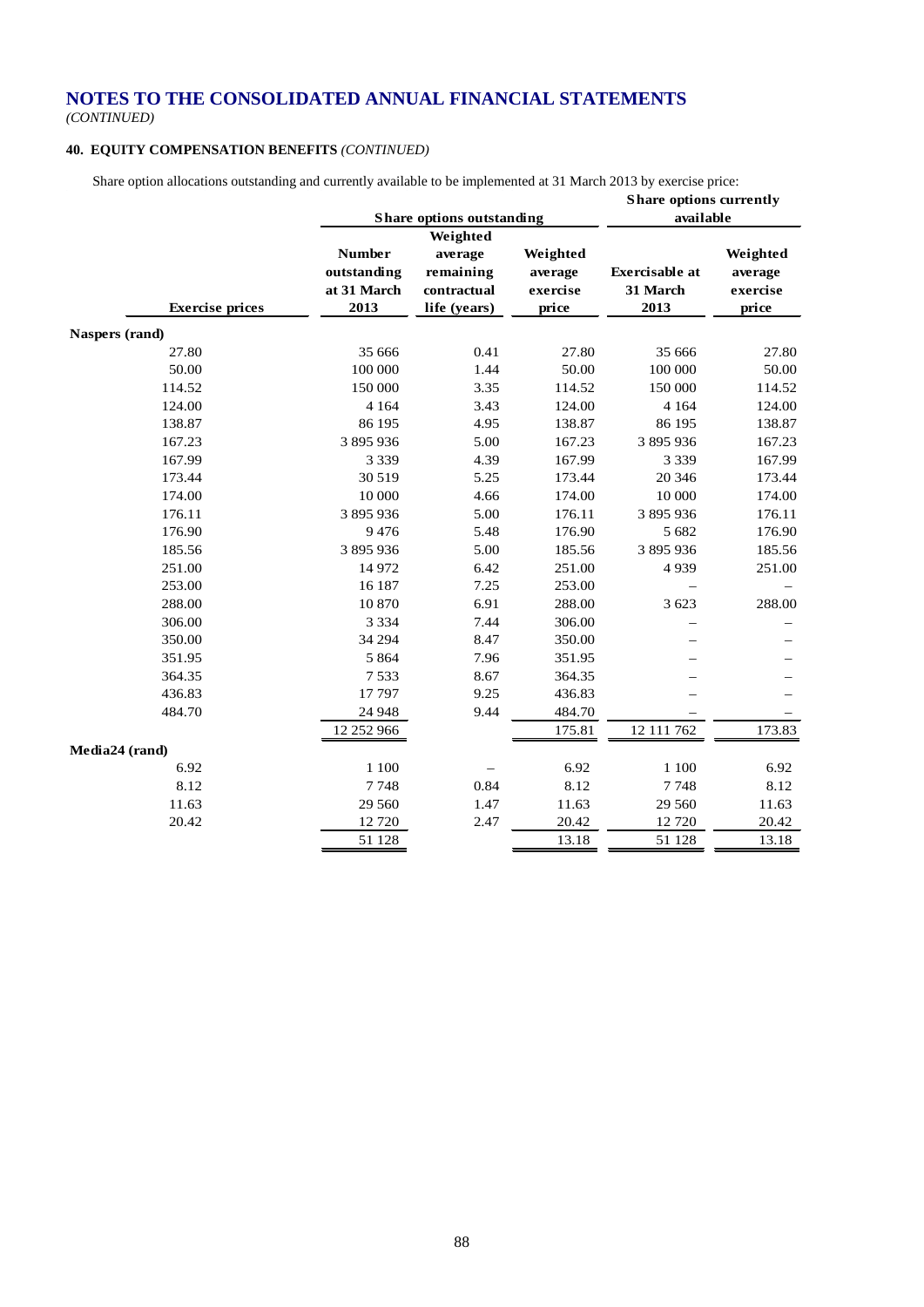# **40. EQUITY COMPENSATION BENEFITS** *(CONTINUED)*

Share option allocations outstanding and currently available to be implemented at 31 March 2013 by exercise price: **Share options currently** 

|                                             |             | Share options outstanding |          | энаге орионз сиггени у<br>available |          |  |  |
|---------------------------------------------|-------------|---------------------------|----------|-------------------------------------|----------|--|--|
|                                             |             | Weighted                  |          |                                     |          |  |  |
|                                             |             |                           |          |                                     |          |  |  |
|                                             | Number      | average                   | Weighted |                                     | Weighted |  |  |
|                                             | outstanding | remaining                 | average  | <b>Exercisable</b> at               | average  |  |  |
|                                             | at 31 March | contractual               | exercise | 31 March                            | exercise |  |  |
| <b>Exercise</b> prices                      | 2013        | life (years)              | price    | 2013                                | price    |  |  |
| <b>MIH Holdings (Naspers shares) (rand)</b> |             |                           |          |                                     |          |  |  |
| 41.50                                       | 12 5 26     | 0.90                      | 41.50    | 12 5 26                             | 41.50    |  |  |
| 105.35                                      | 10 24 2     | 2.45                      | 105.35   | 10 24 2                             | 105.35   |  |  |
| 124.00                                      | 17755       | 3.43                      | 124.00   | 17755                               | 124.00   |  |  |
| 138.87                                      | 98 3 96     | 4.95                      | 138.87   | 98 396                              | 138.87   |  |  |
| 173.44                                      | 4 4 5 7     | 5.25                      | 173.44   |                                     |          |  |  |
| 174.00                                      | 1 0 8 5     | 4.66                      | 174.00   | 1 0 8 5                             | 174.00   |  |  |
| 176.90                                      | 16 662      | 5.48                      | 176.90   | 7 2 3 7                             | 176.90   |  |  |
| 182.00                                      | 5 3 1 0     | 4.24                      | 182.00   | 5 3 1 0                             |          |  |  |
|                                             |             |                           |          |                                     | 182.00   |  |  |
| 191.02                                      | 18 5 6 5    | 4.49                      | 191.02   | 18 5 6 5                            | 191.02   |  |  |
| 251.00                                      | 104 180     | 6.42                      | 251.00   | 33 399                              | 251.00   |  |  |
| 304.05                                      | 13 26 2     | 6.95                      | 304.05   | 3616                                | 304.05   |  |  |
| 306.00                                      | 80 322      | 7.44                      | 306.00   |                                     |          |  |  |
| 350.00                                      | 163 191     | 8.47                      | 350.00   |                                     |          |  |  |
| 364.00                                      | 11 472      | 8.00                      | 364.00   |                                     |          |  |  |
| 364.35                                      | 14 4 62     | 8.67                      | 364.35   |                                     |          |  |  |
| 379.42                                      | 14 4 09     | 7.67                      | 379.42   |                                     |          |  |  |
| 389.33                                      | 7882        | 8.87                      | 389.33   |                                     |          |  |  |
| 423.00                                      | 21 334      | 8.98                      | 423.00   |                                     |          |  |  |
| 436.83                                      | 95 497      | 9.25                      | 436.83   |                                     |          |  |  |
| 484.70                                      | 121 598     | 9.44                      | 484.70   |                                     |          |  |  |
| 549.00                                      | 1928        | 9.67                      | 549.00   |                                     |          |  |  |
| 585.28                                      | 15 599      | 9.91                      | 585.28   |                                     |          |  |  |
|                                             | 850 134     |                           | 324.20   | 208 131                             | 158.21   |  |  |
| MIH (Mauritius) ADS - USD (US\$)            |             |                           |          |                                     |          |  |  |
| 3.18                                        | 4 670       |                           | 3.18     | 4670                                | 3.18     |  |  |
| 3.22                                        | 4 0 0 0     | 0.19                      | 3.22     | 4 0 0 0                             | 3.22     |  |  |
|                                             | 8670        |                           | 3.20     | 8670                                | 3.20     |  |  |
| MIH (Mauritius) - N - ZAR (rand)            |             |                           |          |                                     |          |  |  |
| 41.50                                       | 14 006      | 0.90                      | 41.50    | 14 006                              | 41.50    |  |  |
| 45.25                                       | 76 103      | 1.24                      | 45.25    | 76 103                              | 45.25    |  |  |
|                                             |             | 2.45                      |          |                                     |          |  |  |
| 105.35                                      | 16781       |                           | 105.35   | 16781                               | 105.35   |  |  |
| 123.50                                      | 5 4 2 3     | 2.97                      | 123.50   | 5 4 2 3                             | 123.50   |  |  |
| 124.00                                      | 44 889      | 3.43                      | 124.00   | 44 889                              | 124.00   |  |  |
| 138.87                                      | 494 145     | 4.95                      | 138.87   | 494 145                             | 138.87   |  |  |
| 145.99                                      | 47 497      | 3.71                      | 145.99   | 47 497                              | 145.99   |  |  |
| 146.50                                      | 22 27 2     | 5.93                      | 146.50   | 11 135                              | 146.50   |  |  |
| 153.06                                      | 1 1 4 6     | 5.79                      | 153.06   |                                     |          |  |  |
| 154.00                                      | 243 000     | 5.91                      | 154.00   | 154 833                             | 154.00   |  |  |
| 154.50                                      | 13514       | 5.68                      | 154.50   | 6756                                | 154.50   |  |  |
| 162.50                                      | 7 1 7 9     | 5.27                      | 162.50   |                                     |          |  |  |
| 174.00                                      | 23 070      | 4.66                      | 174.00   | 23 070                              | 174.00   |  |  |
| 175.00                                      | 115 143     | 3.99                      | 175.00   | 115 143                             | 175.00   |  |  |
| 176.90                                      | 67485       | 5.48                      | 176.90   | 37 510                              | 176.90   |  |  |
| 179.00                                      | 37          | 4.31                      | 179.00   | 37                                  | 179.00   |  |  |
| 182.00                                      | 66 186      | 4.24                      | 182.00   | 66 186                              | 182.00   |  |  |
| 251.00                                      | 182 135     | 6.42                      | 251.00   | 58 691                              | 251.00   |  |  |
| 251.50                                      | 27 27 2     | 6.44                      | 251.50   | 8 2 0 1                             | 251.50   |  |  |
| 256.67                                      | 4931        | 6.50                      | 256.67   | 1 1 6 0                             | 256.67   |  |  |
| 292.56                                      | 296         | 6.69                      | 292.56   | 52                                  | 292.56   |  |  |
| 304.05                                      | 61 483      | 6.95                      | 304.05   | 20 491                              | 304.05   |  |  |
| 306.00                                      | 136 751     | 7.44                      | 306.00   | 1979                                | 306.00   |  |  |
|                                             |             |                           |          |                                     |          |  |  |
| 350.00                                      | 205 172     | 8.47                      | 350.00   | 3 6 4 9                             | 350.00   |  |  |
| 364.00                                      | 15 634      | 8.00                      | 364.00   |                                     |          |  |  |
| 364.35                                      | 13 698      | 8.67                      | 364.35   |                                     |          |  |  |
| 379.42                                      | 6725        | 7.67                      | 379.42   |                                     |          |  |  |
| 388.70                                      | 3827        | 7.79                      | 388.70   |                                     |          |  |  |
| 436.83                                      | 40 489      | 9.25                      | 436.83   |                                     |          |  |  |
| 484.70                                      | 137 025     | 9.44                      | 484.70   | 814                                 | 484.70   |  |  |
| 549.00                                      | 6584        | 9.67                      | 549.00   |                                     |          |  |  |
|                                             | 2099898     |                           | 223.14   | 1 208 551                           | 151.07   |  |  |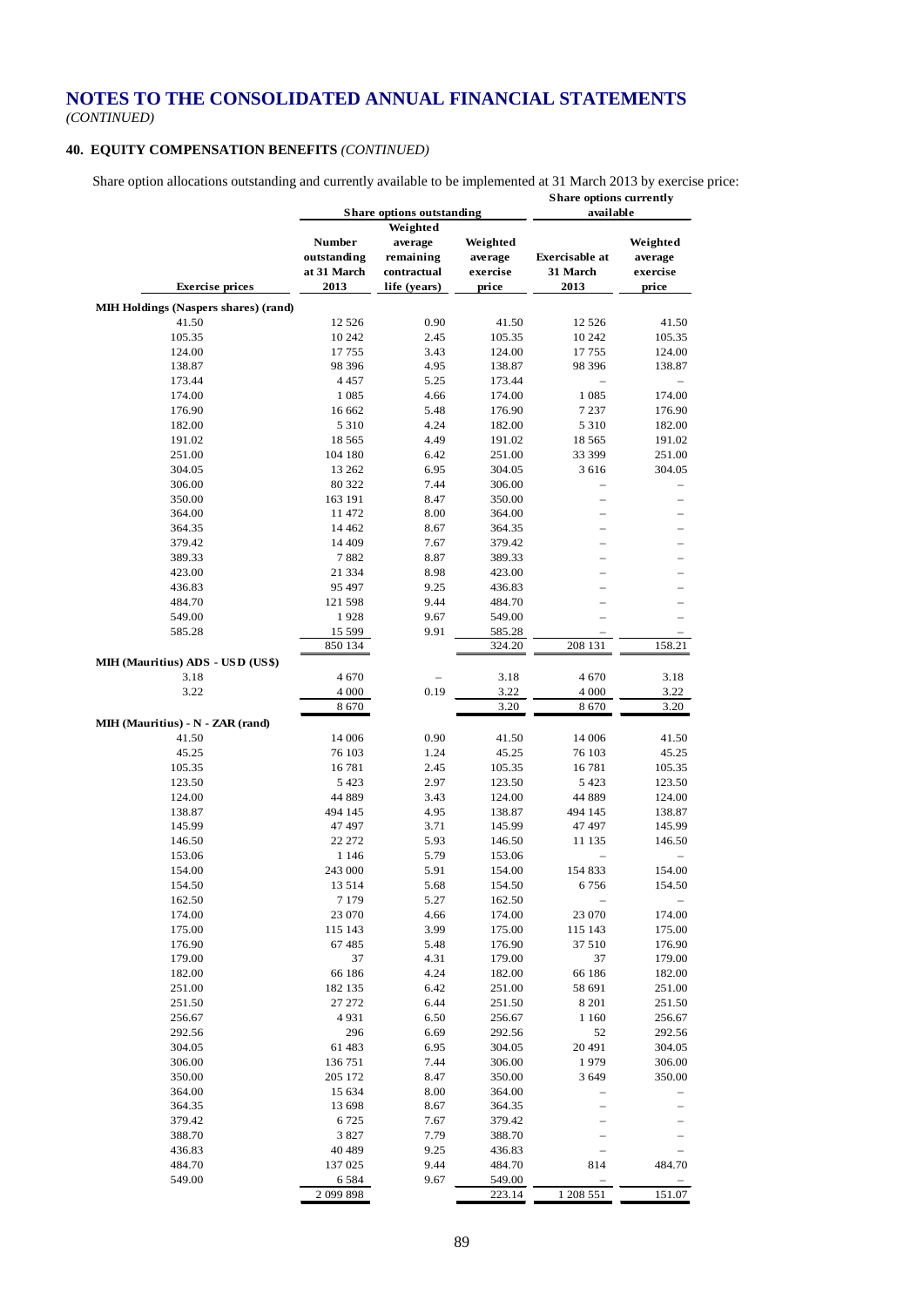*(CONTINUED)*

# **40. EQUITY COMPENSATION BENEFITS** *(CONTINUED)*

Share option allocations outstanding and currently available to be implemented at 31 March 2013 by exercise price:

|                                       |                |                           |          | <b>Share options currently</b> |               |
|---------------------------------------|----------------|---------------------------|----------|--------------------------------|---------------|
|                                       |                | Share options outstanding |          | available                      |               |
|                                       |                | Weighted                  |          |                                |               |
|                                       |                | average                   | Weighted |                                | Weighted      |
|                                       | <b>Number</b>  | remaining                 | average  |                                | average       |
|                                       | outstanding at | contractual               | exercise | <b>Exercisable</b> at          | exercise      |
| <b>Exercise prices</b>                | 31 March 2013  | life (years)              | price    | 31 March 2013                  | price         |
| Irdeto Access (US\$)                  |                |                           |          |                                |               |
| 6.70                                  | 4881           | 1.24                      | 6.70     | 4881                           | 6.70          |
| 7.90                                  | 1759           | 2.50                      | 7.90     | 1759                           | 7.90          |
| 9.90                                  | 3 9 0 6        | 3.46                      | 9.90     | 3 9 0 6                        | 9.90          |
|                                       | 10 546         |                           | 8.09     | 10 546                         | 8.09          |
| MIH China (BVI) Limited (US\$)        |                |                           |          |                                |               |
| 368.41                                | 2 5 0 0        | 1.19                      | 368.41   | 2 500                          | 368.41        |
|                                       | $2\;500$       |                           | 368.41   | 2 500                          | 368.41        |
|                                       |                |                           |          |                                |               |
| 2005 MIH China (BVI) (US\$)<br>612.75 |                | 2.44                      |          |                                |               |
|                                       | 2 3 8 1        |                           | 612.75   | 2 3 8 1                        | 612.75        |
| 1 434.92                              | 78             | 1.44                      | 1 434.92 | 78                             | 1 4 3 4 . 9 2 |
| 2 481.05                              | 171            | 2.24                      | 2 481.05 | 171                            | 2 481.05      |
|                                       | 2630           |                           | 758.61   | 2630                           | 758.61        |
| Entriq (Mauritius) (US\$)             |                |                           |          |                                |               |
| 0.65                                  | 4 200          | 2.67                      | 0.65     | 4 200                          | 0.65          |
|                                       | 4 200          |                           | 0.65     | 4 200                          | 0.65          |
| <b>MIH Russia Internet (euro)</b>     |                |                           |          |                                |               |
| 5.45                                  | 36 660         | 4.20                      | 5.45     | 36 660                         | 5.45          |
| 7.93                                  | 282 543        | 6.99                      | 7.93     | 154 655                        | 7.93          |
| 45.87                                 | 489            | 8.49                      | 45.87    | 97                             | 45.87         |
| 56.97                                 | 15 867         | 9.25                      | 56.97    |                                |               |
|                                       | 335 559        |                           | 10.03    | 191 412                        | 7.47          |
| <b>MIH BuscaPé (euro)</b>             |                |                           |          |                                |               |
| 15.40                                 | 935 295        | 2.36                      | 15.40    | 276 758                        | 15.40         |
|                                       | 935 295        |                           | 15.40    | 276 758                        | 15.40         |
| MIH BuscaPé 2011 (BRL)                |                |                           |          |                                |               |
| 45.36                                 | 239 317        | 4.70                      | 45.36    | 47 663                         | 45.36         |
|                                       | 239 317        |                           | 45.36    | 47 663                         | 45.36         |
| OLX, Inc (US\$)                       |                |                           |          |                                |               |
| 0.31                                  | 31 354 737     | 6.95                      | 0.31     |                                |               |
| 0.40                                  | 20 931 914     | 5.29                      | 0.40     |                                |               |
|                                       | 52 286 651     |                           | 0.35     |                                |               |
|                                       |                |                           |          |                                |               |
| MIH BuscaPé Holdings B.V. 2012 (BRL)  |                |                           |          |                                |               |
| 49.58                                 | 656 553        | 9.62                      | 49.58    | 21 042                         | 49.58         |
|                                       | 656 553        |                           | 49.58    | 21 042                         | 49.58         |
| Allegro BV 2012 Share Trust (euro)    |                |                           |          |                                |               |
| 112.41                                | 428 262        | 9.59                      | 112.41   |                                |               |
|                                       | 428 262        |                           | 112.41   |                                |               |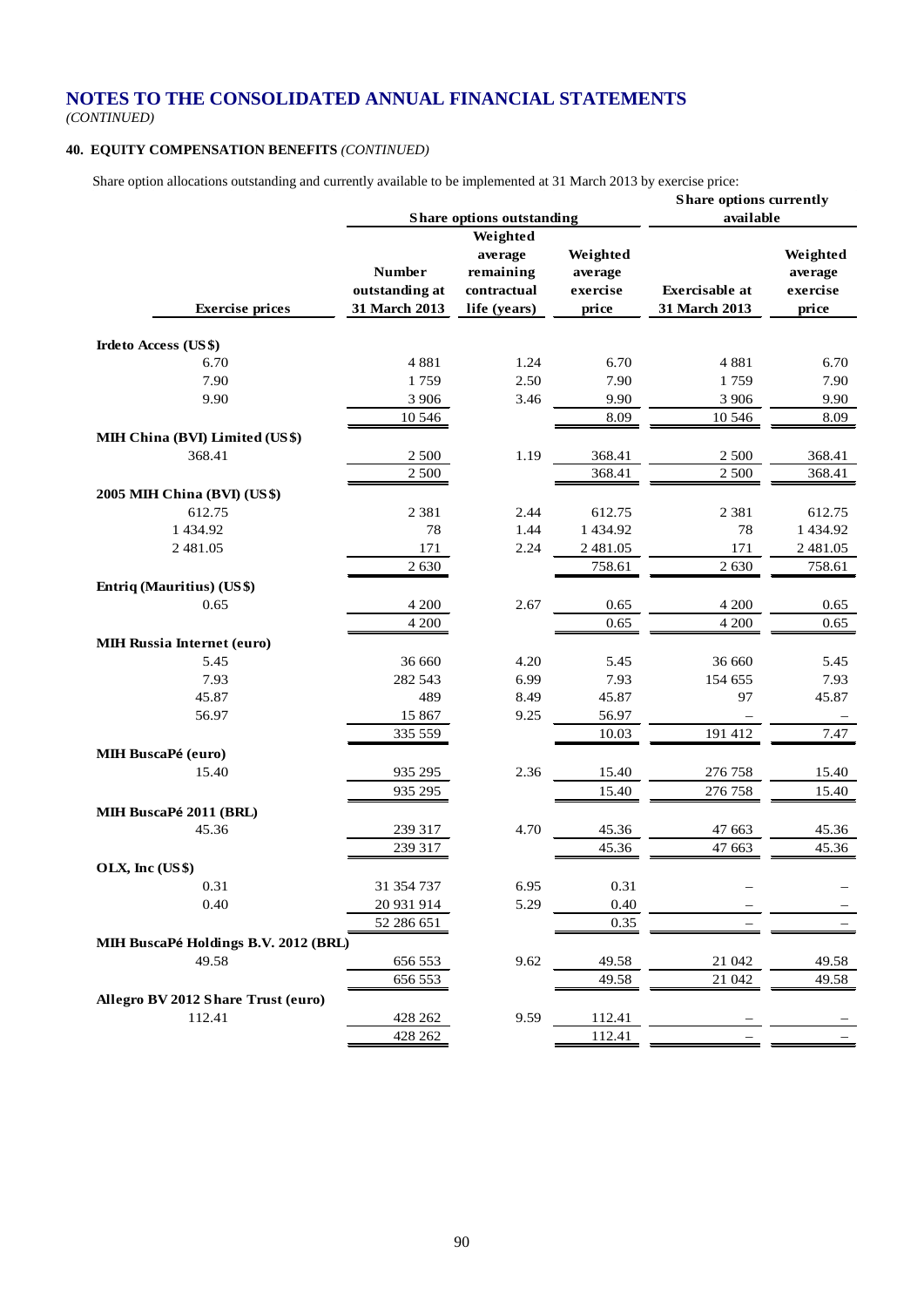*(CONTINUED)*

# **40. EQUITY COMPENSATION BENEFITS** *(CONTINUED)*

Share appreciation rights allocations outstanding and currently available to be implemented at 31 March 2013 by exercise price:

|                                                                                      |               | <b>SARs</b> outstanding |          | <b>SARs</b> currently available |          |
|--------------------------------------------------------------------------------------|---------------|-------------------------|----------|---------------------------------|----------|
|                                                                                      |               | Weighted                |          |                                 |          |
|                                                                                      | <b>Number</b> | average                 | Weighted |                                 | Weighted |
|                                                                                      | outstanding   | remaining               | average  | Exercisable                     | average  |
|                                                                                      | at 31 March   | contractual             | exercise | at 31 March                     | exercise |
| <b>Exercise prices</b>                                                               | 2013          | life (years)            | price    | 2013                            | price    |
|                                                                                      |               |                         |          |                                 |          |
| Media24 (rand)<br>12.78                                                              |               |                         |          | 3912                            |          |
|                                                                                      | 2 506 087     | 3.50                    | 12.78    |                                 | 12.78    |
| 17.46                                                                                | 3 701 147     | 2.29                    | 17.46    | 37 802                          | 17.46    |
| 18.61                                                                                | 2 875 074     | 4.48                    | 18.61    | 14 509                          | 18.61    |
| 21.40                                                                                | 1 265 327     | 1.54                    | 21.40    | 431 437                         | 21.40    |
| 23.65                                                                                | 423 255       | 0.44                    | 23.65    | 284 967                         | 23.65    |
|                                                                                      | 10 770 890    |                         | 17.38    | 772 627                         | 21.94    |
| MultiChoice Africa 2008 (rand)                                                       |               |                         |          |                                 |          |
| 69.31                                                                                | 844 409       | 0.62                    | 69.31    | 425 528                         | 69.31    |
| 82.18                                                                                | 1 210 275     | 1.45                    | 82.18    | 283 280                         | 82.18    |
| 91.74                                                                                | 2 802 286     | 2.44                    | 91.74    | 26 3 15                         | 91.74    |
| 95.95                                                                                | 2 966 019     | 3.53                    | 95.95    | 11 188                          | 95.95    |
| 103.23                                                                               | 3 632 412     | 4.49                    | 103.23   | 4810                            | 103.23   |
|                                                                                      | 11 455 401    |                         | 93.81    | 751 121                         | 75.56    |
| Gadu-Gadu S.A. 2008 (PLN)                                                            |               |                         |          |                                 |          |
| 13.55                                                                                | 395 932       | 1.81                    | 13.55    | 212786                          | 13.55    |
|                                                                                      | 395 932       |                         | 13.55    | 212786                          | 13.55    |
| MIH Allegro B.V. 2008 (euro)                                                         |               |                         |          |                                 |          |
| 38.16                                                                                | 57 141        | 2.36                    | 38.16    | 20914                           | 38.16    |
| 74.93                                                                                | 48 657        | 3.50                    | 74.93    | 22 7 26                         | 74.93    |
|                                                                                      | 105 798       |                         | 55.07    | 43 640                          | 57.31    |
| * The expiry dates for offers made in this SAR plan have been extended by two years. |               |                         |          |                                 |          |
| MIH Ricardo B.V. 2008 (euro)                                                         |               |                         |          |                                 |          |
| 1.58                                                                                 | 292 842       | 0.41                    | 1.58     | 226 311                         | 1.58     |
| 1.59                                                                                 | 91 476        | 1.48                    | 1.59     | 11 352                          | 1.59     |
| 1.74                                                                                 | 102 538       | 2.47                    | 1.74     | 14 540                          | 1.74     |
| 2.15                                                                                 | 198 881       | 3.51                    | 2.15     | 122 707                         | 2.15     |
| 2.61                                                                                 | 144 678       | 4.48                    | 2.61     |                                 |          |
|                                                                                      | 830 415       |                         | 1.92     | 374 910                         | 1.77     |
| Irdeto Access 2008 B.V. (US\$)                                                       |               |                         |          |                                 |          |
| 10.20                                                                                | 187888        | 1.52                    | 10.20    | 65 808                          | 10.20    |
| 13.60                                                                                | 321 805       | 2.48                    | 13.60    | 73 479                          | 13.60    |
| 16.00                                                                                | 42 676        | 0.52                    | 16.00    | 29 25 1                         | 16.00    |
|                                                                                      | 552 369       |                         | 12.63    | 168 538                         | 12.69    |
| MIH (China) Mauritius 2008 (US\$)                                                    |               |                         |          |                                 |          |
| 335.29                                                                               | 270           | 0.83                    | 335.29   |                                 |          |
| 1 222.33                                                                             | 360           | 2.47                    | 1 222.33 | 120                             | 1 222.33 |
| 1 834.23                                                                             | 910           | 4.29                    | 1 834.23 |                                 |          |
| 1972.57                                                                              | 1 1 8 2       | 4.48                    | 1972.57  |                                 |          |
|                                                                                      | 2722          |                         | 1 664.69 | 120                             | 1 222.33 |
| Molotok No 1 (euro)                                                                  |               |                         |          |                                 |          |
| 17.80                                                                                | 284 226       | 1.99                    | 17.80    | 94 742                          | 17.80    |
|                                                                                      | 284 226       |                         | 17.80    | 94 742                          | 17.80    |
| MIH Allegro B.V. 2009 (euro)                                                         |               |                         |          |                                 |          |
| 74.93                                                                                | 72482         | 3.59                    | 74.93    | 42 307                          | 74.93    |
| 87.02                                                                                | 28 671        | 4.47                    |          | 12 273                          |          |
|                                                                                      |               |                         | 87.02    |                                 | 87.02    |
| 108.87                                                                               | 64 950        | 5.51                    | 108.87   | 15 741                          | 108.87   |
|                                                                                      | 166 103       |                         | 90.29    | 70 321                          | 84.64    |

\* The expiry dates for offers made in this SAR plan have been extended by two years.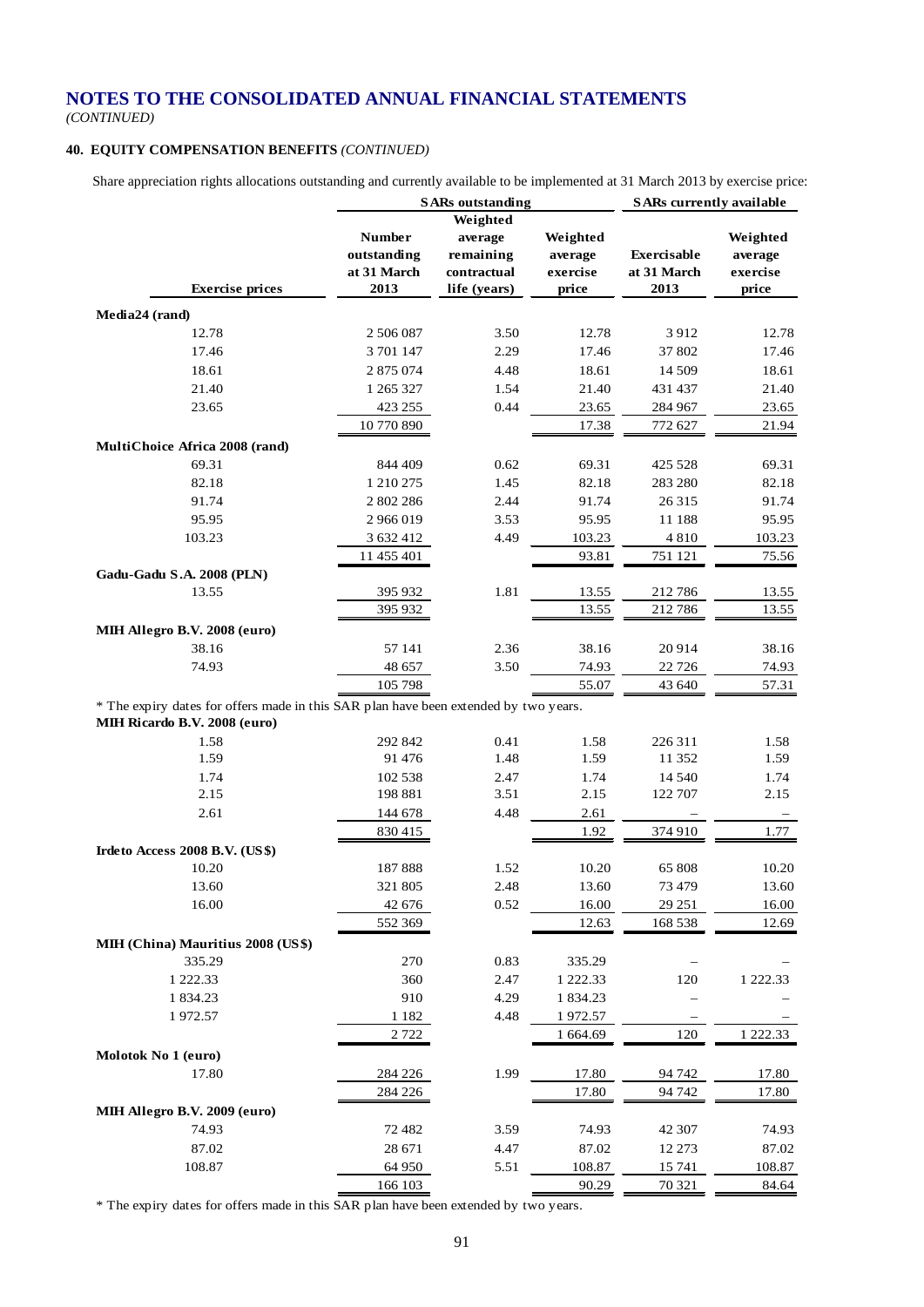*(CONTINUED)*

# **40. EQUITY COMPENSATION BENEFITS** *(CONTINUED)*

Share appreciation rights allocations outstanding and currently available to be implemented at 31 March 2013 by exercise price:

|                                       |                | <b>SARs</b> outstanding |          | SARs currently available |          |
|---------------------------------------|----------------|-------------------------|----------|--------------------------|----------|
|                                       |                | Weighted                |          |                          |          |
|                                       |                | average                 | Weighted |                          | Weighted |
|                                       | <b>Number</b>  | remaining               | average  | Exercisable              | average  |
|                                       | outstanding at | contractual             | exercise | at 31 March              | exercise |
|                                       | 31 March 2013  |                         |          | 2013                     |          |
| <b>Exercise prices</b>                |                | life (years)            | price    |                          | price    |
| Paarl Coldset (rand)                  |                |                         |          |                          |          |
| 4.35                                  | 2 196 000      | 2.01                    | 4.35     | 1 447 328                | 4.35     |
| 8.33                                  | 690 000        | 3.04                    | 8.33     |                          |          |
| 10.41                                 | 557 000        | 4.01                    | 10.41    |                          |          |
|                                       | 3 443 000      |                         | 6.13     | 1 447 328                |          |
|                                       |                |                         |          |                          | 4.35     |
| Paarl Media Holdings (rand)           |                |                         |          |                          |          |
| 24.96                                 | 810 000        | 4.01                    | 24.96    |                          |          |
| 28.31                                 | 680 000        | 3.04                    | 28.31    |                          |          |
| 28.38                                 | 713 343        | 2.01                    | 28.38    | 126 663                  | 28.38    |
|                                       | 2 2 0 3 3 4 3  |                         | 27.10    | 126 663                  | 28.38    |
|                                       |                |                         |          |                          |          |
| On the Dot (rand)                     |                |                         |          |                          |          |
| 20.27                                 | 169 500        | 2.84                    | 20.27    |                          |          |
|                                       | 169 500        |                         | 20.27    |                          |          |
| Movile Internet Movel S.A. (BRL)      |                |                         |          |                          |          |
| 25.98                                 | 155 610        | 6.00                    | 25.98    |                          |          |
| 35.18                                 | 260 337        | 7.56                    | 35.18    |                          |          |
|                                       | 415 947        |                         | 31.74    |                          |          |
|                                       |                |                         |          |                          |          |
| Level Up! International SARs (US\$)   |                |                         |          |                          |          |
| 5.14                                  | 790 539        | 5.06                    | 5.14     |                          |          |
|                                       | 790 539        |                         | 5.14     |                          |          |
| <b>Irdeto Access B.V. 2012 (US\$)</b> |                |                         |          |                          |          |
| 16.00                                 | 395 613        | 9.44                    | 16.00    | 11 497                   | 16.00    |
|                                       | 395 613        |                         | 16.00    | 11 497                   | 16.00    |
|                                       |                |                         |          |                          |          |
| MIH Internet Africa 2012 (rand)       |                |                         |          |                          |          |
| 11.60                                 | 1 878 064      | 9.50                    | 11.60    | 113 705                  | 11.60    |
|                                       | 1 878 064      |                         | 11.60    | 113 705                  | 11.60    |
| Korbitec (rand)                       |                |                         |          |                          |          |
| 32.00                                 | 1 192 318      | 5.46                    | 32.00    |                          |          |
|                                       |                |                         | 32.00    |                          |          |
|                                       | 1 192 318      |                         |          |                          |          |
| MIH India (Ibibo Ecommerce) (US\$)    |                |                         |          |                          |          |
| 2.50                                  | 1495780        | 9.58                    | 2.50     |                          |          |
|                                       | 1495780        |                         | 2.50     |                          |          |
| <b>SEA Regional (US\$)</b>            |                |                         |          |                          |          |
| 4.58                                  | 570 843        | 9.46                    | 4.58     |                          |          |
|                                       | 570 843        |                         | 4.58     |                          |          |
|                                       |                |                         |          |                          |          |
| Multiply (US\$)                       |                |                         |          |                          |          |
| 0.20                                  | 11 210 308     | 9.47                    | 0.20     |                          |          |
|                                       | 11 210 308     |                         | 0.20     |                          |          |
| Sanook e-commence (US\$)              |                |                         |          |                          |          |
| 0.20                                  | 3 700 000      | 9.64                    | 0.20     |                          |          |
|                                       | 3700000        |                         | 0.20     |                          |          |
| Sulit (US\$)                          |                |                         |          |                          |          |
|                                       |                |                         |          |                          |          |
| 1.00                                  | 622 000        | 9.46                    | 1.00     |                          |          |
|                                       | 622 000        |                         | 1.00     |                          |          |
| MIH Ricardo B.V. 2012 (CHF)           |                |                         |          |                          |          |
| 11.58                                 | 457956         | 9.81                    | 11.58    |                          |          |
|                                       | 457956         |                         | 11.58    |                          |          |
|                                       |                |                         |          |                          |          |
| FixeAds BV SAR (euro)                 |                |                         |          |                          |          |
| 2.80                                  | 530 000        | 9.80                    | 2.80     |                          |          |
|                                       | 530 000        |                         | 2.80     |                          |          |
| Tokobagus Exploitatie BV SAR (US\$)   |                |                         |          |                          |          |
| 2.70                                  | 703 469        | 9.67                    | 2.70     | 12771                    | 2.70     |
|                                       | 703 469        |                         | 2.70     | 12 771                   | 2.70     |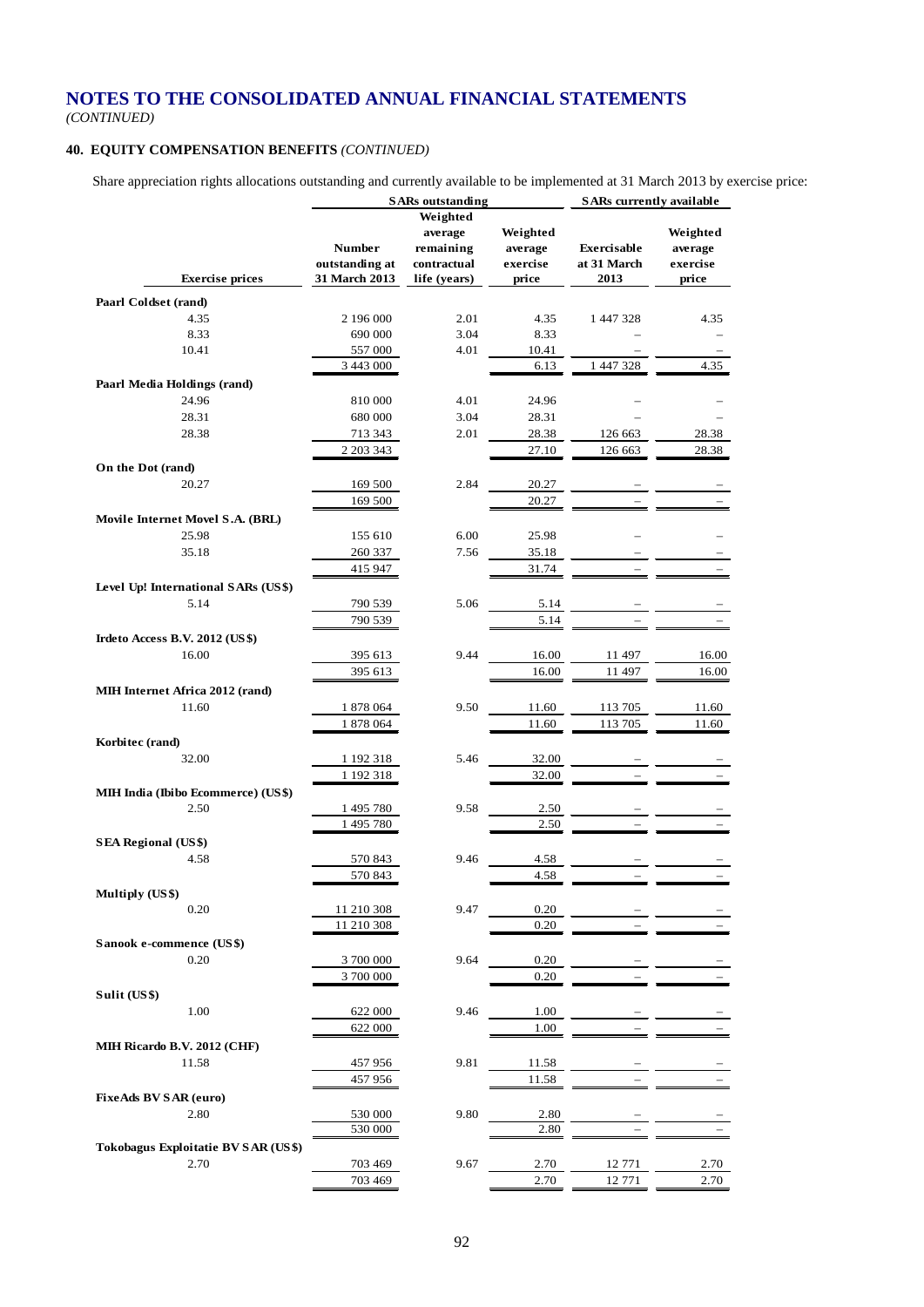*(CONTINUED)*

# **40. EQUITY COMPENSATION BENEFITS** *(CONTINUED)*

Share trust incentive plans grants made during the year:

|                                                 |                | MШ      | MШ                   |                          |        |                          | МІН                      |          |        | <b>MIH</b> Allegro BV |
|-------------------------------------------------|----------------|---------|----------------------|--------------------------|--------|--------------------------|--------------------------|----------|--------|-----------------------|
|                                                 | <b>Naspers</b> |         | Holdings (Mauritius) |                          | MШ     | MІН                      | BuscaPé                  |          |        | BuscaPé 2012 Share    |
| 31 March 2013                                   | Limited        | Limited |                      | Limited MIH India        | Russia | <b>BuscaPé</b>           | <b>2011</b>              | OLX Inc. | 2012   | Trust                 |
|                                                 | (rand)         | (rand)  | (rand)               | (US\$)                   | (euro) | (euro)                   | (BRL)                    | (BRL)    | (euro) | (euro)                |
|                                                 |                |         |                      |                          |        |                          |                          |          |        |                       |
| Weighted average fair value at measurement date | 171.57         | 181.44  | 174.29               | $\overline{\phantom{0}}$ | 24.55  | $\overline{\phantom{0}}$ | $\overline{\phantom{0}}$ | 0.10     | 24.62  | 36.83                 |

This weighted average fair value has been calculated using the Bermudan Binomial option pricing model, using the following inputs and assumptions:

| Weighted average share price                   | 464.77      | 472.51      | 476.57 | $\overline{\phantom{0}}$ | 56.97 | - | -                        | 0.31  | 49.58 | 112.41 |
|------------------------------------------------|-------------|-------------|--------|--------------------------|-------|---|--------------------------|-------|-------|--------|
| Weighted average exercise price                | 464.77      | 472.51      | 476.57 | $\overline{\phantom{a}}$ | 56.97 | - | -                        | 0.31  | 49.58 | 112.41 |
| Weighted average expected volatility $(\%)$ *  | 25.8        | 25.5        | 25.3   | $\overline{\phantom{a}}$ | 47.5  | - |                          | 30.9  | 48.3  | 31.9   |
| Weighted average option life (years)           | <b>10.0</b> | <b>10.0</b> | 10.0   | $\overline{\phantom{a}}$ | 10.0  | - | $\overline{\phantom{0}}$ | 7.2   | 10.0  | 10.0   |
| Weighted average dividend yield (%)            | 0.9         | 0.9         | 0.9    |                          |       |   |                          |       |       |        |
| Weighted average risk-free interest rate (%)   |             |             |        |                          |       |   |                          |       |       |        |
| (based on zero rate bond yield at perfect fit) | 7.0         | 7.0         | 6.9    | $\overline{\phantom{a}}$ | 2.2   | - |                          | 1.4   | 5.7   | 2.0    |
| Weighted average annual sub-optimal rate (%)   | 131.0       | 89.5        | 125.5  | $\overline{\phantom{a}}$ | 202.8 | - | $\overline{\phantom{a}}$ | 100.0 | 143.0 | 143.0  |
| Weighted average vesting period (years)        | 4.0         | 4.0         | 4.0    | $\overline{\phantom{0}}$ | 3.0   | - |                          | 4.0   | 3.0   | 3.0    |

Various early exercise expectations were calculated based on historical exercise behaviours

*\* The weighted average expected volatility of all share options listed above is determined using historical daily share prices except for the MIH India, MIH Buscapé, MIH Buscapé 2011 and OLX plans where historical annual company valuations are used.*

| 31 March 2012                                   |        |        |                   |  |      |      |                                 |                          |
|-------------------------------------------------|--------|--------|-------------------|--|------|------|---------------------------------|--------------------------|
| Weighted average fair value at measurement date | 168.87 | 167.23 | 158.84 0.24 28.22 |  | 5.43 | 2577 | $\hspace{0.1mm}-\hspace{0.1mm}$ | $\overline{\phantom{a}}$ |

This weighted average fair value has been calculated using the Bermudan Binomial option pricing model, using the following inputs and assumptions:

| Weighted average share price                   | 352.58 | 358.38 | 348.30 | 0.58                     | 53.06 | 15.40 | 45.36 | 0.40  |                          |  |
|------------------------------------------------|--------|--------|--------|--------------------------|-------|-------|-------|-------|--------------------------|--|
| Weighted average exercise price                | 352.58 | 358.38 | 348.30 | 0.58                     | 53.06 | 15.40 | 45.36 | 0.40  |                          |  |
| Weighted average expected volatility $(\%)$ *  | 34.6   | 33.8   | 34.4   | 38.9                     | 59.9  | 35.1  | 61.8  | 39.9  | $\sim$                   |  |
| Weighted average option life (years)           | 10.0   | 10.0   | 10.0   | 10.0                     | 10.0  | 5.3   | 6.0   | 7.2   |                          |  |
| Weighted average dividend yield (%)            | 0.8    | 0.8    | 0.8    | $\overline{\phantom{a}}$ |       |       |       |       |                          |  |
| Weighted average risk-free interest rate (%)   |        |        |        |                          |       |       |       |       |                          |  |
| (based on zero rate bond yield at perfect fit) | 7.9    | 7.9    | 8.0    | 3.6                      | 2.5   | 2.9   | 6.5   | 3.0   |                          |  |
| Weighted average annual sub-optimal rate (%)   | 77.0   | 89.5   | 124.7  | 106.5                    | 186.3 | 186.3 | 100.0 | 100.0 | $\overline{\phantom{a}}$ |  |
| Weighted average vesting period (years)        | 4.0    | 4.0    | 4.0    | 3.0                      | 3.0   | 4.0   | 3.0   | 4.0   |                          |  |
|                                                |        |        |        |                          |       |       |       |       |                          |  |

Various early exercise expectations were calculated based on historical exercise behaviours

*\* The weighted average expected volatility of all share options listed above is determined using historical daily share prices except for the MIH India, MIH Russia and MIH Buscapé plans where historical annual company valuations are used.*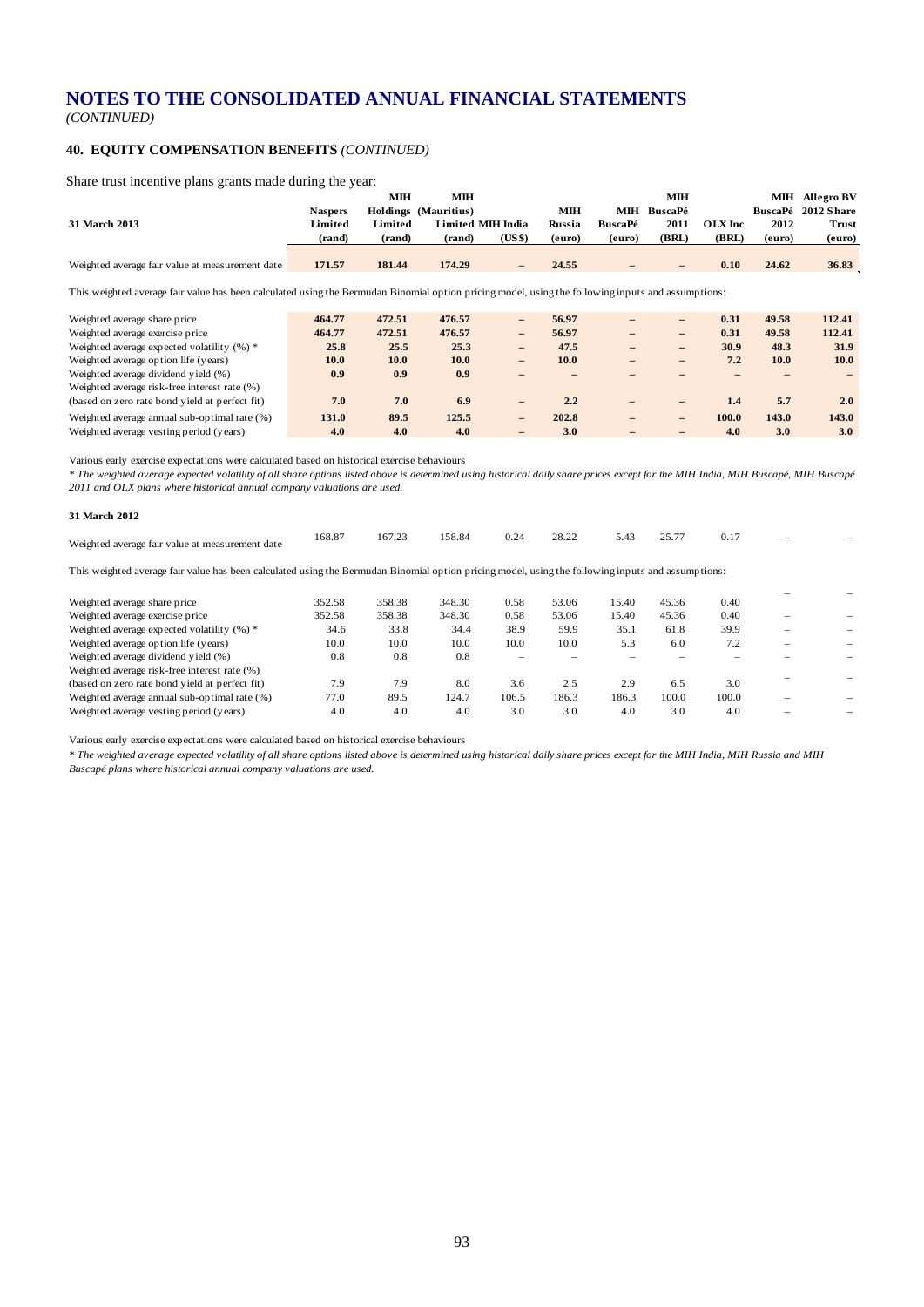*(CONTINUED)*

# **40. EQUITY COMPENSATION BENEFITS** *(CONTINUED)*

Share appreciation rights plans grants made during the year:

|                                            |         |                     |                  |                                | Irdeto               |        | <b>MIH China</b> |
|--------------------------------------------|---------|---------------------|------------------|--------------------------------|----------------------|--------|------------------|
|                                            |         | <b>Multi-Choice</b> |                  | <b>MIH Ricardo MIH Allegro</b> | <b>Access</b>        |        | <b>Mauritius</b> |
| 31 March 2013                              | Media24 | Africa 2008         | <b>B.V. 2008</b> | 2009                           | B.V. 2012 FixeAds BV |        | 2008             |
|                                            | (rand)  | (rand)              | (euro)           | (euro)                         | (US\$)               | (euro) | (US\$)           |
| Weighted average fair value at measurement |         |                     |                  |                                |                      |        |                  |
| date                                       | 6.19    | 33.98               | 0.74             | $\qquad \qquad -$              | 4.65                 | 0.90   | 533.21           |
|                                            |         |                     |                  |                                |                      |        |                  |

This weighted average fair value has been calculated using the Bermudan Binomial option pricing model, using the following inputs and assumptions:

| Weighted average SAR price                                                                                                                         | 18.61 | 103.23 | 2.61  | $\overline{\phantom{0}}$ | 16.00             | 2.80                     | 1912.39 |
|----------------------------------------------------------------------------------------------------------------------------------------------------|-------|--------|-------|--------------------------|-------------------|--------------------------|---------|
| Weighted average exercise price                                                                                                                    | 18.61 | 103.23 | 2.61  |                          | 16.00             | 2.80                     | 1912.39 |
| Weighted average expected volatility $(\%)$ *                                                                                                      | 22.5  | 26.5   | 34.0  |                          | 26.5              | 29.6                     | 35.1    |
| Weighted average option life (years)                                                                                                               | 5.0   | 5.0    | 5.0   |                          | 10.0              | 10.0                     | 5.0     |
| Weighted average risk-free interest rate (%)                                                                                                       |       |        |       |                          |                   |                          |         |
| (based on zero rate bond yield at perfect fit)                                                                                                     | 7.0   | 5.7    | 0.8   | $\qquad \qquad -$        | 1.9               | 1.9                      | 0.3     |
| Weighted average annual sub-optimal rate (%)                                                                                                       | 203.0 | 290.8  | 145.5 | -                        | 105.3             | 100.0                    | 202.8   |
| Weighted average vesting period (years)                                                                                                            | 4.0   | 4.0    | 3.0   |                          | 3.0               | 3.0                      | 3.0     |
|                                                                                                                                                    |       |        |       |                          |                   |                          |         |
| 31 March 2012                                                                                                                                      |       |        |       |                          |                   |                          |         |
| Weighted average fair value at measurement                                                                                                         |       |        |       |                          |                   |                          |         |
| date                                                                                                                                               | 4.98  | 34.73  | 0.79  | 38.79                    |                   |                          |         |
| This weighted average fair value has been calculated using the Bermudan Binomial option pricing model, using the following inputs and assumptions: |       |        |       |                          |                   |                          |         |
| Weighted average SAR price                                                                                                                         | 12.78 | 95.95  | 2.15  | 108.87                   |                   |                          |         |
|                                                                                                                                                    |       |        |       |                          |                   |                          |         |
| Weighted average exercise price                                                                                                                    | 12.78 | 95.95  | 2.15  | 108.87                   | $\equiv$          | $\overline{\phantom{0}}$ |         |
| Weighted average expected volatility $(\%)$ *                                                                                                      | 18.8  | 28.5   | 43.1  | 43.1                     |                   |                          |         |
| Weighted average option life (years)                                                                                                               | 5.0   | 5.0    | 5.0   | 5.0                      |                   |                          |         |
| Weighted average risk-free interest rate (%)                                                                                                       |       |        |       |                          |                   |                          |         |
| (based on zero rate bond yield at perfect fit)                                                                                                     | 7.7   | 6.8    | 1.6   | 1.6                      | $\qquad \qquad =$ |                          |         |
| Weighted average annual sub-optimal rate (%)                                                                                                       | 112.3 | 293.8  | 106.5 | 186.3                    |                   |                          |         |
| Weighted average vesting period (years)                                                                                                            | 4.0   | 4.0    | 3.0   | 3.0                      |                   |                          |         |

Various early exercise expectations were calculated based on historical exercise behaviours

*\*The weighted average expected volatility of all SAR grants listed above is determined using historical annual company valuations, except for the MIH (China) Mauritius 2008 plan where historical daily share prices are used.*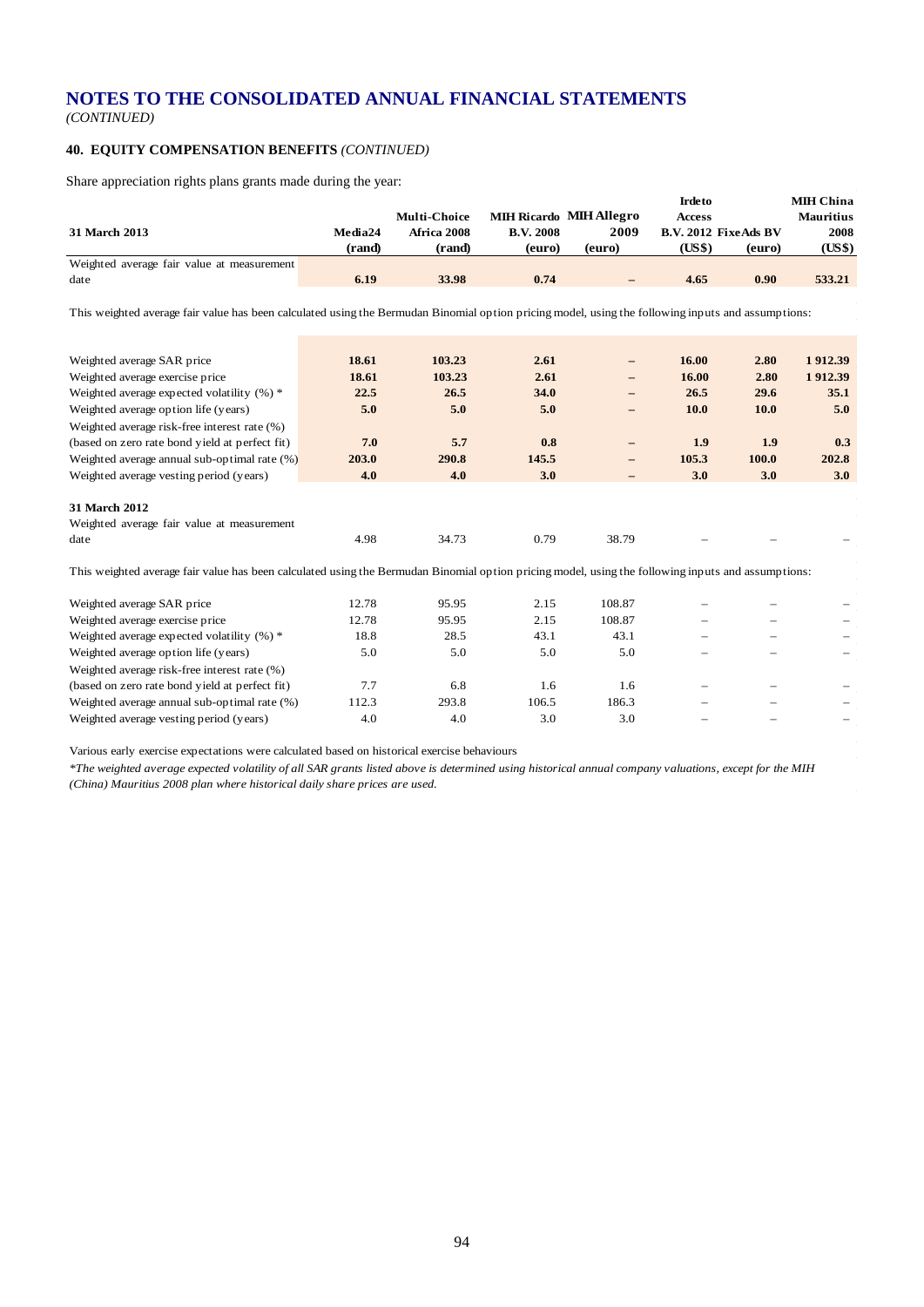*(CONTINUED)*

# **40. EQUITY COMPENSATION BENEFITS** *(CONTINUED)*

Share appreciation rights plans grants made during the year:

|                                            | MШ       |                   |         | Paarl  | LevelUp!             | Movile   |                     |
|--------------------------------------------|----------|-------------------|---------|--------|----------------------|----------|---------------------|
|                                            | Internet |                   | Paarl   |        | Media Internation    | Internet | <b>Ibibo</b>        |
| 31 March 2013                              |          | Africa On the Dot | Coldset |        | Holdings al Holdings |          | Movel S.A ecommerce |
|                                            | (rand)   | (rand)            | (rand)  | (rand) | (US\$)               | (BRL)    | (US\$)              |
|                                            |          |                   |         |        |                      |          |                     |
| Weighted average fair value at measurement |          |                   |         |        |                      |          |                     |

This weighted average fair value has been calculated using the Bermudan Binomial option pricing model, using the following inputs and assumptions:

| Weighted average SAR price                     | 11.60       |      |      | $\qquad \qquad -$        | 35.18        | 2.50  |
|------------------------------------------------|-------------|------|------|--------------------------|--------------|-------|
| Weighted average exercise price                | 11.60       |      |      | $\qquad \qquad -$        | 35.18        | 2.50  |
| Weighted average expected volatility $(\%)$ *  | 32.5        |      |      | $\overline{\phantom{0}}$ | 35.8         | 43.5  |
| Weighted average option life (years)           | <b>10.0</b> |      |      | $\overline{\phantom{0}}$ | 8.0          | 10.0  |
| Weighted average risk-free interest rate (%)   |             |      |      |                          |              |       |
| (based on zero rate bond yield at perfect fit) | 6.9         |      |      |                          | 5.5          | 1.9   |
| Weighted average annual sub-optimal rate (%)   | 100.0       |      |      | $\qquad \qquad -$        | <b>100.0</b> | 100.0 |
| Weighted average vesting period (years)        | 3.0         |      |      |                          | 4.0          | 3.0   |
|                                                |             |      |      |                          |              |       |
| 31 March 2012                                  |             |      |      |                          |              |       |
| Weighted average fair value at measurement     |             |      |      |                          |              |       |
| date                                           | 8.65        | 3.16 | 9.09 | 1.62                     | 12.22        |       |

This weighted average fair value has been calculated using the Bermudan Binomial option pricing model, using the following inputs and assumptions:

| Weighted average SAR price                     | 20.70 | $\overline{\phantom{0}}$ | 9.22  | 26.56 | 5.14  | 25.98 |   |
|------------------------------------------------|-------|--------------------------|-------|-------|-------|-------|---|
| Weighted average exercise price                | 20.70 | $\overline{\phantom{0}}$ | 9.22  | 26.56 | 5.14  | 25.98 |   |
| Weighted average expected volatility (%) *     | 31.5  |                          | 19.8  | 20.0  | 25.8  | 32.4  | - |
| Weighted average option life (years)           | 5.0   | $\overline{\phantom{0}}$ | 5.0   | 5.0   | 7.0   | 8.0   |   |
| Weighted average risk-free interest rate (%)   |       |                          |       |       |       |       |   |
| (based on zero rate bond yield at perfect fit) | 8.0   |                          | 7.6   | 7.5   | 3.0   | 7.5   |   |
| Weighted average annual sub-optimal rate (%)   | 100.0 | $\overline{\phantom{0}}$ | 111.1 | 110.8 | 100.0 | 100.0 |   |
| Weighted average vesting period (years)        | 4.0   |                          | 4.0   | 4.0   | 4.0   | 4.0   | - |
|                                                |       |                          |       |       |       |       |   |

Various early exercise expectations were calculated based on historical exercise behaviours

*\*The weighted average expected volatility of all SAR grants listed above is determined using historical annual company valuations.*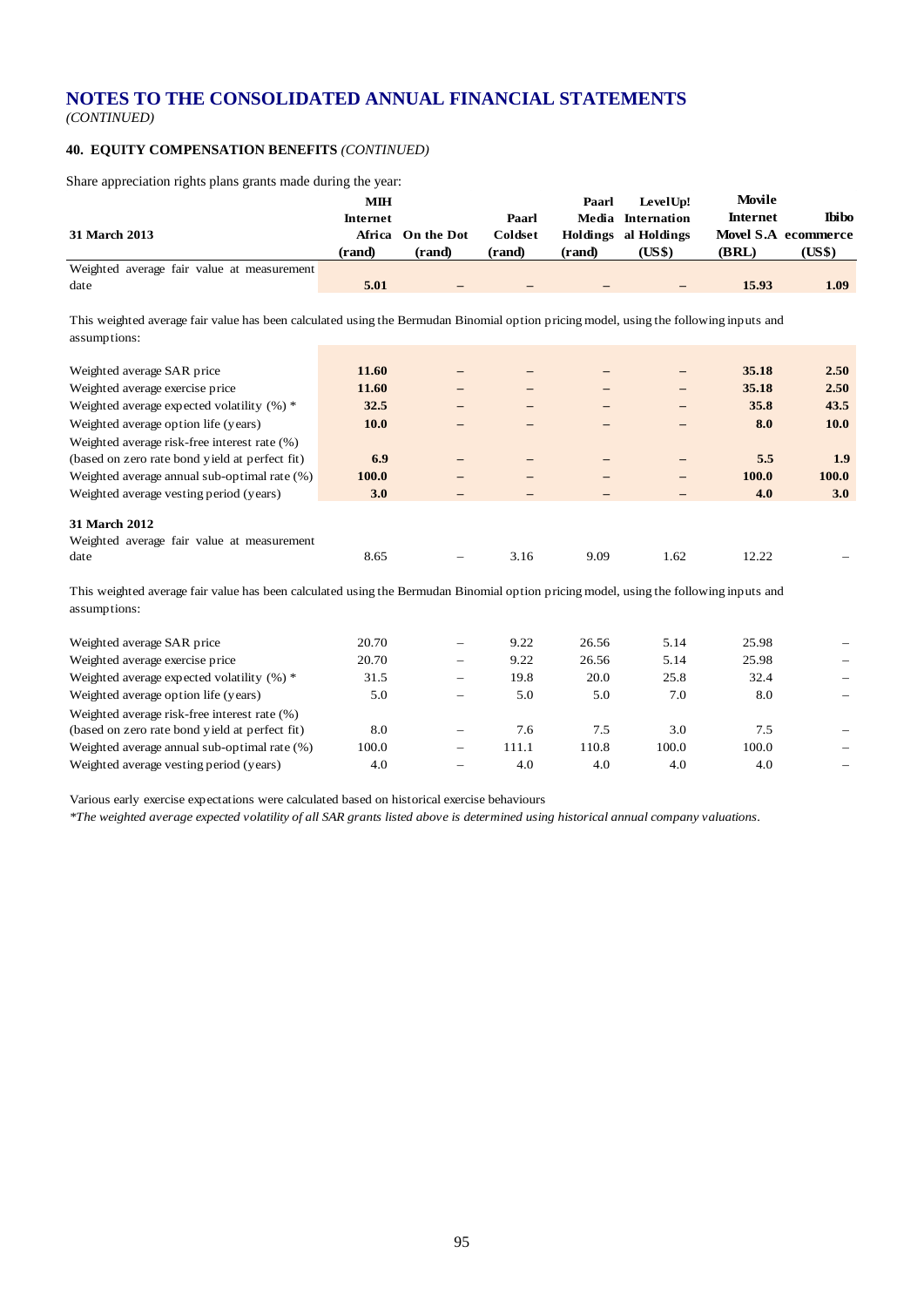*(CONTINUED)*

# **40. EQUITY COMPENSATION BENEFITS** *(CONTINUED)*

Share appreciation rights plans grants made during the year:

| 31 March 2013                              |        | <b>MIH</b><br>Ricardo<br>Korbitec B.V. 2012<br>(CHF) |        | Sanook<br>Multiply ecommence Regional | <b>SEA</b> | Sulit  | <b>Tokobagus</b><br><b>Exploitatie</b><br>B.V. |
|--------------------------------------------|--------|------------------------------------------------------|--------|---------------------------------------|------------|--------|------------------------------------------------|
| Weighted average fair value at measurement | (rand) |                                                      | (US\$) | (US\$)                                | (US\$)     | (US\$) | (US\$)                                         |
| date                                       | 11.24  | 3.64                                                 | 0.07   | 0.07                                  | 1.69       | 0.35   | 0.90                                           |

This weighted average fair value has been calculated using the Bermudan Binomial option pricing model, using the following inputs and assumptions:

| Weighted average SAR price                     | 32.00 | 11.58       | 0.20         | 0.20        | 4.58         | <b>1.00</b>  | 2.70         |
|------------------------------------------------|-------|-------------|--------------|-------------|--------------|--------------|--------------|
| Weighted average exercise price                | 32.00 | 11.58       | 0.20         | 0.20        | 4.58         | 1.00         | 2.70         |
| Weighted average expected volatility $(\%)$ *  | 27.9  | 30.6        | 32.5         | 31.3        | 35.4         | 33.6         | 31.3         |
| Weighted average option life (years)           | 6.0   | <b>10.0</b> | <b>10.0</b>  | <b>10.0</b> | 10.0         | <b>10.0</b>  | <b>10.0</b>  |
| Weighted average risk-free interest rate (%)   |       |             |              |             |              |              |              |
| (based on zero rate bond yield at perfect fit) | 6.2   | 1.9         | 1.9          | 1.9         | 1.9          | 1.9          | 1.8          |
| Weighted average annual sub-optimal rate (%)   | 100.0 | 145.3       | <b>100.0</b> | 100.0       | <b>100.0</b> | <b>100.0</b> | <b>100.0</b> |
| Weighted average vesting period (years)        | 3.0   | 3.0         | 3.0          | <b>3.0</b>  | 3.0          | 3.0          | 3.0          |
| <b>31 March 2012</b><br>$\sim$ $\sim$          |       |             |              |             |              |              |              |

Weighted average fair value at measurement date – – – – – – – – – – –

This weighted average fair value has been calculated using the Bermudan Binomial option pricing model, using the following inputs and assumptions:

| Weighted average SAR price                     |  |  |  |  |
|------------------------------------------------|--|--|--|--|
| Weighted average exercise price                |  |  |  |  |
| Weighted average expected volatility $(\%)$ *  |  |  |  |  |
| Weighted average option life (years)           |  |  |  |  |
| Weighted average risk-free interest rate (%)   |  |  |  |  |
| (based on zero rate bond yield at perfect fit) |  |  |  |  |
| Weighted average annual sub-optimal rate (%)   |  |  |  |  |
| Weighted average vesting period (years)        |  |  |  |  |
|                                                |  |  |  |  |

Various early exercise expectations were calculated based on historical exercise behaviours

*\*The weighted average expected volatility of all SAR grants listed above is determined using historical annual* 

|                                                                     |      | 31 March |
|---------------------------------------------------------------------|------|----------|
|                                                                     | 2013 | 2012     |
| Share-based payment liability                                       | R'm  | R'm      |
| Total carrying amount of cash-settled share-based payment liability | 50   |          |
| Total instrinsic value of liability for vested benefits             |      |          |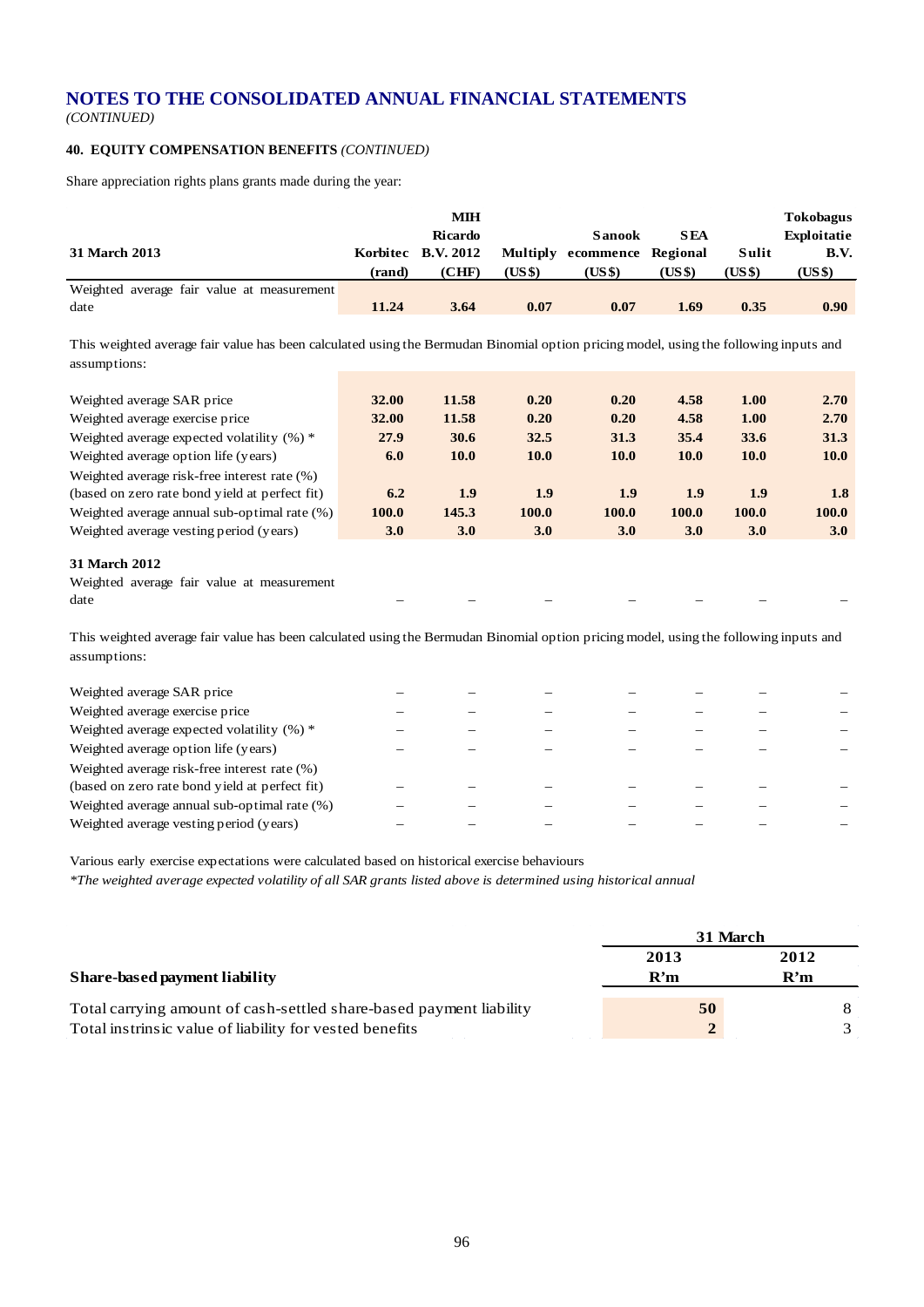# **COMPANY STATEMENT OF FINANCIAL POSITION**

AT 31 MARCH 2013

|                                                        |                         | 31 March       |
|--------------------------------------------------------|-------------------------|----------------|
|                                                        | 2013                    | 2012           |
| <b>Notes</b>                                           | R'm                     | R'm            |
| <b>ASSETS</b>                                          |                         |                |
| <b>Non-current assets</b>                              | 21 247                  | 21 358         |
| Investments in subsidiaries<br>$\mathbf{2}$            | 6 530                   | 5453           |
| 3<br>Loans to subsidiaries                             | 14 302                  | 15 497         |
| Property, plant and equipment<br>4                     | $\overline{\mathbf{2}}$ | $\overline{2}$ |
| Investments and loans<br>5                             | 410                     | 403            |
| Deferred taxation<br>7                                 | 3                       | 3              |
| <b>Current assets</b>                                  | 6725                    | 5 4 2 4        |
| Current portion of long-term loans<br>3                |                         | 1 1 0 5        |
| Other receivables<br>8                                 | 17                      | 13             |
| 18<br>Cash and cash equivalents                        | 6708                    | 4 3 0 6        |
| <b>TOTAL ASSETS</b>                                    | 27972                   | 26 782         |
| <b>EQUITY AND LIABILITIES</b>                          |                         |                |
| Shareholders' equity                                   | 27924                   | 26 737         |
| 9<br>Share capital and premium                         | 21 590                  | 19 397         |
| Other non-distributable reserves                       | 1946                    | 1896           |
| Retained earnings                                      | 4 3 8 8                 | 5 4 4 4        |
| <b>Non-current liabilities</b>                         | $\overline{2}$          | 2              |
| Post-employment medical liability<br>10                | $\overline{2}$          | $\overline{2}$ |
| <b>Current liabilities</b>                             | 46                      | 43             |
| Amounts owing in respect of investments acquired<br>11 | 11                      | 12             |
| Accrued expenses and other current liabilities<br>12   | 20                      | 17             |
| Taxation                                               | 5                       | 5              |
| Dividends payable                                      | <b>10</b>               | 9              |
| <b>TOTAL EQUITY AND LIABILITIES</b>                    | 27972                   | 26 782         |

*The accompanying notes are an integral part of these company annual financial statements.*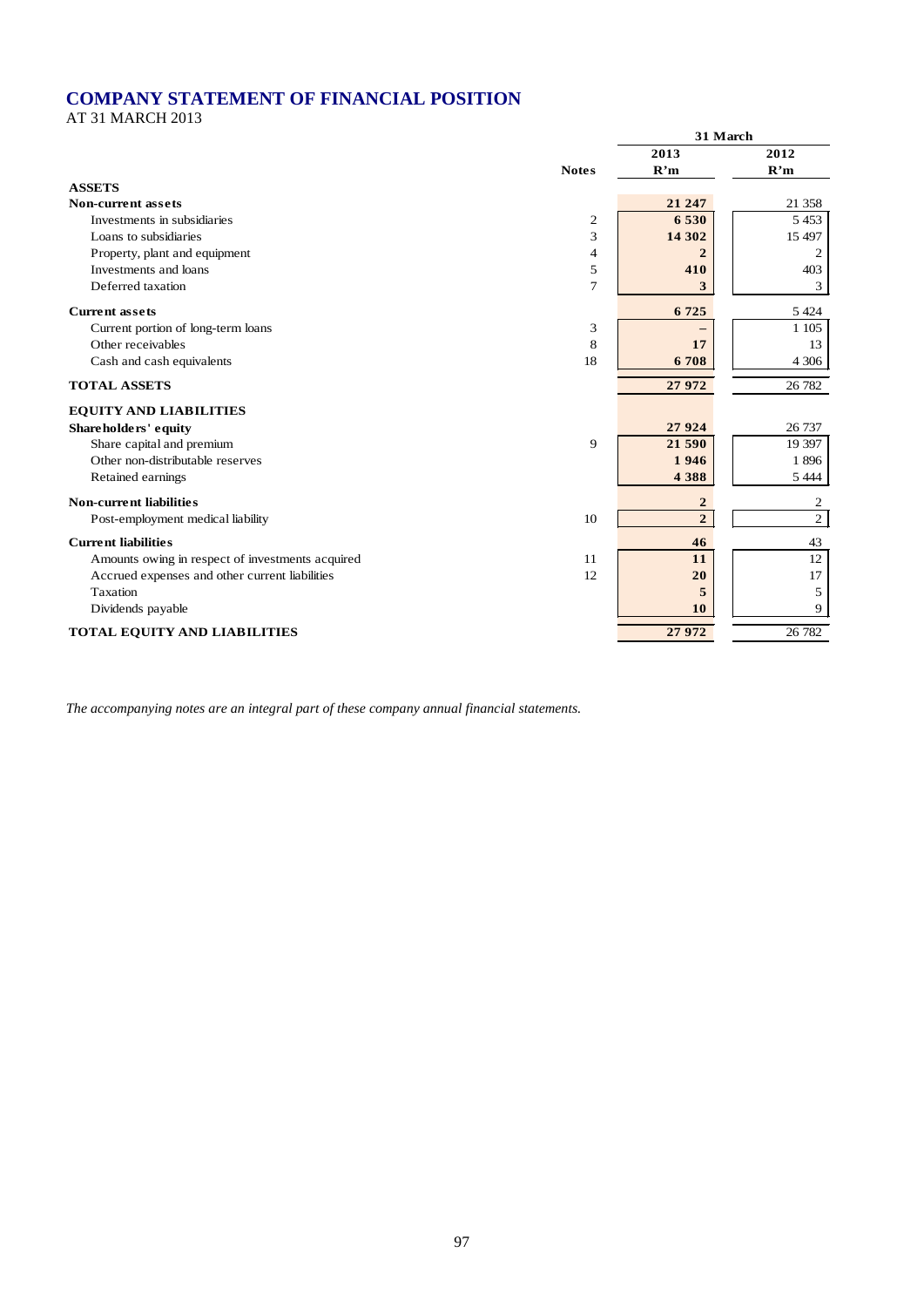# **COMPANY STATEMENT OF COMPREHENSIVE INCOME**

FOR THE YEAR ENDED 31 MARCH 2013

|                                              |              | 31 March |       |  |
|----------------------------------------------|--------------|----------|-------|--|
|                                              | <b>Notes</b> | 2013     | 2012  |  |
|                                              |              | R'm      | R'm   |  |
|                                              |              |          |       |  |
| Revenue                                      |              |          |       |  |
| Selling, general and administration expenses | 14           | (208)    | (213) |  |
| Other gains/(losses) - net                   | 13           | 241      | 106   |  |
| <b>Operating loss</b>                        |              | 33       | (107) |  |
| Interest received                            | 15           | 267      | 142   |  |
| Interest paid                                | 15           |          | (2)   |  |
| Other finance income/(costs) - net           | 15           | 28       | 28    |  |
| Profit before taxation                       |              | 328      | 61    |  |
| Taxation                                     | 16           | (60)     | (134) |  |
| Profit/(loss) for the year                   |              | 268      | (73)  |  |
| Other comprehensive income                   |              | -        |       |  |
| Total comprehensive income for the year      |              | 268      | (73)  |  |
|                                              |              |          |       |  |
| <b>Attributable to:</b>                      |              |          |       |  |
| Equity holders of the company                |              | 268      | (73)  |  |
| Non-controlling interest                     |              |          |       |  |
|                                              |              | 268      | (73)  |  |

*The accompanying notes are an integral part of these company annual financial statements.*

# **COMPANY STATEMENT OF CHANGES IN EQUITY**

FOR THE YEAR ENDED 31 MARCH 2013

|                                         |          |          | <b>Share-based</b>                     |                  |          |              |
|-----------------------------------------|----------|----------|----------------------------------------|------------------|----------|--------------|
|                                         |          |          | Share capital and premium compensation | <b>Valuation</b> | Retained |              |
|                                         | A shares | N shares | reserve                                | reserve          | earnings | <b>Total</b> |
|                                         | R'm      | R'm      | R'm                                    | R'm              | R'm      | R'm          |
| <b>Balance at 1 April 2011</b>          | 14       | 17475    | 499                                    | 1 2 9 6          | 6569     | 25 853       |
| Total comprehensive income for the year |          |          | $\overline{\phantom{0}}$               |                  | (73)     | (73)         |
| Share capital issued                    | -        | 1908     |                                        |                  |          | 1908         |
| Share-based compensation reserve        |          |          |                                        |                  |          |              |
| movement                                |          |          | 101                                    |                  |          | 101          |
| Dividends                               |          |          |                                        |                  | (1052)   | (1052)       |
| <b>Balance at 31 March 2012</b>         | 14       | 19 3 8 3 | 600                                    | 1 2 9 6          | 5 4 4 4  | 26 737       |
|                                         |          |          |                                        |                  |          |              |
| <b>Balance at 1 April 2012</b>          | 14       | 19 3 83  | 600                                    | 1 2 9 6          | 5 4 4 4  | 26 737       |
| Total comprehensive income for the year |          |          | -                                      |                  | 268      | 268          |
| Share capital issued                    |          | 2068     |                                        |                  |          | 2 0 6 8      |
| Treasury shares movement                |          | 125      |                                        |                  |          | 125          |
| Share-based compensation reserve        |          |          |                                        |                  |          |              |
| movement                                |          |          | 50                                     |                  |          | 50           |
| Dividends                               |          |          |                                        |                  | (1324)   | (1324)       |
| Balance at 31 March 2013                | 14       | 21 576   | 650                                    | 1 2 9 6          | 4 3 8 8  | 27 9 24      |

*The accompanying notes are an integral part of these company annual financial statements.*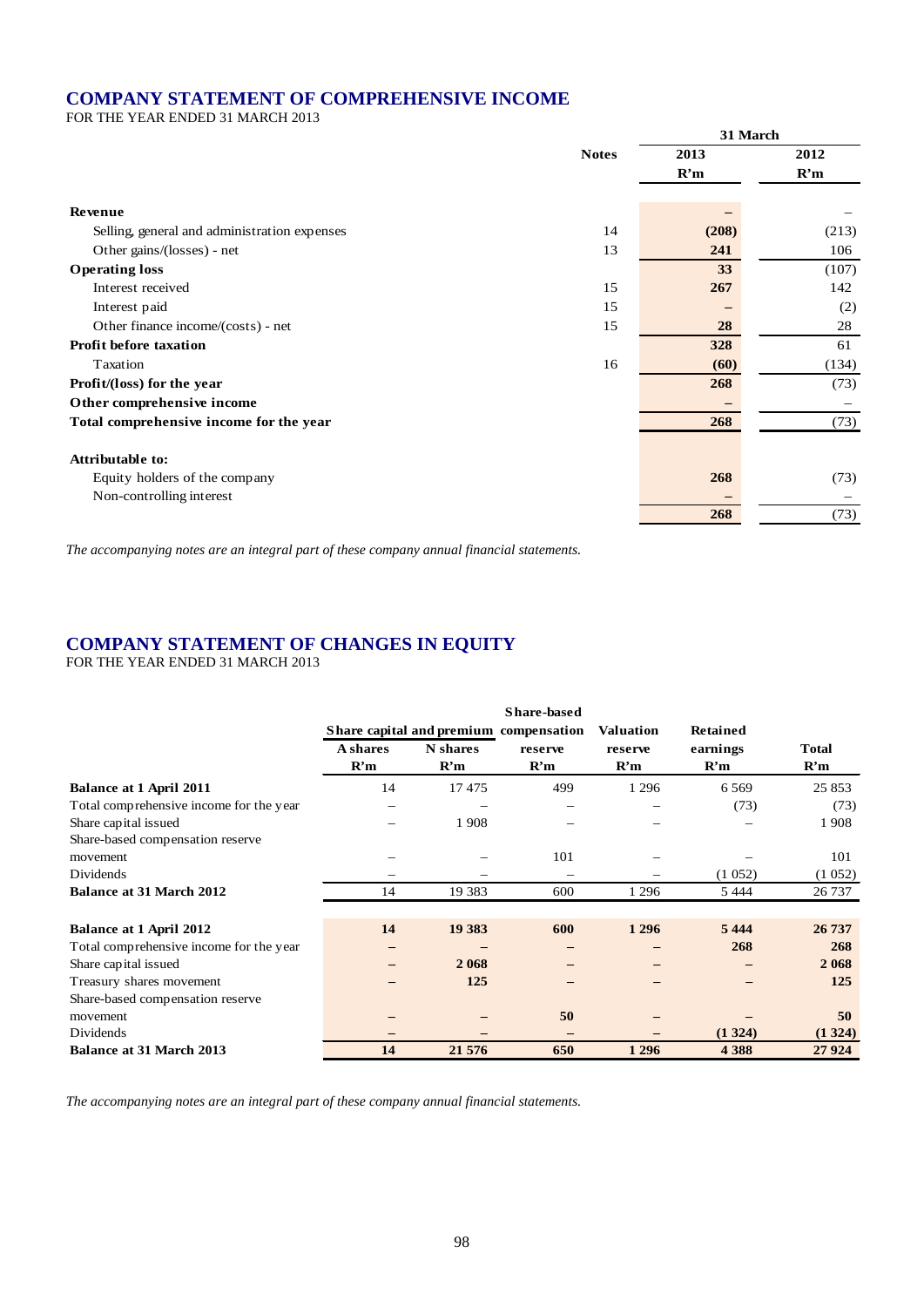# **COMPANY STATEMENT OF CASH FLOWS**

FOR THE YEAR ENDED 31 March 2013

|                                                            |             |         | 31 March |
|------------------------------------------------------------|-------------|---------|----------|
|                                                            | <b>Note</b> | 2013    | 2012     |
|                                                            |             | R'm     | R'm      |
| Cash flows from operating activities                       |             |         |          |
| Cash utilised in operations                                | 17          | (130)   | (79)     |
| Finance income                                             |             | 249     | 124      |
| Dividends received                                         |             | 238     | 106      |
| Taxation paid                                              |             | (64)    | (32)     |
| Net cash generated from operating activities               |             | 293     | 119      |
| Cash flows from investing activities                       |             |         |          |
| Preference dividends received                              |             | 17      | 15       |
| Loans repaid by subsidiaries                               |             | 3 2 5 8 | 4 5 0 8  |
| Net cash generated from investing activities               |             | 3 2 7 5 | 4 5 2 3  |
| Cash flows from financing activities                       |             |         |          |
| Proceeds from share issue.                                 |             | 139     | 16       |
| Dividend paid by holding company                           |             | (1311)  | (1042)   |
| Net cash utilised in financing activities                  |             | (1172)  | (1026)   |
| Net increase in cash and cash equivalents                  |             | 2 3 9 6 | 3 6 1 6  |
| Forex translation adjustments on cash and cash equivalents |             | 6       | 3        |
| Cash and cash equivalents at beginning of the year         |             | 4 3 0 6 | 687      |
| Cash and cash equivalents at end of the year               | 18          | 6 708   | 4 3 0 6  |

*The accompanying notes are an integral part of these company annual financial statements.*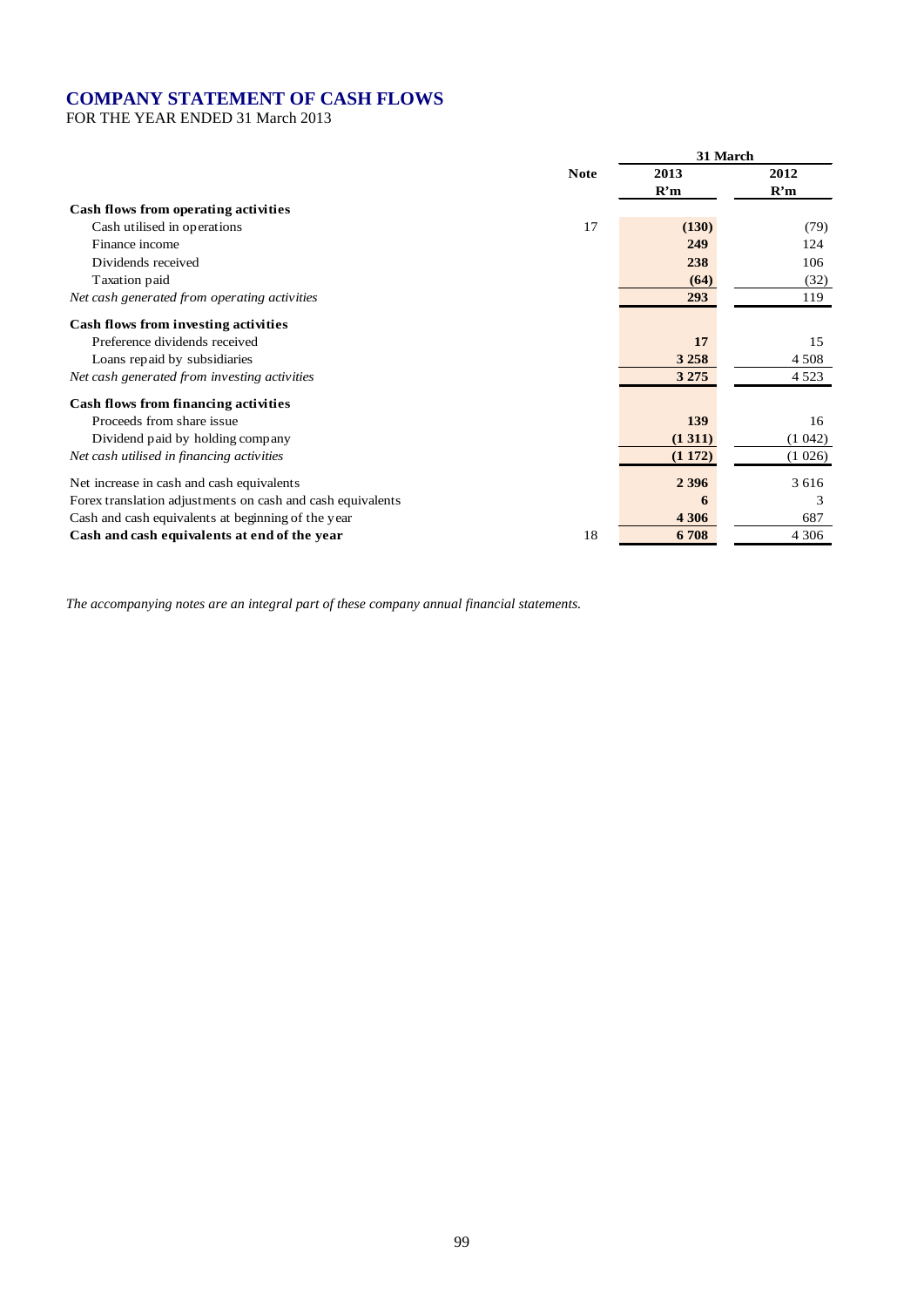#### **1. PRINCIPAL ACCOUNTING POLICIES**

The annual financial statements of the company are presented in accordance with, and comply with, International Financial Reporting Standards ("IFRS") and International Financial Reporting Interpretations Committee ("IFRIC") interpretations issued and effective at the time of preparing these financial statements and the South African Companies Act No 71 of 2008, as amended. The accounting policies for the holding company are the same as those of the group, where applicable (refer to note 2 of the consolidated financial statements).

Investments in subsidiaries are accounted for in the company's financial statements at cost less impairment. Cost is adjusted to reflect changes in consideration arising from contingent consideration amendments. Cost also includes directly attributable costs of investment.

#### **2. INVESTMENTS IN SUBSIDIARIES**

The following information relates to Naspers Limited's direct interest in its significant subsidiaries:

|                                        |                   | <b>Effective</b> |               | <b>Direct</b>            |      |                                  |              |
|----------------------------------------|-------------------|------------------|---------------|--------------------------|------|----------------------------------|--------------|
|                                        | <b>Functional</b> | percentage       |               | investment in            |      |                                  | Country of   |
| Name of subsidiary                     | currency          | interest*        |               | shares                   |      | Nature of business incorporation |              |
|                                        |                   | 2013             | 2012          | 2013                     | 2012 |                                  |              |
|                                        |                   | $\frac{6}{9}$    | $\frac{6}{6}$ | R'm                      | R'm  |                                  |              |
| <b>UNLISTED COMPANIES</b>              |                   |                  |               |                          |      |                                  |              |
| Media24 Holdings Proprietary Limited   | ZAR               | 85.0             | 85.0          | 1 0 7 8                  |      | 1 Investment holding             | South Africa |
| Heemstede Beleggings Proprietary       |                   |                  |               |                          |      |                                  |              |
| Limited                                | ZAR               | 100.0            | 100.0         | $\overline{\phantom{0}}$ |      | $-$ Investment holding           | South Africa |
| MIH Holdings Proprietary Limited       | ZAR               | <b>100.0</b>     | 100.0         | 5452                     |      | 5452 Investment holding          | South Africa |
| Naspers Properties Proprietary Limited | <b>ZAR</b>        | <b>100.0</b>     | 100.0         | -                        |      | $-$ Properties holding           | South Africa |
| Intelprop Proprietary Limited          | ZAR               | <b>100.0</b>     | 100.0         |                          |      | $-$ Investment holding           | South Africa |
|                                        |                   |                  |               | 6 5 3 0                  | 5453 |                                  |              |

\* The effective percentage interest shown is the effective financial interest, after adjusting for the interests of any equity compensation plans treated as treasury shares.

During the current financial year, the loans to the Media24 group were restructured. Naspers Limited ceded its rights and contributed its claims of R1 077m to the Media24 group for no consideration.

|                                            |         | 31 March |
|--------------------------------------------|---------|----------|
| 3. LOANS TO SUBSIDIARIES                   | 2013    | 2012     |
|                                            | R'm     | R'm      |
|                                            |         |          |
| Media24 Holdings Proprietary Limited group |         | 1 1 0 5  |
| MIH Holdings Proprietary Limited group     | 13 9 17 | 15 121   |
| Naspers Properties Proprietary Limited     | 355     | 335      |
| Intelprop Proprietary Limited              | 30      | 41       |
|                                            | 14 302  | 16 602   |
| Less: Current portion                      |         | (1105)   |
|                                            | 14 302  | 15 497   |
|                                            |         |          |

The loans to subsidiary companies do not have any fixed repayment terms. All the loans to subsidiary companies at 31 March 2013 are interest free, except for R180m (2012: R180m) of the Naspers Properties Proprietary Limited loan account bearing interest at a rate of prime plus 1% (2012: prime). As at 31 March 2012, R510m of the Media24 group loans were interest bearing at a rate of prime less 3,5%.

Loans to subsidiaries, which are interest free, are seen as a long term source of additional capital, and are seen as part of the interest in subsidiaries, which is carried at cost.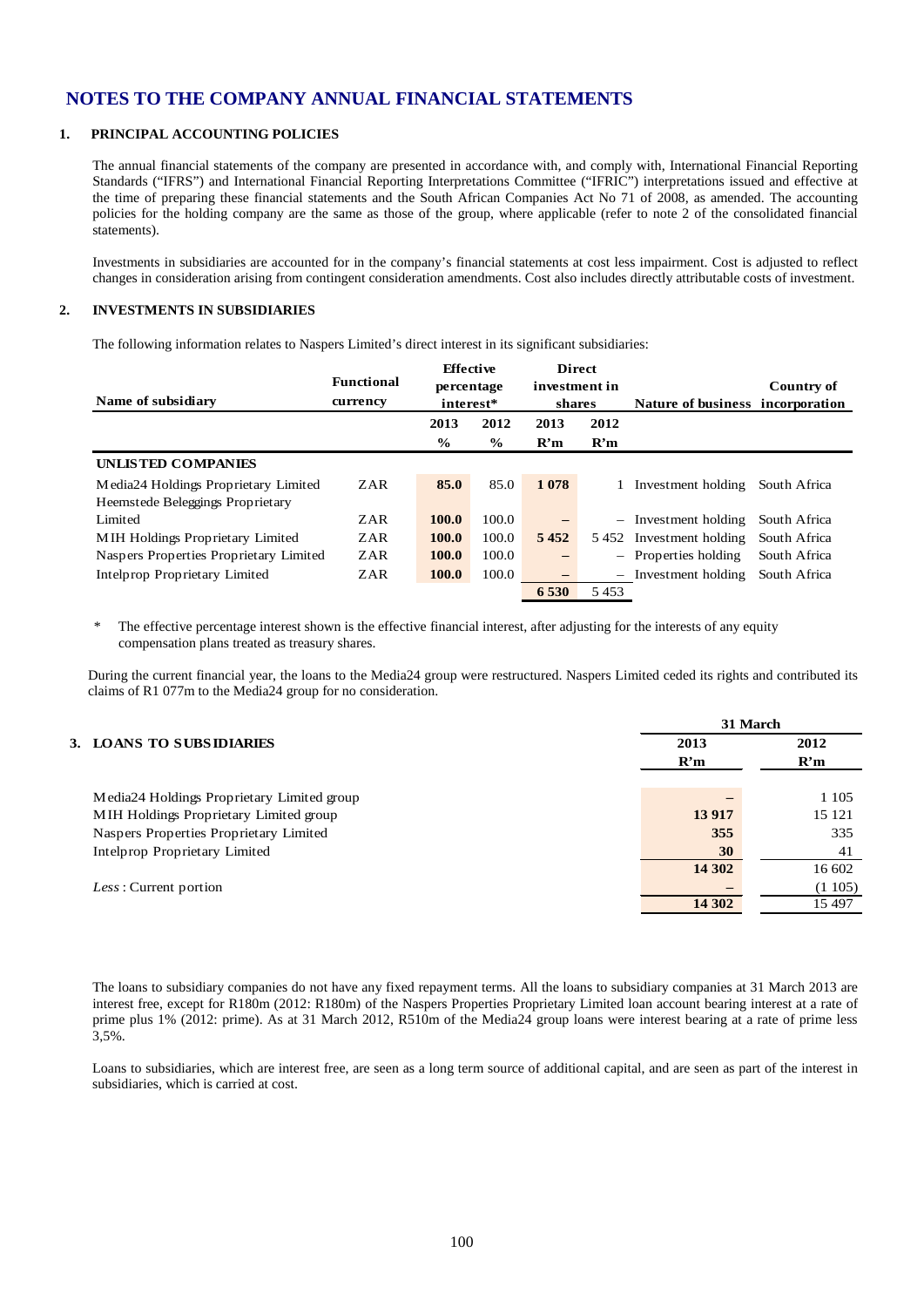*(CONTINUED)*

|    |                                                         | 31 March  |                         |              |  |  |  |
|----|---------------------------------------------------------|-----------|-------------------------|--------------|--|--|--|
| 4. | PROPERTY, PLANT AND EQUIPMENT                           | Office    | <b>Total</b>            | <b>Total</b> |  |  |  |
|    |                                                         | equipment | 2013                    | 2012         |  |  |  |
|    |                                                         | R'm       | R'm                     | R'm          |  |  |  |
|    | Cost                                                    |           |                         |              |  |  |  |
|    | Opening balance                                         | 3         | $\mathbf{3}$            | 3            |  |  |  |
|    | Acquisitions                                            | -         |                         |              |  |  |  |
|    | <b>Closing balance</b>                                  | 3         | $\overline{\mathbf{3}}$ | 3            |  |  |  |
|    | <b>Accumulated depreciation</b>                         |           |                         |              |  |  |  |
|    | Opening balance                                         | (1)       | (1)                     | (1)          |  |  |  |
|    | Depreciation                                            |           | -                       |              |  |  |  |
|    | <b>Closing balance</b>                                  | (1)       | (1)                     | (1)          |  |  |  |
|    | Cost                                                    | 3         | 3                       | 3            |  |  |  |
|    | Accumulated depreciation                                | (1)       | (1)                     | (1)          |  |  |  |
|    | Net book value                                          | 2         | $\overline{2}$          | 2            |  |  |  |
|    |                                                         |           | 31 March                |              |  |  |  |
|    | 5. INVESTMENTS AND LOANS                                |           | 2013                    | 2012         |  |  |  |
|    |                                                         |           | R'm                     | R'm          |  |  |  |
|    | Loans and receivables                                   |           |                         |              |  |  |  |
|    | Welkom Yizani preference shares                         |           | 422                     | 415          |  |  |  |
|    | Less: Short-term accrued dividends on preference shares |           | (12)                    | (12)         |  |  |  |
|    | Long-term portion of loans and receivables              |           | 410                     | 403          |  |  |  |

Preference dividends are calculated at a rate of 65% (2012: 65%) of the prime interest rate. See note 7 in the consolidated annual financial statements for further details concerning this investment.

#### **6. RELATED-PARTY TRANSACTIONS AND BALANCES**

#### **Loans and interest**

For details on related-party loans, interest and dividends received refer to notes 3, 13 and 15.

|                                                        |         | 31 March |  |
|--------------------------------------------------------|---------|----------|--|
|                                                        | 2013    | 2012     |  |
|                                                        | R'000   | R'000    |  |
| Directors' emoluments                                  |         |          |  |
| <b>Executive directors</b>                             |         |          |  |
| Paid by other companies in the group                   | 7 3 9 2 | 7 200    |  |
| Non-executive directors                                |         |          |  |
| Fees for services as directors                         | 9 7 4 3 | 8 7 5 4  |  |
| Fees for services as directors of subsidiary companies | 6 2 5 5 | 6961     |  |
|                                                        | 23 390  | 22 915   |  |

Refer to note 13 of the consolidated financial statements for disclosure on executive directors' remuneration.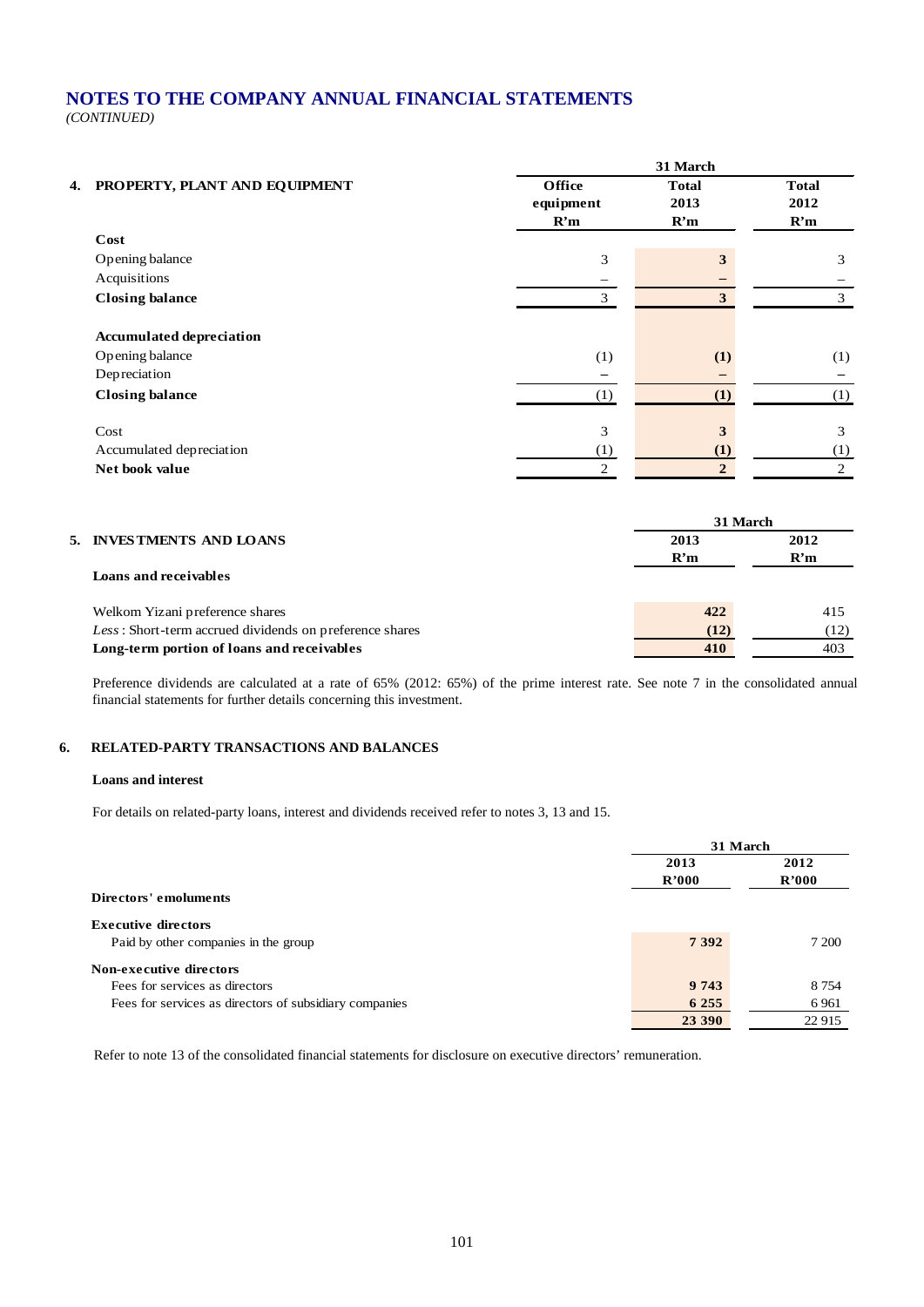*(CONTINUED)*

# **7. DEFERRED TAXATION**

Secondary taxation on companies (STC) has been replaced with dividends taxation (DT) with effect from 1 April 2012 at a rate of 15%. Unutilised STC credits can be utilised to reduce the DT on dividends payments after 1 April 2012, but expire 1 April 2017. The unutilised STC credits at 31 March 2012 amounted to R376,5m and was fully utilised during the September 2012 dividend cycle.

|                                          | 1 April<br>2011<br>R'm | <b>Charged to</b><br>comprehensive<br>income<br>R'm | 1 April<br>2012<br>R'm | <b>Charged to</b><br>comprehensive<br>income<br>R'm | 31 March<br>2013<br>R'm |
|------------------------------------------|------------------------|-----------------------------------------------------|------------------------|-----------------------------------------------------|-------------------------|
| <b>Deferred taxation balances</b>        |                        |                                                     |                        |                                                     |                         |
| Provisions and other current liabilities | 4                      |                                                     | 4                      | $\overline{\phantom{0}}$                            | $\overline{\mathbf{4}}$ |
| STC credits                              | 110                    | (110)                                               | -                      | $\overline{\phantom{0}}$                            | -                       |
| Prepaid expenses                         |                        | -                                                   | (1)                    | $\overline{\phantom{0}}$                            | (1)                     |
|                                          | 113                    | (110)                                               | 3                      | $\overline{\phantom{0}}$                            | 3                       |

|                                            | 31 March |      |  |
|--------------------------------------------|----------|------|--|
| <b>8. OTHER RECEIVABLES</b>                | 2013     | 2012 |  |
|                                            | R'm      | R'm  |  |
|                                            |          |      |  |
| Accrued Welkom Yizani preference dividends | 12       | 12   |  |
| Other receivables                          | 5        |      |  |
|                                            |          |      |  |

|                                                                           | 31 March        |             |
|---------------------------------------------------------------------------|-----------------|-------------|
| 9. SHARE CAPITAL AND PREMIUM                                              | 2013            | 2012        |
|                                                                           | R'm             | R'm         |
| <b>Authorised</b>                                                         |                 |             |
| 1 250 000 A ordinary shares of R20 each                                   | 25              | 25          |
| 500 000 000 N ordinary shares of 2 cents each                             | 10              | 10          |
|                                                                           | 35 <sup>5</sup> | 35          |
| <b>Issued</b>                                                             |                 |             |
| 712 131 A ordinary shares of R20 each (2012: 712 131)                     | 14              | 14          |
| 415 540 259 N ordinary shares of 2 cents each (2012: 411 711 353)         | 8               | 8           |
|                                                                           | 22              | 22          |
| Share premium                                                             | 23 247          | 21 179      |
|                                                                           | 23 269          | 21 201      |
| Less: 12 282 578 N ordinary shares held as treasury shares                |                 |             |
| (2012: 17 153 921 N ordinary shares)                                      | (1679)          | (1804)      |
|                                                                           | 21 590          | 19 397      |
|                                                                           |                 |             |
|                                                                           | 2013            | 2012        |
|                                                                           | Number of       | Number of   |
|                                                                           | N shares        | N shares    |
| Movement in N ordinary shares in issue during the year                    |                 |             |
| Shares in issue at 1 April                                                | 411 711 353     | 406 581 911 |
| Shares issued to share incentive trusts and companies                     | 3828906         | 5 129 442   |
| <b>Shares in issue at 31 March</b>                                        | 415 540 259     | 411 711 353 |
|                                                                           |                 |             |
| Movement in N ordinary shares held as treasury shares during the year     |                 |             |
| Shares held as treasury shares at 1 April                                 | 17 153 921      | 17 237 404  |
| Shares issued to the Naspers equity compensation plan                     | 28 000          | 45 000      |
| Shares acquired by participants from the Naspers equity compensation plan | (4899343)       | (128483)    |
| Shares held as treasury shares at 31 March                                | 12 282 578      | 17 153 921  |
|                                                                           |                 |             |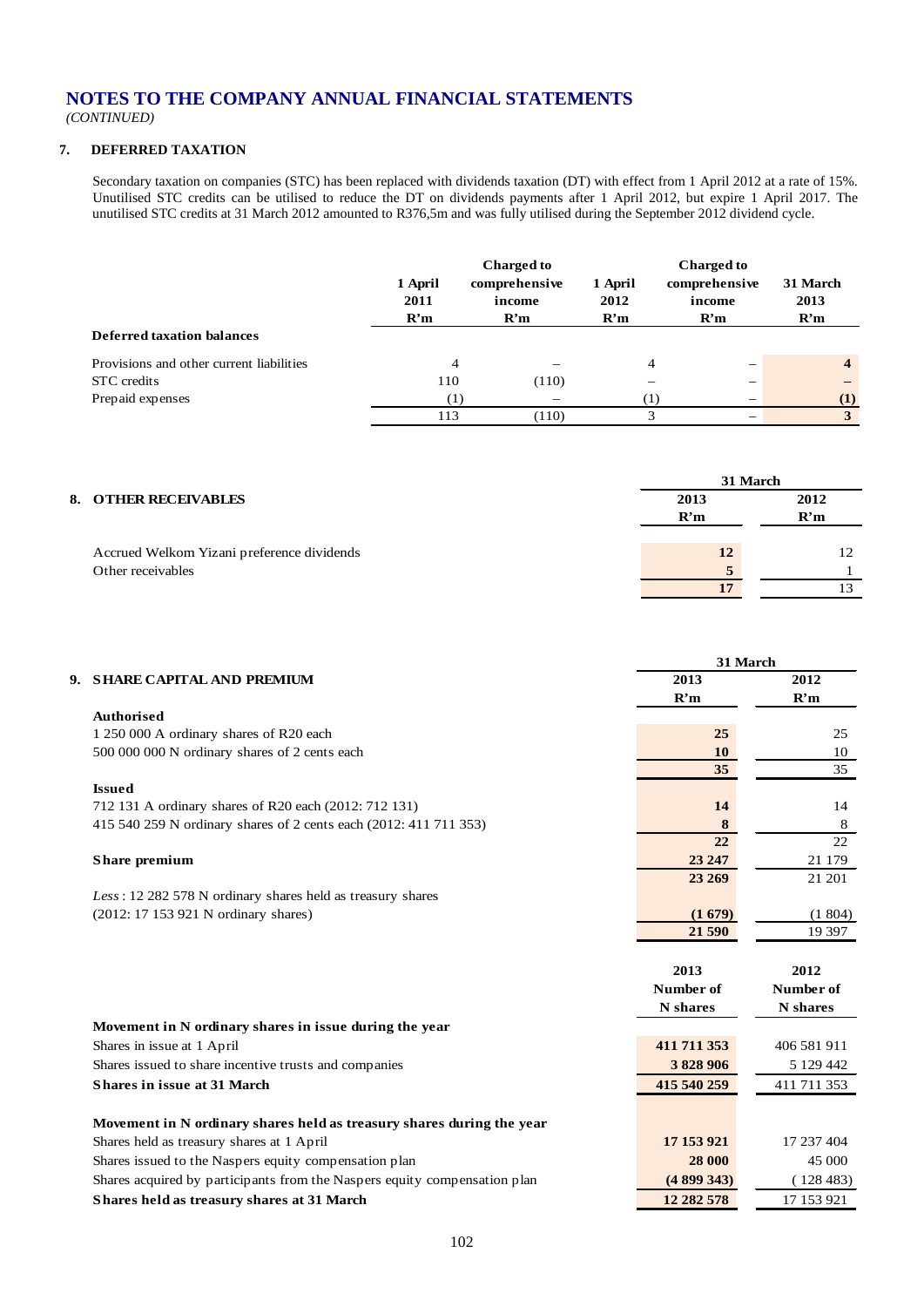*(CONTINUED)*

### **9. SHARE CAPITAL AND PREMIUM** *(CONTINUED)*

#### **Voting and dividend rights**

The A ordinary shareholders are entitled to 1 000 votes per share. The Naspers memorandum of incorporation was finalised and both N and A ordinary shareholders shall be entitled to nominal dividends, but the dividends declared to A shareholders will always be limited to one-fifth of the dividend to which N ordinary shareholders are entitled. In respect of all other rights, the A ordinary shares rank pari passu with the N ordinary shares of the company.

|                               |         | 31 March |  |
|-------------------------------|---------|----------|--|
|                               | 2013    | 2012     |  |
|                               | R'm     | R'm      |  |
| Share premium                 |         |          |  |
| Opening balance at 1 April    | 21 179  | 19 27 1  |  |
| Share premium on share issues | 2 0 6 8 | 1908     |  |
| <b>Balance at 31 March</b>    | 23 247  | 21 179   |  |

#### **Capital management, unissued shares and valuation reserve**

See notes 14 and 15 of the consolidated financial statements for the group's capital management policy and more details regarding the nature of the valuation reserve

### **10. POST-EMPLOYMENT MEDICAL LIABILITY**

The company operates a post-employment medical benefit scheme. The obligation of the company to pay medical aid contributions after retirement is no longer part of the conditions of employment for new employees. A number of pensioners, however, remain entitled to this benefit. The company provides for post-retirement medical aid benefits on the accrual basis determined each year by an independent actuary. The directors are confident that adequate provision has been made for future liabilities.

|                                        | 31 March    |             |
|----------------------------------------|-------------|-------------|
|                                        | 2013<br>R'm | 2012<br>R'm |
|                                        |             |             |
| Balance at 1 April                     | 2           |             |
| Provisions charged to income statement |             |             |
| <b>Balance at 31 March</b>             |             |             |

Refer to note 17 of the consolidated annual financial statements for additional information including the actuarial assumptions.

#### **11. AMOUNTS OWING IN RESPECT OF INVESTMENTS ACQUIRED**

On 24 March 2004 the last conditions precedent relating to schemes of arrangement under section 311 of the South African Companies Act, 1973, were satisfied, in terms of which Naspers Limited acquired an additional 19,62% financial interest in Electronic Media Network Proprietary Limited and SuperSport International Holdings Proprietary Limited respectively (which was sold to MultiChoice Africa Proprietary Limited during 2005). An amount of R816m was due to the non-controlling shareholders on 31 March 2004. Some of these non-controlling shareholders have not surrendered their share certificates and claimed payment for their shares, therefore an amount of R11m was still outstanding as at 31 March 2013 (2012: R12m).

#### **12. ACCRUED EXPENSES AND OTHER CURRENT LIABILITIES**

|                           |      | 31 March         |  |
|---------------------------|------|------------------|--|
|                           | 2013 | 2012             |  |
|                           | R'm  | R'm              |  |
| Accrued expenses          |      | q<br>10          |  |
| Bonus accrual             |      | $\mathbf b$<br>6 |  |
| Other current liabilities |      |                  |  |
|                           |      | 20               |  |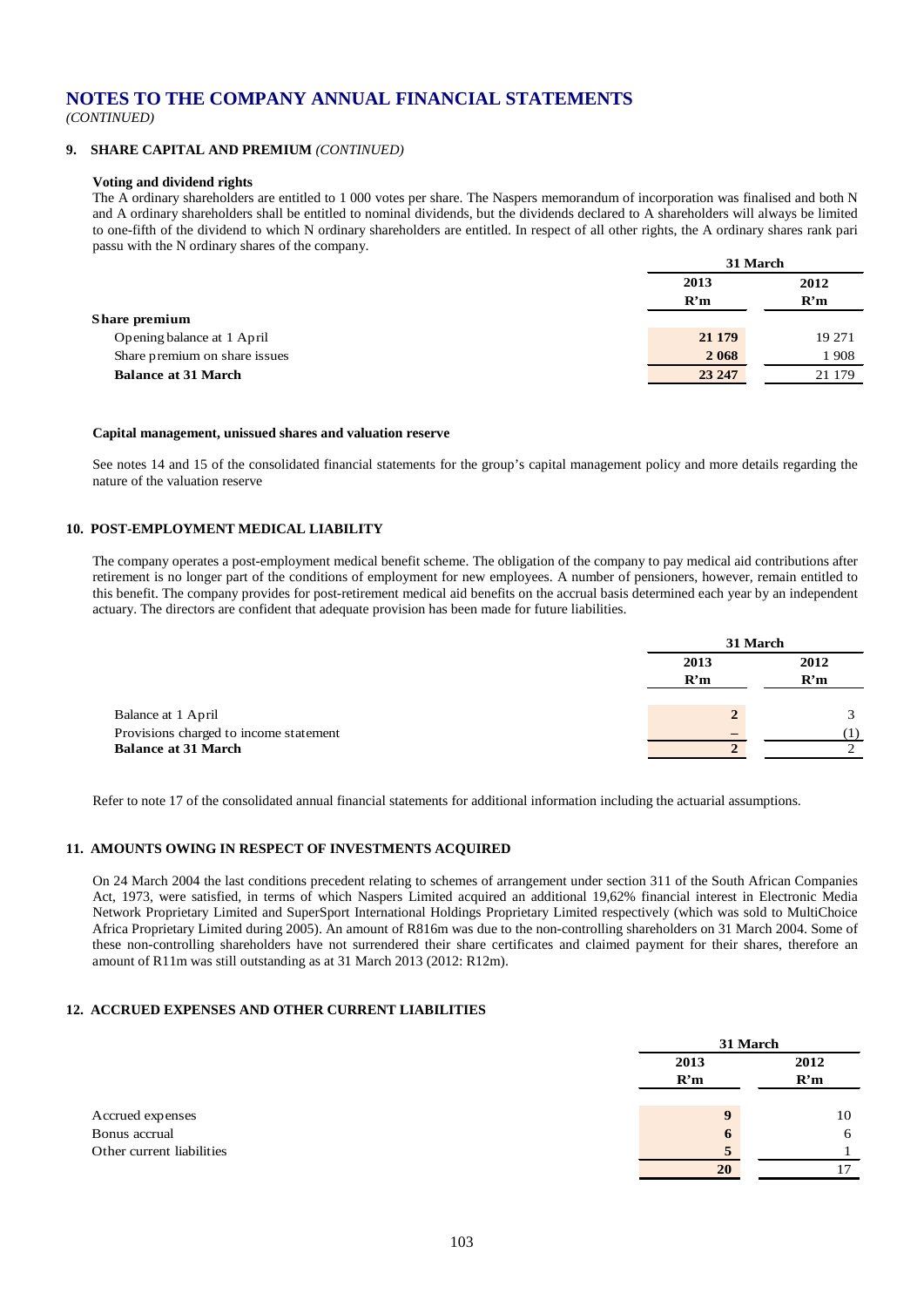*(CONTINUED)*

|                                         |      | 31 March |  |
|-----------------------------------------|------|----------|--|
| 13. OTHER GAINS/(LOSSES) - NET          | 2013 | 2012     |  |
|                                         | R'm  | R'm      |  |
| <b>Subsidiaries</b>                     |      |          |  |
| Dividends - unlisted shares             |      |          |  |
| Media24 Holdings Proprietary Limited    | 120  | 106      |  |
| <b>MIH Holdings Proprietary Limited</b> | 121  |          |  |
| Total other gains /(losses) - net       | 241  | 106      |  |

## **14. EXPENSES BY NATURE**

Operating expenses includes the following items:

#### **Staff costs**

As at 31 March 2013 the company had 12 (2012: 28) permanent employees.

The total cost of employment of all employees was as follows:

| Salaries, wages, bonuses, retirement benefit costs, medical aid fund contributions, |    |     |
|-------------------------------------------------------------------------------------|----|-----|
| post-employment benefits and training costs                                         | 19 | 25  |
| Share-based compensation charges                                                    | 50 | 101 |
| <b>Total staff costs</b>                                                            | 69 | 126 |
|                                                                                     |    |     |
| Fees paid to non-employees for administration,                                      |    |     |
| management and technical services                                                   | 13 |     |
|                                                                                     |    |     |
| <b>Auditor's remuneration</b>                                                       |    |     |
| Audit fees                                                                          | 5  | 3   |
|                                                                                     |    |     |
|                                                                                     |    |     |

# **15. FINANCE INCOME / (COSTS) - NET**

| Interest paid                                        |     |     |
|------------------------------------------------------|-----|-----|
| Other                                                |     | (2) |
|                                                      |     | (2) |
| Interest received                                    |     |     |
| Loans and bank accounts                              | 236 | 100 |
| <b>Subsidiaries</b>                                  | 31  | 42  |
|                                                      | 267 | 142 |
| Other finance income/(costs) - net                   |     |     |
| Net gain from foreign exchange translation of assets | 5   | 3   |
| Preference dividends (BEE structures)                | 23  | 25  |
|                                                      | 28  | 28  |
|                                                      |     |     |
| Finance income/(costs) - net                         | 295 | 168 |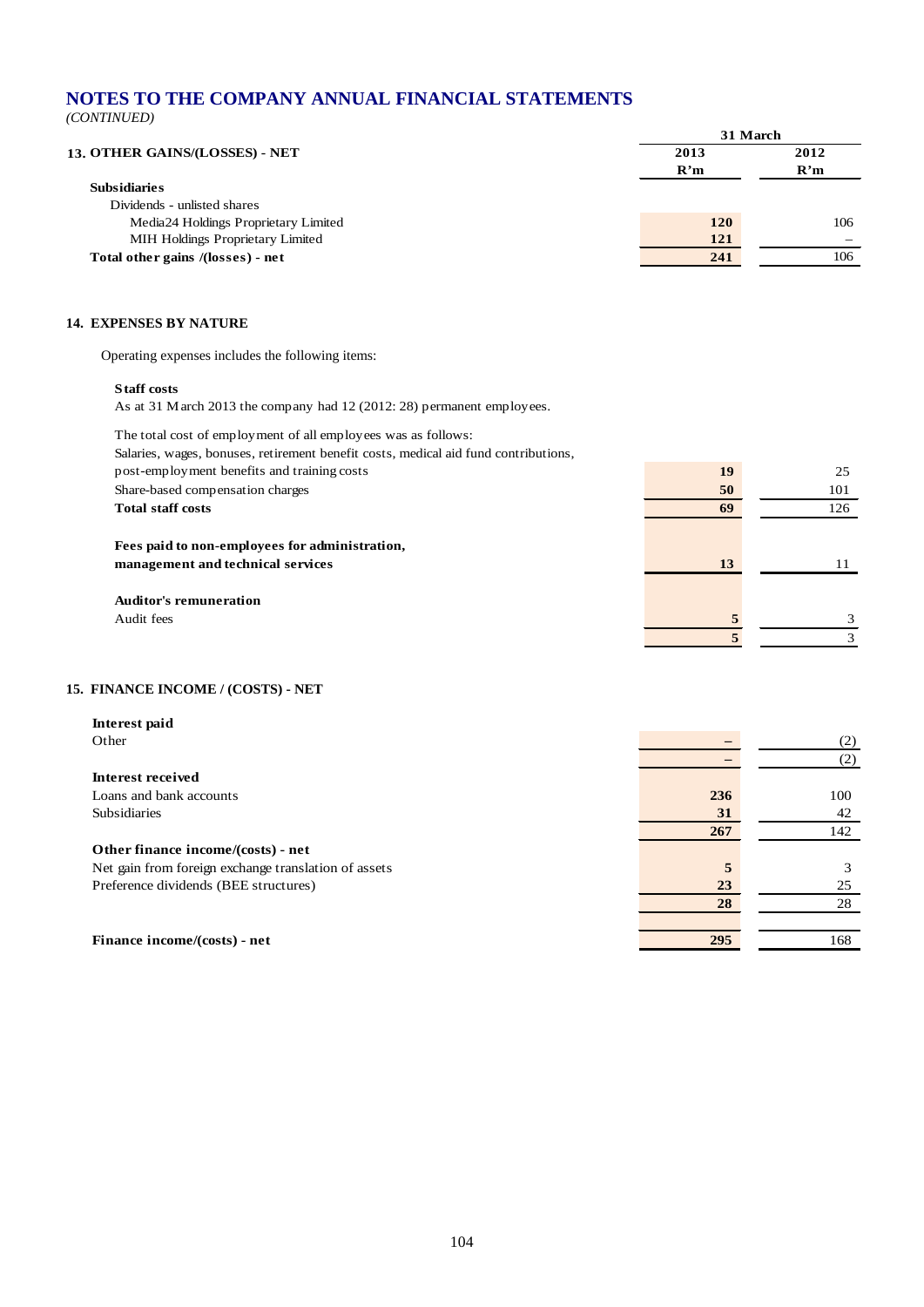*(CONTINUED)*

|                                                         | 31 March          |          |
|---------------------------------------------------------|-------------------|----------|
| <b>16. TAXATION</b>                                     | 2013              | 2012     |
|                                                         | R'm               | R'm      |
| Normal taxation                                         |                   |          |
| South Africa                                            |                   |          |
| Current year                                            | 63                | 27       |
| Prior year overprovision                                | (3)               | (3)      |
| Income taxation for the year                            | 60                | 24       |
| Deferred taxation                                       |                   | 110      |
| Current year                                            | $\qquad \qquad -$ | 110      |
| Total tax per statement of comprehensive income         | 60                | 134      |
| <b>Reconciliation of taxation</b>                       |                   |          |
| Taxation at statutory rates                             | 106               | 17       |
| Adjusted for:                                           |                   |          |
| Non-deductible expenses                                 | 30                | 47       |
| Non-taxable income                                      | (73)              | (37)     |
| Prior year adjustments                                  | (3)               | (3)      |
| Other taxes                                             | $\qquad \qquad -$ | 110      |
| Taxation provided in statement of comprehensive income  | 60                | 134      |
| <b>17. CASH UTILISED IN OPERATIONS</b>                  |                   |          |
| Profit before tax per statement of comprehensive income | 328               | 61       |
| Adjustments:                                            |                   |          |
| - Non-cash and other                                    | (460)             | (135)    |
| Expenses paid by subsidiary                             | 28                | 38       |
| Finance income - net                                    | (295)             | (168)    |
| Investment income                                       | (238)             | (106)    |
| Share-based compensation charges                        | 50                | 101      |
| Other                                                   | (5)               |          |
| - Working capital                                       | $\boldsymbol{2}$  | (5)      |
| Cash movement in trade and other receivables            | (1)               | $\equiv$ |

Cash movement in payables, provisions and accruals **3** (5)

Cash utilised in operations (130) (79)

# **18. CASH AND CASH EQUIVALENTS**

| Cash at bank and on hand | 466     | 841     |
|--------------------------|---------|---------|
| Short-term bank deposits | 6 2 4 2 | 3 465   |
|                          | 6708    | 4 3 0 6 |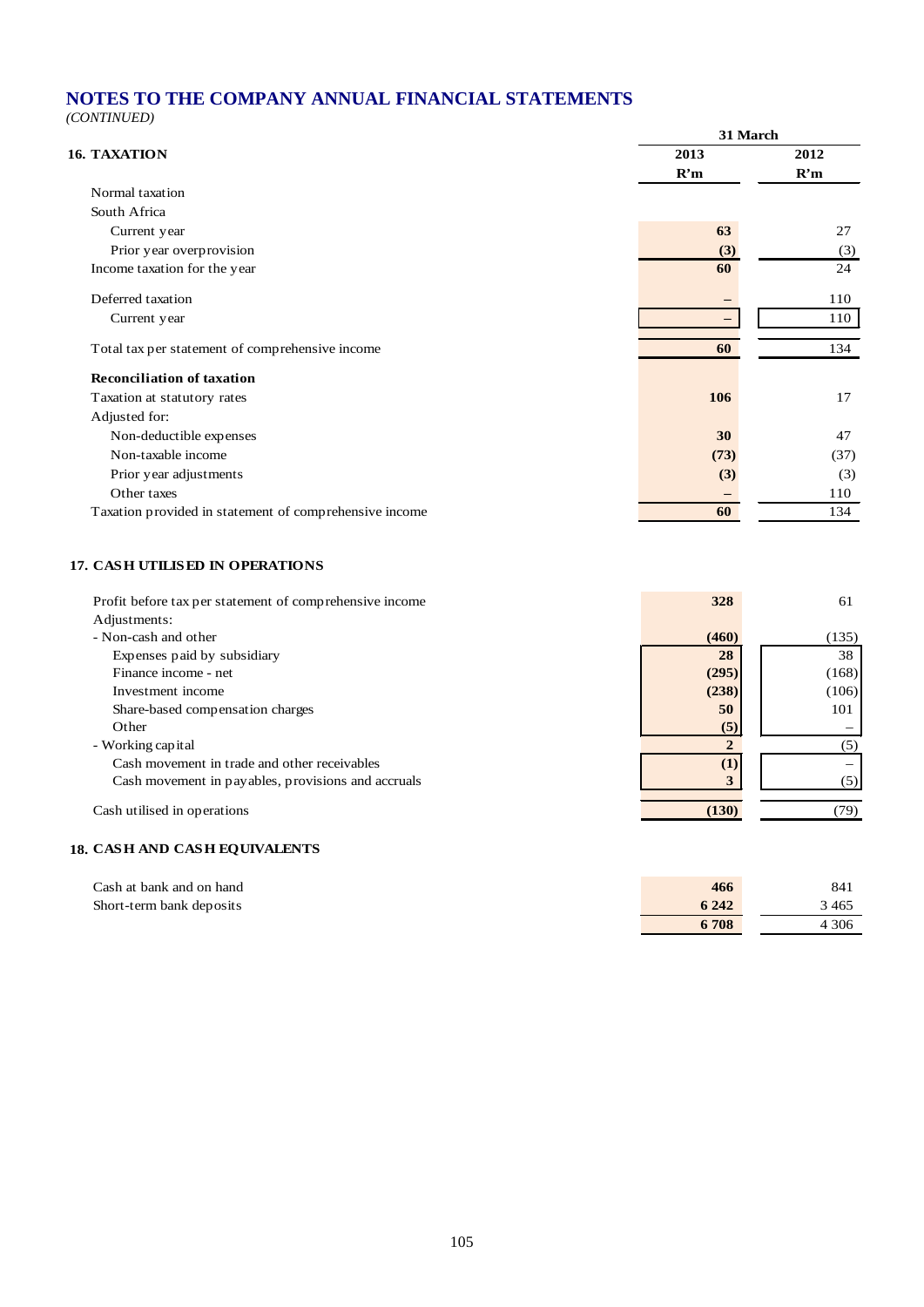# **NOTES TO THE COMPANY ANNUAL FINANCIAL STATEMENTS** *(CONTINUED)*

#### **19. FINANCIAL RISK MANAGEMENT**

#### **Foreign exchange risk**

See note 37 of the consolidated financial statements for the group's risks.

#### **Foreign currency sensitivity analysis**

The company's presentation currency is the South African rand, but as it operates internationally, it is exposed to the US dollar and the euro.

The sensitivity analysis below details the company's sensitivity to a 10% decrease (2012: 10% decrease) in the rand against the US dollar and the euro. These percentage decreases represent management's assessment of the possible changes in the foreign exchange rates at the respective year-ends. The sensitivity analysis includes only outstanding foreign currency denominated monetary items and adjusts their translation at the period-end for the above percentage change in foreign currency rates.

A 10% decrease (2012: 10% decrease) of the rand against the US dollar and the euro would result in a profit after tax of R2,5m (2012: R2,1m profit after tax).

#### **Credit risk**

Refer to note 37 of the consolidated financial statements for the group's credit risks.

The company has guaranteed various revolving credit facilities of R18,5bn (2012: R15,3bn) and an offshore bond of R6,5bn (2012: R5,4bn) in MIH B.V. of which the undrawn balance is available to fund future investments. The guarantees have also been disclosed as part of the company's liquidity risk below.

#### **Liquidity risk**

Refer to note 37 of the consolidated financial statements for the group's liquidity risks. In terms of the memorandum of incorporation of the company, no limitation is placed on its borrowing capacity.

The following analysis details the company's remaining contractual maturity for its non-derivative financial liabilities. The analysis is based on the undiscounted cash flows of financial liabilities based on the earliest date at which the company can be required to pay. The analysis includes both interest and principal cash flows.

| <b>31 March 2013</b><br>Non-derivative financial liabilities | Carrying<br>amount<br>R'm | Contractual<br>cash flows<br>R'm | $0-12$ months<br>R'm |
|--------------------------------------------------------------|---------------------------|----------------------------------|----------------------|
|                                                              |                           |                                  |                      |
| - Amount owing in respect of investments acquired            | 11                        | 11                               | <b>11</b>            |
| - Accrued expenses and other current liabilities             | 14                        | 14                               | 14                   |
| - Dividends payable                                          | 10                        | 10                               | <b>10</b>            |
| - Financial guarantees                                       |                           | 24 9 38                          | 24 9 38              |
| <b>31 March 2012</b><br>Non-derivative financial liabilities | Carrying<br>amount<br>R'm | Contractual<br>cash flows<br>R'm | $0-12$ months<br>R'm |
|                                                              |                           |                                  |                      |
| - Amount owing in respect of investments acquired            | 12                        | 12                               | 12                   |
| - Accrued expenses and other current liabilities             | 10                        | 10                               | 10                   |

- Dividends payable 9 9 9
- Financial guarantees 20 706 20 706

#### **Interest rate risk**

See note 37 of the consolidated financial statements for the group policy.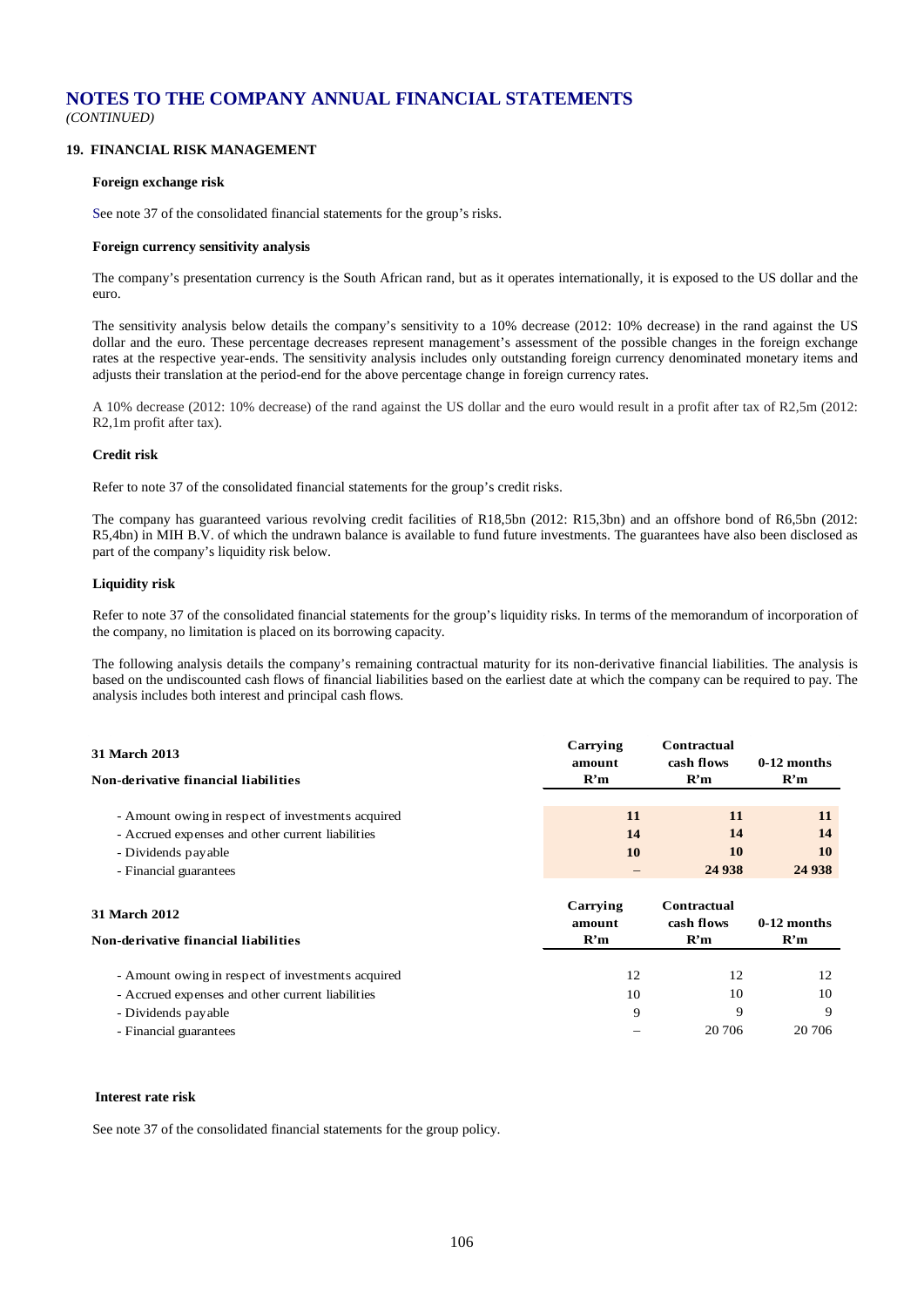# **NOTES TO THE COMPANY ANNUAL FINANCIAL STATEMENTS**

*(CONTINUED)*

## **19. FINANCIAL RISK MANAGEMENT** *(CONTINUED)*

#### **Interest rate sensitivity analysis**

The sensitivity analysis below has been determined based on the exposure to interest rates for both derivative and non-derivative instruments at the statement of financial position date and the stipulated change taking place at the beginning of the next financial year and held constant throughout the reporting period in the case of instruments that have floating rates. The company is mainly exposed to interest rate fluctuations of the South African, American and European repo rates. The following changes in the repo rates represent management's assessment of the possible change in interest rates at the respective year-ends:

- o South African repo rate: increases by 100 basis points (2012: increases by 100 basis points)
- American, European and London Interbank rates: increases by 100 basis points each (2012: increases by 100 basis points each).

If interest rates change as stipulated above and all other variables were held constant, specifically foreign exchange rates, the company's profit after tax for the year ended 31 March 2013 would increase by R52,2m (2012: increase by R38,6m).

#### **20. FAIR VALUE OF FINANCIAL INSTRUMENTS**

The fair values together with the carrying values, net gains and losses recognised in profit and loss, total interest income, total interest expense and impairment of each class of financial instrument are as follows:

| <b>31 March 2013</b><br><b>Assets</b>          | Carrying<br>value<br>R'm | <b>Fair value</b><br>R'm | Net gains<br>recognised in<br>profit and loss<br>R'm | <b>Total interest</b><br>income<br>R'm |
|------------------------------------------------|--------------------------|--------------------------|------------------------------------------------------|----------------------------------------|
| Loans to subsidiaries                          | 14 302                   | 14 302                   |                                                      | 31                                     |
| Investments and loans                          | 410                      | 410                      |                                                      | 23                                     |
| Other receivables                              | 12                       | 12                       |                                                      |                                        |
| Cash and cash equivalents                      | 6 708                    | 6708                     | 6                                                    | 236                                    |
| Total                                          | 21 432                   | 21 432                   | 6                                                    | 290                                    |
| <b>Liabilities</b>                             |                          |                          |                                                      |                                        |
| Amounts owing in respect of investments        |                          |                          |                                                      |                                        |
| acquired                                       | 11                       | 11                       |                                                      |                                        |
| Accrued expenses and other current liabilities | 14                       | 14                       |                                                      |                                        |
| Dividends payable                              | 10                       | 10                       |                                                      |                                        |
| <b>Total</b>                                   | 35                       | 35                       |                                                      |                                        |

| 31 March 2012                                       | Carrying<br>value<br>R'm | <b>Fair value</b><br>R'm | Net gains<br>recognised in<br>profit and loss<br>R'm | <b>Total interest</b><br>income<br>R'm |
|-----------------------------------------------------|--------------------------|--------------------------|------------------------------------------------------|----------------------------------------|
| <b>Assets</b>                                       |                          |                          |                                                      |                                        |
| Loans to subsidiaries                               | 16 602                   | 16 602                   |                                                      | 42                                     |
| Investments and loans                               | 403                      | 403                      |                                                      | 25                                     |
| Other receivables                                   | 13                       | 13                       |                                                      |                                        |
| Cash and cash equivalents                           | 4 3 0 6                  | 4 3 0 6                  | 3                                                    | 100                                    |
| Total                                               | 21 3 24                  | 21 3 24                  | 3                                                    | 167                                    |
| Liabilities                                         |                          |                          |                                                      |                                        |
| Amounts owing in respect of investments<br>acquired | 12                       | 12                       |                                                      |                                        |
| Accrued expenses and other current liabilities      | 10                       | 10                       |                                                      |                                        |
| Dividends payable                                   | 9                        | 9                        |                                                      |                                        |
| Total                                               | 31                       | 31                       |                                                      |                                        |

Refer to note 38 of the consolidated financial statements for details regarding the calculation of the fair values of financial instruments.

#### **21. EQUITY COMPENSATION BENEFITS**

Please refer to note 40 of the consolidated financial statements for details regarding the Naspers Limited share incentive plan.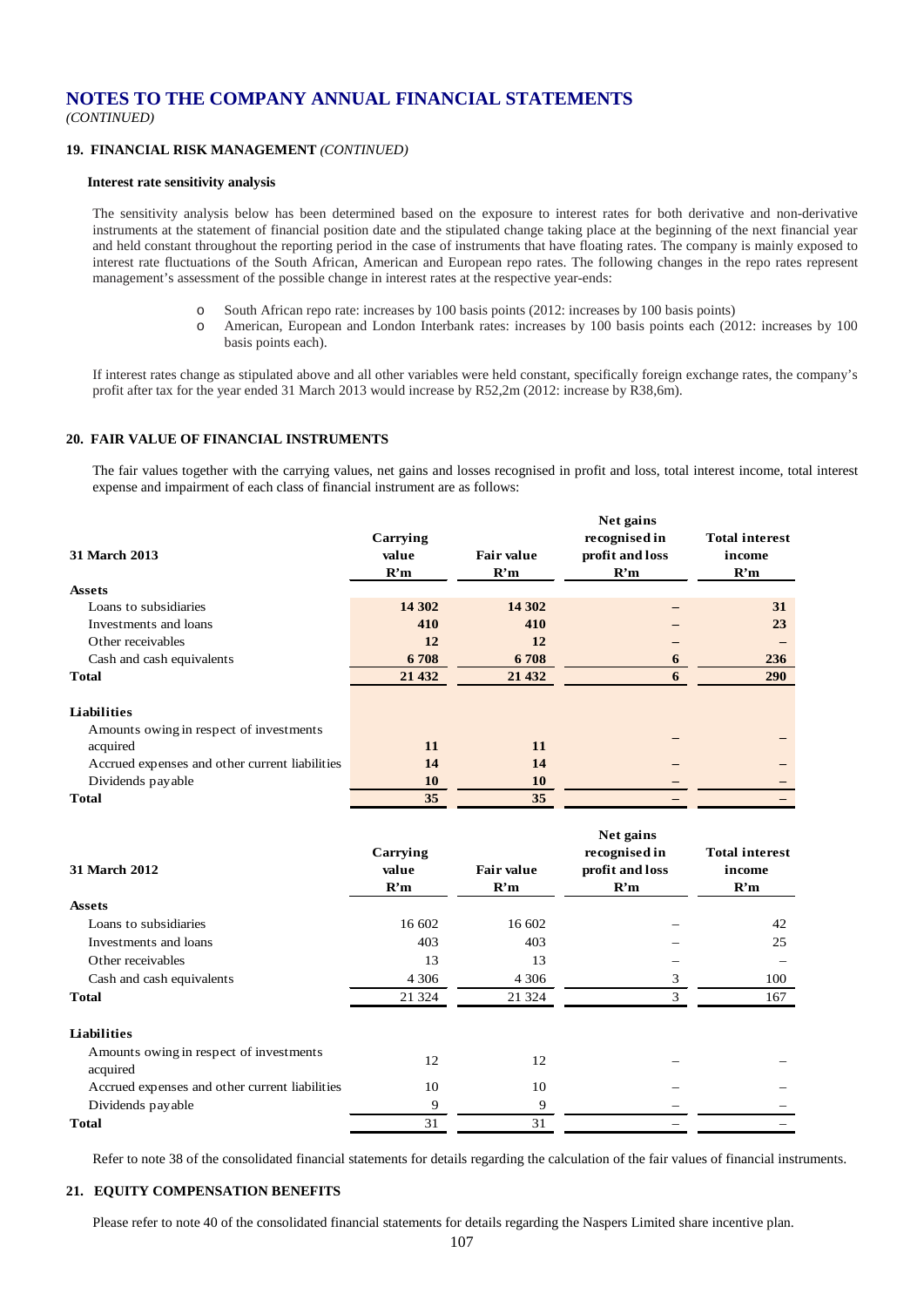# **ADMINISTRATION AND CORPORATE INFORMATION**

#### **GROUP SECRETARY**

G Kisbey-Green 251 Oak Avenue Randburg 2194 South Africa

### **REGISTERED OFFICE**

40 Heerengracht Cape Town 8001 South Africa PO Box 2271 Cape Town 8000 South Africa Tel: +27 (0)21 406 2121 Fax: +27 (0)21 406 3753

### **REGISTRATION NUMBER**

1925/001431/06 Incorporated in South Africa

#### **AUDITOR**

PricewaterhouseCoopers Inc.

## **TRANSFER SECRETARIES**

Link Market Services South Africa Proprietary Limited (Registration number: 2000/007239/07) P O Box 4844, Johannesburg 2000 South Africa Tel: +27 (0)11 630 0800 Fax: +27 (0)11 834 4398

#### **ADR PROGRAMME**

The Bank of New York Mellon maintains a Global BuyDIRECT™ plan for Naspers Limited. For additional information, please visit The Bank of New York Mellon's website at **[www.globalbuydirect.com](http://www.globalbuydirect.com/)** or call Shareholder Relations at 1-888-BNY-ADRS or 1-800-345-1612 or write to: The Bank of New York Mellon Shareholder Relations Department – Global BuyDIRECT™ Church Street Station P O Box 11258, New York, NY 10286-1258, USA

#### **SPONSOR**

Investec Bank Limited (Registration number: 1969/004763/06) P O Box 785700, Sandton 2146 South Africa Tel: +27 (0)11 286 7326 Fax: +27 (0)11 286 9986

#### **ATTORNEYS**

Werksmans P O Box 1474, Cape Town 8000 South Africa

#### **INVESTOR RELATIONS**

M Horn **[meloy.horn@naspers.com](mailto:meloy.horn@naspers.com)** Tel: +27 (0)11 289 3320 Fax: +27 (0)11 289 3026

#### **[www.naspers.com](http://www.naspers.com/)**